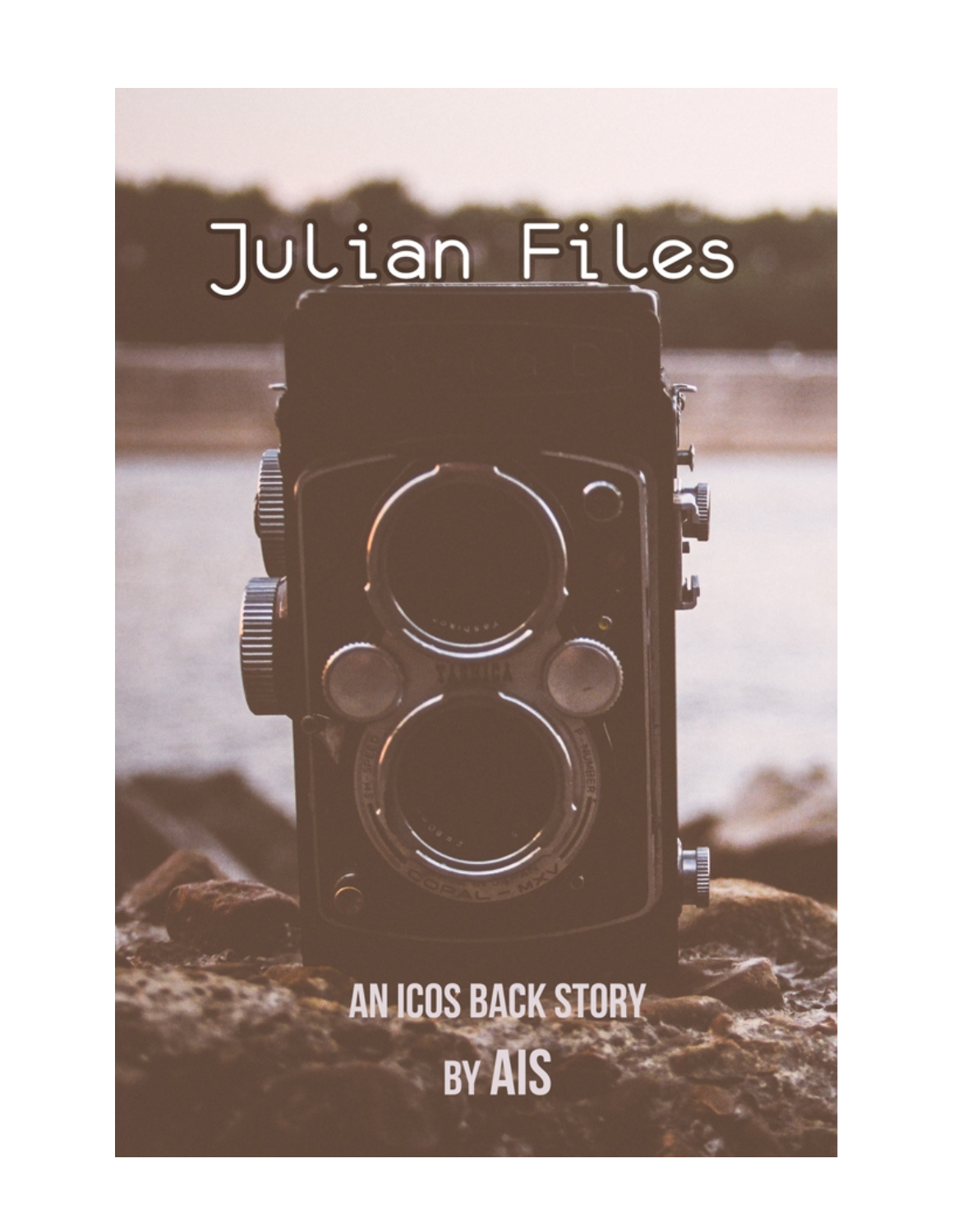# **Julian Files is a series set in the past for In the Company of Shadows. It contains MAJOR SPOILERS for Fade, so do not read until you have finished Fade! I mean it!!!!**

#### **One**

*Thursday May 12, 2005 Lexington, PA*

Even on the far end of Crandall Park's sprawling playground, shrieking kids disrupted the otherwise calm morning. Julian's fingers twitched and he resisted for the third time reaching for his pack of Winstons. He'd have gone for it anyway if the adulterating mom across the way didn't give him the evil eye every time he touched his pocket.

Jennifer Groves, twenty-seven years old. Whitebread America mistressing it up with a certain Latino charmer named Joaquin Padilla. Julian doubted she knew he was the PI who had given her husband the racy photos of the two of them going at it like horny teenagers against a window of the White Oaks, but being as she recently stopped smoking she knew a fellow nicotine addict when she saw one. Not that her attempt to go clean living was liable to last long, once good ole Chris Groves was done raking her through the divorce proceedings.

It never ceased to amaze Julian how stupid so many people were. What made them think being in a mid-range hotel made the windows any less transparent when they decided to play out their little fantasies? And so many of them had the receiving partner facing the window, too. Made his job a whole hell of a lot easier to get the money shot.

He considered whipping out a smoke anyway just to fuck with her, when he noticed Cedrick approaching.

The man was a conundrum. He wasn't bad looking by any stretch, but he easily could have been forgettable. Stocky build, average height, brown eyes, brown hair… Nothing stood out at a glance. In a photo, he would have been the guy in the background no one thought to look at twice.

The gift of anonymity.

Julian wished he had the same, at times.

But in motion, that was when all the little bits came together and made Cedrick recognizable. His easy, loping gait. The smile that seemed ever ready on the edges of his lips, and that goddamned infectious grin that popped up at the least expected moments. Made his whole face light up like a Christmas tree, and at times even made Julian fight a grin in return.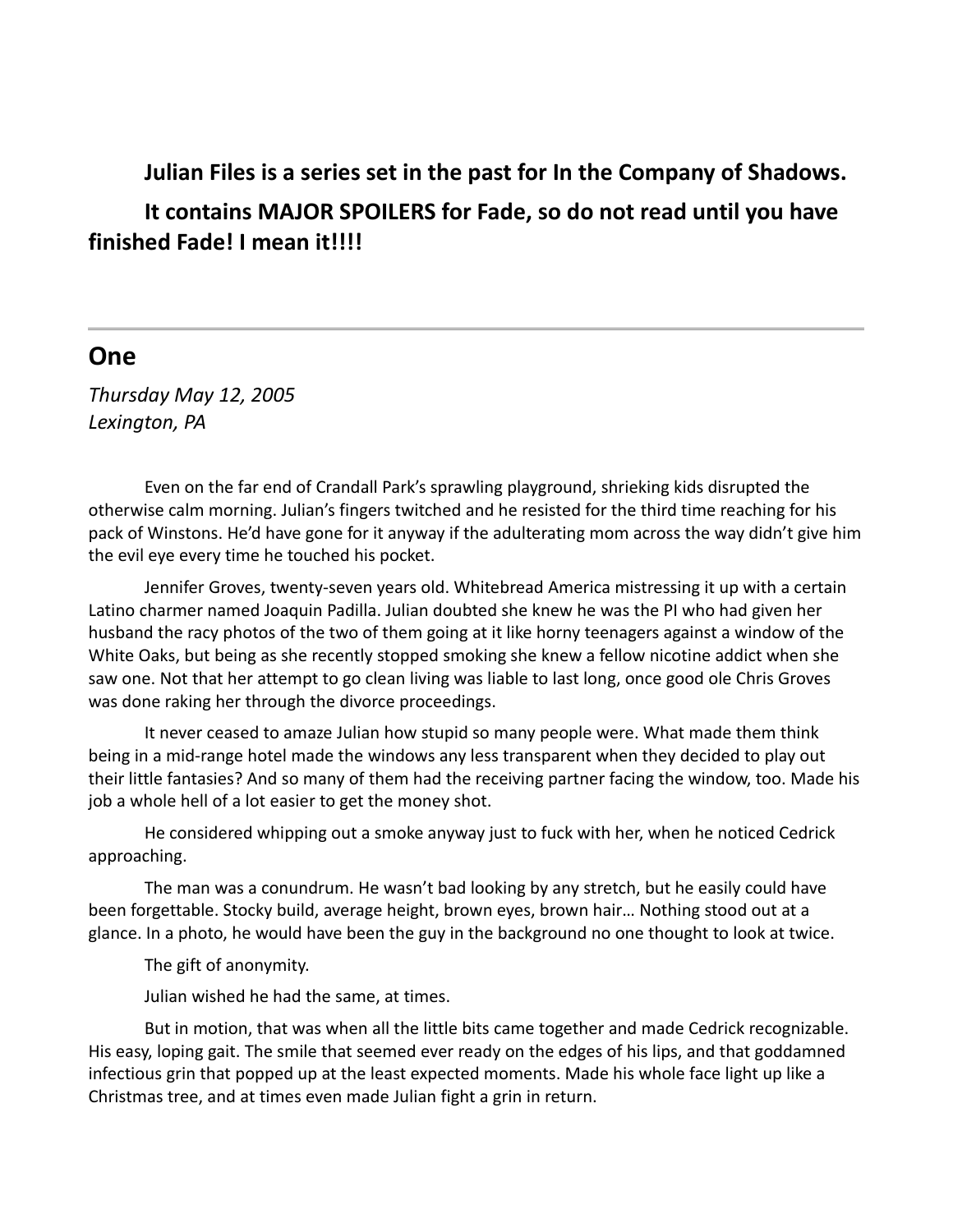The trademark Beaulieu not-yet-smile was in place as Cedrick strode toward him slower than normal, and when all the trees and kidlets were out of the way Julian saw why.

He raised his eyebrows and flicked a glance down at Cedrick's side.

"Brought the kid, huh?"

"Couldn't get a babysitter." Cedrick rested his hand around Boyd's skinny little shoulders, pulling him against his thigh like some sort of tall dog. The fond smile aimed down at him probably wouldn't have looked out of place in those circumstances, either. "Can't say I'm sad about it, though. I don't get enough time with him as it is."

Cedrick dropped easily onto the park bench next to Julian, and soon it was the both of them who stared at Boyd.

Truth be told, the kid creeped Julian out. Like Cedrick, his photo op impression was different than his video. He was a cute kid by looks alone: fine blond hair, huge eyes an unusual amber; a skinny little thing with pouty lips. He hovered in that childlike androgynous zone of not seeming resigned to any gender entirely.

Maybe if he smiled once in a dinosaur's age it'd be fine but he was like a little alien. He stared at people like he was dissecting their motivations, filing it away in some five-year-old version of Enemy vs Friend, or maybe he was just trying to figure out what the fuck was going on around him. Julian might have thought he was slow but he'd seen the kid write and draw well beyond his nephew who was four years older. And when the kid talked, which wasn't often, there were times his sentence structure and astute observations were like he was twice his age.

Julian sometimes wondered if the kid was going to turn into a serial killer someday. If so, he should probably make sure he wasn't on the kid's hit list.

"Hey there, champ." Julian patted the bench next to him. "You can sit down. Last I checked you weren't a vampire and this bench wasn't a house so I'm pretty sure you don't need an invitation."

When Boyd only stared at him with his too-guarded-for-a-five-year-old face and luminous eyes, Julian felt the same weird mixture of aggravation, bemusement, and devilry he often felt around the kid. He didn't resist the temptation to reach out and ruffle his hair so harshly it made his head rock back and forth like a little bobblehead.

When his hand dropped, Boyd's hair stood up in huge tangled tufts not unlike the aftermath of a balloon rubbing. Julian smirked in satisfaction. Boyd stared just as seriously out of that, making him look like a grumpy, rumpled cat.

"Ha!" Julian said.

Cedrick chuckled and leaned forward, gently smoothing Boyd's hair back down. He rested his fingers on Boyd's chin and turned his face toward him. Boyd let his head move but his eyes remained on Julian until the last second when they flicked over to his dad.

Like Julian always said. Fucking creepy.

"Why don't you go play with the others, Boyd? We came here so you could have some fun."

Boyd's pouty little lips turned down even further. Jesus. He had the same disapproving stare as his mother. If he didn't turn out to be a serial killer, he'd become something equally terrifying. Julian was sure of it.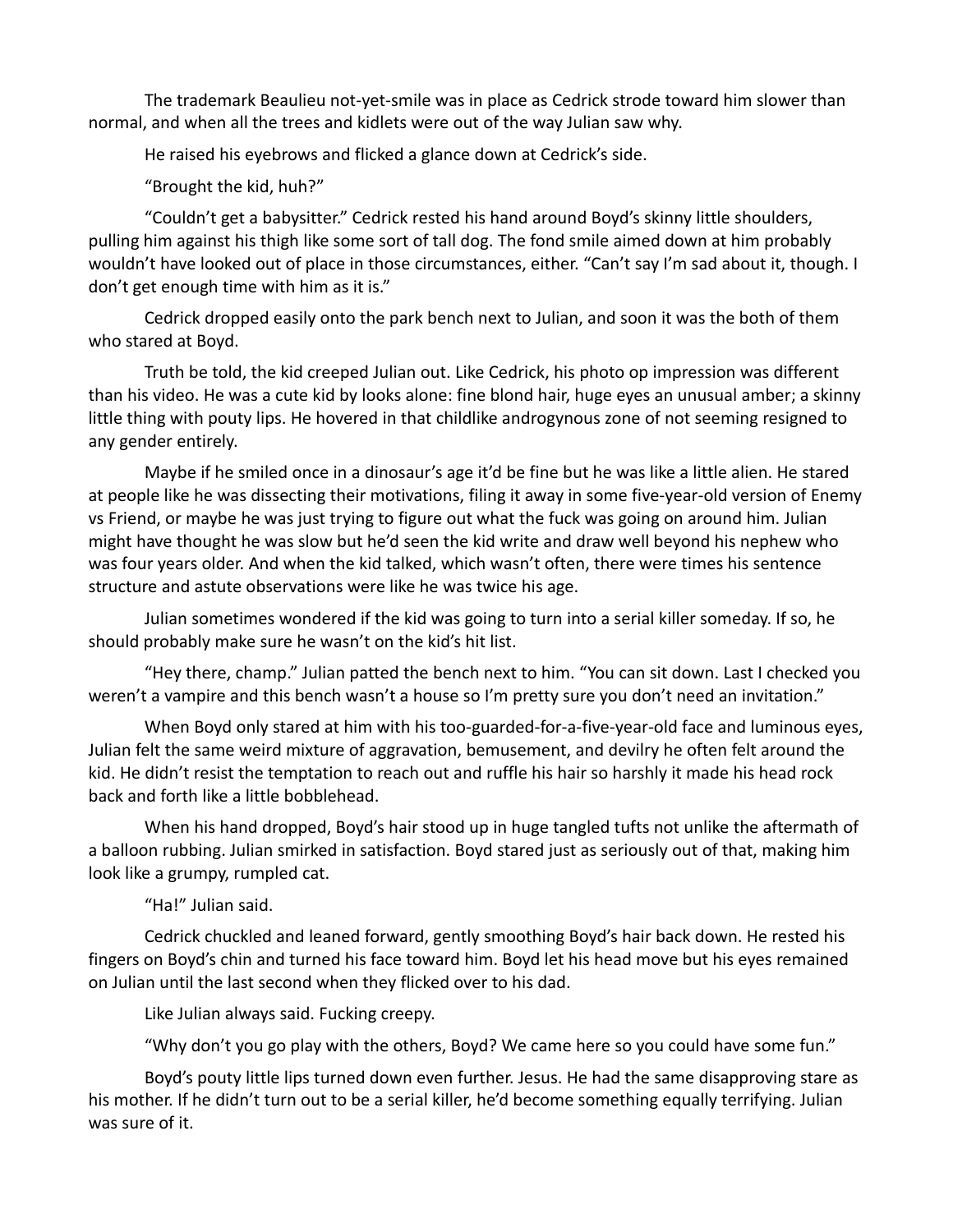"They won't approve of me."

Seriously, what five-year-old talked like that?

"Yes, they will." The fatherly smile of Cedrick's was all manner of affection with a little bit of mischief tossed in for spice. "And if they don't, forget them. They aren't good enough for you. You can have fun on your own."

Boyd looked over his shoulder at the play set, looked back at his dad, and hesitated. There was something vulnerable in the slight quaking of his shoulders; the way his eyebrows drew in and his feet seemed poised between flight and folding. Those little fingers of his twitched at his sides.

"I don't want you to leave me. What if I go and when I come back you're gone?"

It was said in such a small voice, made all the smaller for coming from a young kid like that. A pang pulled at Julian and he had to look away.

He felt bad for the kid. Boyd didn't exactly have Mother of the Year waiting for him at home all those days Cedrick was out gallivanting around playing the modern day superhero. The one time Julian had been invited to that house he'd sworn to himself he would never return. It was immaculate in looks but felt like a funeral parlor. Like something intangible had died and the pall of it had soaked into the shadows and cluttered up all the empty spaces of the rooms.

"It's alright," Cedrick was saying soothingly. "I'll be right here watching you. I'm not going anywhere." He lightly shoved Boyd's shoulder. "Go play."

Boyd wavered in place for another heartbeat before apparently deciding he could risk walking away from his dad for a few minutes to play on the playground with the other kids. Even then, Boyd was cautious in his steps and he kept looking back over his shoulder as if to reassure himself that his father hadn't disappeared in the last two seconds. The fact that a little kid even put that much thought into something like this killed Julian a little inside.

But then, a lot of the kids of this generation feared loss for good reason.

Cedrick held still until Boyd very carefully clambered up onto one of the little mechanical trucks and set to diligently scooping a hole in the sand and meticulously dropping the sand in a pile to the right. At that, Cedrick finally let out a long, heavy breath and dropped his head against the bench with his eyes closed. His arms stretched across the back of the bench.

"He makes me feel like the terrible father I am."

"You're not a bad dad." Julian propped his ankle on his other knee and patted his Winstons to reassure himself that they, too, hadn't moved. The kid's paranoia was getting to him. "You just have a… advanced kid."

The pinch in Cedrick's face made him look a lot older than his twenty-five years. "I should be around him more. A lot more. I want to be, I just…"

Julian sighed loudly. "Are we going to do the psychiatrist thing again, Ced? Because I told you. I'm shit as a shrink. My advice to you is have a stiff drink and buck up."

The not-quite-smile toyed with Cedrick's lips. "That advice has some merit."

A scoff was his answer, and the two of them fell silent. Jennifer the Joaquin-diddler eyed him even harder now that there was a kid attached to him by proxy. Julian smirked at her and considered slopping a big wet kiss on Cedrick's cheek to make her think they were gay for each other, just to see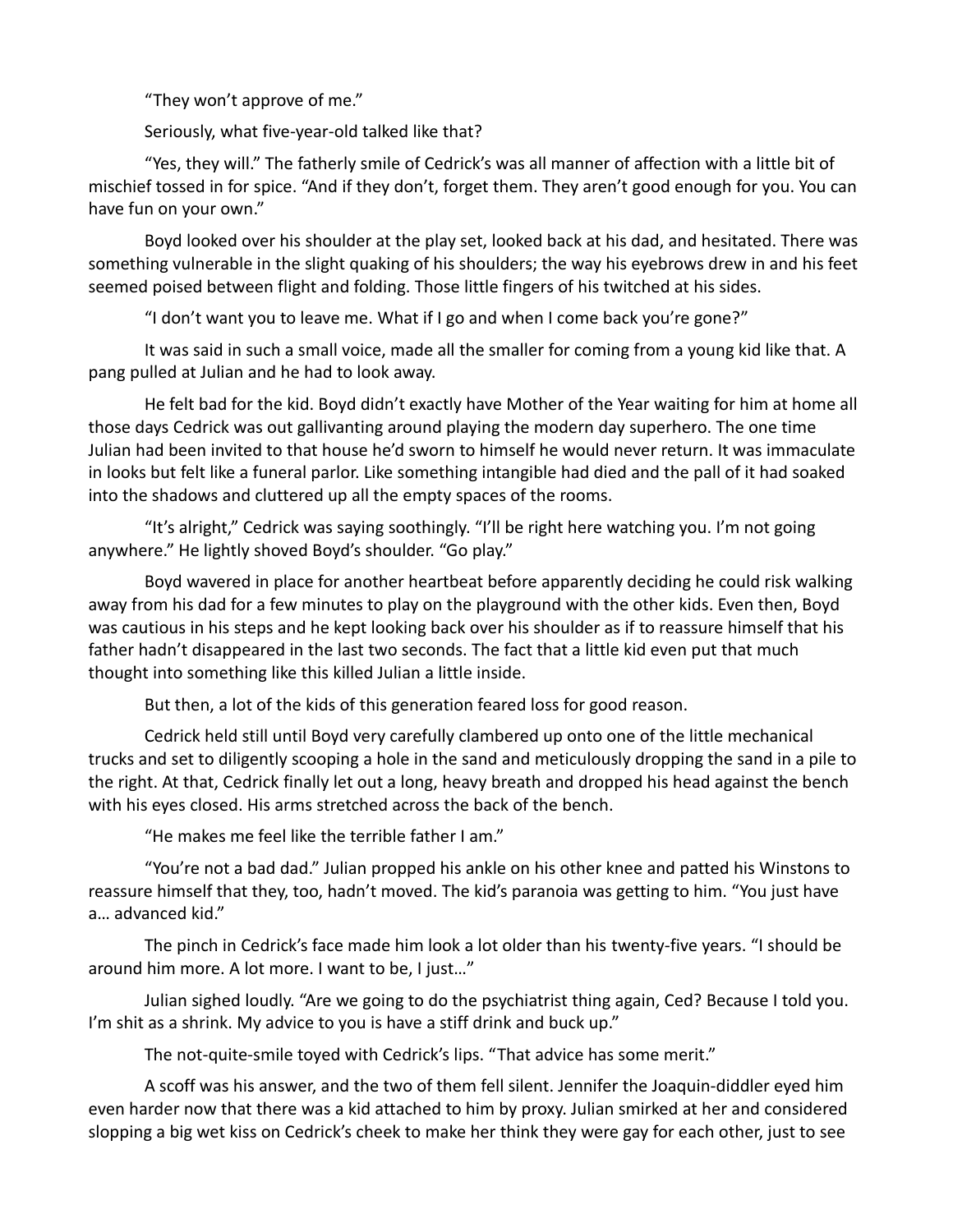the knee-jerk bigot reaction he knew was dwelling under the surface of her girl-next-door facade. But then he'd have to deal with Cedrick finding that to be hilarious and one-upping him by grabbing his crotch or some shit, and it'd be all downhill from there.

So instead, Julian stared her hard in the eyes and very pointedly pulled out his Winstons to rattle them in front of him. Her eyes narrowed, more out of jonesing than judgment, and Julian's smirk went straight into asshole territory.

"I don't think you can make it a day without messing with someone," Cedrick commented.

Julian glanced over and saw that Cedrick hadn't taken his eyes off his son, but he must have seen the interaction in his peripheral vision. Julian shrugged, unabashed. He set to relieving the pack of one of the cigarettes.

"She's been side-eyeing me since I got here. Serves her right at this point."

"One of your clients?"

"Nah." Julian's words were slightly muffled by the cigarette dangling between his lips. He shoved the pack back in his pocket and patted around for his lighter. "One of the wives, though."

"She know that?"

"Nope." The lighter's flame flickered in the faint breeze. He relished both the initial hit of nicotine and the way Jennifer chewed the inside of her lip.

"So it's just your natural charm that attracted her," Cedrick said dryly, and Julian couldn't help grinning.

"Seems so."

"Other than the unnamed woman you've managed to piss off by point of being alive, you have anything interesting to run with lately?"

"Are we talking Sun-interesting, or Guild-interesting?" Julian glanced over at Cedrick. "Because those are entirely different criteria."

Cedrick shrugged. "Either."

"Hmm."

Julian rocked his foot, making his other knee bounce up and down in mid-air. From his view, Boyd was cloaked in a wreath of cigarette smoke. The kid must have dug down as far as he could go because he had straddled the truck and managed to turn it far enough to start digging another hole.

"What's he doing, anyway?"

Cedrick shrugged. "He does that."

"Digs random holes?"

A slight smile. "No. He tries to figure out the world around him."

Julian was pretty sure the '…' could practically be read in the air, the way he stared at Cedrick.

Cedrick flashed a grin, and sat forward with his forearms braced on his knees. "On the way over, when I told him we were going to the park, he asked if there was a sandpit. I told him there was. He asked how they were made. How the sand got there in the middle of the grass. Where it came from. Why it didn't blow away in the wind. I told him usually they dug into the ground, laid something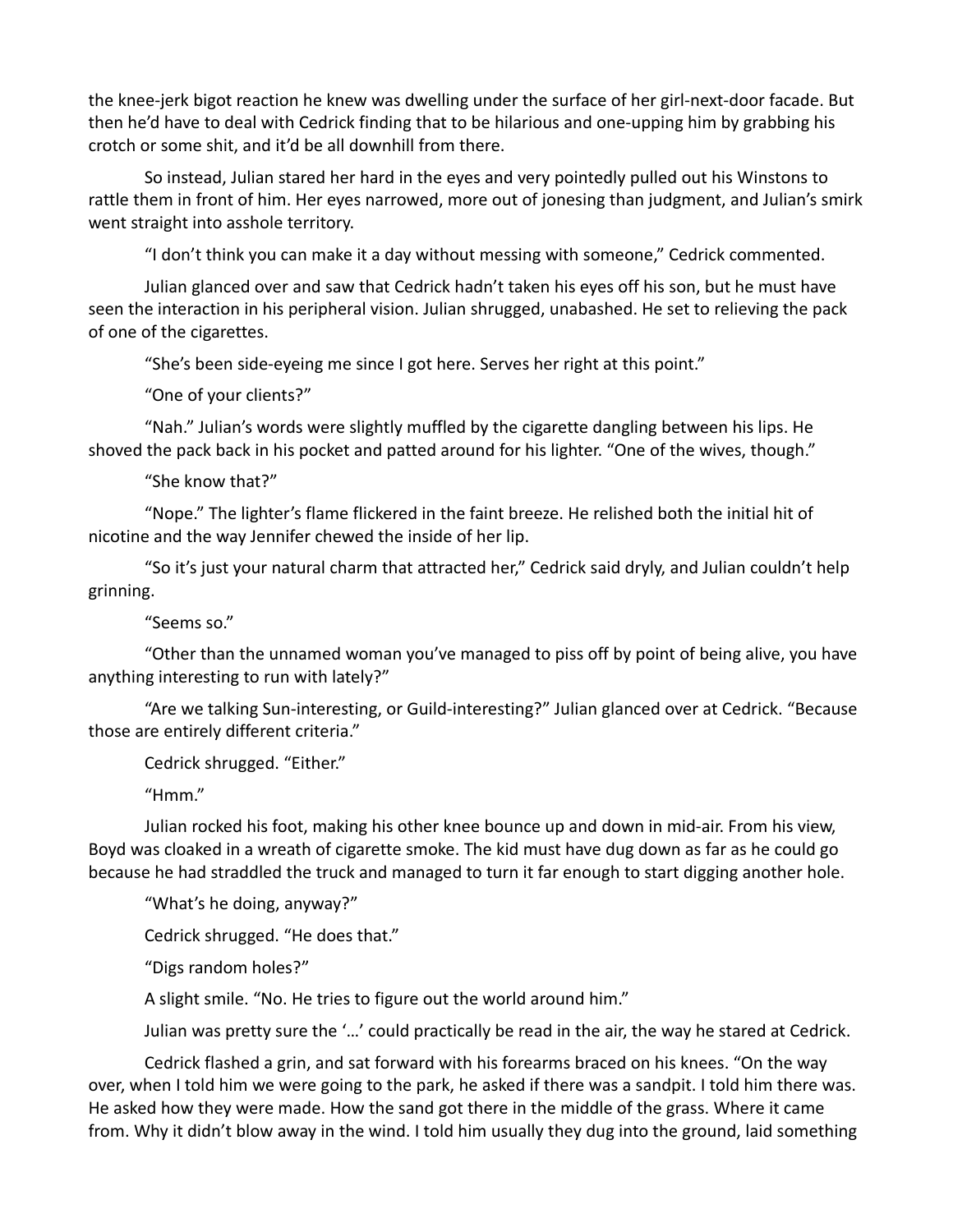down like wood or plastic or whatever, and then brought in sand from somewhere else and put it there for the safety of the kids. Then he wanted to know why people liked sand. I told him it was up to each person, and maybe he could figure out why *he* liked sand."

His hand splayed out, gesturing at Boyd who was considering the current hole he was digging with all the solemn contemplation of a foreman overseeing a multi-million dollar project. "I guarantee you, when we get back into the car he's going to have his answer. And it probably won't just be 'I can dig holes in it.' It'll probably be something about how the sand can be any shape or it's hard to control but you can still make it do what you want, and next thing he'll be asking is what will make the sand act differently…"

"He's a smart kid," Julian allowed.

"Yeah." The grin ratcheted up to show all of Cedrick's white teeth. "He is. I think he'll end up skipping a few grades in the future."

Julian didn't even have to contemplate the thought, but he did just to give an excuse for a cigarette break. "Yeah. He will."

"He gets it from his mom, mostly," Cedrick said thoughtfully.

"Ha." The word nearly transformed into a snort. "That relentless digging—no pun intended comes from you, buddy boy. Not Vanity Fair Viv."

"She's a chess player."

Julian grimaced. "I'm not calling her stupid, I'm saying she's willing to accept the status quo if it works in her favor."

Cedrick was already shaking his head before Julian had finished. He finally dragged his eyes off his son and settled his stare on Julian. "No. I mean, she's constantly thinking ahead. Planning her next move. Trying to determine how it will affect whatever she's doing at the moment. I may wonder about the why of everything, Boyd too, but Vivienne is the one who wants to know the how. Because once she knows that, she can control it. Boyd, I've noticed—he does that too."

"I could see that."

Silence fell between them again but it didn't last long. "So?"

"So, what?"

"So, any interesting stories for me?"

"Oh. Well, in the scandal department the Mayor's recently resigned aide turns out to have a thing for tying up the ladies."

Cedrick chuckled and settled back to watch Boyd again. "If you ever want some extra cash, you could write a gossip column in the Sun."

"Could I go into salacious detail about everyone's sex lives?"

"Probably not."

"Guess I'll have to write it in my memoir, then."

"You'll have to. There's nothing interesting about you; it's all about what you see."

"Are you calling me boring?"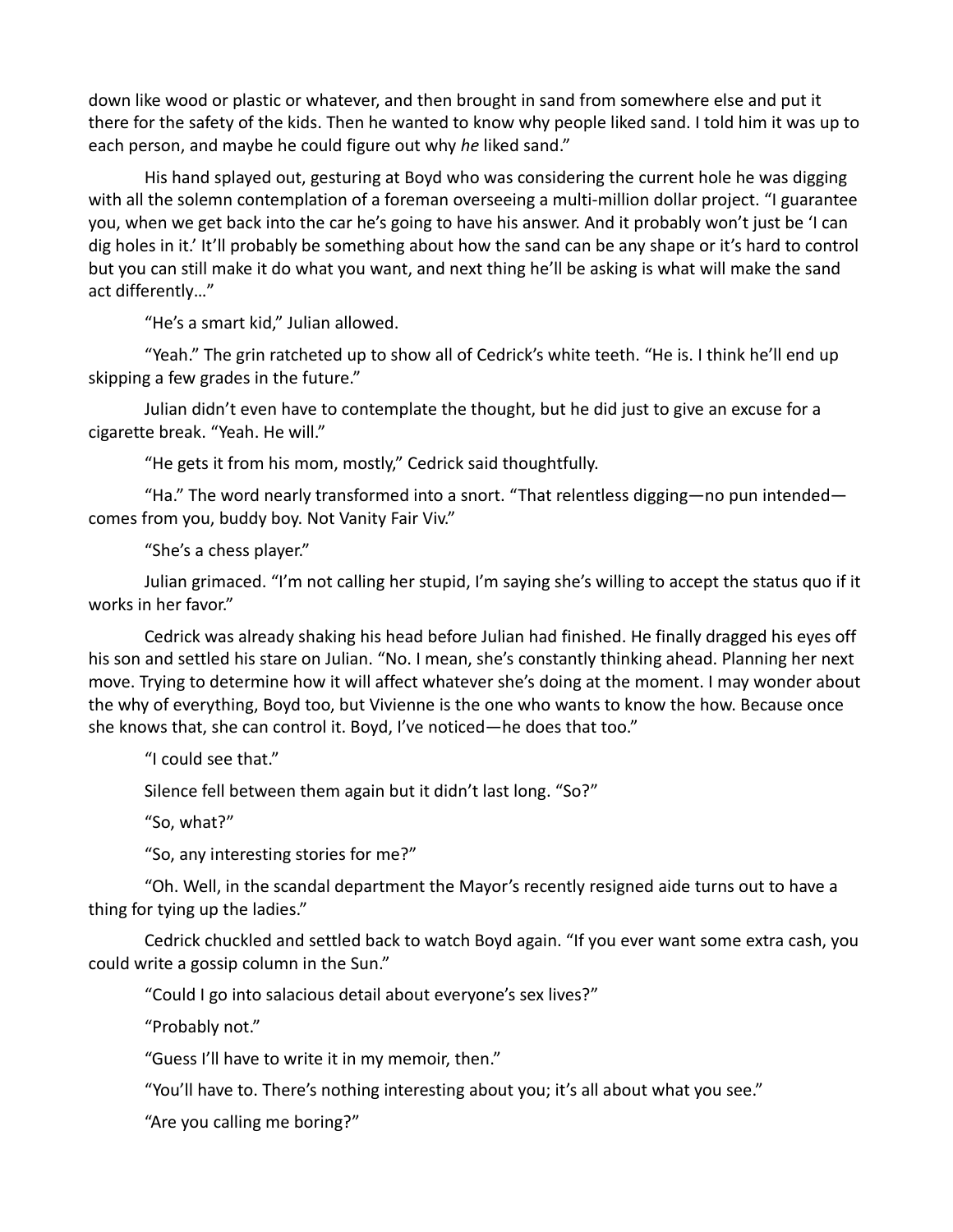"I'm calling you normal."

Julian scoffed. "See if I invite you to my bachelor party."

"You got someone to propose to you when I wasn't looking?"

"No," Julian grumbled and set to finishing off his cigarette. He spoke with the smoke still caught against his tongue. "But if I ever do, you aren't invited."

"That's gonna be a lonely party with you sitting there alone with a stripper."

Julian snorted. "Who said I'd get a stripper? We've already established I know everyone's dirty sex lives. I'm sure I could insinuate my way into the more interesting ones for a night."

Cedrick's rumbling laugh comforted Julian, somehow. Must be nostalgia.

"Did I show you Boyd's latest drawing?"

"No, but I know you're about to no matter what I say."

Cedrick dragged a folded-up piece of paper out of his back pocket and Julian looked over incredulously.

*"Seriously?* You carry his shit around in your pocket? You are the most ridiculous father I have ever met. Some days I can't even handle you."

Cedrick straightened indignantly. "You said to show you his drawing!

"Yeah, like a *normal person!* Jesus Christ. Who the fuck walks around with a five-year-old's drawing wadded up in his back pocket? His photo? Fine, put that shit in your wallet, that's normal. But *refrigerator art?"*

Cedrick scowled. It was funny how the only times Julian ever saw the guy actually pissed off was when it was about some perceived injustice, or someone was calling him out on being the stupidest doting dad in the world.

"I'll have you know I've seen less talented art in museums than I've seen Boyd draw in—"

"Oh for fuck's sake." Julian snatched the crinkled paper out of Cedrick's hand and made a whole lot of noise straightening it out against his propped up thigh to drown out his friend. When it was flat enough to see, he eyed it thoughtfully.

The kid was surprisingly talented. Julian always had a hard time believing the stuff Cedrick showed off actually came from Boyd.

At an age when most kids drew flat-legged horses and stick-figure parents, Boyd drew character studies. This one was of some young kid who looked familiar to Julian. Wild-ass curly hair falling into big eyes and a devil-may-care grin. Looked to be Boyd's age. In the drawing he was holding his finger to his lips like he was about to embark on an adventure he knew he'd be in deep shit for and he was trying to establish his conspirators from the start.

The drawing wasn't perfect, that was true, but it was a damn sight better than Julian could ever hope to accomplish. And he had twenty-plus years on the kid.

"Louis Krauszer," Julian said when realization hit. "Emily and Thomas Krauszer's kid."

Cedrick grinned. "See? He's an excellent artist."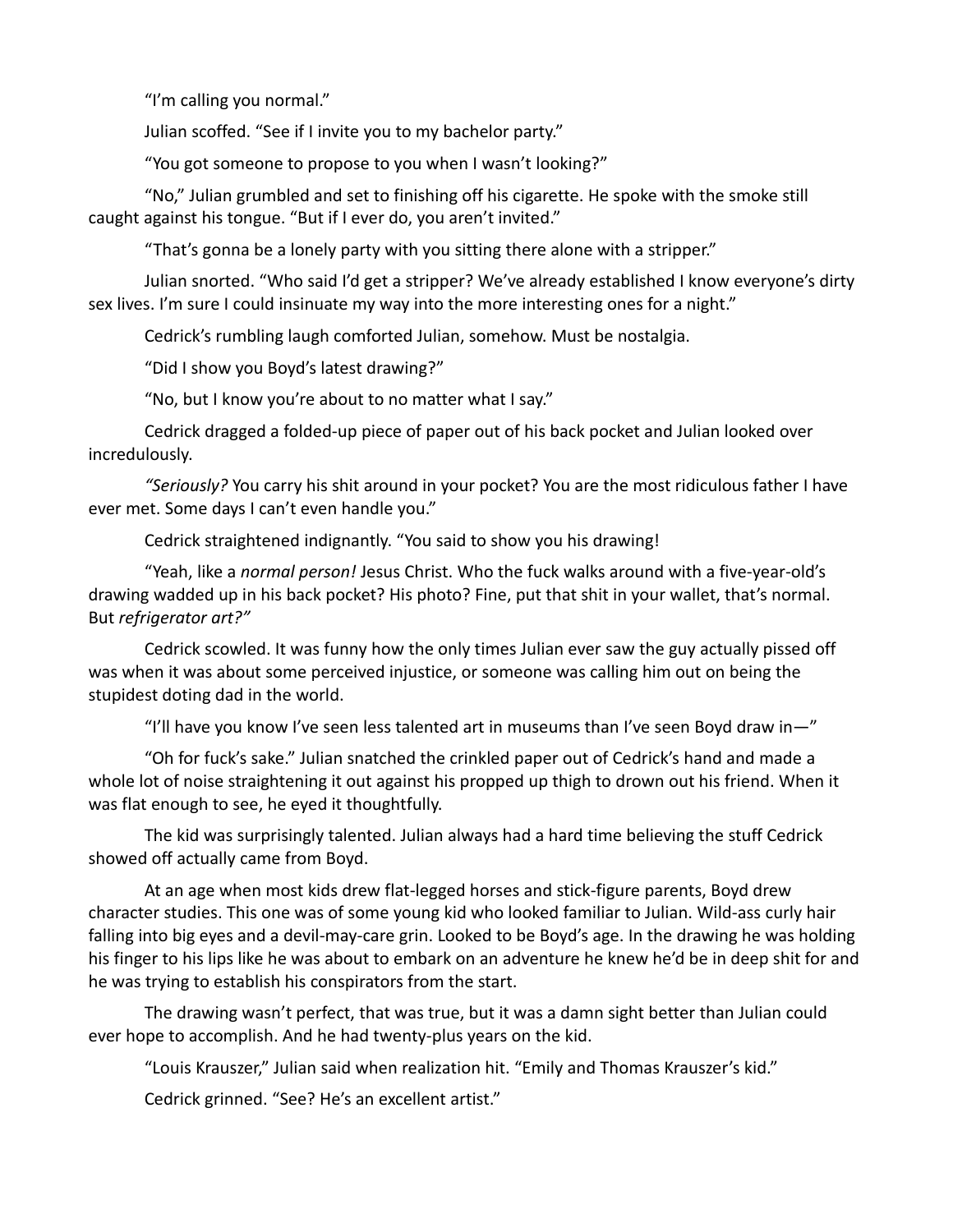"You see that little shit on the news all the time. Hovering behind his hippy-dippy parents always looking like he's up to no good."

"Well," Cedrick said with a chuckle. "Knowing what I do of him so far, that's probably true."

"What's Boyd doing drawing him?"

"He was invited to Lou's birthday party this weekend."

Julian's eyebrows shot up. "We're talking the Krauszers, right? Mom's a House Rep? Father's a Senator?"

"Yep." Cedrick looked way too proud of himself.

"Shit, Beau. They're gonna serve million-dollar caviar draped with gold powder. You have to let me come. Tell them I'm your long lost cousin."

Cedrick laughed under his breath and eyed Julian. "I don't think that'll work, JJ. Your eyes are too blue, you're too tall and skinny. We look nothing alike. You'd fit Vivienne's side better, if we could bleach your hair."

Julian heaved out a great sigh and dropped his head back. The sky was a mass of gunmetal grey clouds overhead. "Forget it. Even caviar isn't worth pretending I'm French." "I'll be sure to tell Vivienne you said that."

Julian was about to ask how an introverted kid like Boyd ended up trading invites with Lexington's elites when he noticed the heaviness darkening Cedrick's eyes.

"What?"

Cedrick glanced at him from the corner of his eye, and then ran a hand through his hair. "I was just thinking." He paused, and Julian knew Cedrick well enough to recognize this was something his friend didn't want to admit but felt it would be untrue not to. His honesty ran as deep as the Earth's fault lines, and caused just as much disruption at times. "Boyd is… different."

Julian snorted. "You think?"

Cedrick crossed his arms. "I think it makes him stand out. Not always in a good way." "Is something going on?"

Cedrick hesitated again before the words left in a rush. "I think he's being bullied."

"Bullied? Isn't he, what? In Preschool?"

"Kindergarten."

"Bullies start that young?"

"You must not spend enough time around kids if you haven't figured out they can be crueler than anyone else. If someone doesn't fit their expectations, they can be relentless. And Boyd's been… quieter lately."

"Wow. I didn't think that was possible."

"I'm serious, Julian." The pleading in Cedrick's eyes shot down Julian's automatic snarky retort. "I'm worried about him. He may be young but he doesn't like troubling anyone. It's as easy getting issues out of him as it is Vivienne."

Julian frowned contemplatively at Boyd. He could see it, but…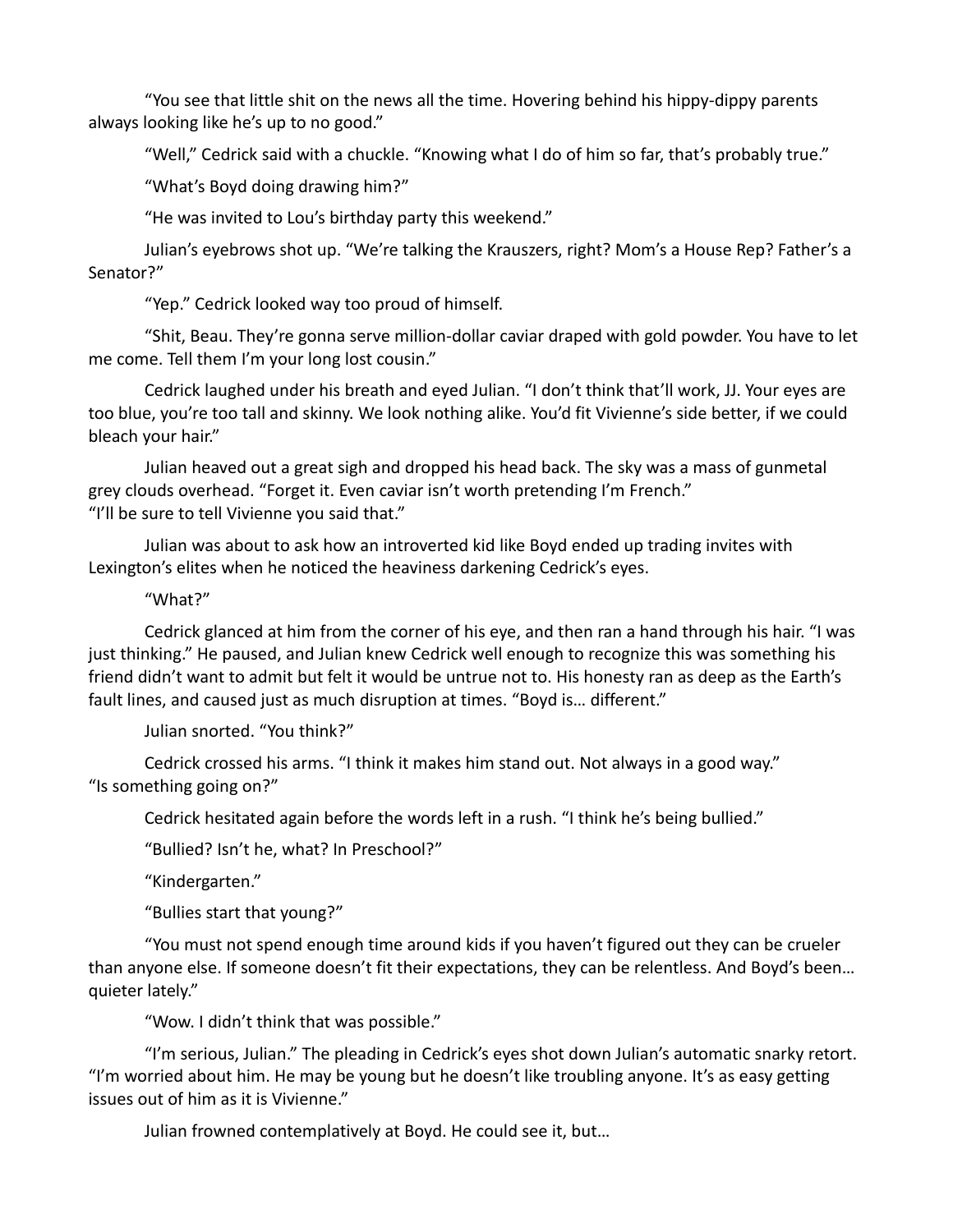"Even so, bullies who play fingerpaint Picasso on the side?" Julian shook his head in disgust and kicked at some cigarette butts near his foot. "What the fuck is going on with the world today?"

"War."

"Yeah," Julian said soberly. "There's that."

Julian's fingers ticked against the crinkled paper until finally he sighed and carefully folded the Krauszer portrait back along the lines from whence it came. He handed the folded sheet over to Cedrick between his pointer and middle finger without looking away from Boyd.

Days like this, a person could almost forget that so much was blown to shit outside the park's boundaries. That millions of people had died five years ago and even their politicians didn't seem to know when the next strike would come.

"Are you going to talk to the teacher?"

"As soon as I can."

"Good."

They fell into mutual silence that remained even after Boyd looked up at them both with a furrow in his eyebrows. He stood up, and with the most determined expression Julian had ever seen on a five-year-old he meticulously walked over to them with his grubby little hands clenching something. Julian felt a mild paranoia that some frog was going to leap out at his face when the kid got closer, but in the end when Boyd stopped in the space between their legs it was only a handful of sand that he held out in front of him like precious jewels.

"Seahorses," he said quite firmly.

"What?" Julian and Cedrick both said at once, the word blurred by the half-second offset in timing.

Boyd peered down at the sand cupped in his palms, although Julian could see it was ever so slowly siphoning its way down between his fingers.

"I think it's seahorses and rocks and shells," Boyd explained.

Sort of. The explanation made no damn sense to Julian, but apparently Cedrick spoke Toddlerese.

"That's what the sand is made of?"

Boyd nodded resolutely. "Because it comes from the sea and if you look close you can see the shells. And it's seahorses because they have the different colors and it's rocks because you can see them. And it has to have stars too because some parts shine the same the way I see sometimes at night. How do the stars get in the sand?" He looked up curiously at his father.

Cedrick smiled and ran a hand over Boyd's pale hair. "I guess that's the next thing we'll have to figure out, isn't it?"

Boyd sighed heavily. "I guess."

"Why so bummed, baby Beau?" Julian asked.

"Because I just figured out the sand and now I have to figure out the stars, too," Boyd said morosely.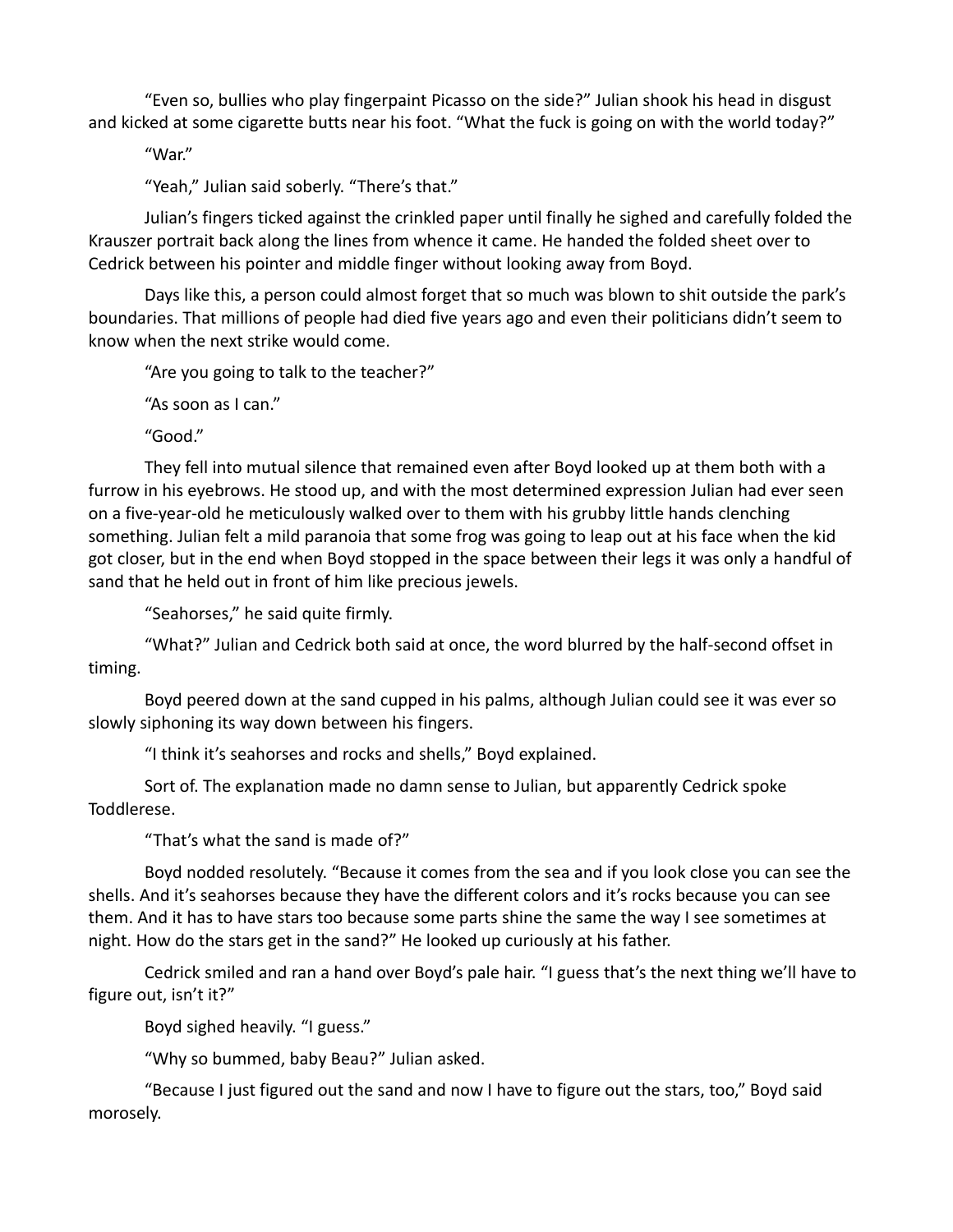"Jesus. The life of a five-year-old contains some huge questions nowadays."

"What did you have to figure out when you were five?" Boyd asked him, and Julian was caught by both the question and the eerily similar way Boyd peered at him like his father. Serial killer. Definitely.

"Uh." Julian frowned at the kid and absently ran his thumb along the seam of his jeans. "I don't remember. How to get my mom to give me ice cream before dinner, probably."

Cedrick laughed. "I don't remember ever being successful in that venture."

Boyd's stare turned onto Cedrick. "What's 'venture'?"

"An attempt to do something risky. Something you try that might not work."

"Venture," Boyd repeated quietly to himself, like he was committing it to memory. Knowing the kid, he probably was.

"Are you going to bring the sand home with you?" Julian asked when he kept holding it out.

Boyd eyed the sand and then shook his head decisively. "No. I might see the stars again tonight."

With that, he turned his back on them and gingerly returned to the sandbox where he tottered around seemingly in search of something specific. He finally alighted on it and squatted to delicately set the handful of sand down.

"Oh my god," Julian muttered in perverse fascination. "He's putting it back exactly where it came from. That kid is a fucking alien, I'm telling you."

"Vivienne taught him that."

"To return sand to the sandbox *exactly where he picked it up?"*

Cedrick rolled his eyes and shoved his thigh against Julian's. Julian's legs rocked with the motion. "To put away his toys, you ass."

"Does he even *have* toys? Not for nothing, but Vivienne seems like she'd death glare them out of existence if anything cluttered up her magazine-spread home."

Cedrick looked for a moment like he planned to argue but the flash of guilt that tightened his features was too obvious to ignore. He let out a deep breath that deflated him instead. "Put things away when he's done with them, I mean. He doesn't have much in the way of traditional toys."

"Your kid's life is kind of depressing."

Julian hadn't meant to say it aloud. He'd thought it a lot of times but never meant to actually say it. But watching that little kid place a handful of sand in the precise place he'd picked it up brought the whole thing home harder than he'd expected.

Cedrick's face turned pained. His fingers clenched and unclenched. "I know," he said quietly.

"So fix it," Julian said flatly. He glared at Cedrick. "You act all depressed when you think you aren't father of the year, but you obviously care about this kid. You're the most obnoxious dad I know, and believe me, I run across a lot. But you don't do shit about the things you can actually affect, and just let it run you over with guilt later. What's the point? Stop it at the start and be done with it. Buy the kid some toys and let him act five years old in his own goddamn home, for fuck's sake."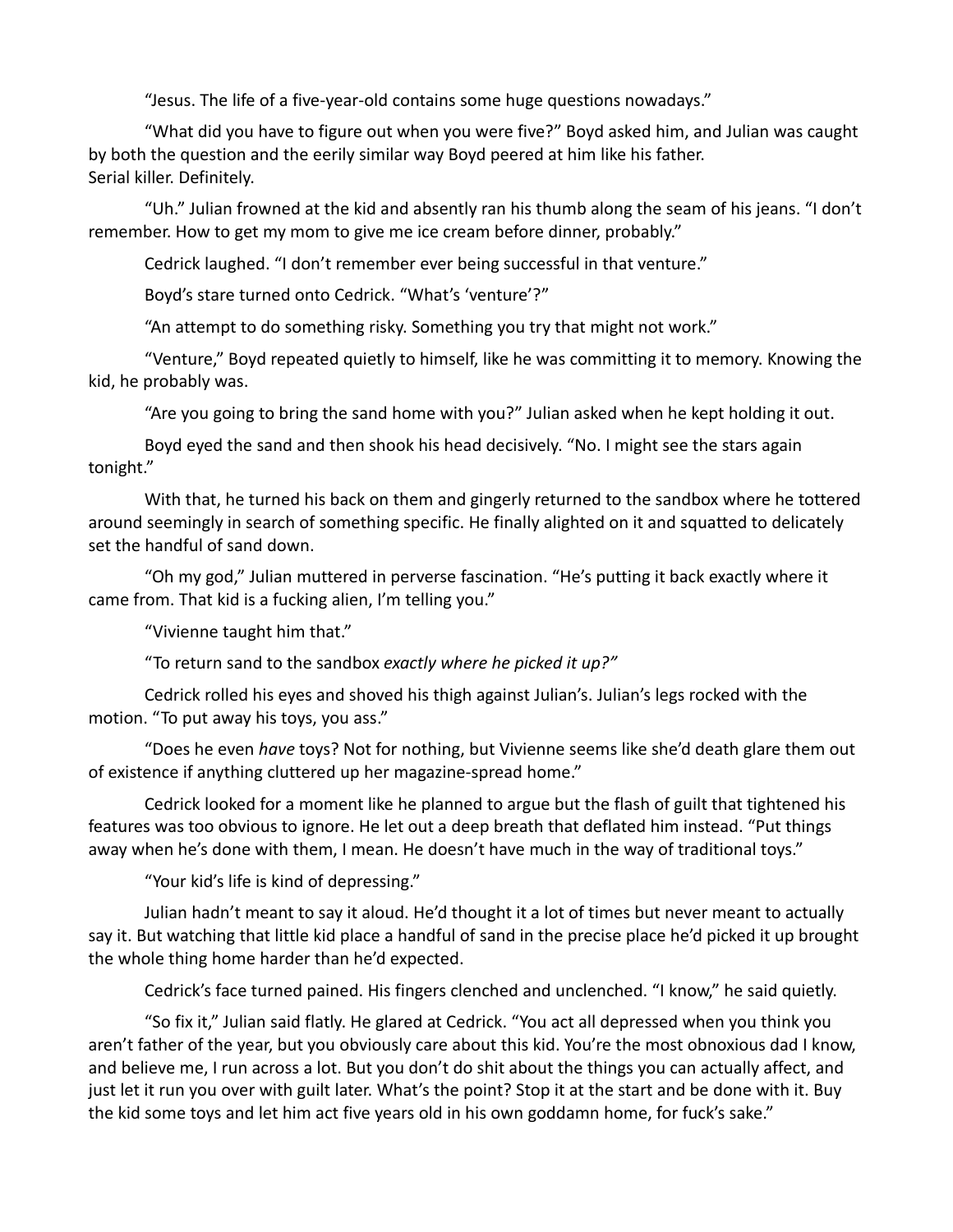"It's complicated," Cedrick said tightly. "Vivienne…"

"Vivienne *what?"* Julian demanded, but by then Boyd was suddenly standing right in front of them again. Little ninja serial killer. Julian hadn't even heard him approach.

Those huge honey-colored eyes watched them both. Julian scoffed and relented, unwilling to push the topic in front of the one five-year-old he knew who would probably actually understand the conversation. Aggravated, he shoved himself to his feet and crossed his arms. He glowered down at Cedrick, who was not quite meeting his eyes.

"Get your shit together, Cedrick, or stop whining to me about your failings. News flash: you aren't perfect. No one is. Choose your battles if you have to but don't come crying to me if you're going to lament the ending of the ones you avoided."

He didn't give Cedrick the chance to respond, although he did notice him wince. Julian grabbed the only thing he had on him that was anything like a gift, which turned out to be his notebook and pen. It was an old style; small, with a metal case that enclosed the small pad of paper entirely and was held together by interlocking holes on the side where the pen fit. It was dark brown with a simple blue checkered design. He ripped out the few sheets of paper he'd used for notes recently, shoved them in his pocket, then held out the note case to Boyd.

"Here, kid. It's not much, but… Have fun drawing with it in your room or something, okay?"

Boyd was wide-eyed, holding up his hands hesitantly like he was about to receive a dollop of holy water from Jesus or some shit. Julian felt equally disgusted toward Cedrick and Vivienne, and pained for Boyd. If the kid turned into a serial killer, it probably wouldn't be his fault.

Fingers curling around the note case like some kind of precious artifact, Boyd hugged it to his chest and craned his neck to stare up at Julian.

"This is for me?" The hushed voice and huge eyes made Boyd seem every bit his age. For once.

"Yeah, kid." Julian patted Boyd's head, and didn't even ruffle his hair this time. "It's small enough so you should be able to bring it around with you… if you want."

Jesus. Now he just sounded awkward. He had to leave before he turned into a complete idiot.

He took one giant step backward, and flicked a pointed stare at Cedrick. Then he turned his attention to Boyd with a lazy wave. "Catch you later, small fry."

He left before he had to see something else that would piss him off. At least Jennifer looked pretty miserable as he passed her. She had a phone against her ear and was eyeing the empty air like it held the answer to why life sucked so fucking much sometimes. The clip of the conversation he heard, starting with a pleading, "Chris," and ending with a less convincing, "I swear—" gave him all the answers he might have wanted for the reason.

Julian shoved his fists into the pockets of his jacket and wondered where he was going to find another of those note cases, and how he was going to look at it in the near future without thinking of that poor kid looking like Santa came to town over something so minuscule.

Fuck's sake. Some days he wondered why humanity was so fucked up. Other days, he had a sinking feeling he had a pretty damn good idea why.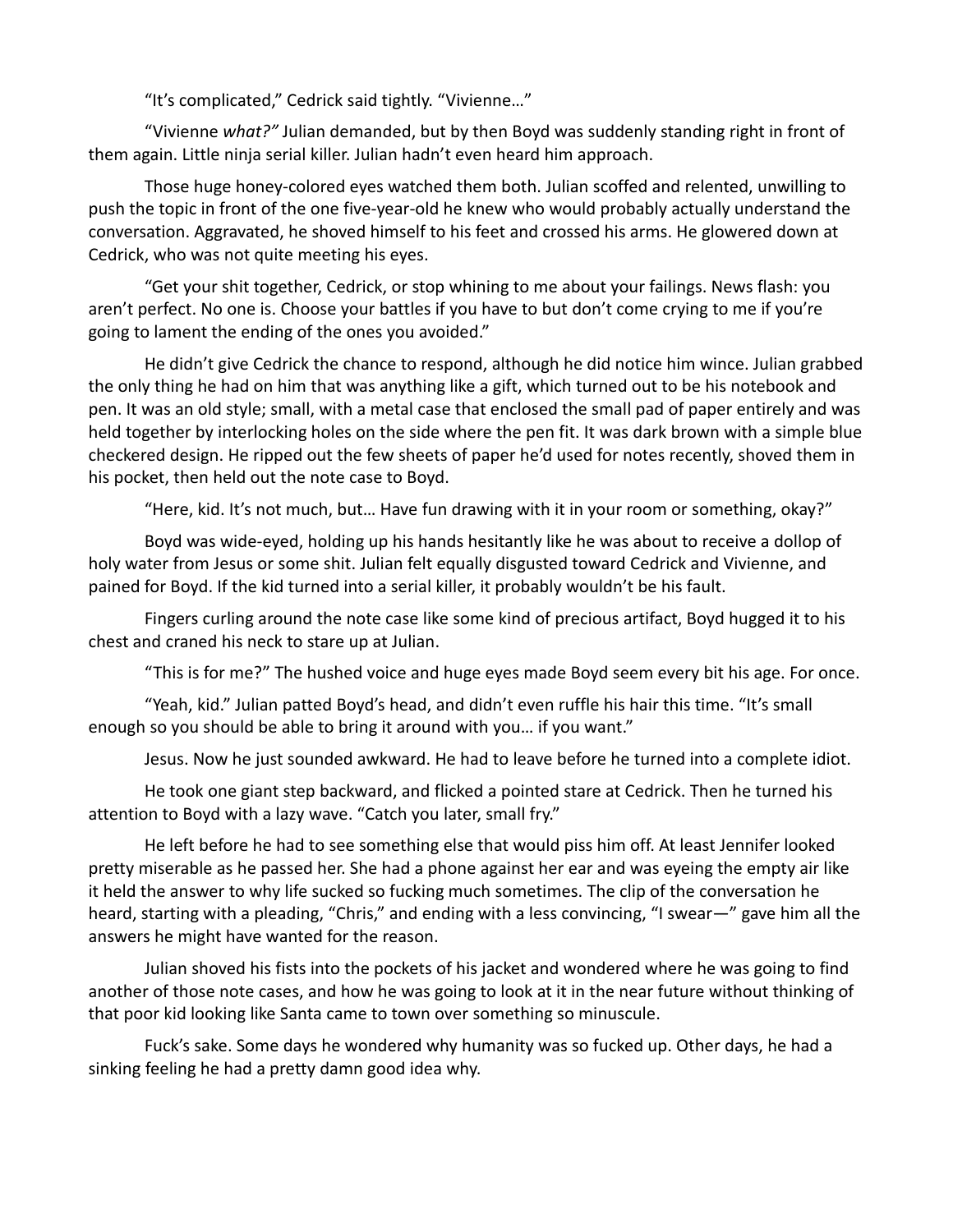### **Two**

*Friday May 13, 2005 Carlisle Windsor School, All Saints neighborhood Lexington, PA*

"That child is there again."

The man said it flatly, and Boyd got nervous. He ducked back into the hallway, wondering if he was in trouble now.

He hadn't meant to see the man again, but the man and his friend always went to one of the back classrooms in the unused building on the corner of campus. Since Austin put Boyd's backpacks in weird places like that, Boyd always had to go there before he left. He'd done his best to stay quiet and unseen like always but he must have done something wrong.

Boyd was just debating if it was worse to go home without his backpack and have his mother angry with him or to interrupt the man and his friend, when he realized a third, very tall man had come up behind him.

Boyd's heart clenched. He looked up and up and up, into angry eyes.

"I'm sorry," Boyd said, not knowing yet what he'd done wrong but thinking it was probably good to let them know right away he knew it was his fault.

"Bring her in," said the man inside.

The tall man grabbed Boyd's shoulder—it hurt—and pushed him ahead of him into the room. Once inside, Boyd saw the man's friend was looking surprised.

And now that he was closer, Boyd realized he knew who the man was. It was Mr. Cole, Austin's father. Boyd had seen him pick Austin up from school sometimes but it was always far away. Mr. Cole wore a hat and different kind of clothing here in the back room than he ever did in public, so Boyd hadn't recognized him until he was close.

"Are you sure about this?" asked the friend, but Mr. Cole was peering at Boyd.

"Who is she?" he demanded.

"I don't know." The very tall man shook Boyd. "Who are you?"

Boyd twisted the hem of his shirt between his fingers, and shyly, guiltily, looked up at Mr. Cole through his eyebrows. "I'm Boyd Beaulieu, sir. I'm sorry to bother you. It's a pleasure to meet you."

Mr. Cole's eyebrows shot up in surprise. "Beaulieu? I know that name. As in that woman Vivienne?"

"That's my mother, sir."

Mr. Cole's friend swore, which made Mr. Cole frown at him.

"It's fine," Mr. Cole said.

"No, it isn't!" hissed the friend, and moved closer to Mr. Cole. He and Mr. Cole got into a quiet conversation but even though they may have thought Boyd couldn't hear, he could.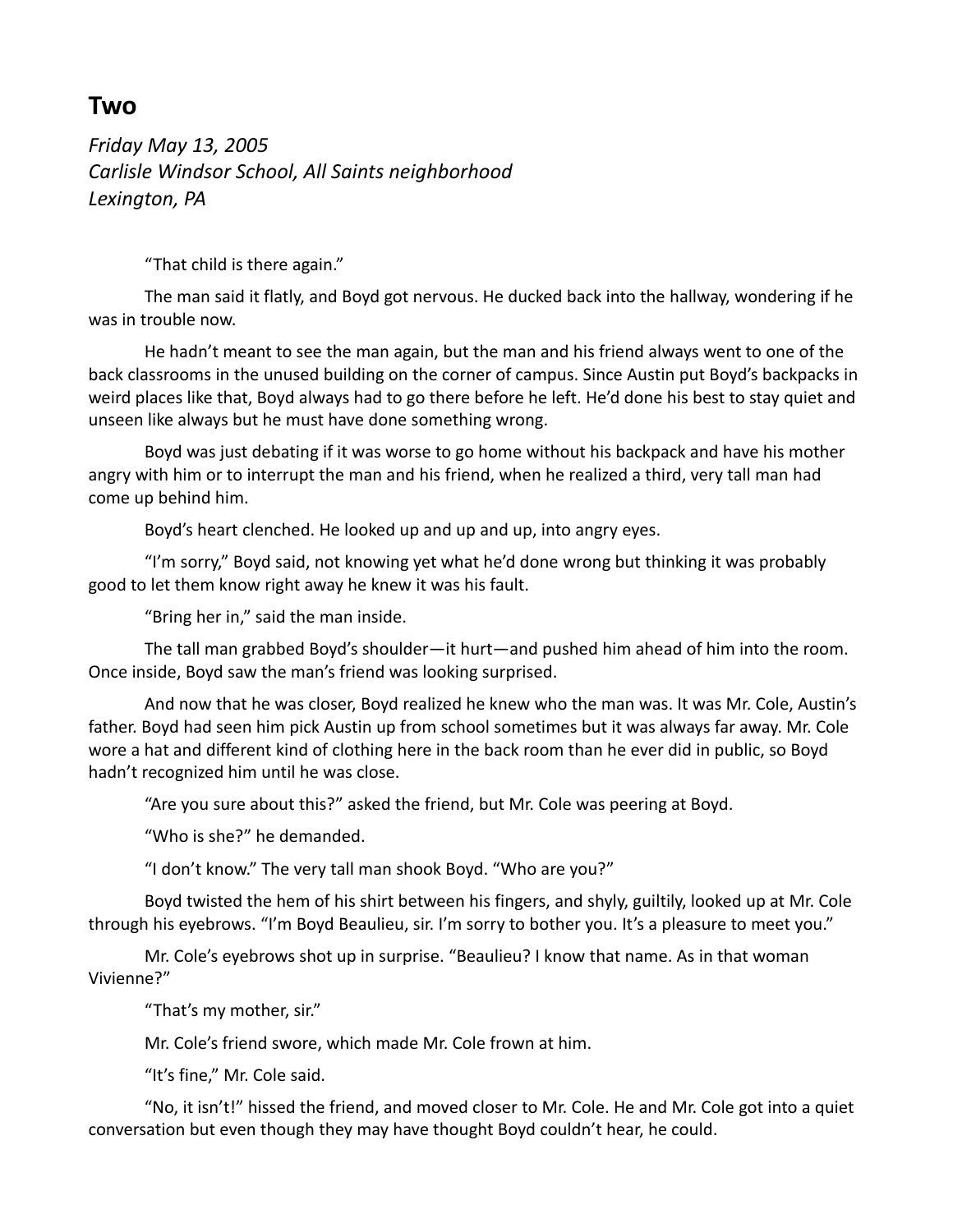"That bitch doesn't know when to hold her tongue," the friend growled under his breath. "And she's too astute. For a damn spy, she reports everything. You know how much trouble she's caused some of the parents already? If she finds out—"

"What will she do?" Mr. Cole watched his friend closely. "Whine about her inferiority?"

"But what if she—"

"You think I fear that harpy? You think she's more powerful than I am?" Mr. Cole's voice dropped dangerously. He leaned closer to the friend.

The friend leaned back. "Of course not."

Mr. Cole relaxed a little. "That's the right answer. She is nothing. She is no one."

"But between her and the father—"

"I know of him. I research all the players and find their weak points. He's a hack reporter no one listens to at a pathetic local rag in Crandall Park. *Crandall Park.* They couldn't afford an office in Financial, or at least Lincoln Square, and you're worried about them? I have ways of suppressing the media. Their voice will be silenced, like the rest."

"But his specialty—"

"If either of the Beaulieus try anything, they will learn their place."

The friend didn't look convinced but he stepped away anyway, his arms crossed. He glowered, looking upset, at the wall.

Mr. Cole turned back to Boyd and frowned, staring at him intently. For a moment, all he did was look Boyd up and down, and Boyd stared back, wide-eyed. Then Mr. Cole leaned back with a shake of his head.

```
"You said your name is Boyd, right?"
```
"Yes, sir."

"Which means you're a boy?"

"Yes, sir."

Mr. Cole laughed but it sounded harsh to Boyd, like he didn't mean it as a nice thing. "That French devil can't do anything right, can she? Look at this." He looked at the friend as he gestured at Boyd. "She couldn't even give birth to a normal boy. What an embarrassment. You honestly fear a failure like that?"

Boyd didn't know what to say to that so he stayed quiet. The friend must have had the same thought because he only shook his head with tightened lips.

"What are you doing here?" Mr. Cole's voice had an edge.

Boyd hesitantly pointed past them to the corner. "My backpack is in here, sir. I would like to get it and leave, please."

"You aren't going anywhere." Mr. Cole stood and the tall man let go of Boyd. Mr. Cole walked closer to Boyd, dropping his hands on Boyd's shoulders. He crouched in front of him and smiled, but it didn't look like a smile to Boyd. It looked like a threat. "Not until we have a chance to talk."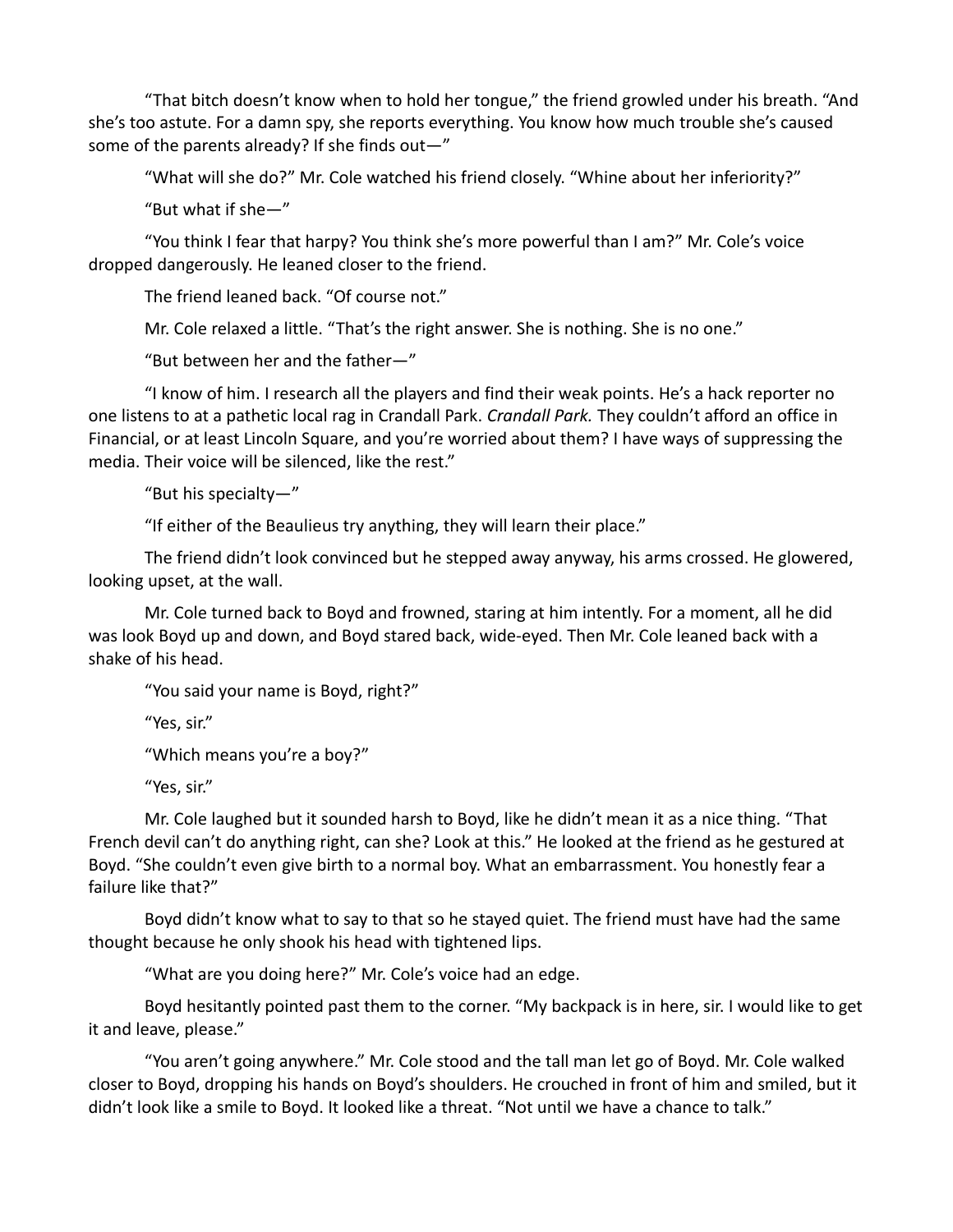"Okay," Boyd said quietly.

"Good boy." Mr. Cole shook Boyd lightly. "You see this friend behind me?"

Boyd looked over Mr. Cole's shoulder to the friend, who did not look very happy. Boyd nodded.

"Have you seen my friend and me together before?"

Boyd hesitated, not knowing what the right answer was. Mr. Cole's grip grew painful. "It's important you tell the truth, Boyd. I need you to do that for me."

"…I have."

Instantly, Boyd wondered if he shouldn't have said that. Mr. Cole's expression grew very dark. The friend behind him stepped back quickly and looked sick.

"Have you, now?" Mr. Cole said nicely. He did not look nice, though, nor did the smile he gave Boyd. "When?"

"Um." Boyd didn't want to answer, but then the very tall man crowded Boyd from behind, cutting him off from the open door. Mr. Cole's stare drilled into him.

"Remember," said Mr. Cole, "you'll be in trouble if you don't tell the truth."

Boyd tangled his hands in his shirt even harder. "I se—I've seen you a lot of times. You come into rooms back here."

Mr. Cole's smile grew sharper. The friend turned away and bowed his head. His hands went up to his face, but Boyd didn't understand why.

"And what did you see us do in those times, Boyd?"

"I don't know," Boyd hedged, and Mr. Cole shook him once. Boyd rocked back against the tall man's legs. "Are you sure you don't know, Boyd? I will be very angry if I find out you didn't tell me the truth. You won't be in trouble if you are honest. Your provincial parents have taught you that much at least, have they not? How to tell the truth?"

Boyd nodded quickly, because they had. His dad always said it was better to be honest about being wrong than it was to lie and pretend to be right. And his mother always said only the weak lied to cover their mistakes. She said a truly strong person would accept responsibility for their actions instead of blaming everyone else.

"Alright. Then tell the truth."

"Well." Boyd snuck a glance at the friend. He had dropped back down to sit, turned away. "Well, you mostly talk about things I don't understand. But you give each other things, sometimes. Papers you sometimes destroy before you leave and packages and other presents. And you talk a lot about the money you made since last time you met, because of what you traded."

Mr. Cole's smile froze in place and then fell. A nerve ticked in his jaw. He turned very dark and sharp eyes up to the tall man.

The friend slumped forward with a low groan. "I told you this was a bad place to meet," he whispered.

"This is the perfect place," Mr. Cole said sharply to the friend without turning his eyes to him. "No one questions our presence. No one uses this building. My plan was the right one. The child is at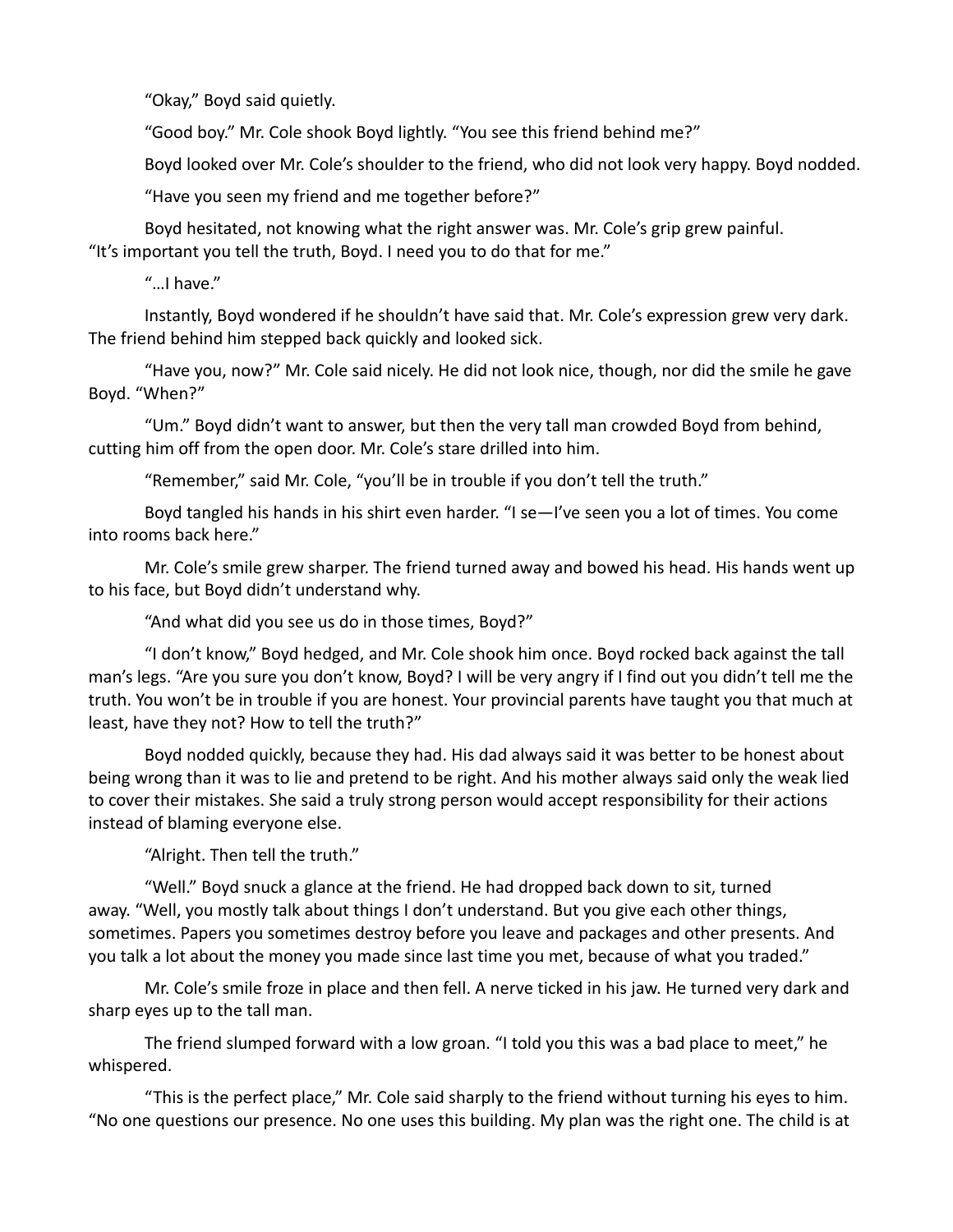fault."

Boyd thought he was now in very big trouble, even though he had never understood what they said when they met. But he was used to being told things were his fault, so even though he didn't understand what was happening now or when he overheard them, at least there was some relief in knowing that this much wasn't different.

If it was his fault, it was easy. Apologize and disappear.

That always worked.

"I'm sorry." Boyd looked down at the floor.

"You should be," said Mr. Cole.

The tall man pressed even harder against Boyd's back, making him feel trapped. Mr. Cole dug his fingers deep into Boyd's skin, and it hurt. The nice smile and friendly voice was gone; now he glared and sounded scary.

"Do you know who I am?"

Boyd pulled hard at his shirt's hem. "You're—You're Mr. Cole, Austin's father."

"Yes," said Mr. Cole very darkly. "And I'm also someone important. Very, very important in this country. Unlike your worthless mother, unlike your drudge father, I am someone who this country needs."

Boyd nodded, not knowing what else to do.

"And as someone very important, I can make important decisions." Mr. Cole's eyes felt like they were going to pull Boyd in and never let him leave. "Do you know what 'deportation' means?"

Boyd shook his head.

"It means there are people living in this country who don't deserve the right to be here. They came here even though no one wants them. Do you know where your mother is from?"

"France," Boyd said quietly.

"France." Mr. Cole's fingers felt like they were going to break through Boyd's skin and maybe go down to his bones. "Your mother is a dirty traitor to this country. Her people are our enemies. She is an enemy. But she is allowed to stay right now because this great country gives even backstabbers like her a second chance. But that can change if I want it to."

"What do you mean?"

"I mean," said Mr. Cole as he drew closer, "that if I tell them to, someone will come for your mother. They will take her away and you will never see her again."

Boyd sucked in a breath. His mother could disappear, just like that?

"They will send her back to France," said Mr. Cole, "and the French are heathens. They might kill her for having lived in an enemy country in the middle of a war. Do you want that?"

Boyd felt like maybe he couldn't breathe properly with the idea of this new, horrible reality spanning before him. He shook his head quickly.

"And your hack father, do you know where he is from?" Mr. Cole didn't wait for Boyd to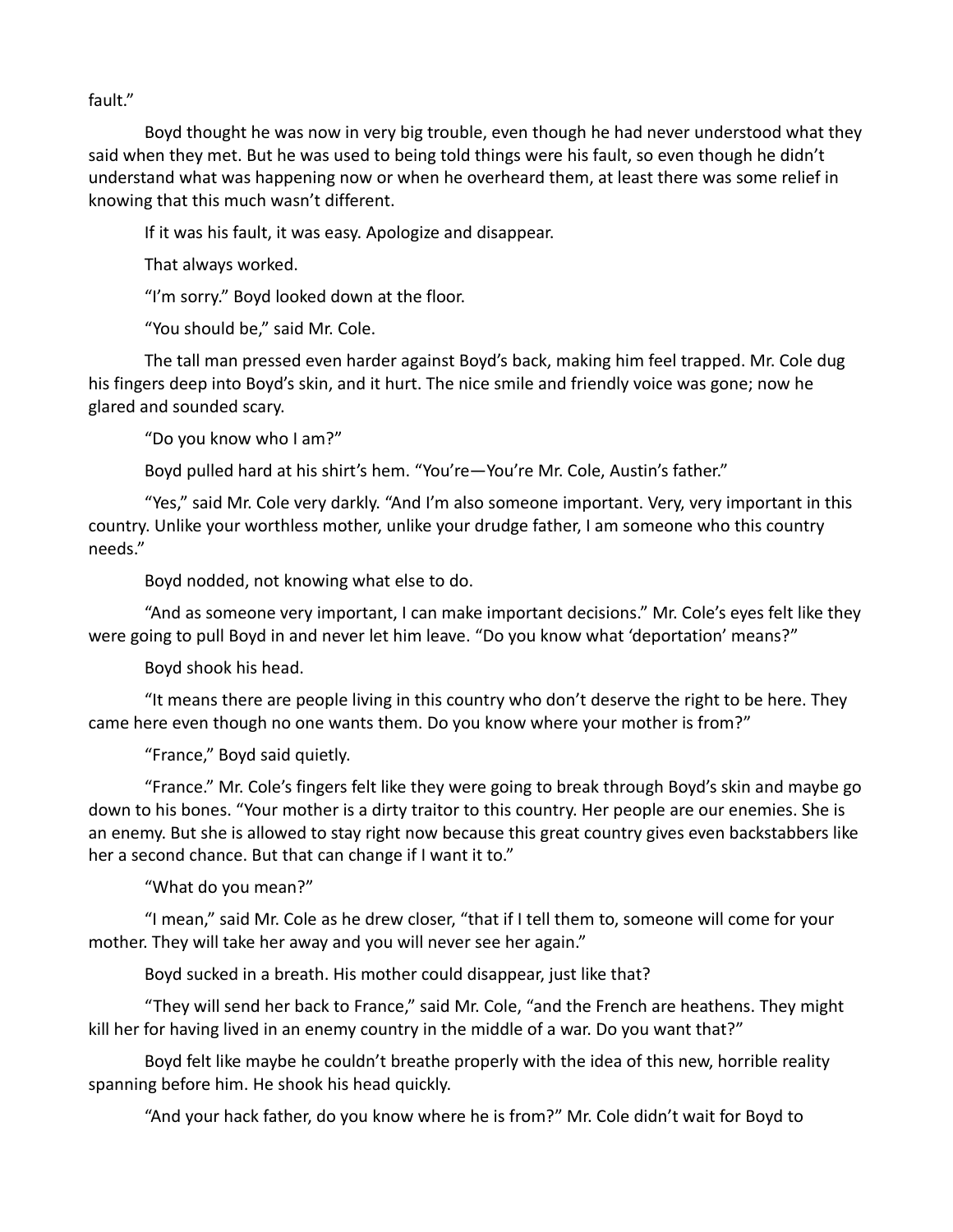answer. "He is from Canada. If I get very angry, I can send him back there, too. He doesn't deserve the right to be in this great country for the sin of marrying your mother alone. If I tell the same people who take your mom, you will never see him again, either. You'll be left all alone here with no one to care for you and no one to love you. Is that what you want?"

"No." Boyd watched Mr. Cole with very wide eyes. "They would—they would leave me instead of bringing me?"

"You wouldn't belong with them. You wouldn't belong anywhere. No one would want the leftovers of traitors like them."

Boyd struggled not to rip his shirt in his fear. "I don't want that."

Mr. Cole's smile was back. He released his hands and looped one arm around Boyd's upper back. "I don't want that, either. I want to leave your family alone. But I need you to help me."

"How?"

"By not telling anyone—*anyone*, not any of your little friends, especially not your parents about my friend and me." He gestured to the friend who was still not looking over. "We come to these rooms because we have important things to discuss and we need them to stay a secret to everyone. You know what a secret is, right? You aren't that dense?"

"I know what a secret is."

"Good." Mr. Cole was very close. "And you can keep one, right?"

Boyd perked up. "I'm good at keeping secrets."

And he was. He was very good at being quiet and not saying any of the things that would upset others. Even if that meant not telling about something that had happened.

"You had better be. Because if I hear you've told anyone about this, about us, I will have them take your mother away immediately. She will be gone before you even get home. And if you tell your father, you'll never see him again, either. If you don't tell anyone, you get to keep your family. It's so simple even someone like you should understand. Do you?"

"Yes, sir."

"Do you believe me when I say I will take away your family?"

"I do, sir."

Mr. Cole's smile was a little less frightening this time. "Good." He rocked Boyd lightly, maybe it was supposed to be friendly?, and then stood. He brushed off the knees of his nice pants. "Then I expect to never see you in these rooms again."

"Yes, sir."

Mr. Cole stared down at him, and the tall man was very close, and Boyd stared back up, and they all stood there for a long moment.

Mr. Cole's eyes narrowed. "Leave."

Boyd felt the tall man drop a hand onto his head, felt himself start to be pulled backward.  $"$ Um."

Mr. Cole did not look friendly anymore. "What."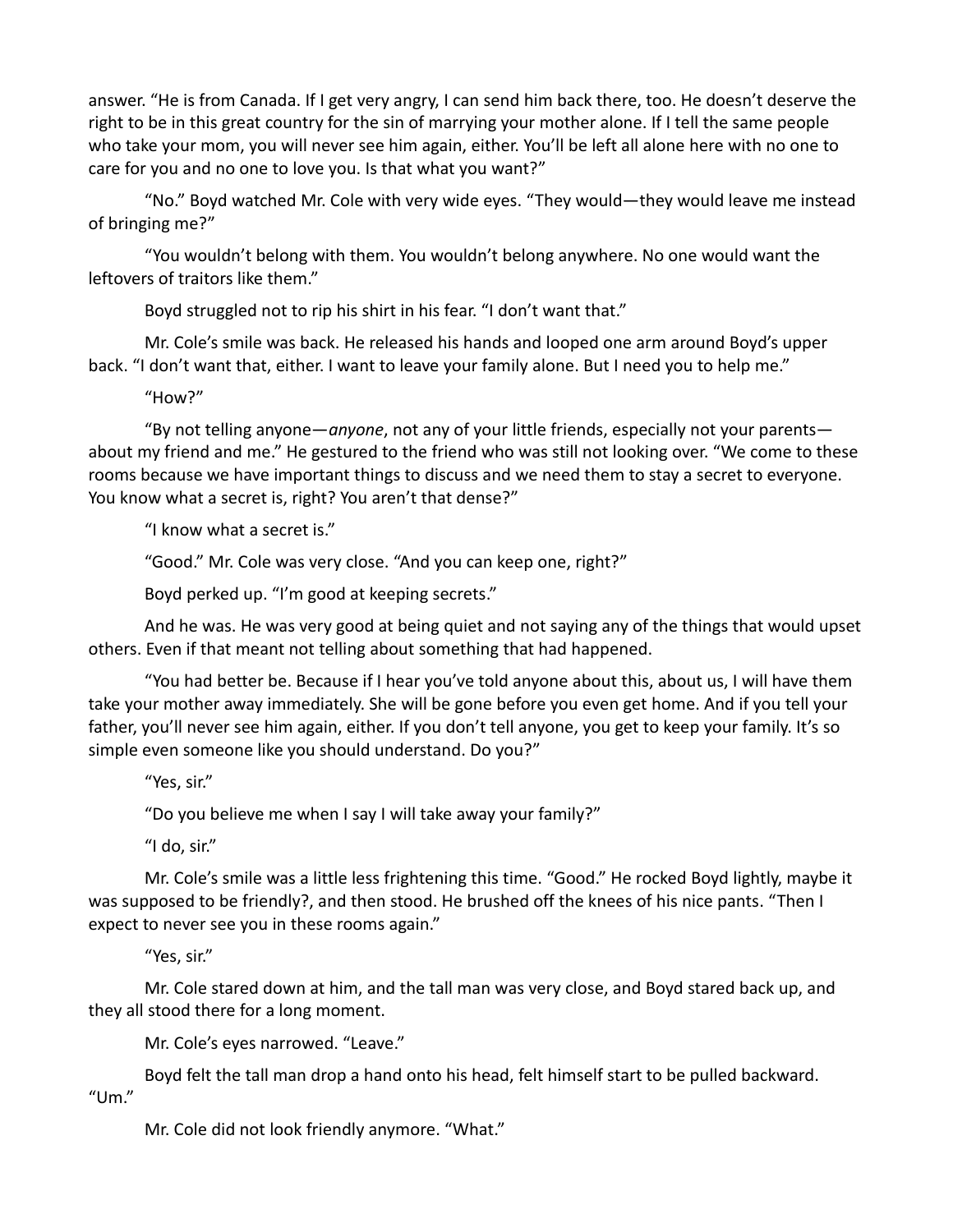"I'm sorry, Mr. Cole, but I need my backpack?"

The storm on Mr. Cole's face lessened. "Ah. Yes." He looked at the tall man and said nothing, but the tall man seemed to understand. The tall man walked to the corner where Boyd's backpack was shoved under an old table, and he pulled it out and brought it back. When he handed it to Boyd, maybe he didn't realize his own strength because he almost knocked Boyd over from the power of pushing it against his chest.

Boyd stumbled and caught himself on the doorway. After hesitating a moment, watching them watch him, Boyd turned and started down the hallway.

"Remember what I said," Mr. Cole called from behind him. "Or you know what will happen. If you don't believe me, you will regret it for the rest of your miserable little life."

Boyd did believe him, and so Boyd knew this was serious.

The door shut. The whole time Boyd walked down the abandoned hallway toward the front door, he worried and worried about what Mr. Cole said.

Boyd knew it was true that Mr. Cole was very powerful. Austin never forgot to make sure Boyd knew that. He was someone high up in the government; the sort of person everyone listened to when he said things like, "Take that woman away."

Everyone else's parents at this school were much more powerful or important than Boyd's parents. The other kids liked to remind him of it, of how much less he was than them.

Mr. Cole wasn't the first person who told Boyd how bad his mother was for being French, either. A lot of people said a lot of bad things about her, because no one liked her. They said he was bad, too, because he was her son. Because he was half French, himself.

Did that make him half a traitor too?

Did that make him half an enemy of everyone else?

What would he do if Mr. Cole got mad and took away his mother and dad? What would he do if he was left all alone?

The very thought was enough to make all words dry up in his throat. It was enough to make him speed his steps so he could be home sooner; see his mother and dad and feel better making sure they were there, they were *there*, Mr. Cole hadn't taken them away already.

Boyd stepped out into what he thought of as the 'quiet sunlight;' one of those days where the clouds were heavy but the sky wasn't dark, and everywhere he looked he could see easily but everything also felt dull and hollow.

This area of Windsor Carlisle almost never had anyone around, which was why Boyd had first been confused by Mr. Cole and his friend going into the building. But now that Boyd thought about it, he may have seen Mr. Cole's friend around other times, too. Maybe he was another kid's father. Boyd didn't know anyone at the school in detail, because most people didn't want anything to do with him.

He was used to walking all the way past the other buildings and out to the front gate in silence, which was why he was surprised when he heard someone calling his name.

"Boyd! Where'd you go?"

He rounded the corner of Franklin Hall and saw Lou jogging across the green space of the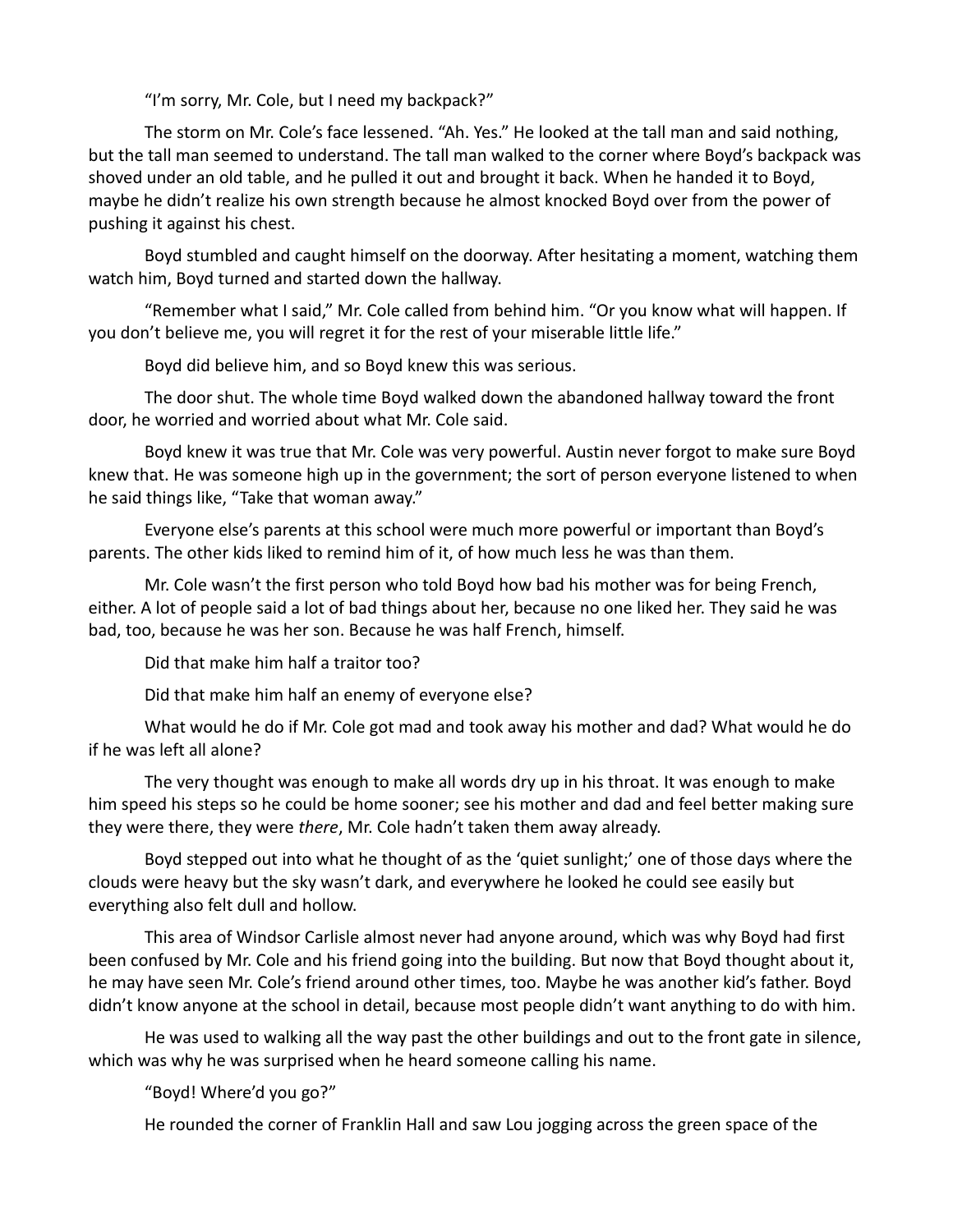courtyard. He waved when he saw Boyd, and didn't stop running until he had slowed and stopped at Boyd's side.

His blond hair was very curly, and his eyes were very blue. He grinned.

"Why are you here?" Boyd asked in confusion.

Lou shrugged and grabbed Boyd's hand. "Come on. Your dad's looking for you. You're coming to my birthday party tomorrow, right?"

"Of course I am."

Lou smiled brilliantly. He pulled Boyd along at his side. "You don't have to get me anything."

"My mother says it's inappropriate to attend a birthday party without— $"$ 

Lou scrunched up his face. "I don't care what she says. *I* say I just want you to come."

"Is that why you waited around and found me?"

Lou rolled his eyes. "You're dumb," he announced, and walked faster.

As they passed the main building, they saw Austin and his friends hanging around out front. Lou scowled at him and Austin made a face back, but neither of them said anything because there were too many adults around. Boyd tried not to look at Austin because it never ended well when he did. Today he was scared he would get his parents in trouble if he even glanced at a Cole.

At the front gates, Boyd saw his dad talking very intensely to the security guards who didn't let anyone past the gates who wasn't supposed to be there. The guard was frowning as he looked at Boyd's dad.

"Found him, Mr. Beaulieu!" Lou yelled triumphantly, and when Boyd's dad turned around with big eyes, Lou lifted Boyd's hand above their heads and waved.

Boyd's dad rushed across the space between them, and grabbed Boyd in a hug.

"Where were you? I came early to talk to Ms. Callaway—"

*Why did he talk to the principal?*, Boyd wondered in alarm.

"—and when I came out they said you'd already left class and were nowhere to be seen. I've been worried sick! Are you okay? What happened?"

When Boyd's dad held him by the shoulders and moved him backward, it wasn't scary or painful like when Mr. Cole did it. It felt good, because it was always accompanied by his dad looking him right in the eyes and saying things like Boyd mattered to him.

"I'm sorry." Boyd peered up at his dad, trying to figure out how he was supposed to tell the truth like his parents wanted without making his parents go away. "I had to get my bag."

Boyd's dad's eyebrows moved all around and his eyes looked kind of wet, but then he hugged Boyd close again. Boyd's cheek was pressed against his dad's stomach. He felt and even heard the rise and fall of his breath and it was very comforting. In front of him, he saw Lou standing close, blocking his view of Austin and the others.

He wished he could live the rest of his life like this.

"Okay, but next time, tell someone where you're going." Boyd's dad did not sound angry, which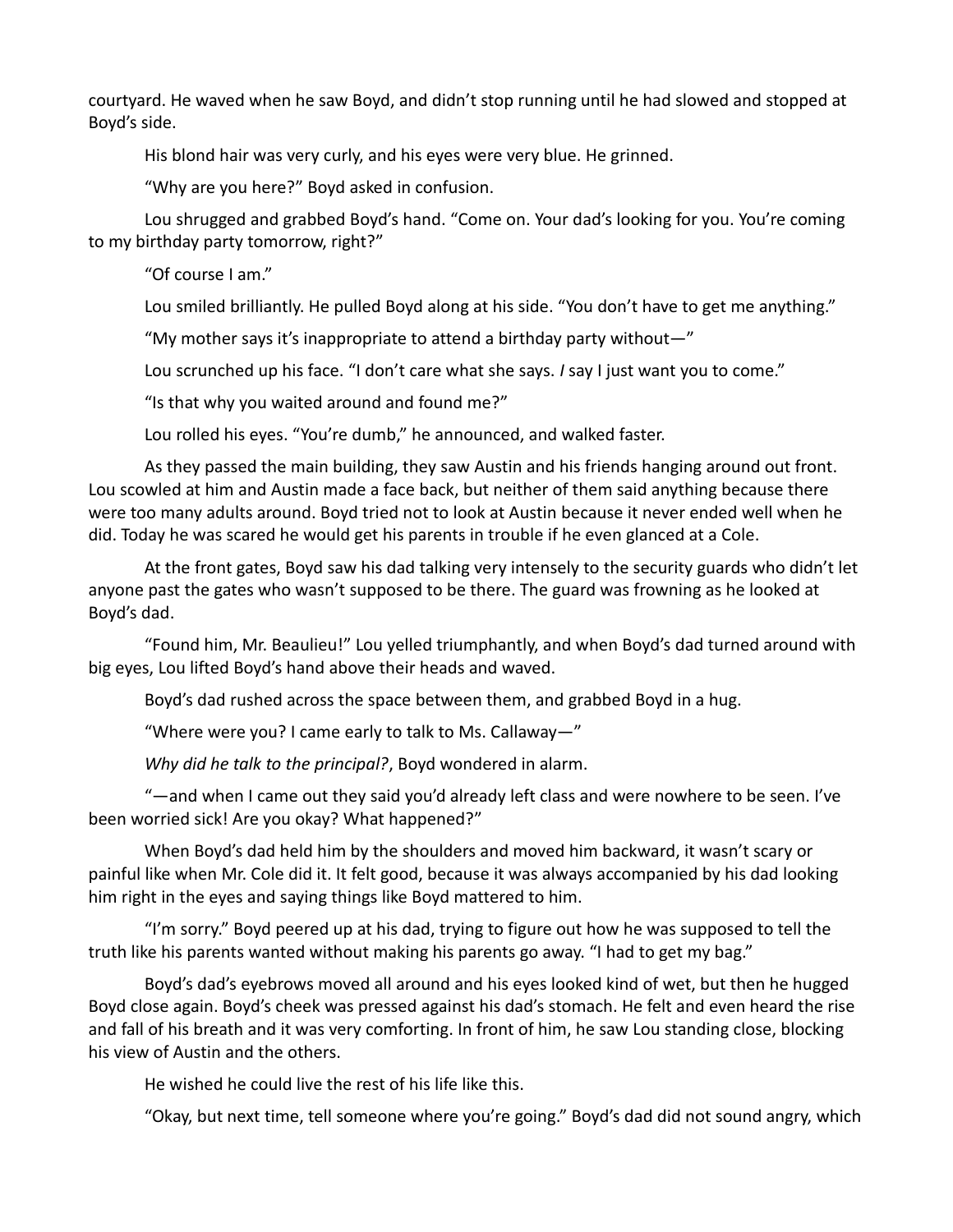was good. "I was scared."

Boyd looked up as best he could. "You were scared?"

"Yes, of course." Boyd's dad's eyes were very warm and brown as they looked down at Boyd. His arms were also warm around Boyd, and gentle. "I'm scared any time I think something happened to you."

Boyd considered that as he stretched his hands as much as he could around his dad's back.

"Are you scared I'll go away and never come back?"

"Yes. I don't want to think about it. I would be devastated, Boyd. I would be very, very sad."

So that meant his dad also would be scared and sad if he was taken from Boyd, and Boyd knew they would both be scared and sad if his mother was taken. That meant Boyd had made the right choice by not saying anything about Mr. Cole, just like Mr. Cole said.

It wasn't a lie if he didn't say anything, then. It was being a good son.

Boyd's dad shifted his arms so one looped behind Boyd's head and held him by his other shoulder, and he started to lead Boyd out the front gates. Lou trotted along at his side.

"Are you coming over?" Boyd asked him.

Lou flashed a grin. "Yeah! I brought a toy I think you'll like." He waited until Boyd's dad was looking away to talk to the guard before he leaned in with a mischievous smirk. "It makes a really loud noise. I think it'll make your mom mad."

"Then shouldn't we not bring it?"

"Bring what?" Boyd's dad asked as they walked away from the guard.

Lou looked up with wide, innocent eyes. "Nothing, Mr. Beaulieu. Just some candy I have from home. Boyd's weird about candy and doesn't want it."

Boyd made a face.

Boyd's dad lit up. He beamed at Lou as he leaned over Boyd's head. "Lou, my child, my long lost son, that candy will be lost on my son and his horrible taste buds, but I am definitely interested. In fact! I'll buy us a whole bunch of candy on the way home if you help me eat it!"

This time it was Lou who lit up. He straightened his back and got a jump in his step.

"Really?"

"Yes, really. I can't have anything sweet at home most of the time because the rest of my family is boring."

"I'm not boring," Boyd said indignantly.

"You don't like sweets." Boyd's dad looked down at him and shook his head, rocking Boyd against him as they walked. "It's a very sad state of affairs. I never thought my child would betray me this way, but it's true."

"Yeah, who doesn't like sweets?" Lou asked with a laugh. "Boyd's so weird!"

"So weird," Boyd's dad agreed sadly. "I don't know what to do."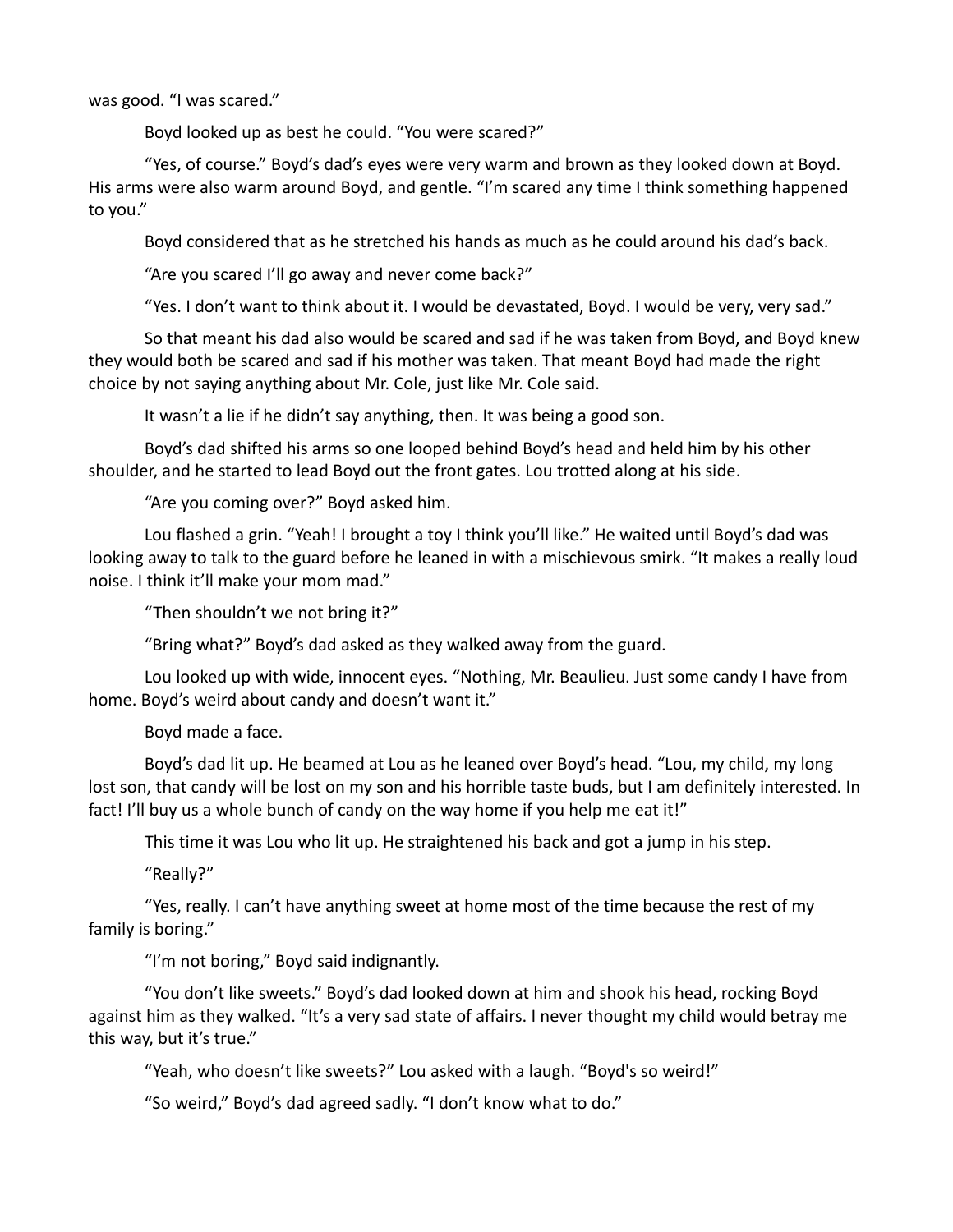"I know," Lou enthused. "Let's get a cake too!"

"A cake!" Boyd's dad grinned. "A whole cake for just you and me? Should I make it an early birthday present for you?"

"Yeah and a pie too! And also some donuts!"

"If we're going that far, let's get ice cream, too!"

"Ice cream!"

Boyd's dad and Boyd's only friend continued to talk excitedly about all the different sweet things they would eat. Caught between the two of them and their enthusiasm, Boyd tried to focus on their grins and laughter, but all he could think about was Mr. Cole with his dark eyes and his dark words, telling Boyd how easy it would be for him to lose everyone he loved.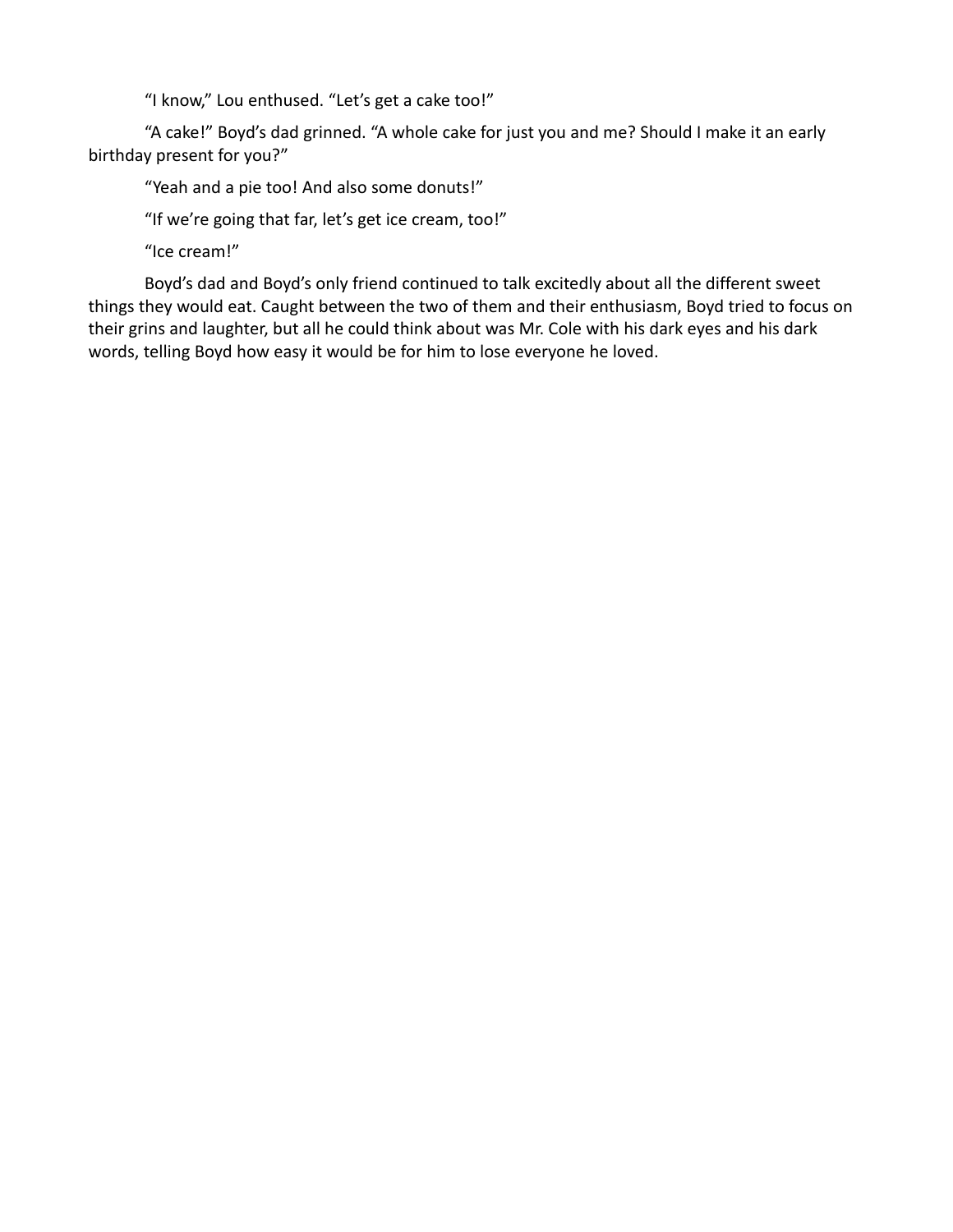## **Three**

*Friday, June 24, 2005 Lexington, PA*

"Come on, come on," Julian muttered under his breath. "*Turn…"*

The sandwich bag crinkled with every shift of his ass, which had fallen asleep long ago. He longed to step out of the car and stretch until every vertebra popped, but he couldn't until Junko fucking turned already.

Just as she started to tilt her lovely little head, the jackass who'd been courting her from the bar finally won. Junko's whole back shifted to Julian and she was soon out of his sight as the two of them headed upstairs.

Julian scoffed and tossed his camera to the empty passenger seat. Just great. The *one* time he wasn't on cheater duty he got a perfect shot. He snagged the remnants of his sandwich out of the bag and moodily chewed it, glowering out the window.

He was about to consider sleeping when he heard his phone trill. He hardly glanced at the name on the screen before bringing it up to his ear.

"Hey Fin," he said around a mouthful.

There was a distinctly displeased pause. "I told you not to call me that."

"What? But everyone else calls you it. You're saying I'm not blue enough for your brotherhood? You wound me."

He could imagine the eye roll he got out of that one.

"Were you at your office Wednesday night about 2230?"

"Depends. Am I being accused of something?"

Another obvious eye roll without a sound. The man's silences were impressive.

"There was a rape down the block," Finley said.

"Stranger, I take it?"

"Got it in one. I'm looking for suspect info."

Julian balled up the wrapper and tossed it to the passenger floor. He thought back to the night as he cracked his neck, first one way and then the other. *Pop, pop* went his spine.

"Where exactly?"

"Alley off Claremore."

Julian drummed his fingers on the dash. "I had a stakeout at North Ridge that night. I came by maybe 2200 to pick up some stuff but didn't see anything at the time. Sorry, man. I can keep a lookout, though. What'd the vic say he looked like?"

"She couldn't," Finley said flatly. "She's blind."

"Oh for fuck's sake," Julian growled.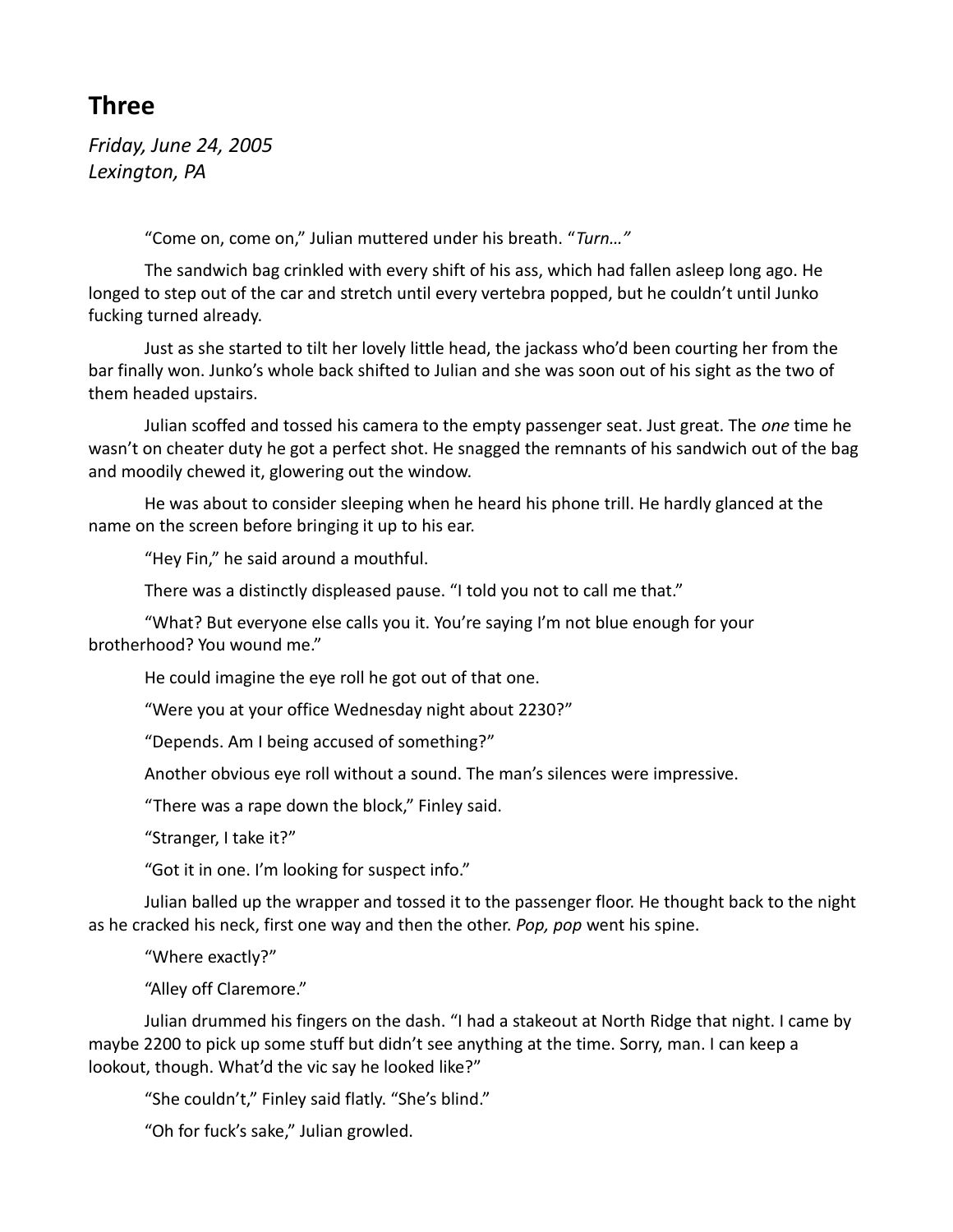Any kind of rapist was on Julian's shit list of despicable people who he would love to see fucked over in court, or on the street if that was better. *Any* kind. It didn't matter to Julian who the vic was; that asshole deserved castrating. The way Julian saw it, and the way he knew Finley saw it, it was bad enough hurting someone who at least had a fighting chance of getting you caught. It was especially chickenshit to prey on anyone who came into the situation with circumstances they couldn't control that were used against them.

This definitely fell into that category.

"I want to get this asshole but I've got shit to go on right now," Finley said tightly. "The way it happened, she didn't have a chance of getting details. No way of knowing height, weight, race, age… Smoker's voice and fast on his feet. Smelled like sweat. Strong. That's it."

"There's probably a hundred guys in a five block radius that fit that description."

"I know."

Julian scrubbed a hand over his face and let out a harsh breath. His knees knocked up against the steering wheel. "Well, I'll keep an eye out for general rapist assholes, then. Get you some good shots if I see anyone even remotely suspicious. You think it's going to be a trend?"

"Yeah. I've been checking MOs. I think this guy's hit before, some vulnerable adults. The others in my unit said—" Finley's voice quaked with withheld anger before subsiding. "With the new standing orders, they don't want to do jack all for investigations lately. Everything's case closed exceptional first chance they get so they don't get their asses thrown out the door or, for others, so they can sit around taking bribes all day. You know how these fuckers are—the world's gone to shit so who cares about an extra rape or two? And the others who aren't like that, they say to pick your battles. Tell me to let it go when I'm told to let it go, so I can stick around and solve other crimes. You know the shit they say. But fuck them, I'm finding this asshole and I'm taking him in."

Julian did know. There was a lot of political upheaval in Lexington PD when the brass disappeared in the bombs. Bureaucracy took over and fucked up everyone's lives. Finley had told Julian how, suddenly after the bombs, the cops were told left and right how they had to drop cases even with good leads, or how they weren't allowed to investigate some at all. Any time he asked, he was told the order came from "higher up" but no one seemed to know who, or *what*, that meant.

Added to that, after the bombs hit there was more crime and fewer communities that wanted to work with the cops, which meant some areas of Lexington went to shit real fast. People got paranoid from outside LPD, thought all the cops were corrupt, all the cops didn't care, but internally there were a hell of a lot of them who weren't corrupt, who did care. But they were silenced by their own superiors, and all the cops who were assholes who let the injustices slide got promoted higher and higher, while all the good cops who tried to fight the system were iced out no matter what they did.

Some units of LPD, Finley said, were like the Wild West. Others had well-intentioned people getting worn down by orders they didn't understand. The bad cops were having a hell of a party in this atmosphere. Fucking up everyone's lives right and left. The good cops learned to shut up so they could keep their jobs, still do what they could. Still try to help the people right in front of them as long as possible.

Thing was, if there was one thing Patrick Finley was, it was a good cop who refused to back down from what he thought was right, whether or not it was the popular choice.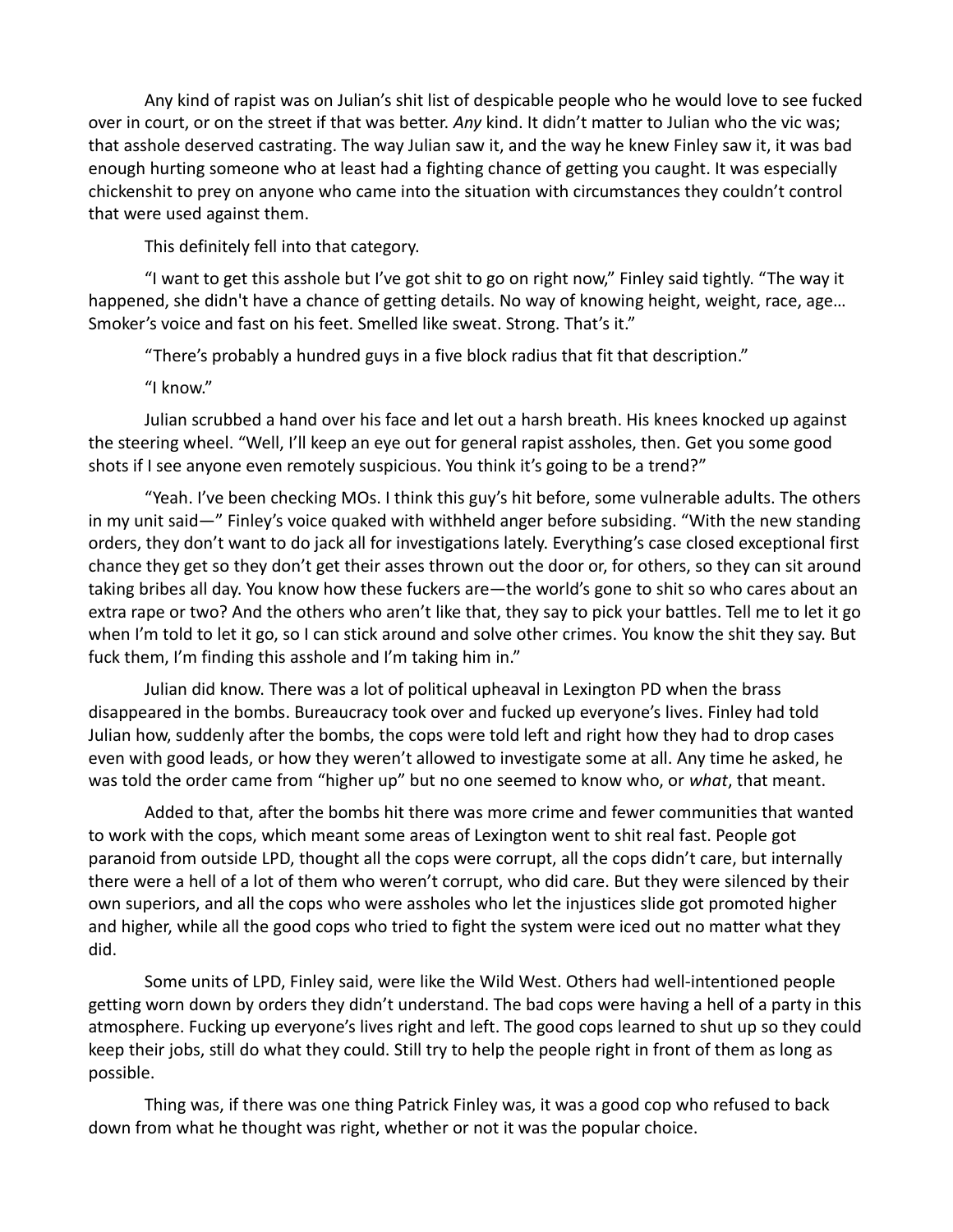Probably was going to get the guy killed someday.

"Well. You know I'll help you, Sarge."

"Good." Finley hung up abruptly.

Julian snorted and tossed his phone on the passenger seat. Typical cop brusqueness. Just the facts, ma'am, and not even a tickle and a farewell at the end.

He decided to drive back to the office for a bit, maybe swing by the alley. He saw plenty of suspicious perps but no one who vibed as the asshole rapist. Then again, how was he to know at first glance? He'd have to stake it out a bit. Get closer, listen to voices, look for smokes. If nothing else he'd probably end up with another hooker or two to let detox in his office overnight away from their abusive (insert whatever here).

He used to try not to feel jaded about life, not to make sweeping generalizations, but he'd found it nigh impossible since the war.

The morning shift around this place had become rough in the past few years. Half of the prostitutes seemed a step away from Ferals. Some of the roughest hookers were targeted by the few businessmen who stopped for a quickie in the Barrows on the way to work, like the war never happened in their lala-land minds. How those rich bastards could pretend the city hadn't fallen to shit around them, Julian would never know. But maybe it was easy when you still acted like your white picket fence and 2.5 kids in the elitist neighborhoods was all that mattered—and if the rest of the skyscrapers were rubble around yours then, well, that's what those poor people got for not trying hard enough. Or not running away from the bombs fast enough.

He still gave Cedrick shit for living in Jackass Central up in Cedar Hills.

Either way, it was the people on the streets who paid the price of that arrogance. They were the ones trafficked, the ones hurt, the ones dying. And they were the ones who didn't have a choice, or felt like they had no choice, and so they returned again and again to the very same streets that would kill them.

Julian had seen it happen too many times to count. He'd stepped over too many bodies and walked in on too many ODs. He'd woken too many mornings to find the person he'd tried to save the night before dead on the couch.

After awhile, it was hard not to see the end game in those thousand yard stares. After awhile, it was hard to believe there would ever be another ending to that story.

The hallway was empty when he entered the building and stopped in front of his locked office door. He fumbled for his keys. Behind him, the door to Oswald Insurance, Co. made the god-awful screeching noise it made every time it opened. Mrs. Yells A Lot upstairs was probably never going to fix it, and Marie from Oswald had apparently not yet invested in a home remedy. Julian once again made a Note To Self to attack that thing with WD-40 next time he found a bottle.

He glanced over his shoulder, expecting Marie's patted-down brown hair and Everywoman Smile, and was surprised to see a man he recognized instead. He turned around entirely to take him in.

"Investing in insurance?" Julian asked mildly.

Bell snorted and shut the door behind him. "Waiting for you to return, more like."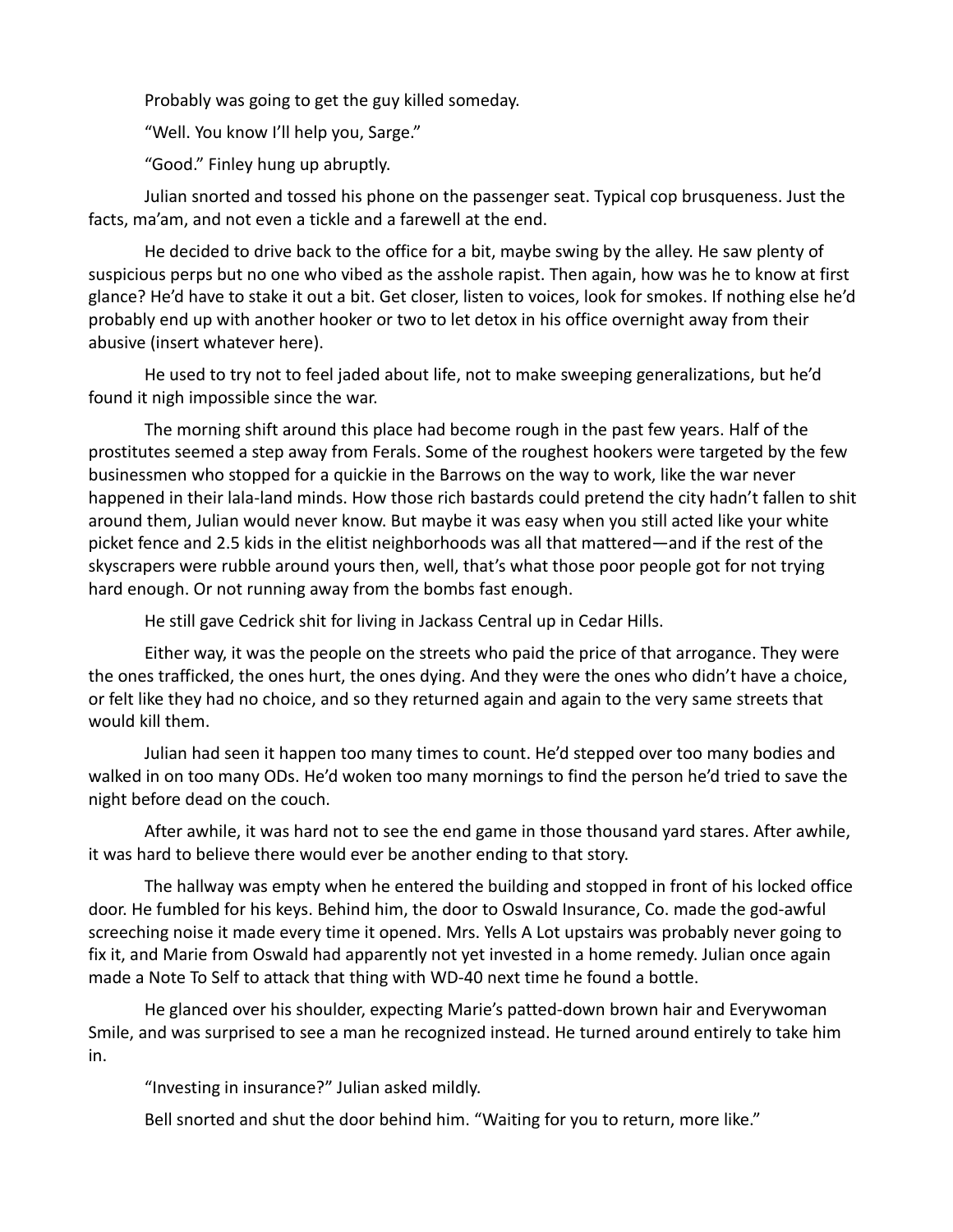The man had the best voice. Like deep velvet with just enough of a rumble for quirk. Coupled with the clear, dark eyes, wide shoulders and strong build… It could make a guy weak in the knees, if he were of that persuasion. And if Bell were too.

Pity the man wasn't.

Julian glanced over Bell's shoulder. "Marie let you in?"

"No, Linda."

"Good God, your voice is the magic touch if that woman let you in."

Bell chuckled, and goddamn that was a nice, low rumble too. The grin that flashed across his features was even brighter against his smooth, dark skin. "You just need to learn some finesse, Julian."

*I'll show you 'finesse,'* Julian thought, but knew enough not to say it aloud. For all that he sometimes (okay; *really* often) wanted to grab the man and kiss the hell out of him, he knew a straight shooter when he saw one. And his damn obnoxious schoolgirl crush on Bell was never going to go away or find fruition.

Them's the breaks when you're too open to gender.

Julian sighed more heavily than necessary, and turned back to his door. It was five seconds and a lot of awkward awareness of Bell's warm presence behind him before he could get inside and acquire some space between them.

Fuck Cedrick and his literal hot ass friends, anyway.

Bell settled gracefully into the chair in front of Julian's desk. The chair had been dragged out of a garbage years earlier and looked like shit most of the time, but Bell made it look good.

Then again, Bell made everything look good.

Julian, meanwhile, dropped his gangly ass into his rolling piece of shit chair and barely managed not to fall backward in the process. He folded his hands across his stomach and pretended that hadn't almost happened. He was about 90% sure he was convincing.

"So, what's up?"

"Have you seen Cedrick lately?"

Figured tall, dark and sexy was here for his friend. No one ever visited Julian just to say hi. It was always about getting this or that info from him because they knew if anyone could get it, he could. Woe was him and the life of an awesome PI.

"Not for several weeks. Why?"

A rumble of a 'hmm.'

Fuck's sake, man. Just bottle that shit up and sell it as pheromones, already.

"He's been… interesting lately."

"Like, wearing Vivienne's finest to the ball interesting, or flipped his shit interesting?"

Bell's lips lifted on the side; a slow burn of a smile. "I was thinking 'a bit secretive,' but your interpretations are interesting too."

*That's not all that's interesting about me.* Julian wondered if that thought could be read in his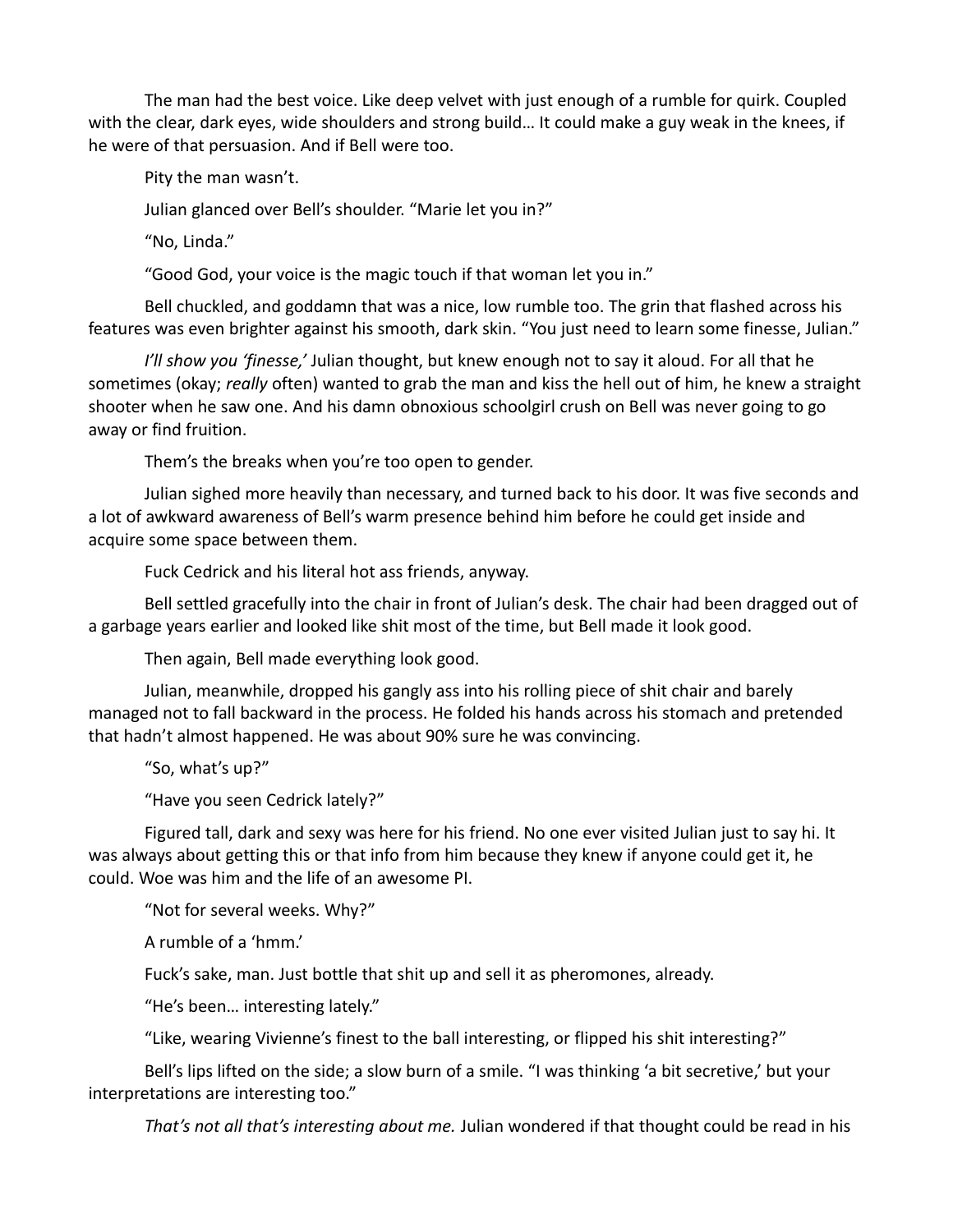smirk. He hoped it did and he hoped it flustered that fucker the way every shift of the man's mouth did Julian.

"Have you called the guy? He's your BFF lately. Pretty sure he'd answer."

"Ahh, Julian. Are you jealous?"

"Maybe a little. A PI needs some love now and then, too."

"If you need a hug, I'm right here." Bell opened his arms and grinned.

"I'll take a rain check and double down on the offer."

Bell chuckled. "Increasing my offer without asking. Interesting plan."

"Important question: is anything *not* interesting to you?"

Bell's teeth flashed. "Certainly not you."

Julian stared at him. *Damn*. He dropped his crossed arms onto the edge of the desk. "I give. You win."

"What do I win?"

"My devotion and an answer, free of charge. What's the question again?"

Bell had that small smile at first, his gaze heavy on Julian, but it faded and all the weight of his worries settled back onto him. His shoulders drooped and the lines on his face suddenly became evident. With a sigh, he leaned forward, elbows on his knees and hands folded in front of him. It was a testament to how serious Bell seemed that Julian didn't even check out his package.

"Will you check in on Cedrick?"

"Why me?"

"Because he trusts you."

Julian almost laughed. "Like he doesn't trust you? Dude built a secret society of truth nerds with *you*, not me. If you think something strange is happening, I'd think he'd talk to you first."

"I don't know." Bell's gaze drifted, caught, drifted again, and landed on the grimy glass window to Julian's office. The black pressed letters reading 'JJ Investigations' shone faintly, backwards.

Julian sighed. Let it never be said he wasn't a sucker for a damsel or dude in distress. He dragged a pad of paper over and flicked on his favorite pen. "Fine. Give me the deets."

"What?"

Julian watched him from beneath his eyebrows. "What's giving you the chills?"

Bell stared at him a moment, but before Julian clarified again, Bell spoke. "I noticed at the last Guild meeting. He was late." He saw Julian's eyebrows quirk and nodded. "You know him. That isn't usual. He was distracted the whole time and left the second it was over. I called him later to see if he had a new lead. He said he couldn't talk."

"Well," Julian said mildly. "That's the most alarming part right there. I usually have a hard time shutting the guy up."

"You joke, but…"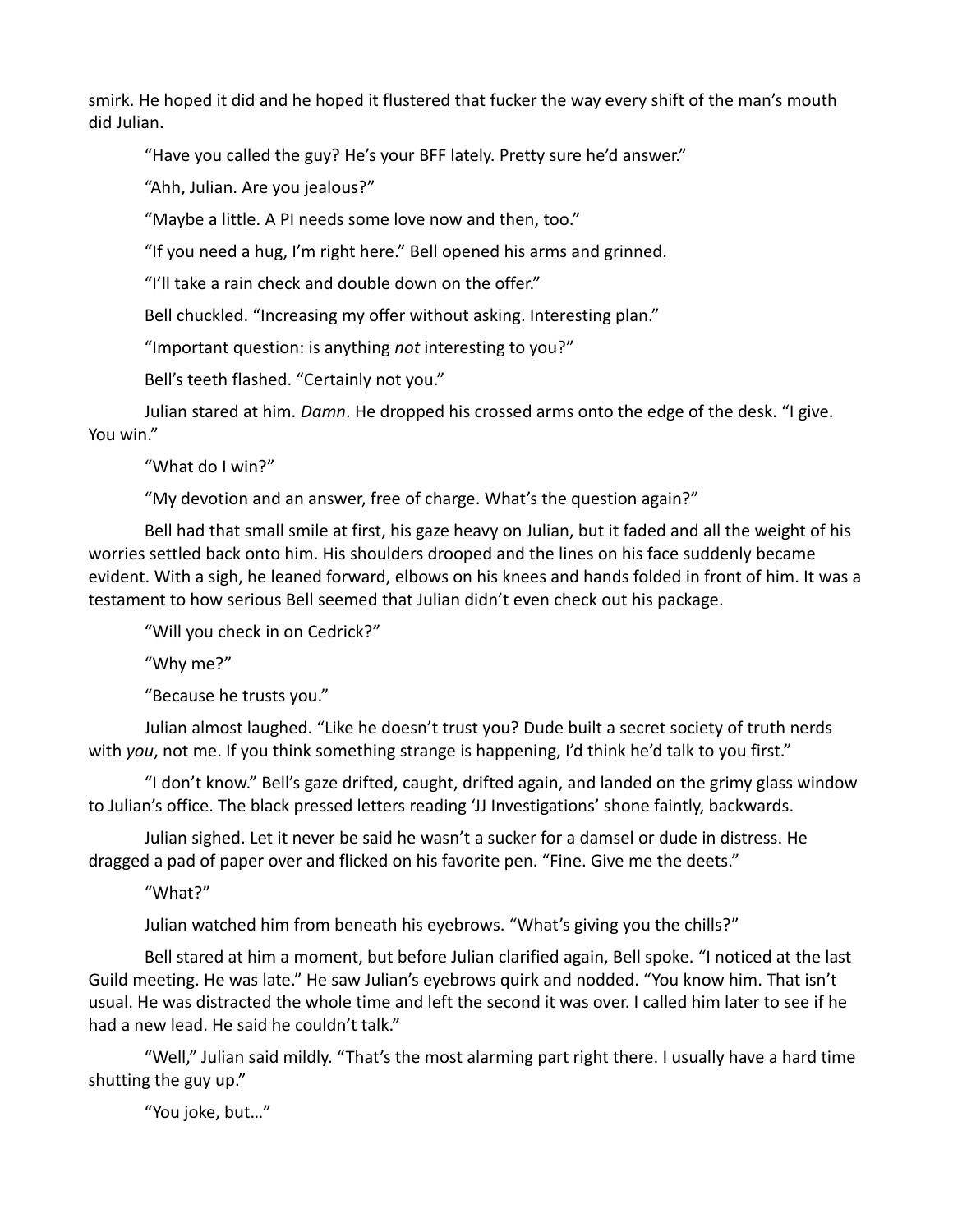"I know. So, anything else?"

"Little things." The slide of Bell's shoulders up and down was a thing of beauty. "He missed a stakeout, but he'd said ahead of time Vivienne might be gone that night and he'd have to stay with Boyd if so. I figured she'd gotten caught at work. Another day he didn't answer his phone when I called on a secure line; later said he'd been at work and couldn't get somewhere private to talk. With anyone else none of this would matter, but…"

"But it's Ced. I get it." Julian tapped the pen on the desk as he stared at his notes, his mind already racing through possibilities and ways to prove it. "Tell you what. We're about due for a beer. I'll invite him out, keep an eye open for anything weird. I get a vibe, I'll tell you."

#### "Thank you."

Bell had a damn good poker face when he needed it but this must not have been one of those times, because the relief was clear as day. It made Julian feel a little warm and fuzzy inside. It probably wasn't an entirely altruistic or innocent feeling.

"No problem."

They both stood at the same time in one of those weird unspoken rules where their brains saw all the minute movements of the other's body and responded without translating it fully to thought. And then came the requisite awkward moment where they both stood there, not sure how to go about parting ways with a giant ass desk, an acquaintanceship, and a probably pretty-damn-obvious one-way mancrush between them.

Julian fiddled with the paper and pen and hated himself a little for it.

"I should go," Bell said. "My shift starts soon."

*Because you have to be a goddamn doctor on top of everything else. Fucking perfect men.*

"You know where to find me," was all Julian said.

"And you me." Bell moved that god-awful chair aside and once again made it look about a thousand times better than Julian ever would. But then he hesitated. "Do you think Cedrick will avoid you?"

#### "I don't know. Why?"

"I thought you stayed in contact more often. But if you haven't heard from him in weeks, it might be tied into this."

"Yeahhh…" Julian rubbed the back of his head and canted his gaze away. "He may or may not be pissed at me for saying he needed to get his shit together for his kid."

Bell said nothing, but in that silence he said a lot.

Julian frowned and turned his gaze back to Bell. "He needs to stop letting Vivi-dear control things, that's all I'm saying."

Bell shook his head slightly to himself and turned to leave. Julian didn't let him get to the door. He swung around the desk and headed toward him.

"Come on, man. You have to have an opinion on this. You've met her."

Bell paused with his hand on the doorknob and looked back. "Everyone has an opinion on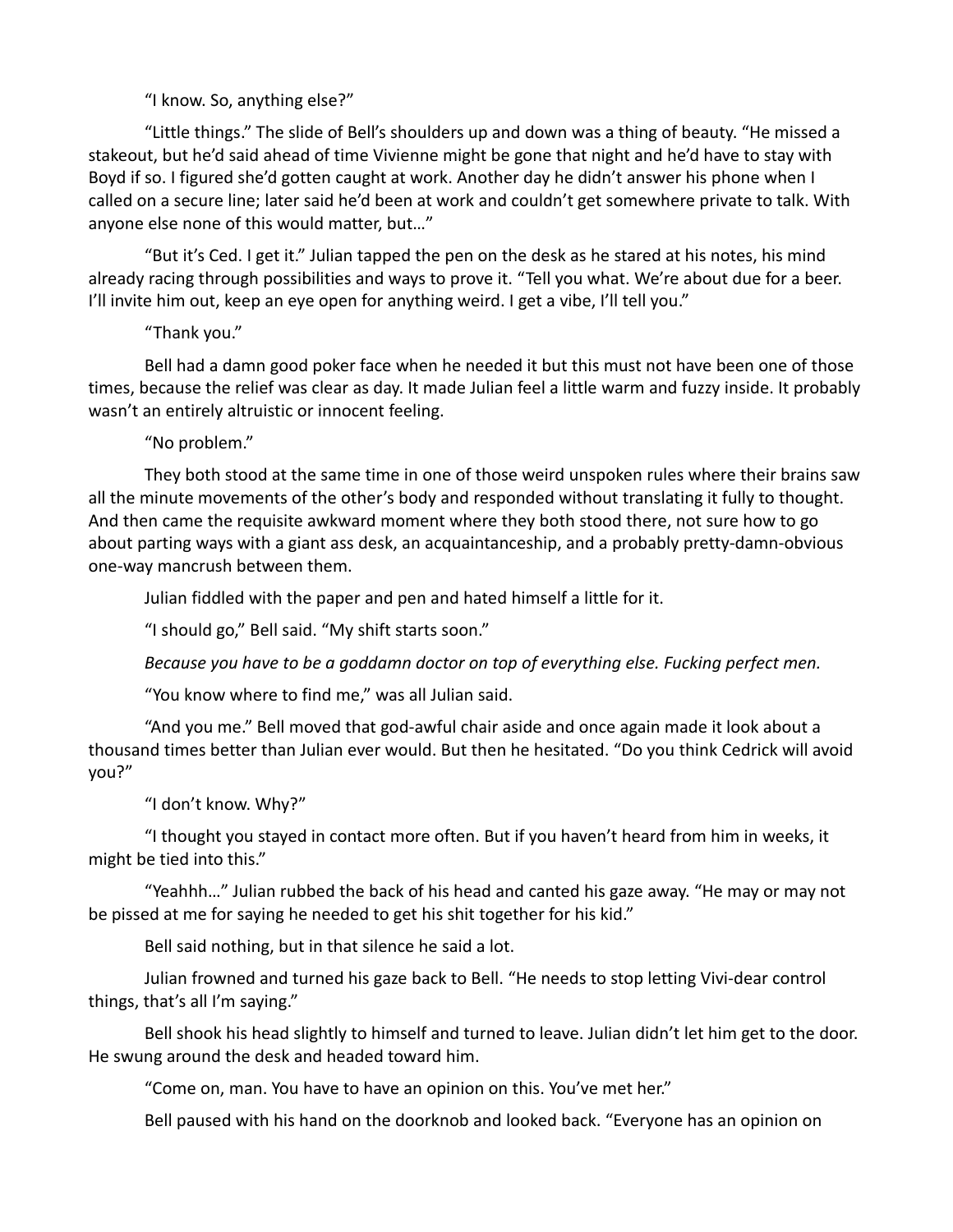Vivienne but none of us know the context. I don't have near the information to develop an opinion, and to get it I'd need to violate my friend's privacy. So I won't. I trust Cedrick has a reason for all he does, and it's only right to extend the courtesy to his family, too."

Julian scoffed. "Can't form an opinion until you know all the facts; typical Guilder. And God forbid you get involved. He could just be blinded by love, you know. Wouldn't be the first time in the history of the human race."

There was a pause, and then: "We've told you not to call us that."

"And I've told you I don't care. It rolls off the tongue. Guilder. I like it. Besides, I name all my cases to remember them better."

"And we're your case?"

"Ask me enough questions, you may as well be. I should get a line identifying me as a contributor in one of your editions."

"I don't think you truly want that."

"No," Julian said more soberly. "I don't."

Bell nodded. "Keep in touch."

Julian made a salute with two fingers to his forehead and a flick away. "Sure thing, Indiana."

Bell was about out the door but paused and looked back at him.

"What would that make you?" Bell eyed him, looking him very closely up and down. "Virginia?"

Julian lifted his nose. "Massachusetts, I'll have you know."

Bell's smile was easy. "My mistake."

"Yep. Now get your ass out of my office before I have to come up with a realistic threat."

"Well," Bell drawled as he stepped through the doorway. "Wouldn't want to put you out."

Julian eyed him. Did he know what he was doing? He had to know what he was doing.

Fucker.

He shut the door in Bell's face and felt briefly vindicated, until he heard that low, rumbling laugh again. Wanting to simultaneously kiss and punch someone was unfortunately not a new experience for Julian, and he had yet to come up with an ideal solution. The only solution he really had was Kris because at least that fulfilled half the urge.

He strode back to his desk and dragged out one of the lower drawers. It was heavy as sin and always protested noisily when it was moved.

"Too bad," he told it sourly, and snatched his phone from the depths. It was only a handful of seconds while the phone rang but he felt on edge and impatient, so when Kris picked up Julian wanted to ask what the hell he'd been doing, going to Antarctica and back before answering? Or maybe the goddamn fucking moon?

"Hey," he said instead. "It's me."

Kris yawned. He had probably been asleep. He was always asleep. But no matter how tired he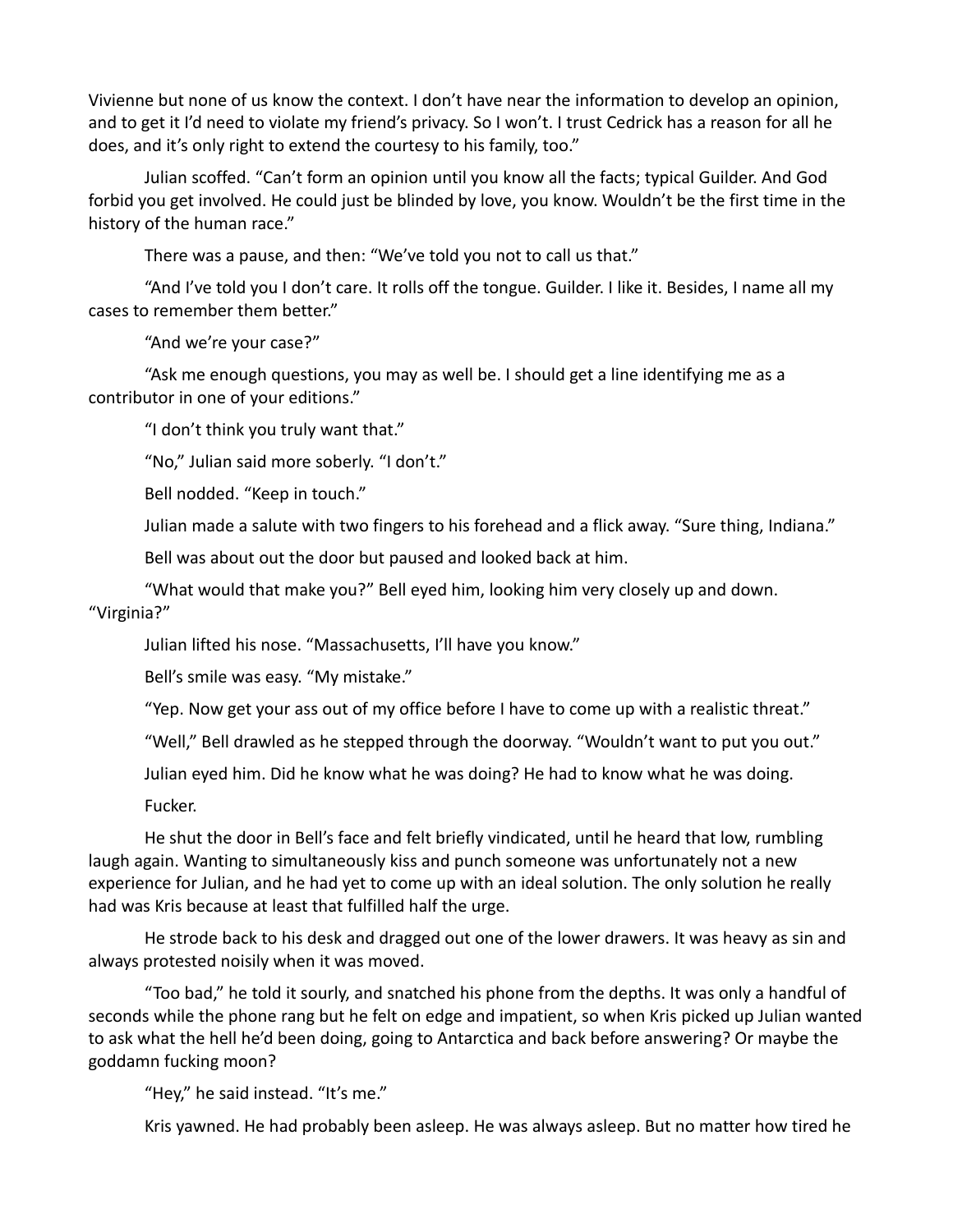was and no matter the time of day, the thing that was easy about Kris was he never asked questions, he always knew what Julian wanted, and he never expected anything from Julian that Julian wasn't willing to give or expecting in return.

"My place or yours?" Kris asked.

"Yours." Julian's gaze lingered annoyingly on the ugly chair before jerking away. "I need a break."

There was a pause, and then Kris laughed.

"What?" Julian demanded.

"Bell was there, wasn't he?" Kris asked knowingly. Annoyingly smug. "You only ever sound that cockblocked when he–"

"I'll be there in twenty, asshole. You better be ready."

Julian hung up on him. That felt good, too.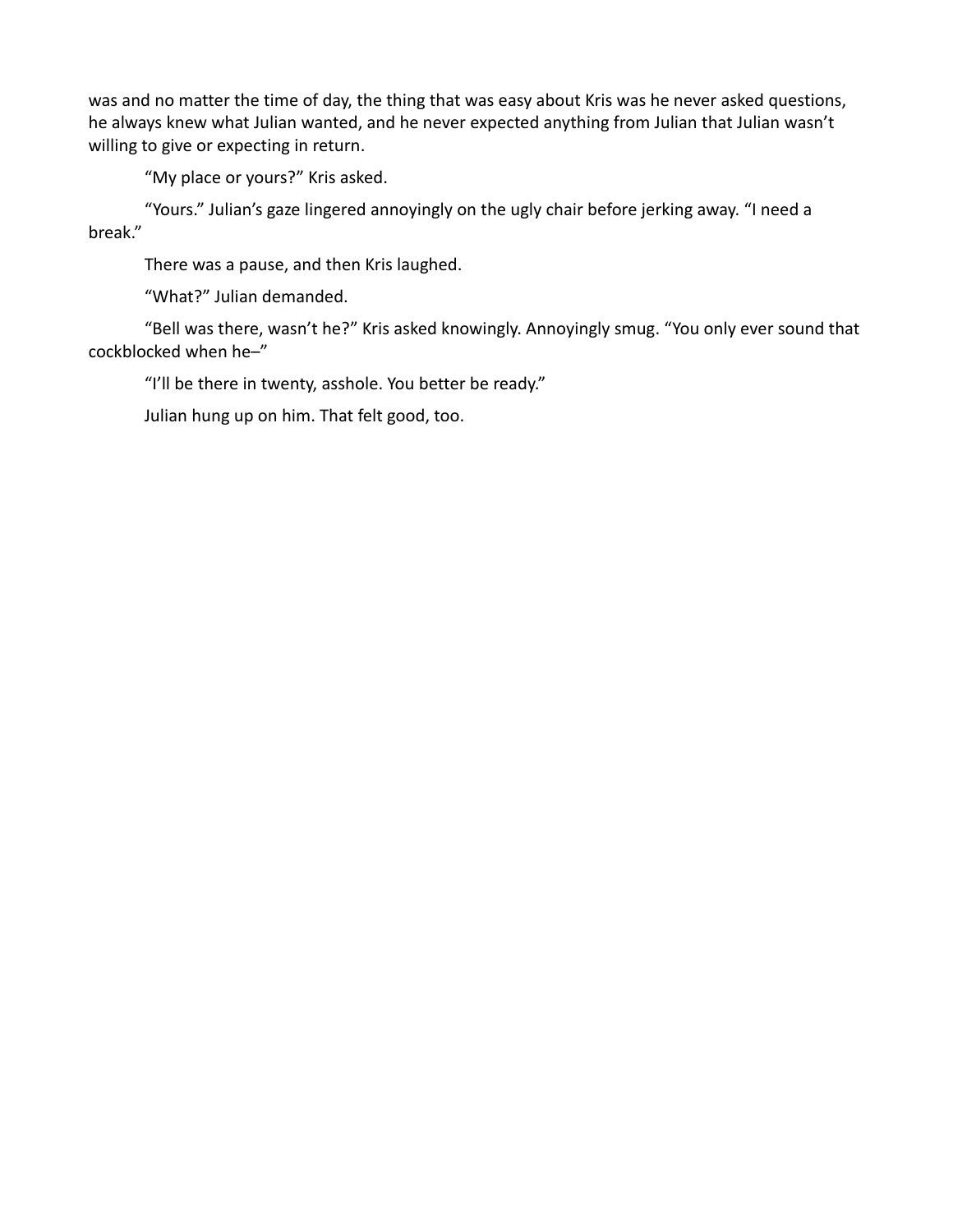### **Four**

*Saturday June 25, 2005 Icebox, Industrial District Lexington, PA*

"Why the hell you gotta bring me to these shit-ass places, Ced?" Julian dropped onto a barstool. "You're gonna be that cheap, you may as well bring me to a liquor store where I can get some fucking Kamchatka for the same price."

Icebox was as seedy as ever, and Julian swore to God he saw a good dozen of his former cases walking across the room. He was probably going to end up in the background of twenty more of his colleagues' shots. Christ.

Cedrick laughed, as amused by Julian's pain as ever. Bastard.

"I should remove you as a friend," Julian grumbled, dragging the mug of beer over that Cedrick offered him. He studiously ignored the glare from the bartender.

Whatever. Julian couldn't be bothered to care at the moment.

"You're in an unusually cheerful mood tonight." Cedrick sipped the god-awful beer he'd gotten on tap. With Innocent Face Beaulieu™ in full swing, he looked expectantly at Julian and his equally disgusting beer.

Julian snorted. Like he was really going to imbibe such a monstrosity as the drink he'd been offered. He looked down at the amber liquid with a scowl, and drank half of it in great gulps. He scrunched his face up dramatically and earned an outright scowl from the bartender now. He was going to get himself banned at this rate.

"You're going to get us kicked out."

There Ceddy went, reading his mind again. Julian huffed out a great sigh and slouched forward.

"Sorry, Crane," Julian muttered to the bartender.

Crane didn't seem mollified at all; with a scoff, he threw a rag over his shoulder and stalked to the other end of the bar where one of Julian's past cases was trying to get the bartender's attention.

Julian ran his eye over the customer, automatically pulling up the details in his mind. Ted Wilkins, 45 years old. Married with kids, until wife Janice noticed his "late nights at work" started getting a little too common and a little too long. She asked Julian to see if there was another woman, and after two weeks of surveillance Julian came back with the answer: there wasn't another woman. There was another man. Surprisingly (to Julian, at least), Janice was relieved and paid Julian a bonus as thanks. A month later, Julian saw the three having a grand old time together at Jake and Janet's. A happy ending, for once; insofar as Julian ever got in his job.

"What's wrong?" Cedrick's low voice pulled at Julian's thoughts, and he returned his attention to his friend's concerned face. The sad thing was, he was the one supposed to be asking the question of Ced. But Cedrick was the sort that always got to it first. Never stopped looking out for his friends, caring about them, their well-being… but didn't always seem to turn that same observant eye on himself.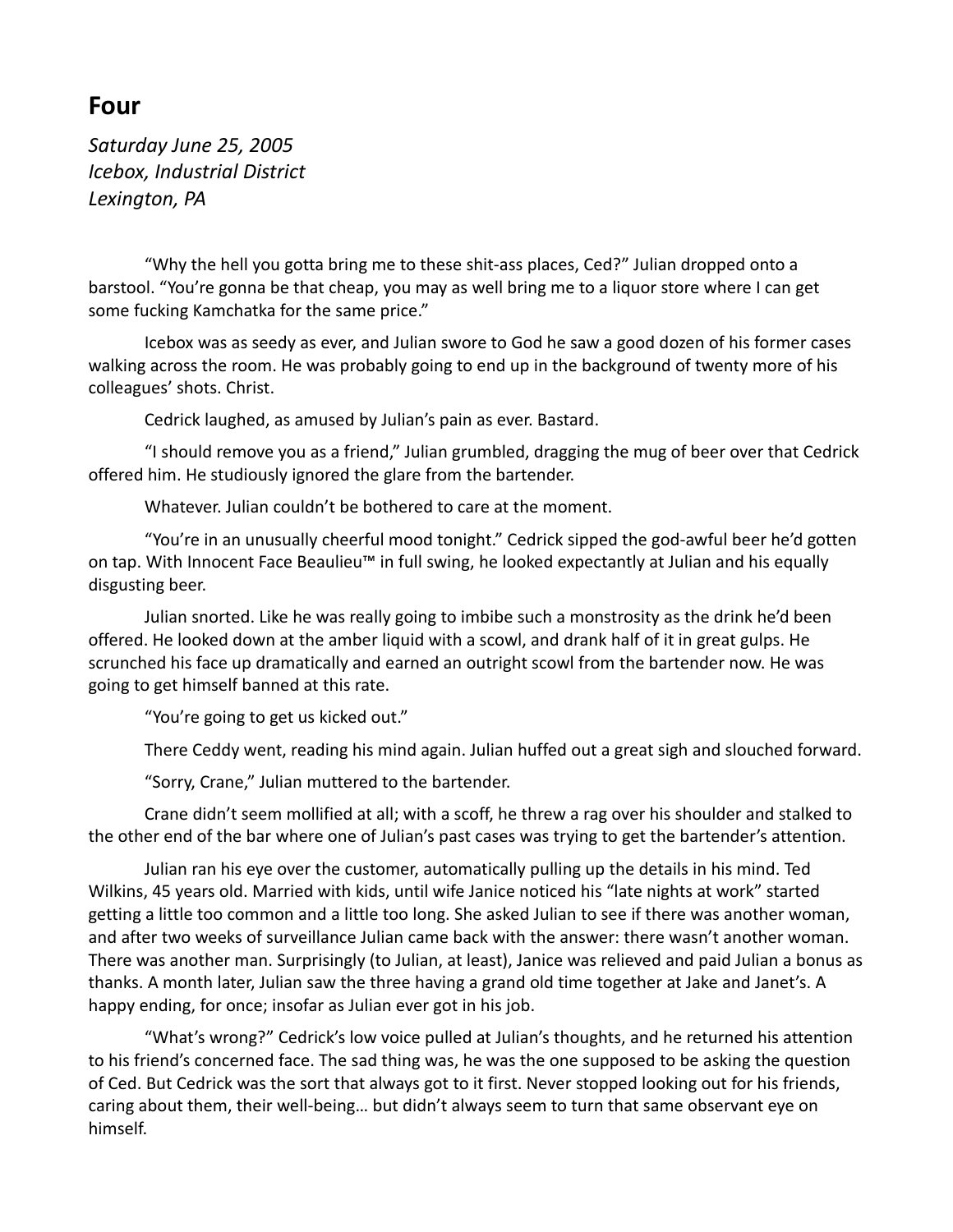Julian felt inexplicably depressed at the idea, and downed the rest of his drink. He waited for Crane to glance back their way again, so he could gesture for a refill. Crane complied while scowling the whole time. He looked like an extra in a biker gang movie, in Julian's solid and thoroughly unbiased opinion. While waiting for the glass to fill with the dubious excuse for alcohol, Julian studied Cedrick.

He looked tired, maybe—or not totally focused. It was subtle, but Julian noticed it, after having been friends for years. He saw it in the way Cedrick's fingertips tapped the edge of his mug in a nervous pattern, and how his gaze strayed from Julian before returning. His usual good posture was strained now, and the darkness under his eyes spoke of more than one late night.

Beer spilled over the rim when Crane slid the mug back to Julian, who barely caught it before it crashed into his chest. He nodded his thanks to Crane, and jerked his chin away from the bar. Understanding without words being needed, Cedrick followed Julian to one of the booths as far from the rest of the skeezy crowd as Julian could manage.

They settled into the seats (Julian felt something disgustingly sticky catch on the ass of his jeans and resolved to burn them when he got home) and dragged the drinks in front of them. Julian kicked his legs out in front of him, knocking against Cedrick's shin in the process.

"Sorry, man," Julian said easily and Cedrick shrugged.

"You can't help your beanpole legs."

This time, the kick was deliberate.

A faint smile lifted Cedrick's lips but it wasn't with the usual enthusiastic grace. No light made it to his brown eyes and his gaze dropped to his drink unusually quickly. Julian remembered Bell's words from the other day:

*He's been… interesting lately. Secretive.*

Julian opened his mouth to ask but before he could, Cedrick spoke.

"So? Something on your mind that even Kris couldn't fix?"

Julian's stared at Cedrick, his mouth working as all previous thoughts rushed out of his mind. "What?"

"Usually you're in a good mood after a day with Kris," Cedrick said with a shrug. "You're not today, though. What's wrong?"

Julian couldn't decide whether he was surprised, impressed, or disturbed, and he was sure the indecision must be reflected in his fluctuating expression. He finally settled on drawn eyebrows and a flicker of a scowl. "How the fuck do you know where I was? You stalking me, Beaulieu?"

Cedrick rolled his eyes and leaned back in his seat with one arm listed against the back of the booth. There was a definite smug curve to his lips. "You're wearing your Friday jeans on a Saturday, your shirt is rumpled despite how you obviously tried to smooth it, and I can see a hickey by your collar."

Julian wasn't used to being on the receiving end of the kind perceptive bastard he usually was to others, and found he didn't much like it.

Accurately reading huffiness in Julian's silence, a flicker of a smile crossed Ced's features.

"One would think I was the PI and you were the journalist," Cedrick said.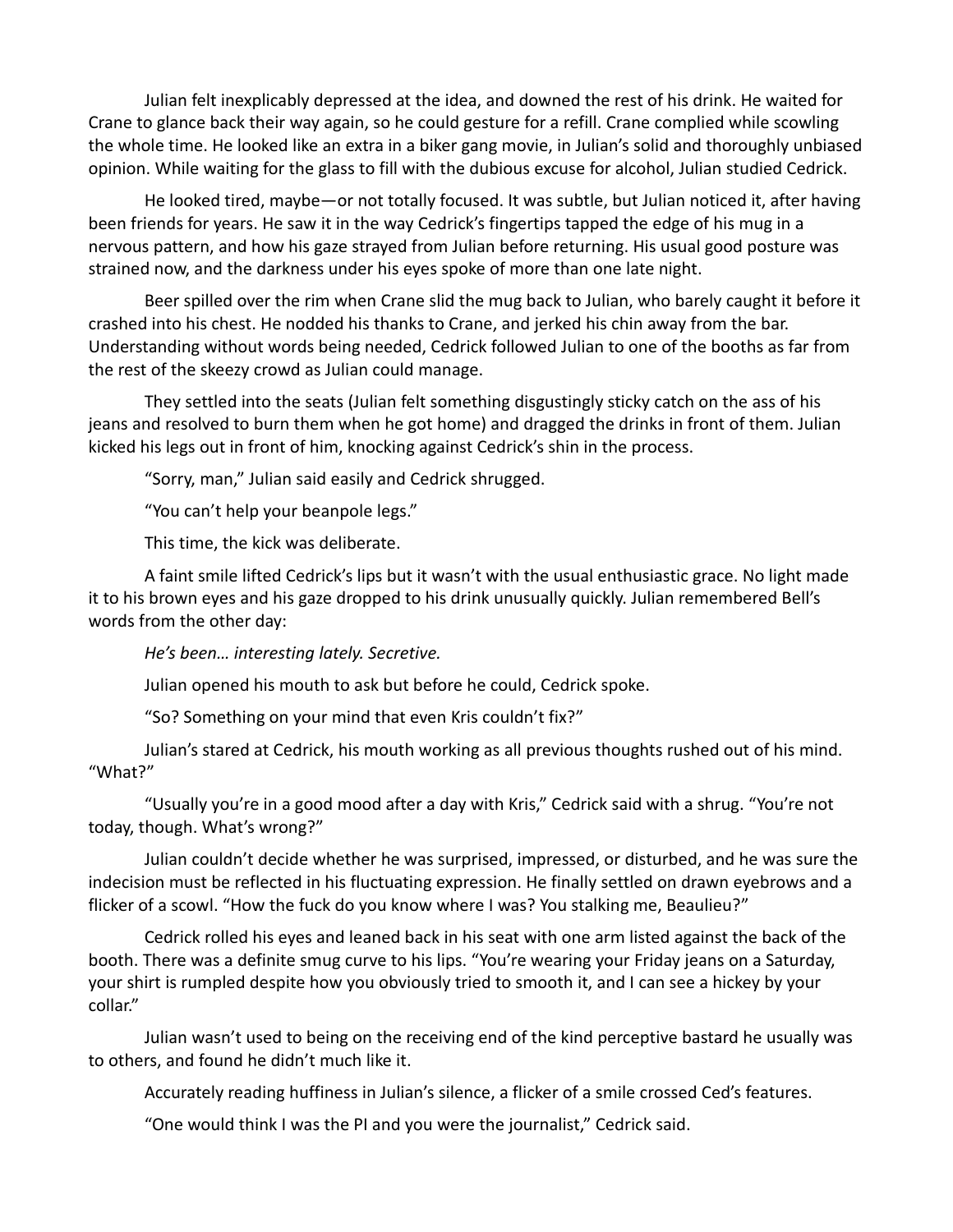"I dunno, Ced. I've come to the conclusion that journalists are more alarmingly nosy and freakishly observant than any PI I've ever met."

"You're basing that off of me?" Cedrick asked in amusement. "Or did you find another best friend journalist when I wasn't looking?"

"Bell's included in the deal."

Cedrick laughed. "He's a doctor."

"That's not all he is!"

"Yeah, yeah, keep it in your pants."

Julian pointed triumphantly at Cedrick. "See?"

Cedrick tilted his head. "What?"

"I never told you I jonesed for the dude, but you know without having to ask! I'm telling you. You're freakier than your family, sometimes. And that's damn impressive, with an alien kid and a robot wife."

Cedrick kicked Julian with no heat. "Hey. That's my family you're talking about."

"Yeah, I know. They could only be *your* family, seeing as I don't know anyone else crazy enough to marry a woman like that and pop out a little alien."

"Would you stop calling Boyd an alien already?" Irritation and defensiveness was beginning to creep into Cedrick's tone and Julian held his hands up in a gesture of peace.

"Whoa, sorry. I was joking. You know I am. I like that kid, all outer space oddities aside."

"And stop insulting Vivienne. You just don't understand her."

"No one does but you, Ced." At Cedrick's straightening back, Julian held up a hand. "That isn't an insult. I think she doesn't let anyone else see who she really is except around you."

"That's your investigative assessment?"

Julian shrugged and leaned back against the booth. It squeaked alarmingly, considering it was hard as fucking stone. "You could say that, yeah. I've seen enough people in my day who are like her… show one face to the world, and another to the only people they trust. Most people aren't as selective in their trust as she is, but I know she has to show you something I never see or else you'd never love the woman the way you do. I know you. You wouldn't stay with someone who wasn't a hell of a lot more honorable and good than how we normally see her."

"She *is* a good person," Cedrick said quietly, his gaze dropping to his beer. It was nearly gone, but he still stared at it. He looked strangely sad, until Julian noticed that the color was almost exactly the same shade of gold as Boyd's eyes. He wondered if Cedrick was thinking about the last time they'd seen each other, when Julian had rather harshly told Cedrick to get his shit together and stand up against Vivienne for not being a better mother to Boyd.

Not wanting to get stuck in another argument on something that wasn't even on point for the night, Julian rocked Cedrick's knee with a well-placed foot. Shuttered brown flickered up beneath thick eyelashes, and Julian took that as assent to change the topic.

"I'm pissed off about a few things."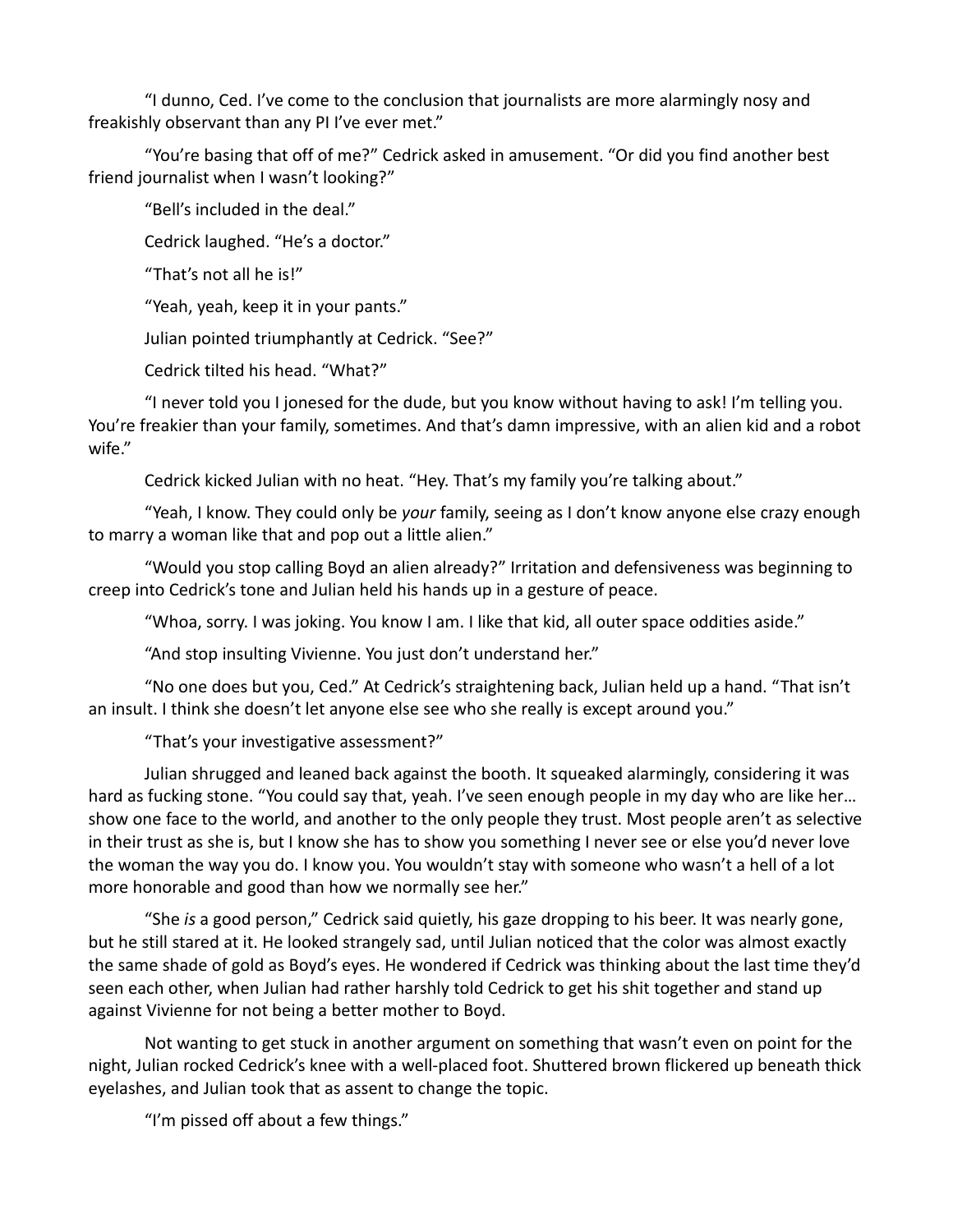Cedrick looked at Julian more head on, giving Julian tacit permission to continue.

"Finny called me yesterday."

Cedrick's eyebrows rose. "Patrick Finley? He's a sergeant in Sex Assault now, isn't he?" At Julian's nod, Cedrick frowned. "What'd he need you for?"

"Serial rapist in the neighborhood targeting vulnerable women. Stranger rapes, all of them. Asked me to keep an eye out, see if I couldn't help ID the asshole."

The darkness that overcame Cedrick's face made Julian feel better about how royally fucking pissed he still was about the topic. Some people these days dismissed that sort of topic like it meant nothing, like it was someone else's problem and not their own.

But not Cedrick.

Never Cedrick.

He felt the pain of innocents more than anyone Julian had ever met. The man had more compassion in one day than Julian had felt in his entire life, and somehow—*somehow*, it meant Julian never felt alone. The days Julian felt overwhelmed by life, he knew somewhere out there was Cedrick, ready to take on that anger and pain along with him, if he just needed it.

#### If he only asked.

He felt one shard of weight lift from his chest, moving him from feeling drowned in water to simply suffocated by a blanket.

Baby steps.

"I'll help," Cedrick said flatly, and Julian knew he would.

Letting out a low breath, Julian nodded. "Thanks. Maybe your people can let me know if they get any leads. I'll send you the info later."

"I'll get it out to everyone soon as I get it. If you do any stakeouts and need a partner, you know I'm up for that, too."

"Thanks, man. We'll see. You need to be home with your family sometimes, too."

A shade of the sadness from before filtered across Cedrick's features, and Julian fought the urge to shake his head. Only problem with Cedrick and his compassion was he had a terrible poker face, which was comical considering his wife was nothing *but* poker face. But every emotion of Cedrick's was a silent movie playing across his face, muted and quiet and greyed out compared to the vibrant colors around them.

"I forgot to mention that case to Bell yesterday," Julian said casually, and was rewarded with Cedrick being jolted out of his thoughts.

"Why did you see Bell?"

"He came to me."

Cedrick turned the glass between his fingertips and, after a moment, took a deliberate drink. The fact that he didn't speak immediately and wouldn't quite meet Julian's eyes made his squirreliness even more evident.

"You know why he came." Julian was intrigued despite himself.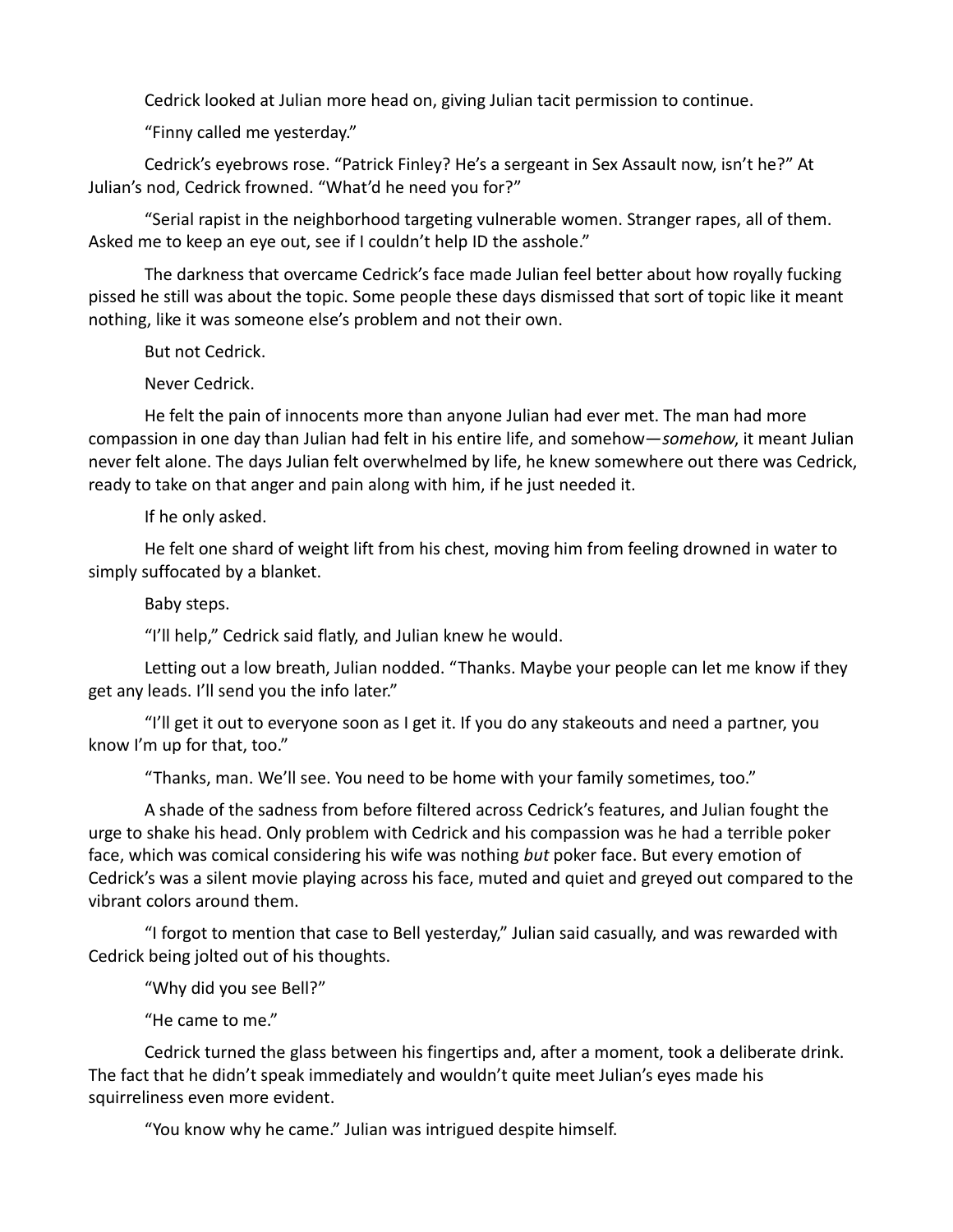Cedrick shrugged with one shoulder. "Not necessarily."

"Yes, you do. You know he's worried about you."

The front door became very interesting to Cedrick, who stared at it like it held the meaning of life.

Julian punched Cedrick in the shoulder, regaining the journalist's dodgy gaze. "Beau. Don't even try that evasive shit with me. What's the deal? Bell said you'd been acting strange lately. I was planning to psychoanalyze you and tell Bell without bringing it up to you, but you're freaking me out now. You're not normal."

Cedrick let out a dark laugh. "Thanks."

Julian crossed his arms with a scowl. "You know what I mean. Spill."

Cedrick was silent for long enough that Julian couldn't disregard the ambient noise any longer. It was loud on a Saturday night, with so many conversations overlapping beneath the music that it was impossible to pull out any one coherent sentence. From the corner of his eye, he saw the Wilkins' and their boytoy pass by, Janice's hand rested possessively on the man's lower back. She didn't notice Julian, of which he was grateful because he didn't want to have to deal with her turning tomato red and sputtering how it "isn't how it looks." Despite it *always* being "how it looks."

He'd run through that scenario enough times with other past clients that he didn't feel the need to go through it now.

Especially not when Cedrick was about to crack. He was sure of it.

A great sigh released from Cedrick, deflating him. He turned quiet, dark eyes on Julian. He looked more exhausted than Julian had seen in a long time.

"I can't say much," Cedrick warned, and Julian nodded. He didn't want to give Cedrick time to rethink opening up.

Luckily, Cedrick didn't. He drank the rest of his beer and kept his eyes down, somewhere around the apparently-rumpled-despite-smoothing-it-out shirt Julian wore. "There's something I'm working on. It's been bugging me."

"Bugging you how?"

Cedrick scrubbed his face and shook his head. "I can't tell you right now."

"Come on, Ced. You gotta give me a little more than that."

In the pause that ensued, the music changed to something a hell of a lot shittier; a tune Julian didn't recognize, but Cedrick apparently did because he tapped the melody against the side of the mug. But Julian knew Cedrick well enough to realize that this time, Cedrick wasn't pausing to decide if he wanted to speak at all. It was a contemplative quiet, the sort that happened when he was running through the pieces of an article he was stringing together, and determining whether he had enough facts to speak about it.

"I don't have enough verifiable facts yet to know for sure," Cedrick finally said with a frown. Turned out Cedrick wasn't the only one who could read his friend's mind. Point 1 to Cedrick and Julian both. He met Julian's eyes. "All I can say right now is I'm thinking about a future article on possible prison cover-ups."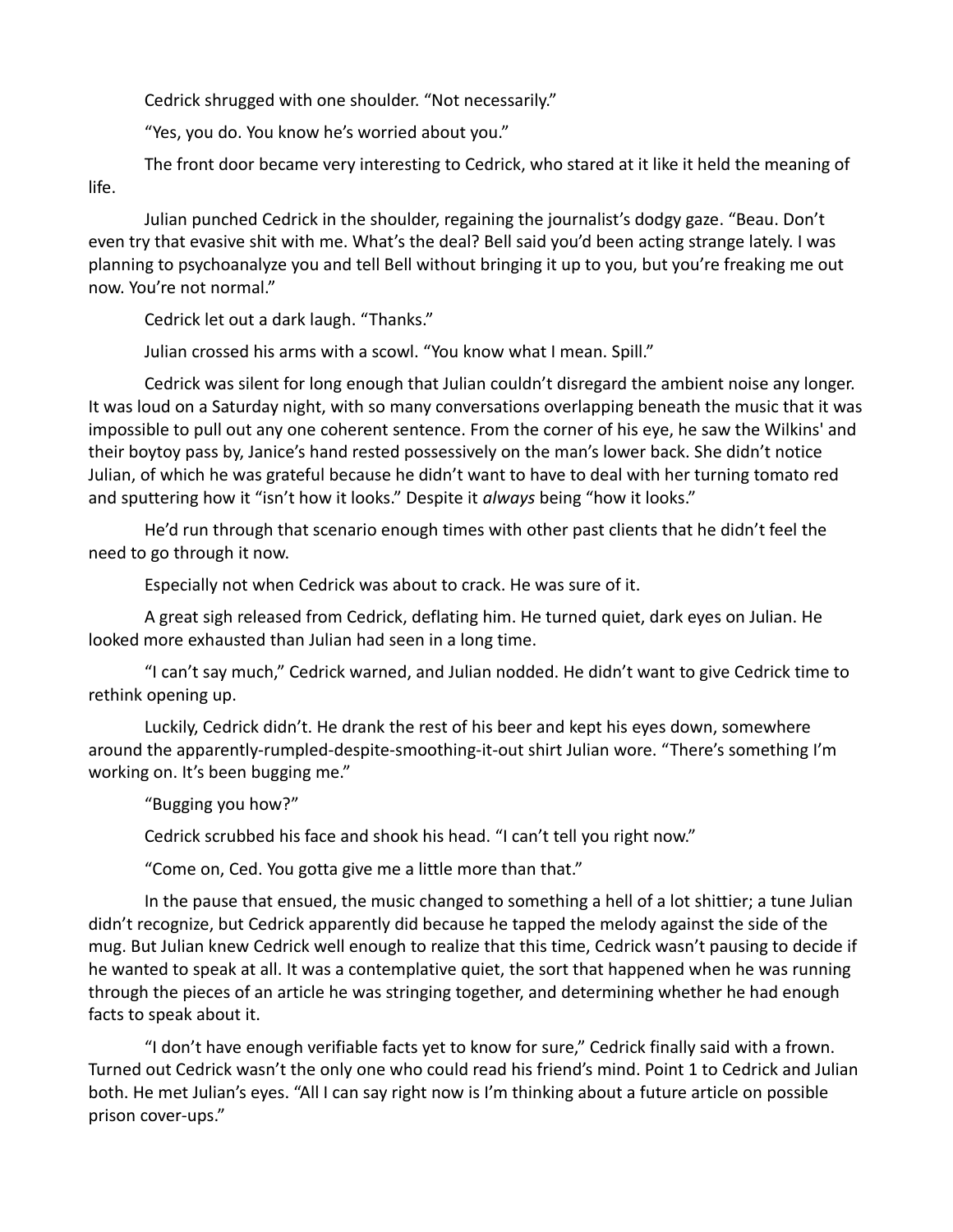Julian's eyebrows shot up. Well, well. Color him even *more* intrigued, now.

"Yeah? Like what?"

"Like I can't tell you right now because it's still mostly a hunch," Cedrick said sardonically. He pushed the mug away and sighed. "I'm not trying to put you off, Julian, it's just—"

"Ceddy-baby needs his facts to be concrete before he casts aspersions on anyone else's house, yeah, yeah, I know," Julian flashed a grin. "You think I don't know you well enough by now?"

The smile that Cedrick gave him was much closer to normal. "Guess you do."

"And Bell does too, damn sexy bastard." Julian shoved Cedrick's shoulder. "So call the dude tomorrow or something. He's having kittens over how worried he is about you."

Cedrick rolled his eyes, but the smile grew. "Will do, Mom."

"If I'm your mom, then I expect some motherfucking cookies and chocolates delivered Monday to my desk. Show a lady some love for shoving you out of her vag."

Mischief crinkled the edges of Cedrick's eyes. "Should I send some flowers, while I'm at it?"

"Only if you brush up on your floriography first. Last time you told me you hated me with those orange lilies."

A true laugh erupted from Cedrick; deep, joyful and infectious. In that moment another piece of the heaviness that had been weighing on Julian lifted. Cedrick had become like a brother, and Julian never wanted anything to happen to him. When Ced was acting so morose and sketchy, it started to grate on Julian until he felt it reflected in himself.

How fucking pathetic was that? Getting so unnerved just because his friend wasn't feeling his best.

Julian resisted the urge to sigh. Somewhere along the line he'd become such a wuss.

"I can't believe you know that offhand. There are times when you're an incredible geek."

Julian smirked. "Tsk, tsk, quite the negligent little journalist you are. Just going to trust me on my word that I had the right meaning, there?"

"You know I'm going to verify it when I get home."

This time, it was Julian's turn to laugh. "Yeah. I *do* know that. Offhanded joke or not, you just can't live with yourself if you don't get the answer from at least three sources before you go to bed."

Cedrick flashed a wicked grin. "Not so negligent, then, am I?"

Julian scoffed. "Stop looking for pats on the back and get out of here. I've seen you glancing at your watch all night. You gotta get home to the missus, right?"

"Right." Cedrick pushed himself to a stand. He threw some cash on the table. "Get that to Crane, will you?"

Julian grimaced. "Come on, man. That lazy asshole doesn't need any more of a tip than you already gave him."

Cedrick chuckled. "Sure does with the way you've been talking tonight. If I'm not given the evil eye and thrown out next time I come here, it'll be a miracle."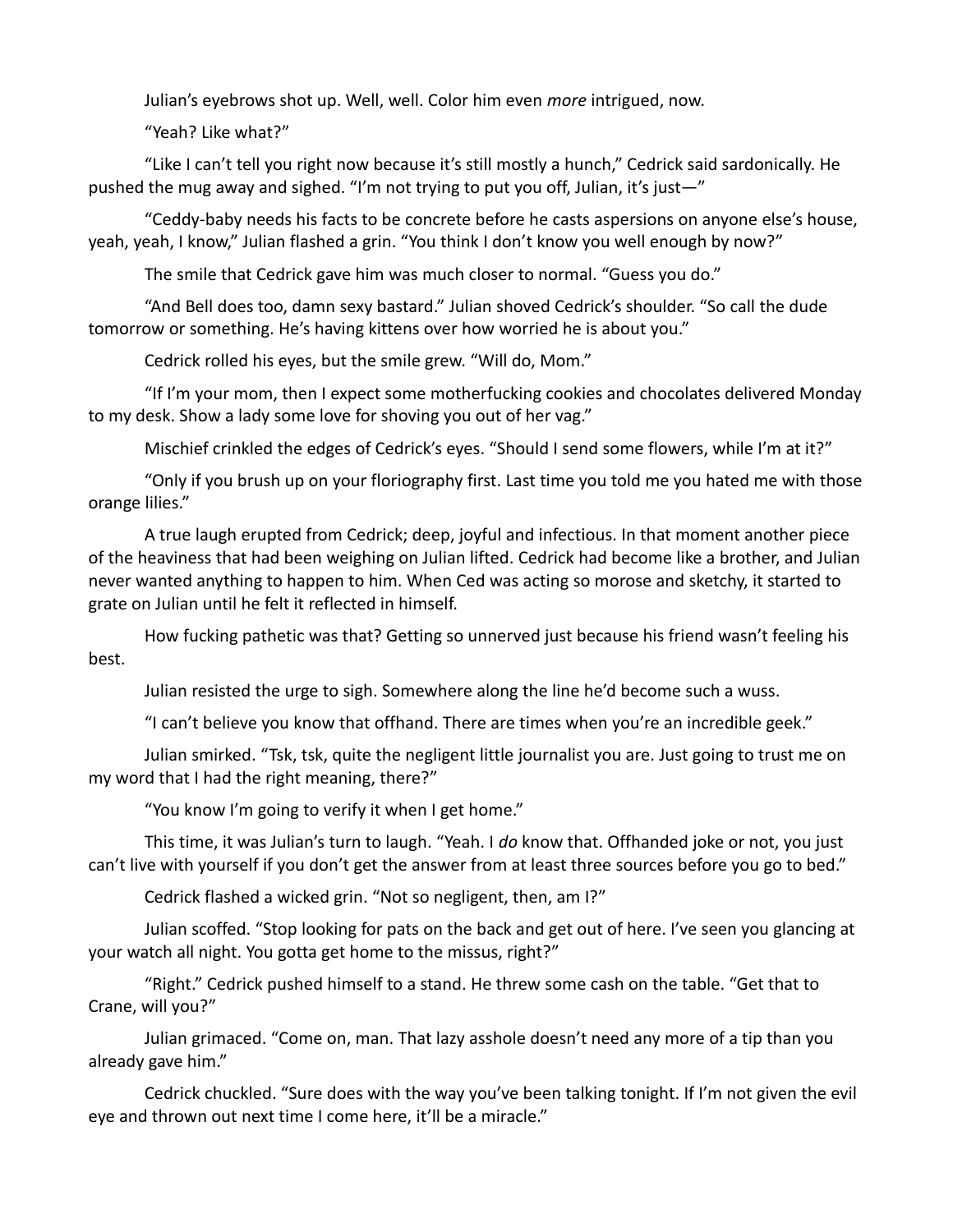"Then don't ever come to this hellhole again."

Cedrick looked reproachfully at Julian as he shoved his wallet in his back pocket. "It's a good place for CI's who don't want to stand out. You know that."

"Yeah, yeah…"

Cedrick snorted. "What, you bring your CI's to the Emperor for a little ten thousand dollar wine and a stay overnight? You can afford that on your salary?"

"Shut up, *Dad."*

Cedrick's look was bemused. "I don't think I understand our relationship anymore. Are we… brothers? Married? Asexually reproducing…?"

"We're none of those things because you're too fucking stupid and ugly to be part of my gene pool. Now get the fuck outta here and tell Bell you're just being a sketchy bastard on purpose and there isn't some dramatic bullshit going down that he needs to worry about."

It was Cedrick's turn to roll his eyes with a, "Yeah, yeah," before he turned and filtered through the crowd. In a blink, he was gone.

Julian stayed there for half an hour longer, bored but not feeling like going home yet. He was unsuccessful in finding someone interesting to bring back for the night, but he did find a new client.

Baby steps all around.

+ + +

*Monday, June 27, 2005 The Sun office building, Crandall Park Lexington, PA*

The Sun's office was crowded at eleven in the morning. The sound of phones ringing, keyboards clacking, and papers shuffling was a comforting undertone to the day. Cedrick half-listened to the murmured conversations of his coworkers, and wished not for the first time that Reisler would learn to temper his voice. The man's conversations became everyone's business in the entire floor at his superhuman decibel level. It wouldn't be so bad, but it was usually so incredibly inane that it left Cedrick twitching for a good song and a set of headphones to replace the ones he'd lost on his last assignment.

With a sigh, Cedrick tipped back in his chair and kicked his feet up onto the desk. He swayed back and forth, rocking on the swivel chair while his gaze automatically roamed the fabric partitions. He'd managed to commandeer the cubicle despite being mostly freelance these days, because it was far off in the corner with no hope of ever seeing one of the windows gracing The Sun's walls. And it couldn't keep a light working for the life of it.

The staff called it Suicide Cubicle, because everyone who had previously used the space with its oppressive darkness had… Cedrick was still unclear on the transition. Somehow, in Generic-"They" Logic, it became a cause/effect of bad lighting to the people from this cubicle getting all the worst assignments.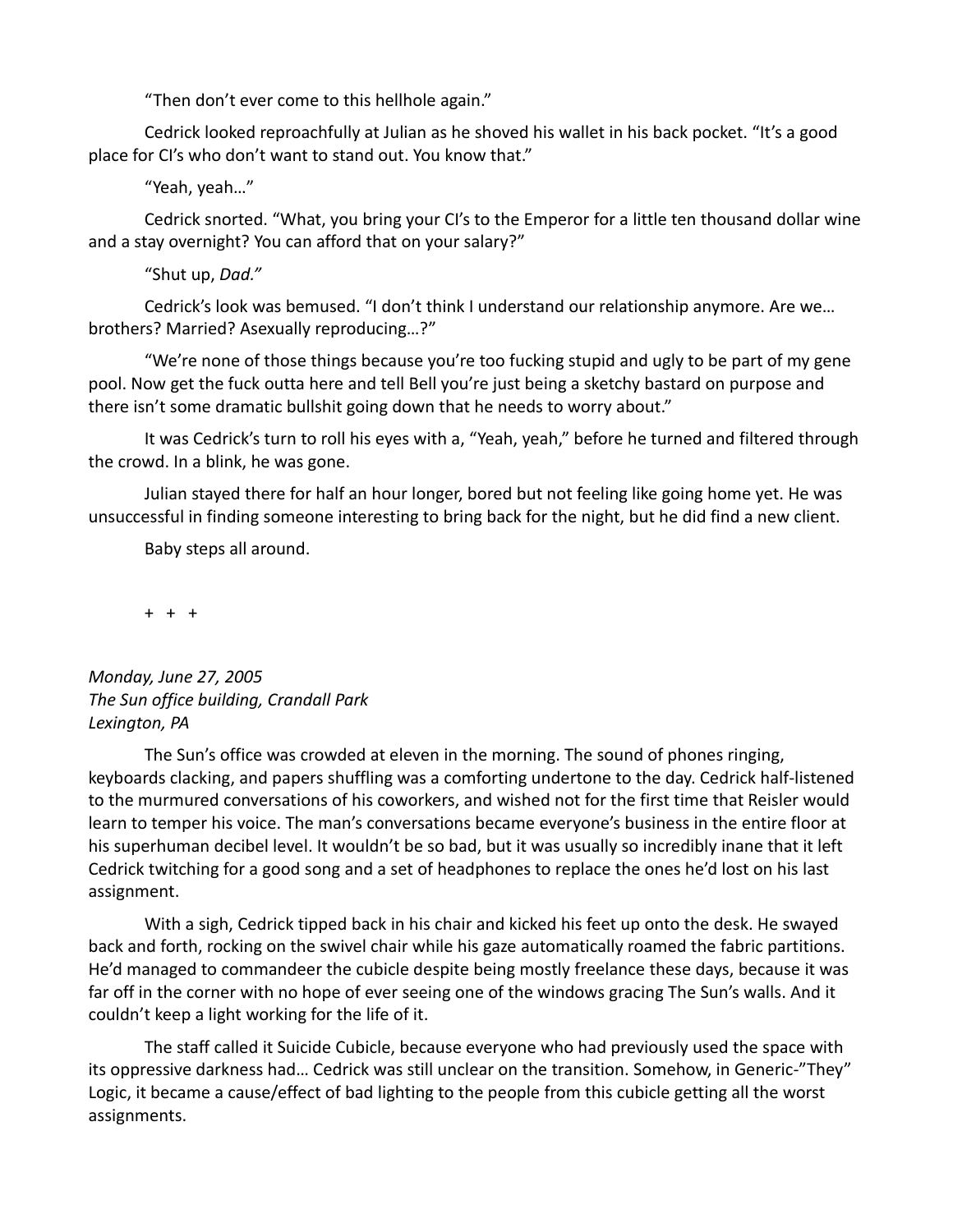Well, that, and because it was rumored someone had died or been murdered in this corner before The Sun had taken over this building. It was the ghost, his coworkers said, who made this cubicle always feel cold and uninviting. The ghost who always made the fluorescent light overhead flicker endlessly, frantically, calling out for help or maybe revenge.

That last bit was Cedrick's touch. He liked getting poetic about mundane things. It made life interesting.

Cedrick rather liked the cubicle, truth be told. It did have a creepy vibe about it, but he liked it for that reason. It was good inspiration for Red Sunset. He had the mystery novel mostly plotted out, with just a few last minute touches to be made on the final chapter, and had all but settled on the pseudonym of Andre Bute. He hadn't had time to write much of the actual book itself, but a possiblyhaunted cubicle was certainly mood-inducing for a novel about a woman who stalks and kills the son she learns her husband had with a mistress.

One particularly hearty rock had him nearly twisting his feet off the desk, and he caught himself with a hand braced on the cubicle wall. Paper crinkled beneath his fingertips.

His attention was fondly and happily drawn to the wall, covered in Boyd's drawings. He could track Boyd's age by following the rows of art; they grew more detailed and realistic as time passed, and as Boyd became more used to using colors.

The one he'd touched was of a dog lying in the grass, and it brought the memory vividly back to Cedrick with mixed emotions.

This was one of the first pieces of Boyd's art that Cedrick had saved from that time period.

The dog in question lived down the block, the front yard just barely in view of their large window in the living room. The dog was a fluffy white monstrosity that often flopped down in the front yard and stared dolefully at all who passed.

Cedrick hadn't known why Boyd had fixated on the dog for a week any time he'd seen the kid, until one day the drawing had been placed neatly in the recycle bin. Cedrick had taken it out and had searched the house until he'd found his son sitting quietly on the floor of his bedroom, in his seemingly favorite place between the far wall and his bed.

When Cedrick had asked Boyd why he'd put it in the recycling, Boyd had looked up at him with luminous eyes and had said simply:

"We don't throw paper away. It has to be recycled."

"You're right," Cedrick had said, holding the drawing so Boyd could see it. "But why did you throw it out in the first place? It's very good, Boyd."

Boyd had tilted his head, studying Cedrick intently. "Because it was over."

"Over?"

"I drew the dog and then I was done. It would clutter the house if I kept it. We must throw out anything that's done. Or else it's in the way and that's bad."

Cedrick had felt his heart pull at the way his four-year-old son had spoken so calmly. In those words he'd heard his wife. He'd known Boyd drew a lot, and he had wondered where the art had gone. But he'd always assumed his son had kept them in a notebook or folder somewhere, or had given them away to others the way he occasionally gave Cedrick art with family as the theme.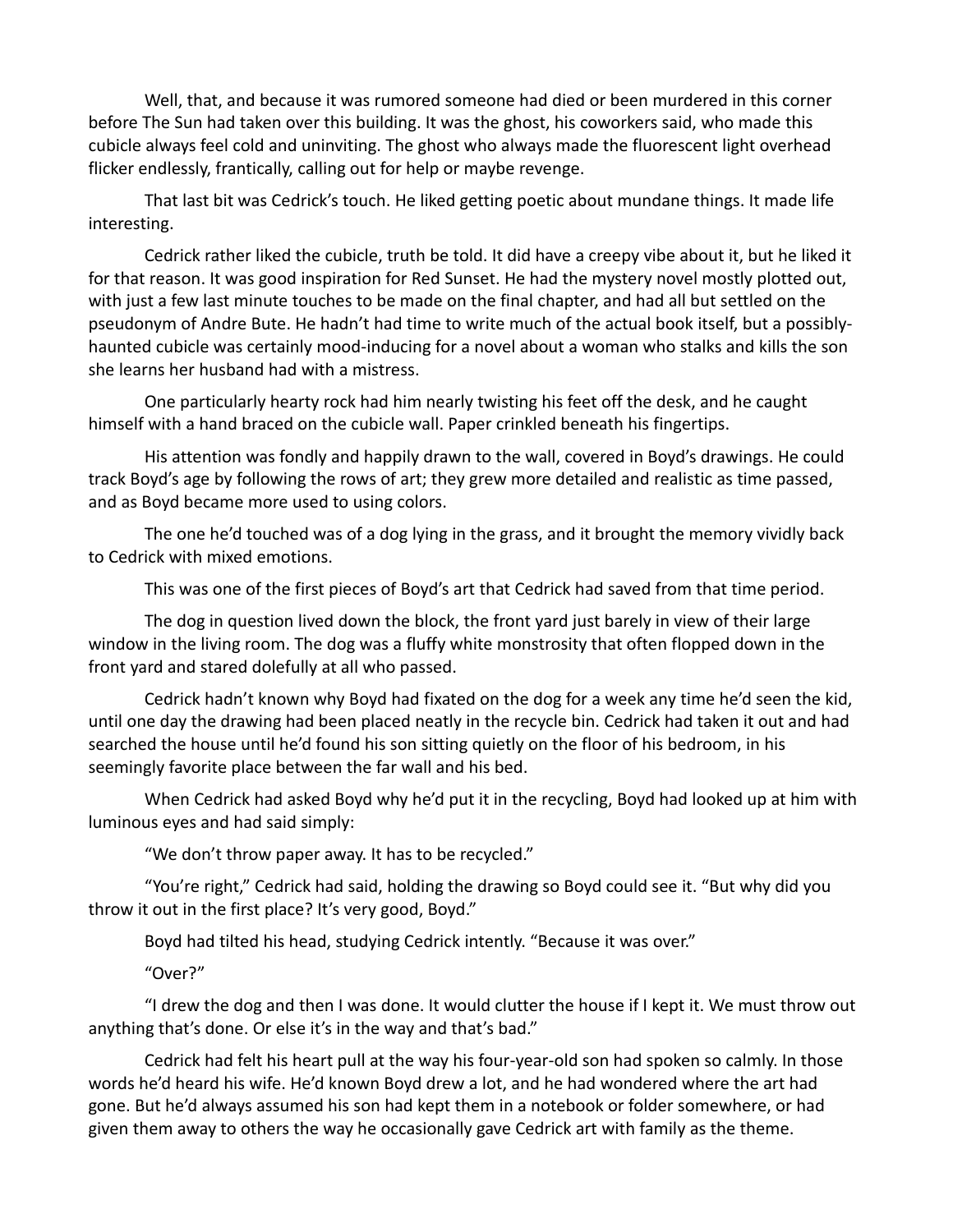Cedrick had clutched the dog drawing tightly, and had approached his son in large strides. He'd crouched down in front of him, resting his hands on those small shoulders, and had waited as that cherubic face had turned up to him.

He was such a sweet child, Cedrick had thought with something akin to panic—such a sweet child, who kept hiding it behind the walls he'd already built in his heart. He had been only four years old at the time, and even then Cedrick had seen the quiescence in his features, and the way he so often settled into a still statue when he wasn't engaged.

That day, Cedrick hadn't been able to help himself; he'd pulled Boyd forward into a hug, ignoring his child's startled grunt and burying his face in his soft blond hair. He'd held him close, wishing he could protect him from the world, from Cedrick, from himself, from Vivienne, from everything, just by having a strong enough grip. Just by feeling love so powerful that it choked his breath and silenced his voice.

He'd felt small hands settle on his back. He'd felt his son's small body move in steady breaths, and he'd heard the quiet uncertainty when Boyd had spoken.

"Dad?"

"Yes, son?"

"Are you okay?"

He'd wanted to cry, then. Because he was fine, but it was his son who needed help. He'd wanted to do so many things, but he hadn't known how to fix it all. He hadn't known, in that moment, why he'd ever thought he and Vivienne had been responsible enough to raise a child when they'd both been teenagers in an unfamiliar country. Not when they'd both had so many grandiose plans, and had still been trying to figure out themselves and their marriage.

But then again, he'd thought he'd have his mother and father to help. He'd thought he and Vivienne wouldn't be *completely* alone. And he *had* always wanted a kid. A full family. He'd been so excited to start early, to fulfill his dream of experiencing all those little moments of raising a child and living with the love of his life.

He hadn't known the war was coming, hadn't known his family would be gone in an instant the same week his son was born. He hadn't known how overwhelmed he would feel a month into Boyd's life, watching his wife withdraw more and more while his son sobbed for attention at night. He'd tried to be there for Boyd, who hadn't asked for this life, without losing Vivienne, who had risked everything for Cedrick and never asked for anything but love in return.

Even now, he didn't know the best thing to do other than to love his family with everything he had. To remind them every chance he got, with all his heart and soul, that they were everything to him.

Even now, he didn't know how to help them in the long run other than to try to make the world a better place. To charge ahead and make the world as safe as he could for his son so he could grow up happily and protected. To remove that terror he knew lurked in Vivienne's heart, that the war would come again and take the love she had left. To protect them both from everything they couldn't control, while loving them endlessly within everything they could.

He wanted to remove the opportunity for another war to take family from any of them. He wanted to love Boyd with all his soul for all of Boyd's life, so Boyd would never have to deal with that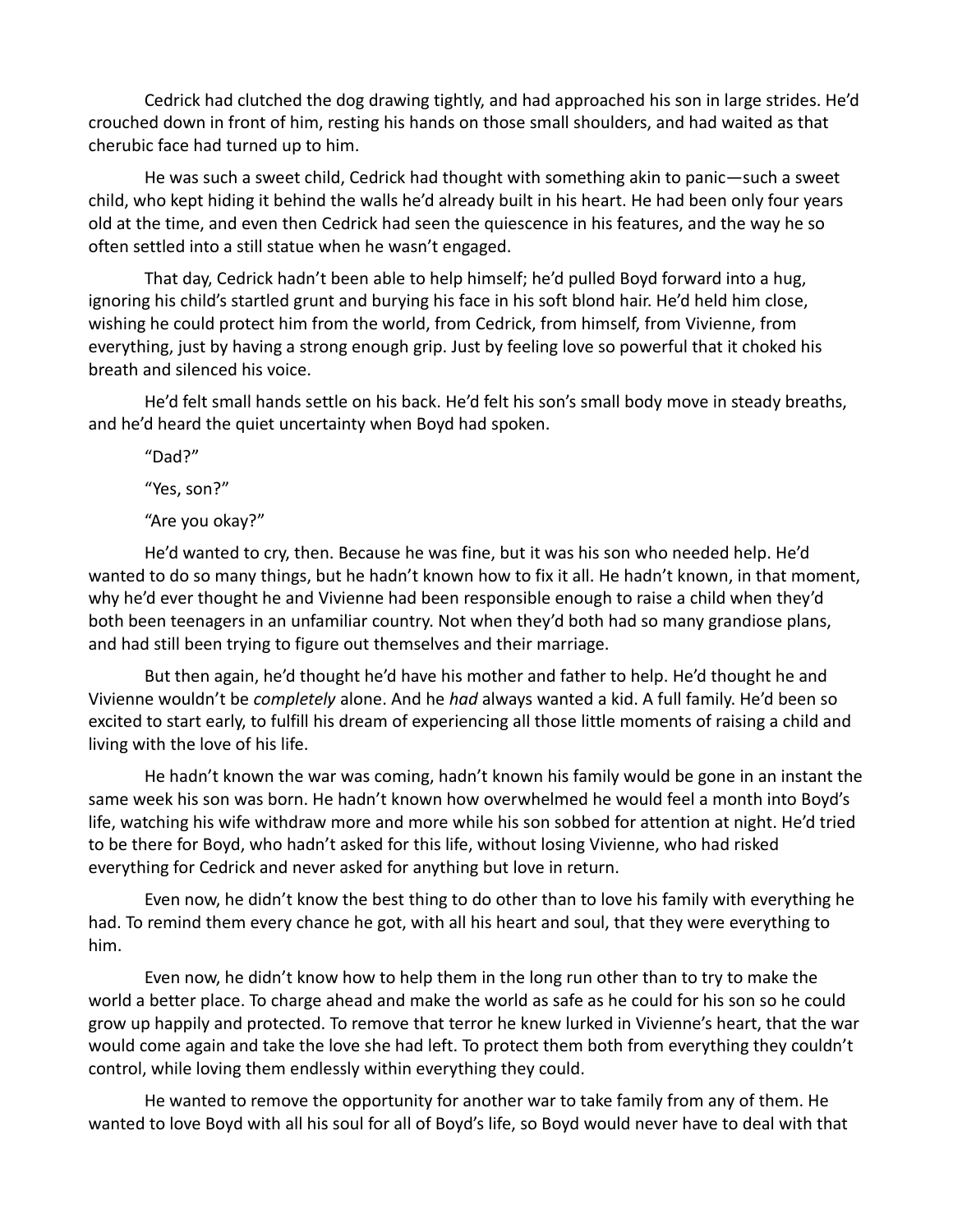fear of realizing his family was suddenly gone. He wanted to love Vivienne for eternity, so she could believe more and more that she was worth loving, that she was human and beautiful even with all her flaws.

He wanted all those things but he didn't know if he was making the right choices.

Sometimes, he was terrified that he was doing everything wrong.

Truthfully, he had no idea how to be a good father, how to be a good husband. Especially in his situation where sometimes it felt like his wife and his son were at odds with each other, and if he showed more love to one of them, then the other felt like he didn't love them as much.

But that wasn't true. He loved them both so much it was almost a physical pain, loved them more than life and the Earth and all the stars, and yet—

And yet, in moments like that when Boyd dismissed his talent so easily, Cedrick felt like a failure. Like he had to try harder, be better, love more thoroughly, remove more danger from the world, do everything more and more, to clear away the clouds from their eyes.

So he'd clutched his son like he was a lifeline. And all he'd been able to say was, "Give me your pictures from now on, okay, Boyd? If you finish something, don't recycle it. I'll keep it."

### "Why?"

"Because they're good, Boyd. You shouldn't throw away your talent."

"But it's pointless. Once it's done it's like it was never there. Why do you want to keep garbage, daddy?"

Cedrick had gripped his son as tightly as he'd dared. He'd wanted to ask if Boyd really believed that—if he thought that there was no point in experience, in life, because eventually it would all be gone. It was such a fatalistic view of life, particularly for someone so small, that it had briefly struck Cedrick breathless.

"Because I want to remember you when I'm not home."

"Oh." Boyd's voice had been so quiet, so confused but also—Cedrick had been sure of it quietly pleased. It had to have been the case, because Boyd's little hands had clutched Cedrick's shirt and he had pressed his cheek into Cedrick's chest.

"Do you have any drawings, dad?"

"No, son. I'm not a good enough artist like you. Why?"

"Because I want to remember you when you're gone, too."

It was said so quietly, so muffled, that Cedrick almost hadn't heard the words. When he realized what had been said, he'd clenched onto Boyd, and had dropped all plans he'd had for the rest of the day. He'd resolved not to leave his son alone until he'd fallen asleep that night.

"I'll never be gone, Boyd. I'll always be here for you. I'll always love you. You know that, right?"

When Boyd had pulled back in his father's arms just enough to look up, Cedrick had seen the fluctuation of doubt and hope playing unusually clearly on his delicate features. Finally, Boyd had nodded and leaned forward to settle against Cedrick's chest. His little arms had wound around Cedrick's neck and had held him close.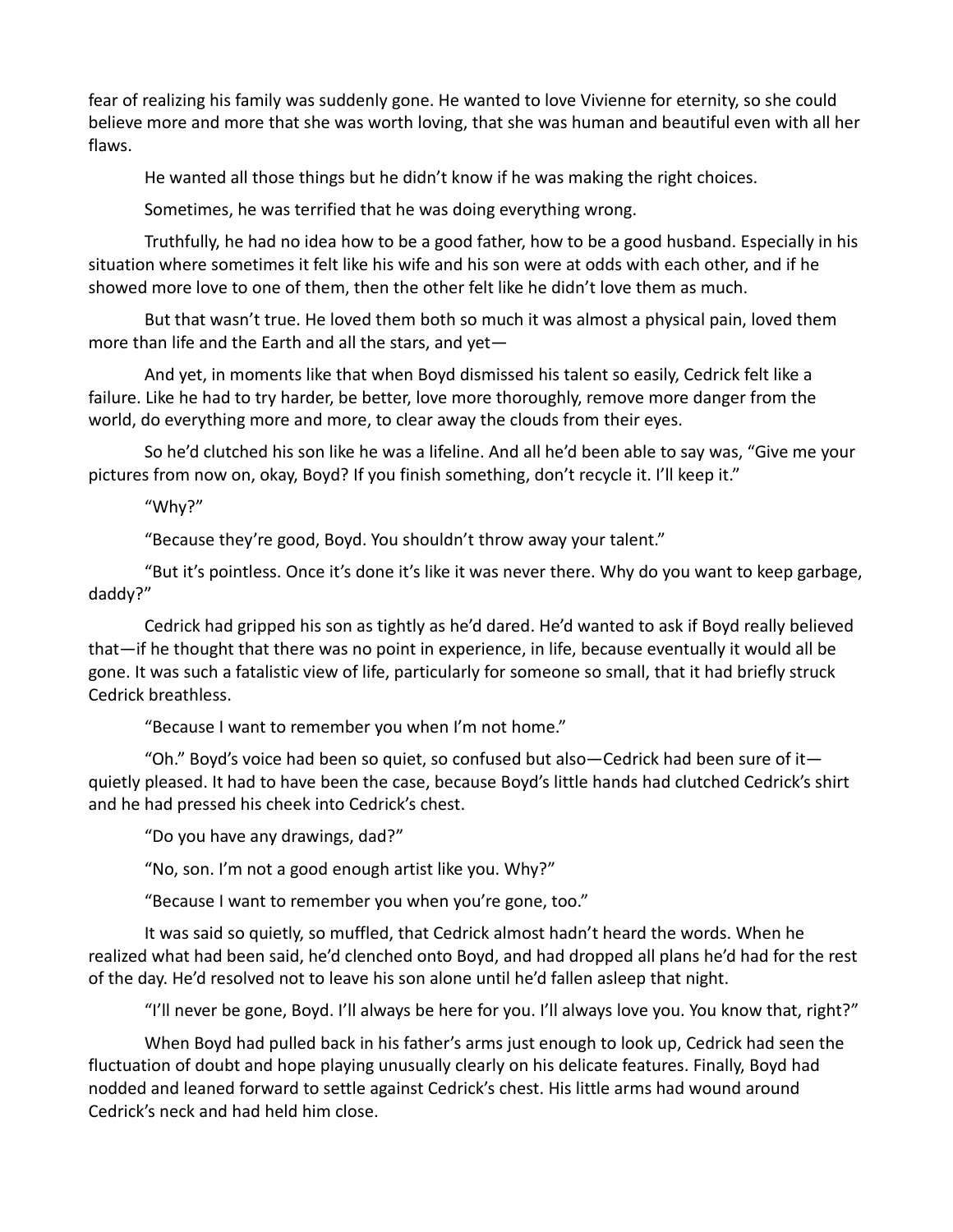"Okay," Boyd had said, as if it were as simple as that.

Just 'okay.'

Cedrick wanted to make the world as easy as that.

He had to remove the chance for tragedy to hurt this child he loved with all his life. He had to protect him, not just physically but also every other way.

Right down to the dog drawing that had crinkled in his hand.

"Earth to Cedrick."

Cedrick jumped, halfway throwing himself off the chair. He caught himself before he crashed to the floor, locked in an awkward position.

Shana laughed at him. "That could have made a good story, right there. Hold that pose a sec, would ya? I'll go get my camera."

Cedrick scowled at her, although there was no heat to it. He righted himself with supreme dignity. "What do you want?"

The dignity was misplaced, because she only laughed and ruffled his hair. He sighed. He'd never managed the art of graceful recovery, like Vivienne could do without thought. Nor had he learned her haughty gaze of someone raised in riches the likes of which generations of his family couldn't match even with all their life savings combined.

All he'd learned was to be sincere and never let life get him down.

He could fix it all, he knew, if he only tried hard enough. If he only continued to work toward that goal every moment of his life, if he only continued to smile for his family even when he was exhausted, if he only did the best job around.

He could do it all. He just had to believe in himself, in his dream, in his family and friends. He would pave the way for them, make it safe for them to follow, and together they could stride into a future that protected everyone equally from senseless tragedy. It was doable, because humans were inherently good; he just had to believe in everyone around him.

"I was going to see if you wanted lunch, but then you were sitting there staring at the wall like it had the answer to life itself, with this dopey sad look on your face. What's up? Something happen to the kidlet?"

Cedrick barely resisted the urge to sigh again, heavier this time. Instead, he straightened and dropped his feet firmly to the floor. "He's fine. I was just remembering something."

He looked distractedly at the clock. Jeez. No wonder she'd looked at him oddly; he'd been staring at the wall for seven minutes.

"Where are you thinking today?"

She shrugged. "I dunno. Mexican?"

"The only good restaurant nearby is Pimiento's, and we've been there five times this month already."

"Asian?"

"What about Caribbean?"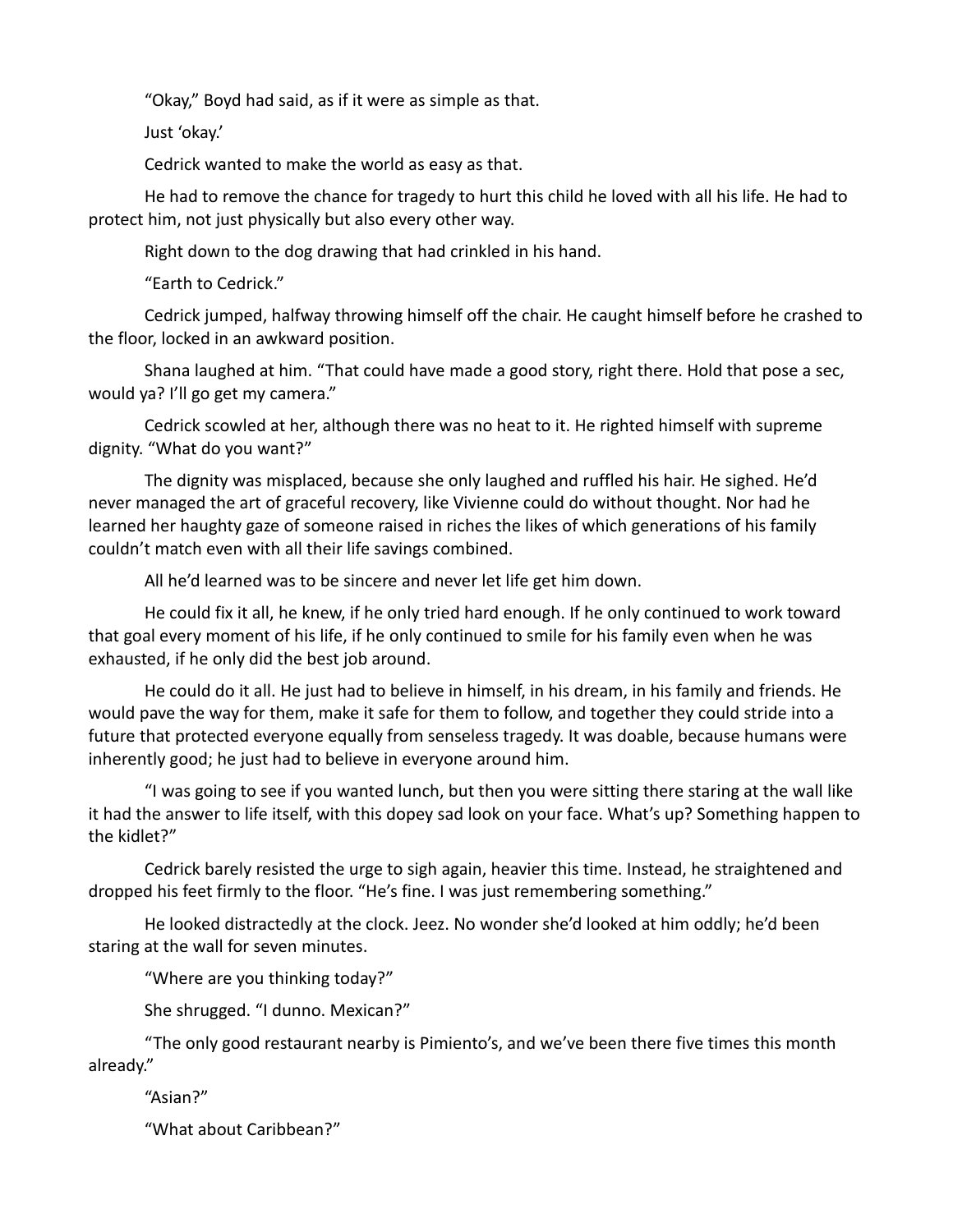Shana eyed him dubiously. "Depends… Are we talking the one on the edge of Barrows, or the one in Lincoln Square?"

Cedrick hesitated. "Well. The one in Barrows is better, but if you don't feel comfortable—"

"No, I do," she said hurriedly. "Feel comfortable. Very comfortable. The one in Lincoln is godawful. I was hoping you'd say Barrows."

Cedrick flashed a smile. "Good, then."

Shana checked the time on her phone. "Want to head out in five? I'll see if I can round up a few more in the meantime."

"I'll meet you there. I have to do something first."

Shana nodded easily. "See you there, then," she called as she loped away.

Cedrick grabbed his work bag and threw the strap over his shoulder before heading out. He strode down the stairs rather than taking the elevator, and ten minutes later emerged in a day that was almost obnoxiously cheerful. The clouds backlit by the sun were such a bright white that they threatened to burn his retinas. He squinted at the sky, then shaded his eyes as he wound his way through the people on the street until he was able to break off.

There was a small park nearby, little more than a half-dead triangle of grass with a few bushes planted on one side, and it had served his needs well for years. No one ventured down the block, nestled as it was between a massive apartment building and a row of empty storefronts. He had been paranoid about someone from the apartments looking down the first few times he'd visited the park, until he'd realized that the building was almost entirely vacant, and the few people who did live there didn't seem to care what was happening outside the egoistic sphere of their lives.

When he was seated on the park bench and had verified no one was around, let alone within hearing distance, he pulled out his phone. He hesitated, his thumb hovering over the gallery icon, but he forced himself not to look and instead pulled up 'John Ramos.' It was the cover name he used in his contact list for Bell's more secure phone. He called the number, and hardly had to wait two rings before Bell's warm, deep voice filtered through his ear.

"I wondered when you'd call."

"I was shamed by Julian. Did you really have to bring him into it?"

Cedrick could almost see Bell's rolling shrug. "I figured he'd know, if no one else did. Sometimes you talk to him when you're quiet around us."

"It isn't anything to worry about."

"Then why have you been so skittish?"

"I'm looking into something."

"Something you can't even tell me?"

Cedrick wondered if he detected a hint of hurt in Bell's voice.

"I don't have enough information yet. I'll let you know when I do."

"Hmm." He heard rustling, and the distant sound of the hospital intercom. "Fair enough. Is there anything else you can say, meantime?"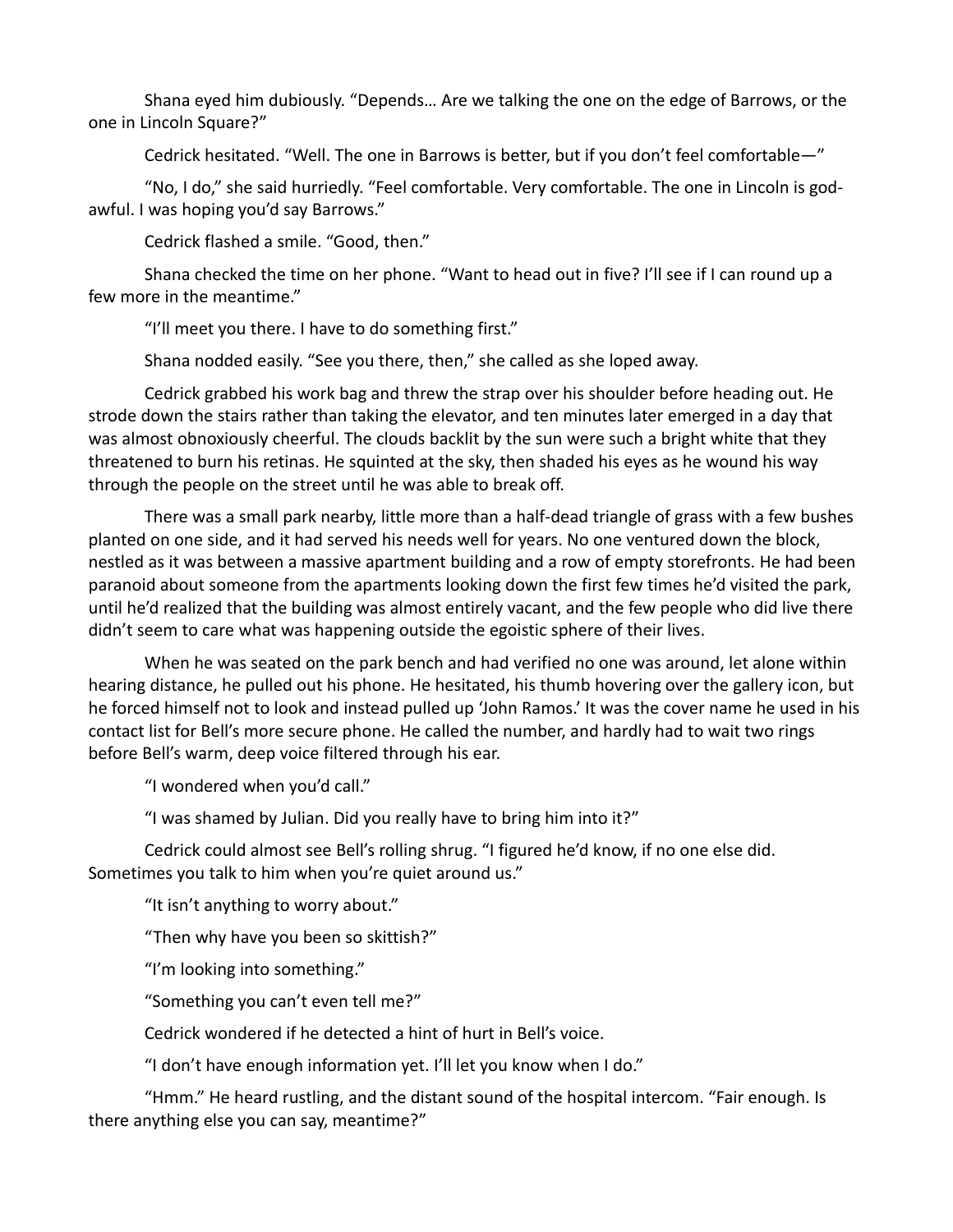Cedrick ran through what he knew so far, which was still not enough. Not nearly enough to tell anyone why exactly this was bothering him so much. "All I can say is it has to do with a prison. Maybe prisons. I don't know yet."

There was a lull of silence, and then Bell sighed. "Just stay safe, Cedrick. Sometimes you put blinders on and don't see how far you're careening ahead."

Cedrick chuckled. "Just because I mentioned prisons doesn't mean I'm going to end up in one over this, if that's what you're worried about."

"I'm not worried about anything in specific. I'm only worried that you seem worried."

Cedrick sighed and tipped his head back against the bench. "I'm not worried. I'm bemused. Get your adjectives straight."

That drew a rumbling chuckle out of Bell, thankfully, because Cedrick wasn't very much in the mood to have his other good friend try to grill him for more information while trying to cheer him up. He wasn't even that frustrated by this case yet. It was simultaneously comforting and annoying that his friends were so keyed into his behavior that they recognized even that small of a shift.

"I have to go. Duty calls."

"Same for me. Take care, Cedrick."

"You too. I'll see you next month at the meeting, if not sooner."

"Right."

Bell hung up and Cedrick was left alone with his thoughts once more. He held the phone in his lap, and felt the inexorable draw of his gaze from the periwinkle sky down, down to the gallery icon burning a hole in his mind.

He hesitated. It would do him no good to obsess over the photo further today. But he couldn't get it out of his head. Couldn't stop wondering what exactly was happening.

It was without permission from his brain that his thumb pressed the icon, and he went through the motions of accessing the locked folder hidden in the files. He flipped through the surveillance photos he'd taken for one of his articles, and landed on what had become the bane of his existence for the past month.

Such a simple picture, at first glance. The woman in the foreground was Emelia Crestler, aide to a powerful politician and embroiled in what Cedrick was fairly certain was going to become a scandal that would cost her everything. He'd been checking up on her, seeing if she was involved in the black market group she allegedly had ties to, and it had brought him out near Baltimore. The man she spoke to in the picture was technically legitimate, but Cedrick had had his doubts about the true source of the man's money for years. Cedrick still had plans to follow the money on that man someday.

It wasn't until Cedrick had returned to his hotel room and had been reviewing the pictures on the larger screen of his computer that he'd seen in the background what now Cedrick couldn't help seeing to the exclusion of all else.

In the far back two men stood in the shadows of a tree, one leaning against the trunk while the other stood in front of him. They looked deep in conversation, and they had their bodies tilted away from the main thoroughfare nearby.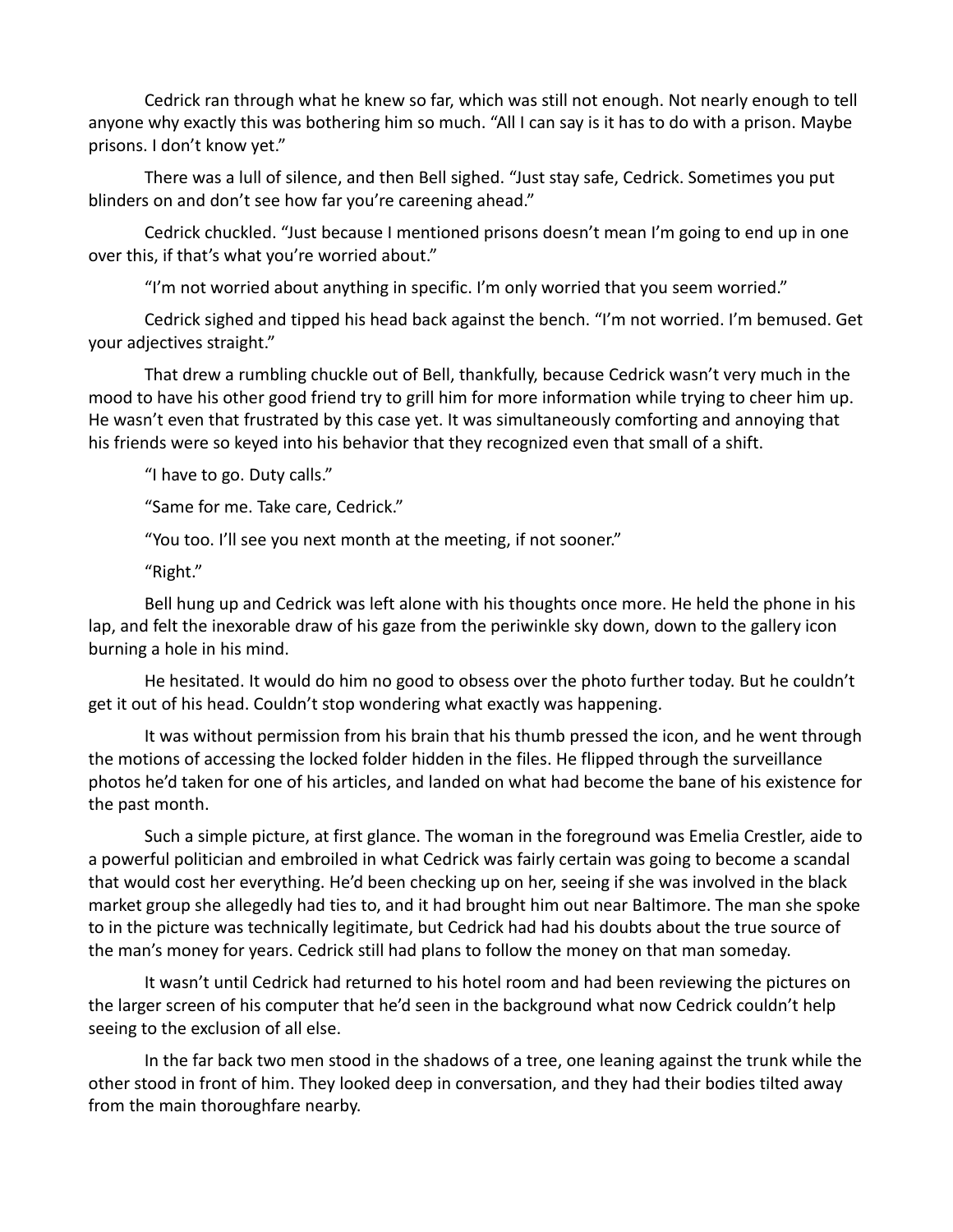It would have meant nothing, if Cedrick hadn't recognized one man's profile. Cedrick blew the photo up until the screen was consumed with the angular lines of the man's nose and sharp chin. The shadows didn't hide how healthy he looked; far more than he'd been the last time Cedrick had seen a photo of him four years ago. Back when his face had peered out of the black and white photo of a news column.

"Neal," Cedrick muttered under his breath. "What the hell are you doing alive?"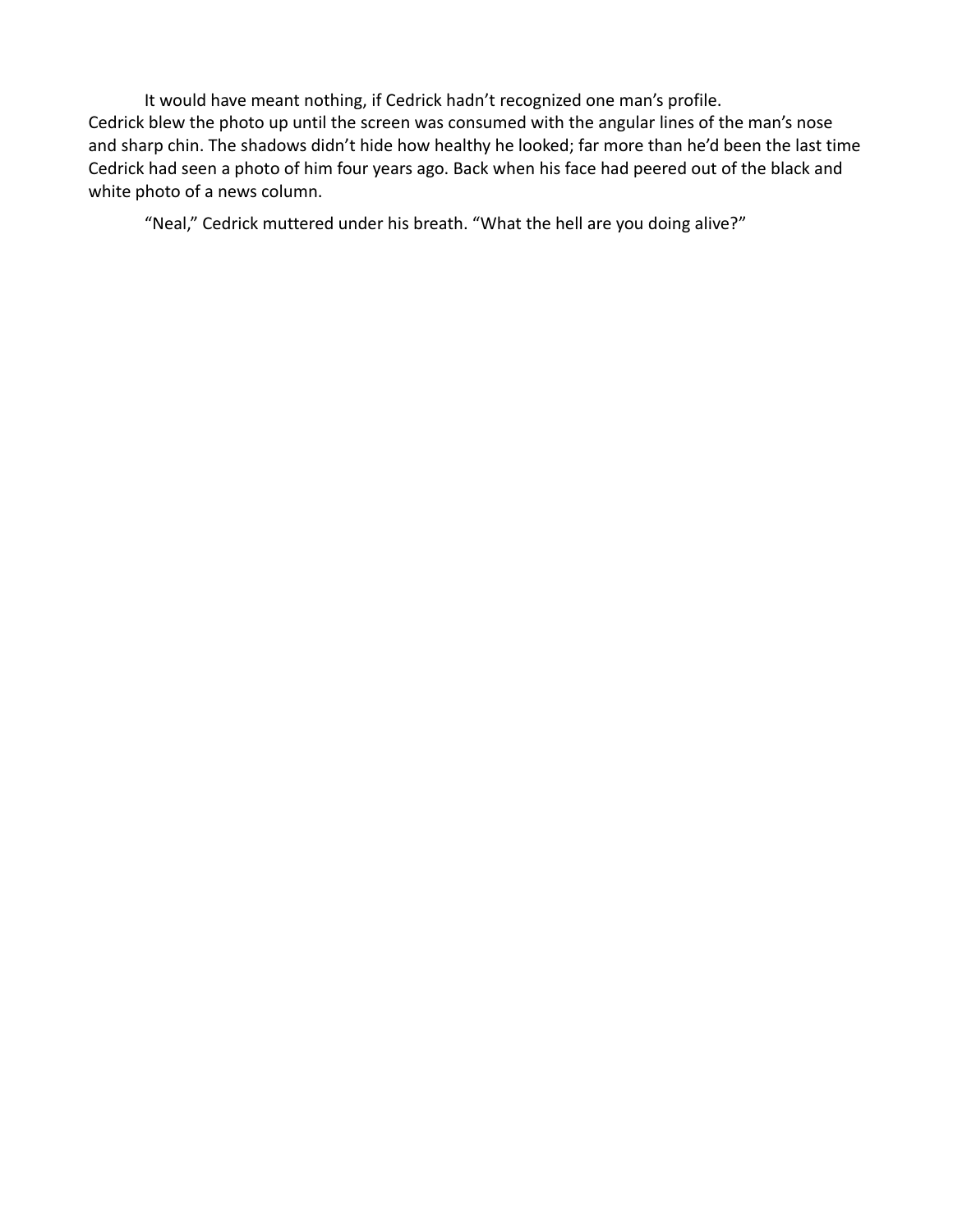# **Five**

*Tuesday June 28, 2005 Cedar Hills neighborhood Lexington, PA*

"Goooood morning, sunshine!"

Boyd shot up in bed, his blond hair a mass of tangles and fluff. His golden eyes were wide, turning to the door even as his little Batman pajama shirt fell partially off his shoulder. Cedrick grinned and took great hopping strides into the room, all the way to the bed.

"How's my favorite son today? Did you sleep well?"

Boyd rubbed at his eyes and frowned. "What are you doing, daddy?"

Cedrick threw himself onto the bed, looping his arms around Boyd and dragging him down with him. He hugged him close, rolling back and forth while Boyd let out a startled huff.

"Guess what I did already today, Boyd? Can you guess?"

 $^{\prime\prime}$ No."

"You didn't even try!"

Boyd giggled as Cedrick shifted to ruffling his hair. "I don't know!"

"Well, if you aren't even going to guess I'll just tell you. I called in sick for you *and* me."

Boyd twisted around to look at Cedrick, amber eyes large and confused. "Why? I'm not sick. Are you?"

Cedrick had already run through his mind how he would handle this today, so he smiled and said, "No, but you do well in school and that should be rewarded. I'm instating a new system, where if you do super well, we'll get to play hooky sometimes and go around together doing all the fun things we want. Besides," he added, "this is just the summer academy right now. They won't mind if you take one day off."

Boyd frowned but it was more thoughtful than anything. "Then what are we doing today?"

"You'll see!" Cedrick sat up and pulled Boyd along with him, absently smoothing down his hair. "Okay, get ready, buddy. I can help you with your hair. Do you want help with your clothes?"

"No." Boyd scrunched up his face.

He had liked choosing his own clothes for a while now, preferring not to be treated like a little kid. Cedrick thought it was adorable, but didn't say anything because Boyd Would Not Appreciate That.

"Alright, meet me in the kitchen when you're ready. I'll get breakfast going. You have any preferences today?"

 $"No."$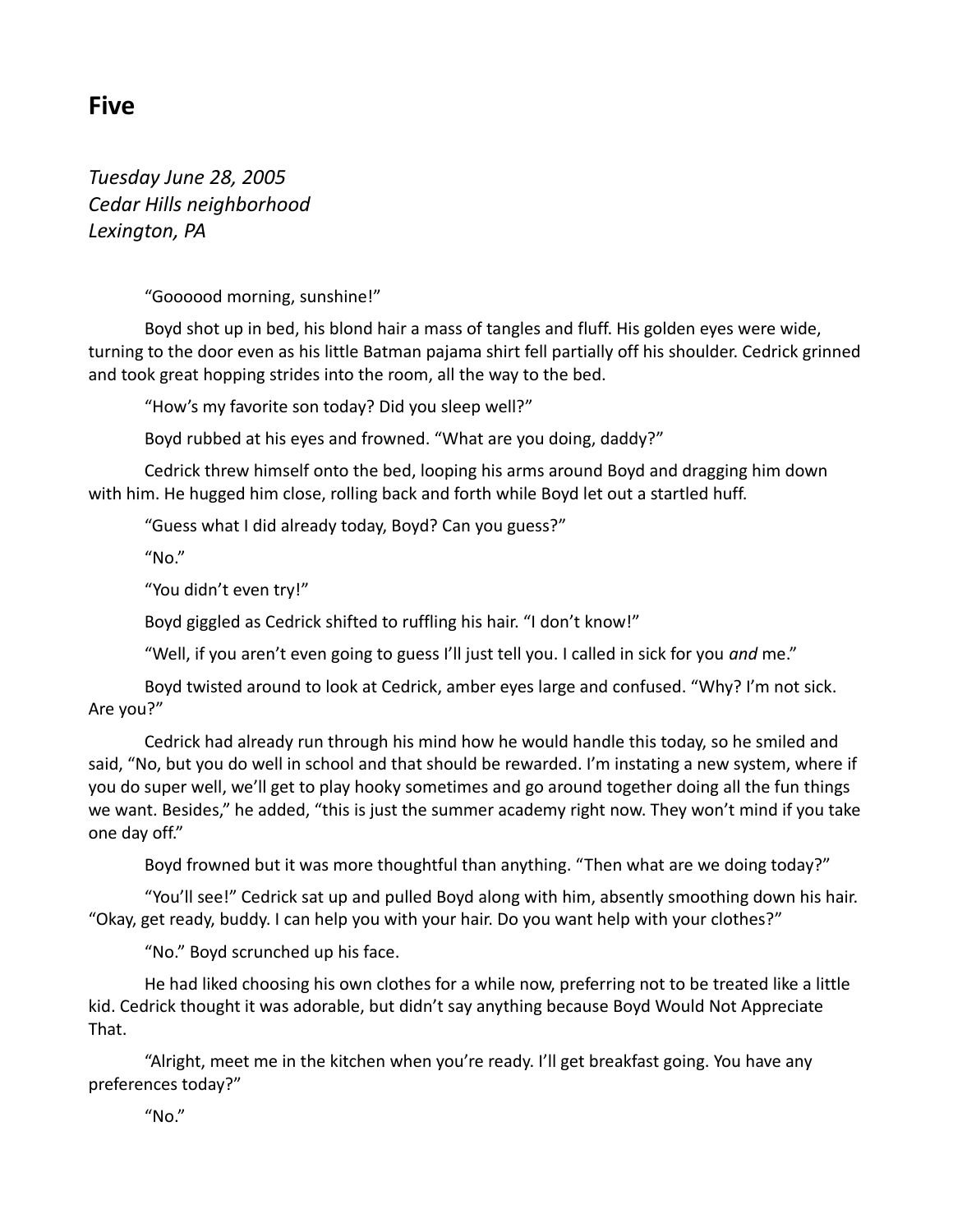Cedrick rolled off the bed and stood up, grinning wickedly. "Okayyyy, Belgian waffles covered in candy and whipped cream and powdered sugar, it is!"

Boyd scrambled to get off the bed. "No, daddy!" he called out, aghast, as if Cedrick had said he was off to kill a puppy. "I don't want that!"

Cedrick laughed evilly as he left the room. When he heard the pad of little feet behind him he called over his shoulder, "Nope, you can't come out until you get dressed! I'll go make our super sweet, mega special waffles! Extra chocolate and ice cream on top!"

The feet slowed to a stop, then Boyd huffed so loudly Cedrick could hear it down the hall.

"No, I want oatmeal!" Boyd yelled, his voice getting more muffled as he ran back into his room. "I want plain oatmeal!"

Cedrick laughed under his breath and headed to the cupboards.

"Daddy, I want—!" There was a crash, and Cedrick froze, looking over his shoulder, listening intently for sounds of wailing or pain.

"You okay?" he called.

"I want *oatmeal!"* Boyd yelled indignantly.

"Okay but what happened?"

"I tripped on my pants."

"Wow," Cedrick said to himself with a laugh. Boyd was rarely clumsy. "The kid must really want some oatmeal today."

He turned and walked fully back into the kitchen. "Okay, okay," he yelled. "Be careful and take your time, okay? I'll get the oatmeal ready for you."

Boyd didn't answer but Cedrick could hear him opening and closing drawers. Cedrick continued to listen with half his attention, just to make sure his kid was okay, while he went about making boring old oatmeal for his no-sense-of-taste son, and the sweetest cereal they owned for himself. He then resumed preparing the food and coffee he had started making earlier.

Vivienne walked into the kitchen just as he finished everything. She was almost completely ready for work, in her business casual blouse and skirt, her makeup perfectly done and with half her hair swept back off her face, but she hadn't yet put on her shoes or grabbed her purse.

She swept her gaze across the table set for two, then accepted the plate he handed her with a tartine on it, and a mug of café au lait. She settled on the edge of one of their chairs, and set the plate on the table.

Taking a bite of the tartine, her eyes slid closed in happiness. This early in the morning, Vivienne liked to take a moment to relax before she left for work. Cedrick knew this after years of living with her, and smiled fondly at the look on her face.

She sipped the café au lait, a slight pinching of her features marking her only indication of distaste.

"We need to get you an espresso machine." He leaned over, pushed a stray strand of hair behind her ear, and kissed her on the temple. "You and Boyd are both so ridiculously sensitive to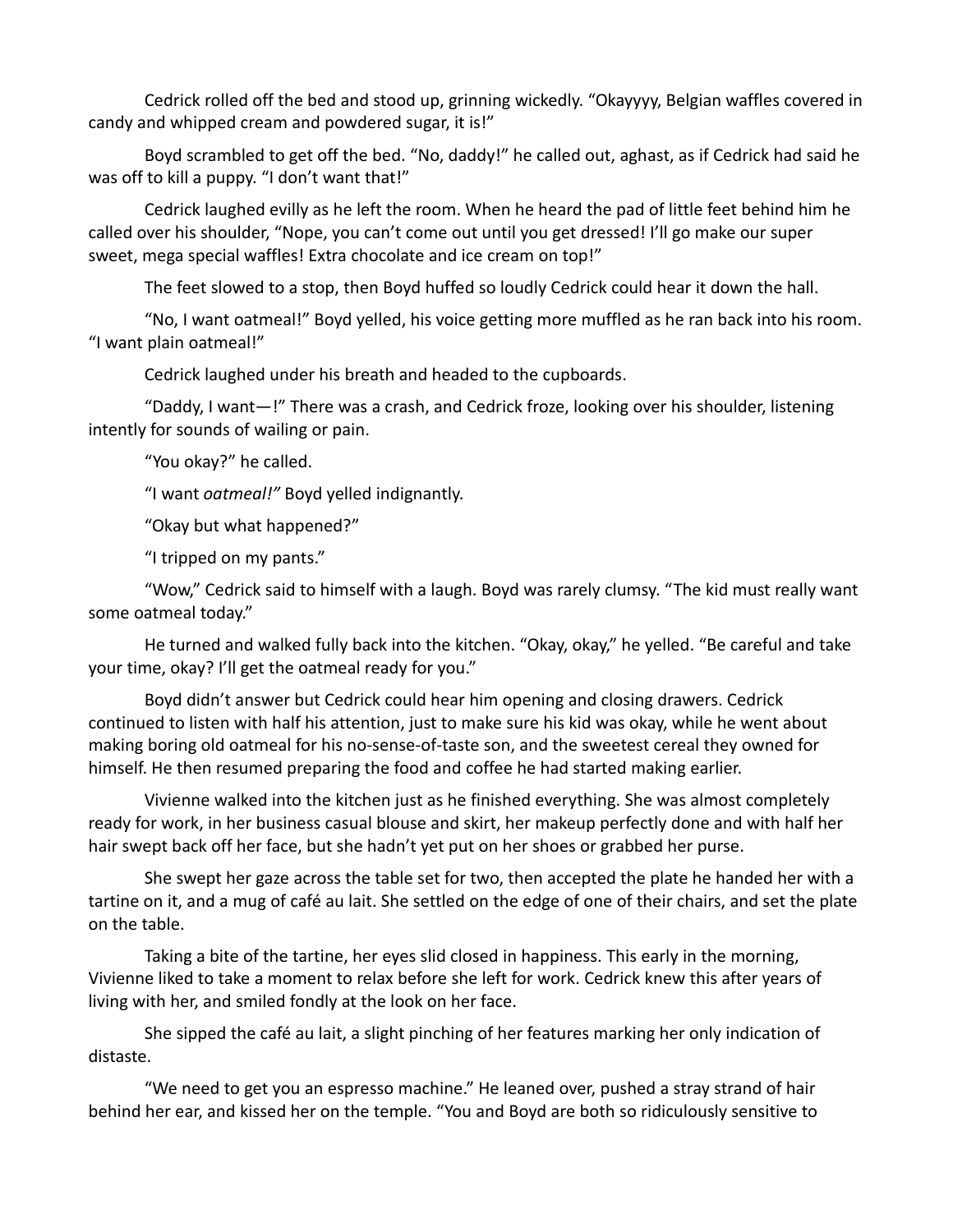sweet things."

Her lips curved slightly, her eyelashes lowered. "You say that as if it is a bad thing."

"It is. It's terrible."

"It is not."

He watched the way her smile grew, a quiet and simple thing that always felt caught between them in a moment in time. He let out a soft laugh, his palm lingering warmly on the side of her neck. "You're proud he got your taste buds, aren't you?"

"Hmm." Her lips quirked higher, a bit of mischief kept within her cool exterior. She looked up at him through her eyelashes, the mug caught between her palms and eyes so blue he felt like he was falling into the sky. She flicked her gaze across the oatmeal, the sugary-sweet cereal sitting in a bowl in front of Cedrick, and back up to him. "What is this?"

"Ah. I have plans for Boyd today."

"You plan to stay home?"

"Yeah." He looked over his shoulder, saw Boyd still hadn't appeared, and leaned closer to her. He dropped his voice to a low rumble. "Remember what we talked about last night?"

"The academy."

"Yeah. You're still okay with it?"

That slight pinch of her features, there and gone in seconds. She leaned back, gaze on the butter with a touch of honey spread across the baguette.

"Whatever you feel is best." She took a bite of the tartine.

"You said the same thing last night."

"So I did."

"And you seem annoyed right now."

"I am not."

"Viv," Cedrick said heavily, his eyebrows raising. "Don't try that with me. I know your moods."

She sighed. "It would be more of an annoyance to shift our plans, but on this topic, I will do what you feel is best." She shot him a challenging look. "You know I will."

"Yeah, I do." He reached out, pushing baby hairs back from her face again.

Before he could decide on what to say next, Vivienne stiffened and looked past his shoulder. He turned and saw Boyd hovering in the doorway, one hand on the door jamb. His hair was a complete mess, but at least he had dressed himself. He had chosen a pair of dark blue pants, a red tshirt with a plaid pocket, and his favorite little black fitted peacoat.

At the sight of him, Vivienne huffed out a sigh and set down her food. She stood and walked out of the room, expertly swaying around Boyd so they did not touch.

Boyd watched her go in silence and then turned to Cedrick, who smiled widely at him and waved him over.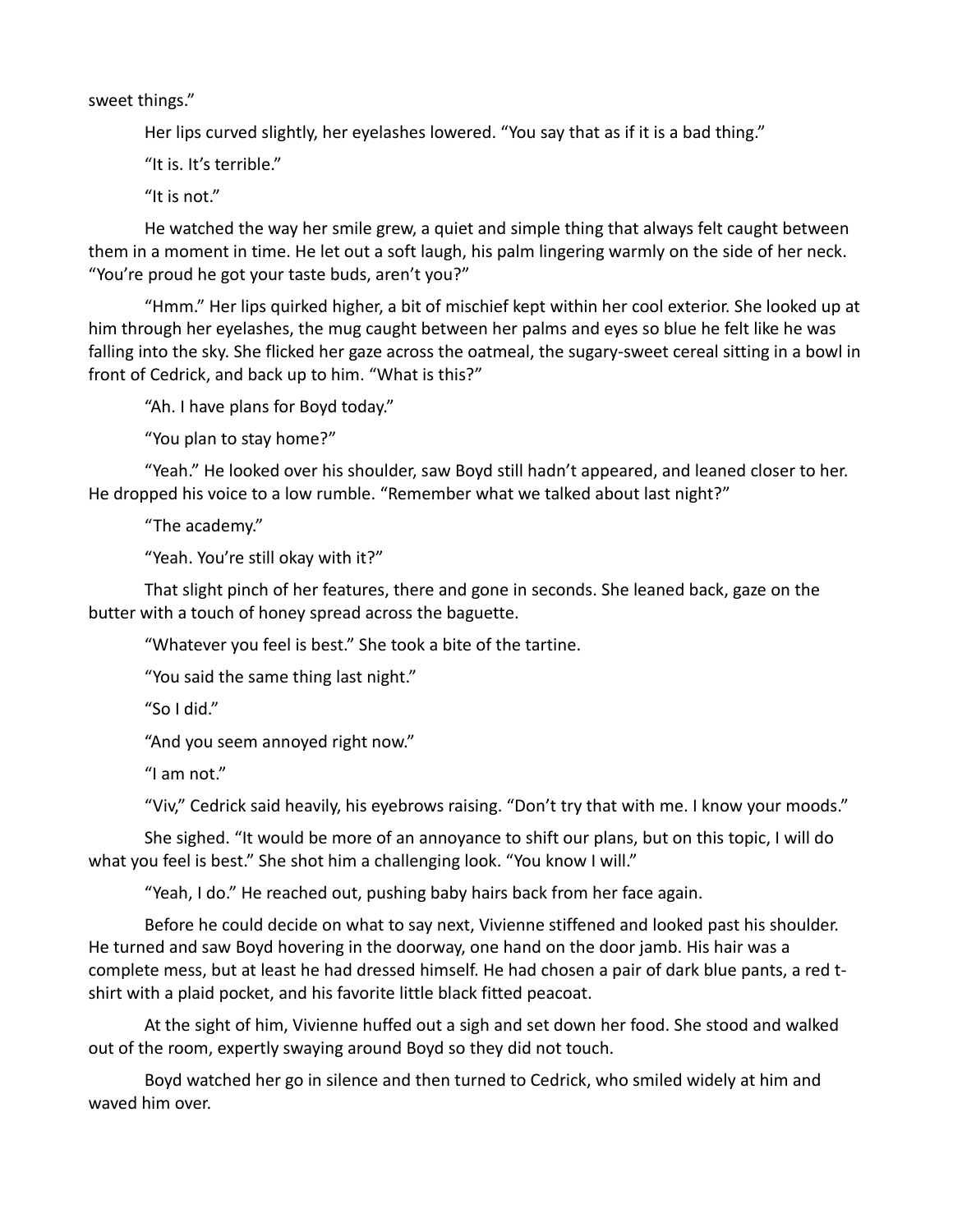"Come on, punk. Let me see what we've got here."

Boyd smiled and walked over. When he was within reach, Cedrick dragged him closer and turned him all around exaggeratedly. "Well now! What have we here? Boyd Beaulieu is walking down the runway with a pair of designer pants, expertly made of water from the depths of the Mariana Trench. Only the finest for this young son of a former millionaire! This shirt is made from the ripest berries of the rare Unicorn Fruit—"

Boyd snickered and tried to wiggle out of his dad's grasp. "No, it's not!"

"—and the plaid pocket is made from compressing the rivers of the world where they crisscross over one another. It was taken directly from a space station roaming beyond our atmosphere."

Boyd laughed when Cedrick reached under his coat and started crinkling his clothes. "No it isn't, daddy!"

"And this coat! It's worth a thousand million dollars, forged from the shadows at the base of Mount Olympus—"

"You're wrong! You're wrong! It's just clothes!" Boyd was snickering as he said it, and Cedrick grinned as he cuddled and ruffled his son.

"Like I said—only the highest quality for Boyd Beaulieu, superstar of the day, most beloved son of the world—"

"Stop it," Boyd laughed.

Boyd and Cedrick both noticed at the same time that Vivienne had re-entered the room. Boyd paused, his laughter dying down, while Cedrick smiled up at her.

"Oh and look who we have here! Former millionaire Vivienne Beaulieu herself, heiress extraordinaire visiting us all the way from France. Tell us, Vivienne, what do you think of the unicorn, water, and shadow ensemble your son has created for himself today?"

She looked down at Boyd and then up at Cedrick. "He will be too hot."

Cedrick released Boyd and leaned back with a roll of his eyes. He'd thought the same thing but would it kill her to play along now and then? He hadn't planned to actually let the kid walk into late June weather wearing full Fall clothing.

He noticed she held something in her hands, and watched as she came closer. She knelt in front of Boyd and gestured imperiously for him to disrobe. Boyd's lips set but he still took off the coat and pants. She handed him a pair of black shorts, and took the coat and pants from him. When he finished pulling on the shorts, she frowned at his feet.

"Where are your socks?"

Boyd frowned down at his feet too.

They both had such consternated looks, staring down at bare little kid feet, that Cedrick couldn't help snickering. They turned twin indignant looks up at him, which made him laugh.

"It's fine, it's fine," he said, waving a hand. "He can wear sandals."

They both looked so affronted that he laughed more loudly.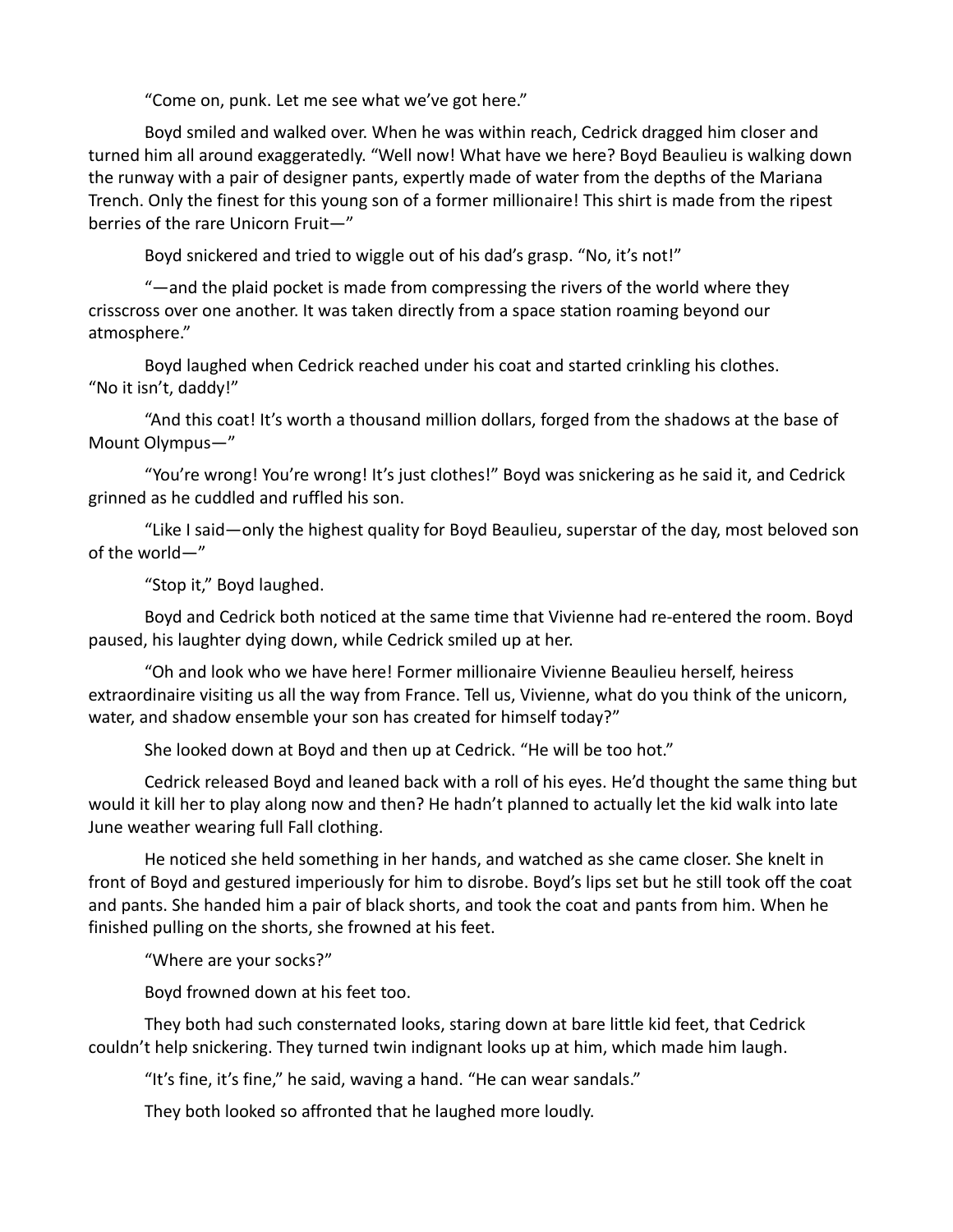Vivienne shot him a look and then turned to Boyd. "I will get them."

"Okay."

While she was gone, Cedrick hooked his hands under Boyd's arms and swung him up onto a chair. "Here you are, young master. Your gross and boring oatmeal, as ordered."

Boyd looked positively delighted at that and Cedrick sighed. Boyd and Cedrick started eating, and when Vivienne returned she set down a pair of Boyd's socks, as well as red and black shoes that matched his outfit. She glanced at the clock, then leaned over to quickly eat the rest of her tartine and drink half the cafe au lait.

They were quiet as they all ate, until Vivienne set her dishes in the sink and turned to leave. Cedrick stood in time to come up to her and hold out his arms. She ticked up an eyebrow but it wasn't in displeasure. They hugged and he kissed her on her cheek, careful not to mess up her makeup.

"I'll see you later, hon. Have a good day at work."

Vivienne nodded, let her hand linger briefly on his temple half into his hair, and then pulled away. She flicked a glance at Boyd, who remained hunched over his oatmeal eating, then back at Cedrick.

"Enjoy yourselves."

"You bet we will," he said with a smile.

She left to grab her purse and shoes. Soon after he heard the click of her passing across the floor, then the front door closing.

Cedrick returned to his cereal and toast, and eyed Boyd.

"Where are we going today?" Boyd asked.

"Nowhere, until we get that rat's nest of your hair under control. What were you doing, fighting tangle demons in your sleep?"

Boyd scrunched up his face and stuck his tongue out. Cedrick stuck his tongue out in return. Boyd laughed and Cedrick reached over, messing his hair up further. Boyd fended him off.

They got into a short, playful tussle between Cedrick's hands and Boyd's, before Cedrick almost knocked his mug over and Boyd almost dropped his elbow in his oatmeal.

"Uh oh." Cedrick threw his hands up, backing away. "Truce! I call truce! You done with your food?"

Boyd nodded.

"Okay. Go grab your brush for me and I'll get cleaned up here."

"I can brush my own—"

"I don't care what you can do, buddy! Today I'm pampering you. I'll be done by the time you get back."

Boyd gave Cedrick an odd look but nonetheless got off the chair and trotted out the kitchen toward the hallway. True to his word, Cedrick was lightning fast and quite proud of his prowess, getting everything in the right area and put away in the short time it took Boyd to dig through the drawers and find his brush. When he came back, he held the brush out and Cedrick motioned for Boyd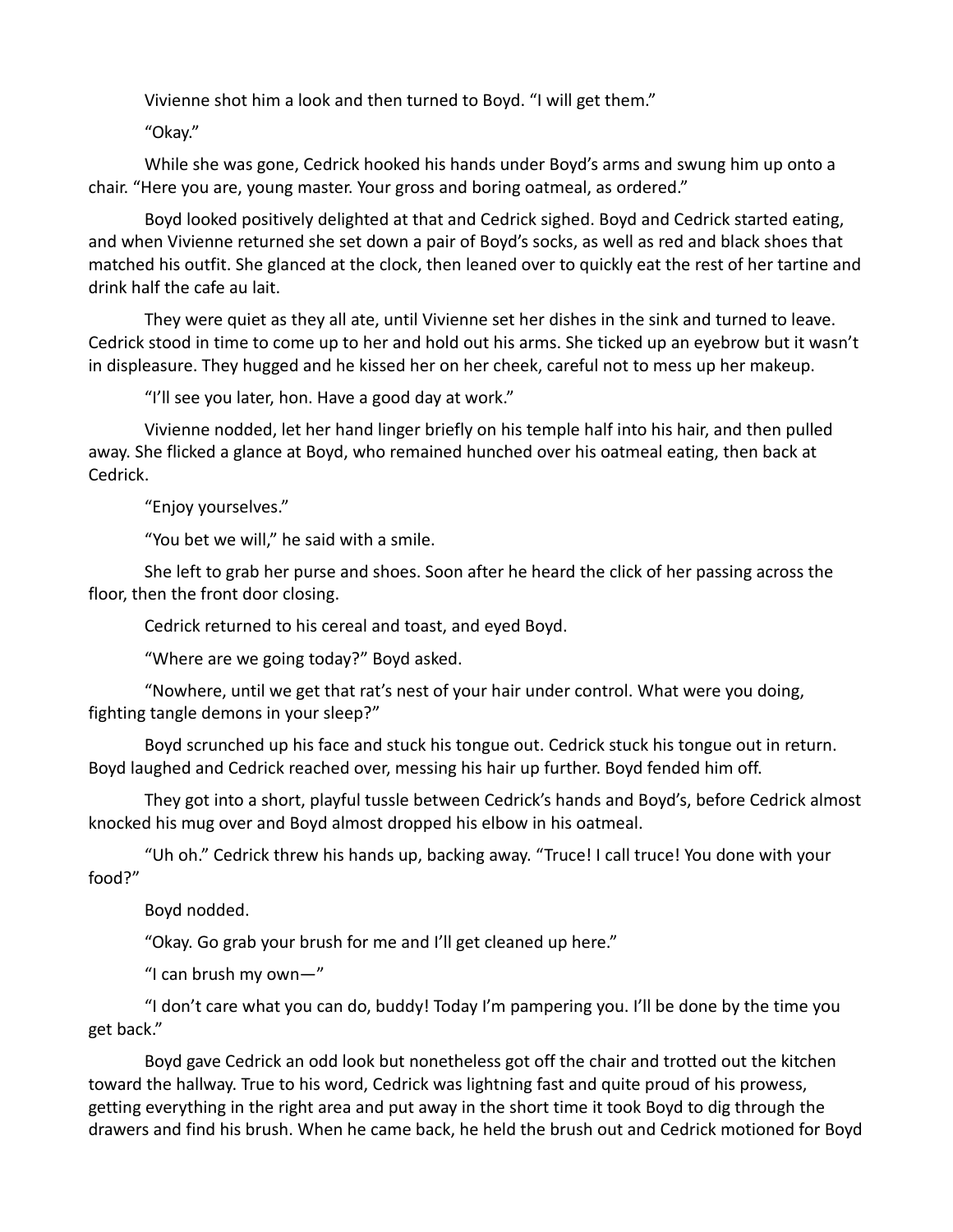to sit down. He stood behind his son, carefully holding his hair and slowly working on the knots.

Boyd's hair was mostly straight with a light wave that showed up when it was damp or too short. Cedrick loved the shade of blond; depending on the lighting, it reminded him of the rich gold of a sunset or the pale buttery hue on the outreach of a sunrise. It wasn't quite the same shade as Vivienne's, but it was another part of Boyd that came from the Moreau side instead of the Beaulieu side, and so Cedrick loved it all the more.

At the moment, Boyd's hair was past his shoulders. As Cedrick methodically worked his way through the tangles, he studied the top of his son's head. Should he try bringing anything up now, or wait until they were in the middle of having fun when Boyd may be more relaxed? Which way was best?

He stayed quiet at first, and then decided it could seem casual enough when done right now. If he tried commenting later, Boyd may notice and wonder.

"Your hair is getting long." Cedrick ran his fingers through a cleared section to make sure there weren't hidden tangles.

Boyd started to nod, remembered not to, and said, "Yeah."

Cedrick pinched his lips, wondering the best way to say this without making Boyd think he was saying something he wasn't.

"Seems like short hair's all the rage among the boys lately. Like Lou's."

"Yeah."

"Do you like it long?"

Boyd tried to look over his shoulder but had to stop when he pulled at his hair. Cedrick could see his furrowed eyebrows. "Do I have to cut it?"

Damn. Backfired.

"No, buddy," Cedrick assured him. "You don't have to do anything. I just wondered if you like

it."

Boyd frowned, his little shoulders setting.

"Why?" Cedrick asked. "Did someone say something to you?"

Boyd turned away from Cedrick. He didn't answer.

Cedrick fought to keep his hands moving calmly, casually. Not tighten with anger on his son's behalf. "You know, when I was your age some of the kids weren't very nice to some of the other kids. Sometimes they said things."

No answer.

"They didn't understand people who were different. They even said things to me."

Boyd tilted his head as much as he could, straining his eyes to see his dad. "To you?"

"Yep."

"Why?"

Cedrick let out a rueful half-laugh at that. "Well… A lot of reasons, really. I was really hyper,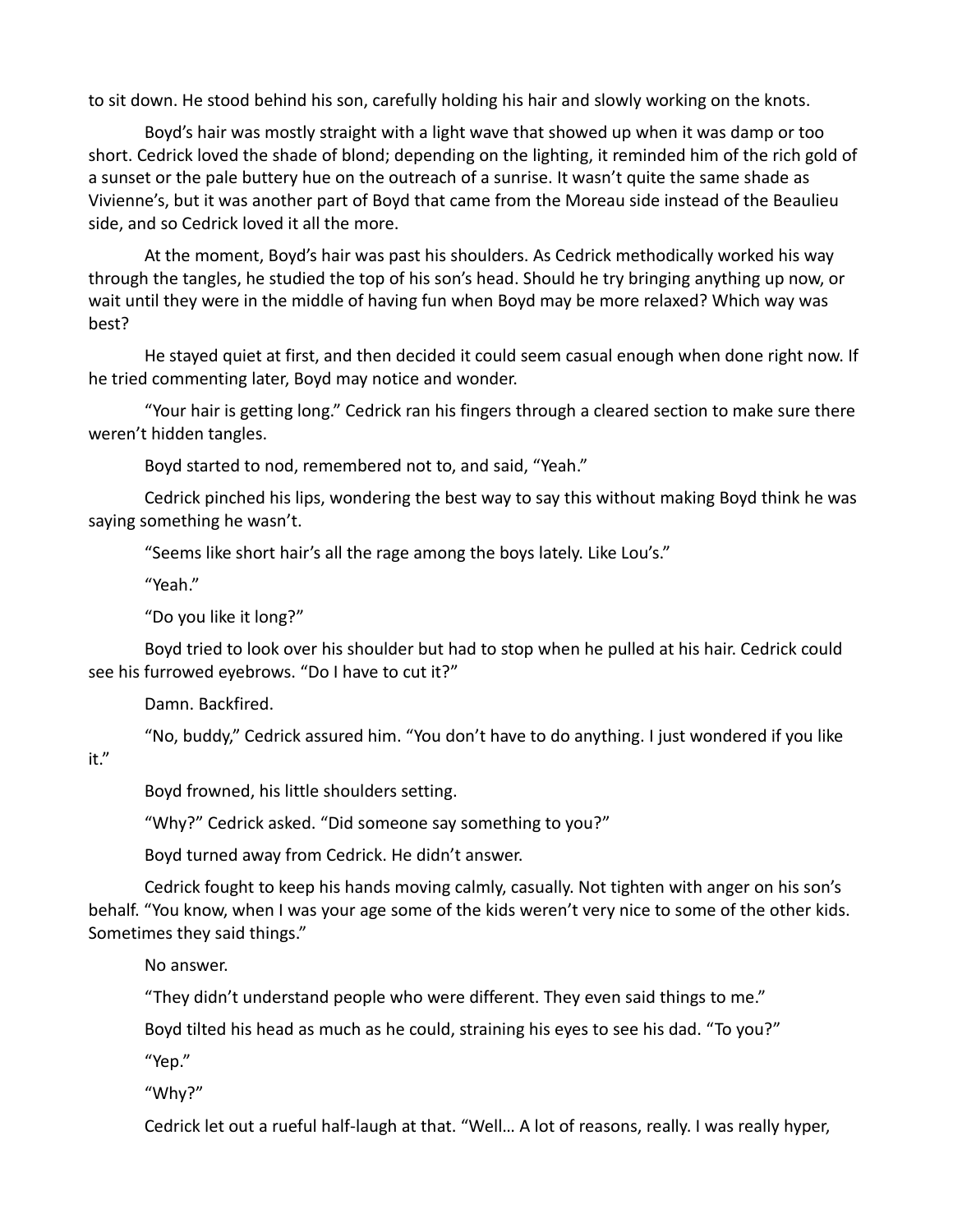talked a lot. And my mom wasn't from around there."

"Around where?"

"Quebec. You know how I grew up in Canada? My mom was American. She had a funny accent compared to there, because of where she grew up. People weren't terrible about it, most people didn't care. But there was this one kid in my class, he was mean to everyone. He teased me about her, and how I looked, and the things I wore, because we didn't have a lot of money. People got annoyed because I asked so many questions, didn't stop talking. And my older brother was not very nice either, so sometimes people got mad at me because of him. Things like that."

Boyd was quiet. "What did you do?"

"I told my mom and dad. And you know what they told me?"

Boyd shook his head.

Cedrick finished the last of the tangles and set the brush down. He moved around in front of the chair and knelt, placing his hands on Boyd's shoulders while looking him straight in the eyes.

"They told me that they loved me. They said that everyone in this world is special for different reasons, and that more than anything else it's important that we always be ourselves. Even if we feel different than others, if that is who we are then that's a wonderful thing to be. They said this world would be really boring if we were all the same, so anyone wanting me to change and be like them wasn't thinking anything through. And they said that if someone is really mean to me, they're probably projecting something about themselves onto me. It's probably not about me at all. It's probably them being mad or sad about something in their own life. They said it wasn't my fault."

Boyd searched Cedrick's eyes and then dropped his gaze to his hands, where they tangled lightly with one another. When he didn't speak, Cedrick reached up and ran a hand warmly down the side of Boyd's head, over his smooth hair. He softened his voice.

"Do the other kids sometimes say things to you too, Boyd? Maybe about how you look or something else?"

"I don't know," Boyd mumbled, his hands clenching.

Cedrick withheld the mixture of anger and sadness he felt. He was fairly certain the kids were saying something, but the principal was completely unhelpful when he tried talking to her. He'd tried asking Lou, but Lou wouldn't say anything without Boyd's permission. Still, judging by Lou's expression at the question, the answer was a yes. All Lou would tell Cedrick was that Boyd looked different than the other boys and that Lou thought he looked fine. The 'but…' was left unspoken in the air between them, and that was the best Cedrick got.

It was completely ridiculous he had to go to a kid to get the information in the first place. But he couldn't dwell on that now; he would get too angry with the school and Boyd might misread everything, thinking the frustration was aimed at him.

"The thing is, Boyd, you *do* look different. Your hair is longer than theirs, your eyes are a different color than anyone else's—"

He thought Boyd mumbled something about a girl but he couldn't hear properly and when he paused, Boyd was quiet. So he pressed on, squeezing his son's shoulders.

"But being different is a good thing. Being yourself is the very best person you can be. When I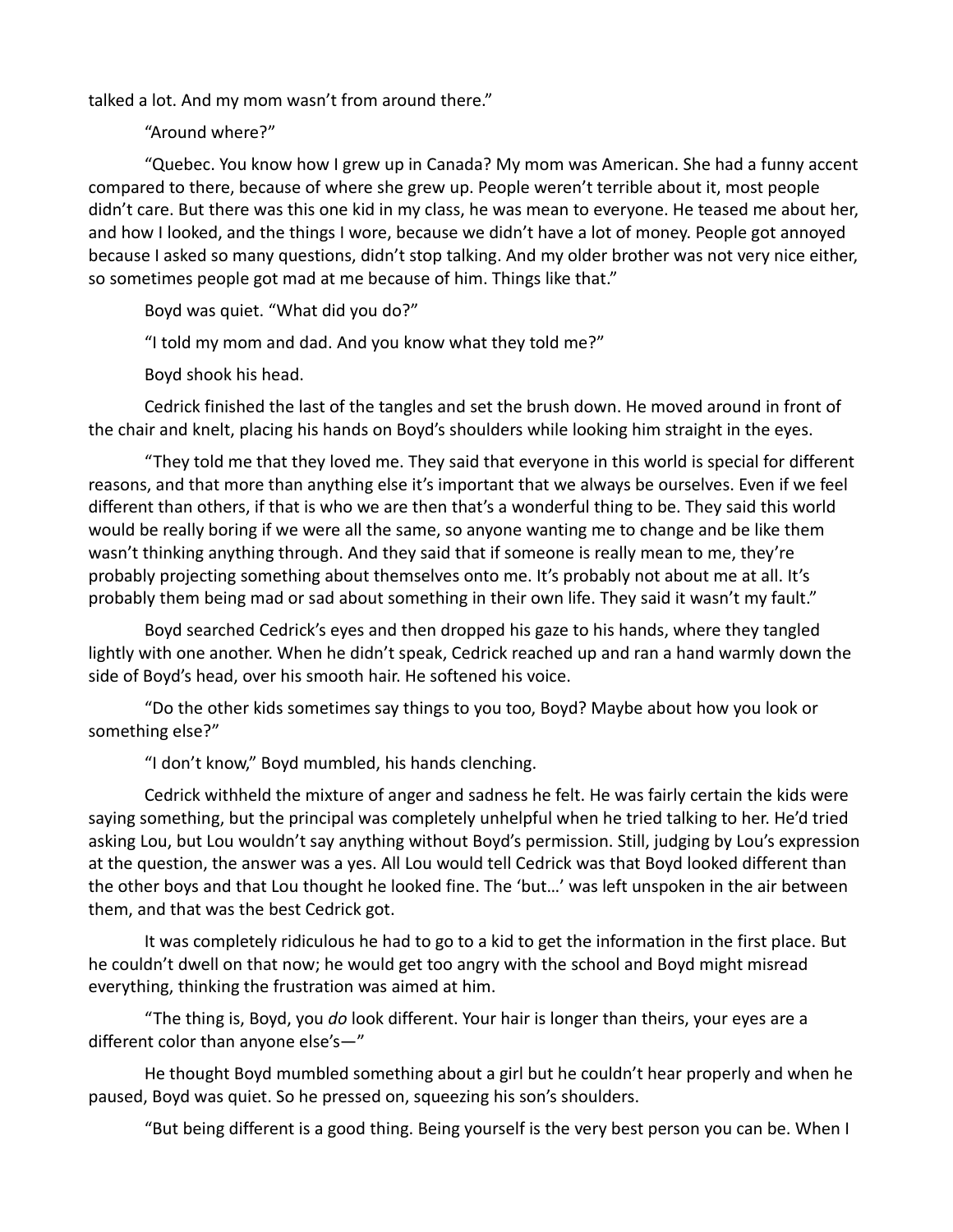see your hair and your eyes and all of that, do you know what I think?"

Boyd shook his head.

"I think to myself, 'That's my beautiful son. That's my Boyd.' And I'm proud of those differences of yours."

Boyd still wouldn't look up, but a little of the tension in his shoulders loosened.

"And you know what else I think?"

Boyd shook his head again.

"I think about how I love you more than the moon and the stars and all the planets in all the universe. I think about how important you are to me. And I think about all the things my parents said to me when I was your age, and right now I'm saying them to you. If someone is mean, they're mean because of something about themselves, not you. If they want you to change, they're wrong. This world needs *you*, Boyd, not someone else. Just you, happy with who you are, confident in being yourself."

At that, Boyd finally risked looking up through his eyelashes. His expression was so uncertain that Cedrick couldn't resist leaning forward and kissing him on the forehead.

"Okay?" Cedrick asked softly.

Boyd worried at his lip and, hesitantly, nodded.

"Okay." Cedrick smiled, but even he could tell it was subdued. He smoothed Boyd's hair back off his face. "I know your hair is longer than the other boys'. We can do anything you want, Boyd, but I don't want you to choose something because someone else makes you. So I'm going to ask you again: do you like your long hair?"

Boyd nodded mutely.

Cedrick's smile was a bit more genuine this time. "Okay, good. I like it too. We're going to keep it."

He hesitated, and then asked the biggest question he had:

"Do you want to stay in summer academy, Boyd?"

Boyd watched Cedrick with wide eyes. "What do you mean?"

Cedrick rubbed at the back of his neck. "Well, if… If you don't want to be around the other kids as often, we can take you out of summer academy. We can find a babysitter or someone to watch you during the day instead. Then you don't have to see the other kids until next school year."

Boyd worried at the hem of his shirt, his lower lip slipping in and out between his teeth. He looked down at his hands.

Silence.

"It's okay if you don't want to be there, Boyd."

Boyd mumbled something but Cedrick couldn't hear it well enough.

"What?"

"I like school," Boyd said quietly.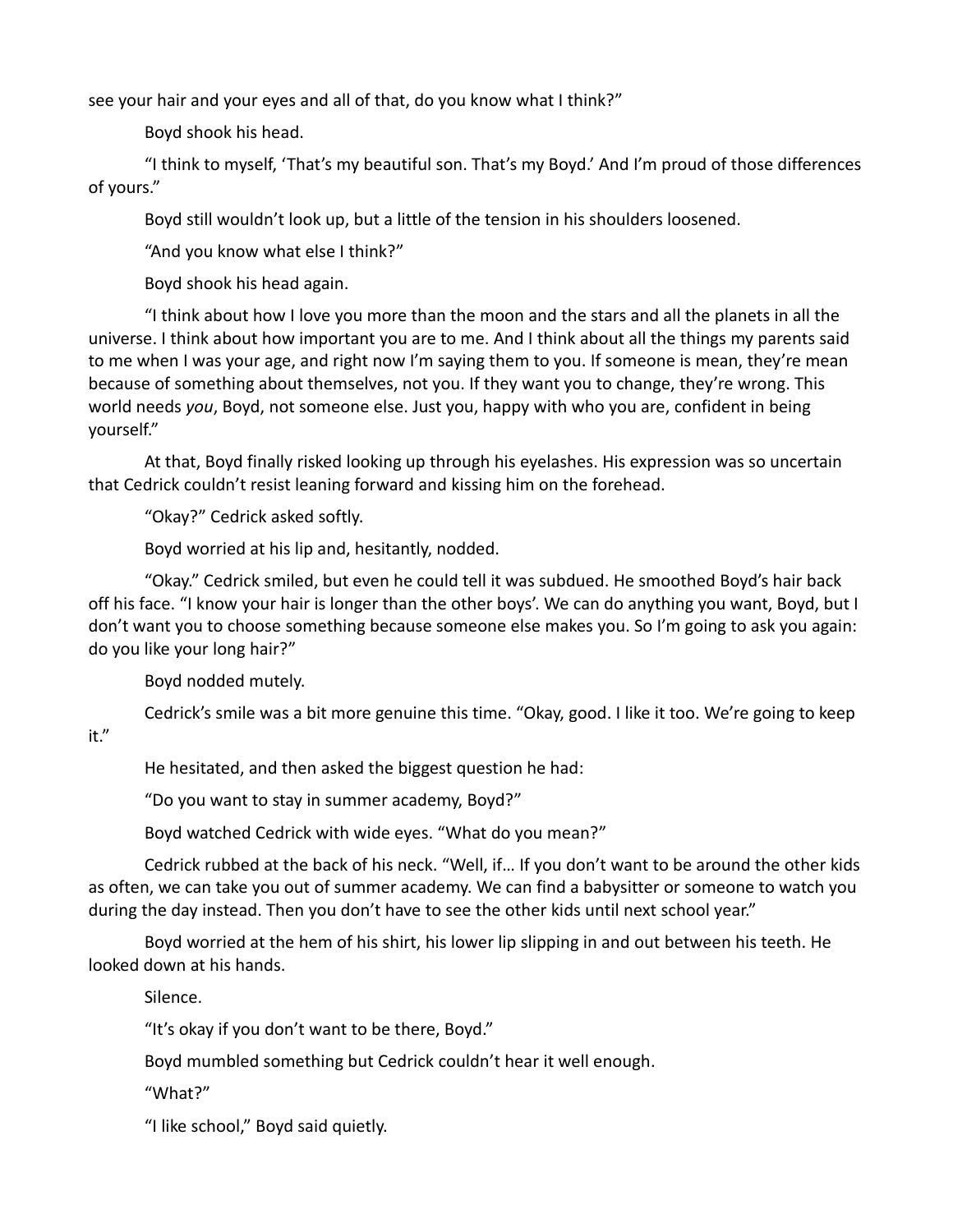"Oh." Cedrick considered his son. "So, you… want to stay in summer academy?"

Boyd twisted the hem around his fingers, in and out in an interweaving pattern. "I like learning."

Cedrick didn't feel entirely convinced, but he could tell he wasn't going to get further with his son today. And he didn't want to push it too far. Today was supposed to be fun and refreshing, not upsetting.

"Okay. You just let me know if you change your mind, okay?" He kissed Boyd on the top of the head and stood. "You ready to go?"

Boyd fiddled with the end of his shirt. "Yeah, I think so."

"Then let's go. We've got a long day ahead of us."

This time when Boyd was quiet, Cedrick hoped it was him digesting what he'd said, integrating some confidence where there may have been concern. He was going to have to have this conversation many times, he thought, even if Boyd ever decided to cut his hair short. His features were too androgynous, his eyes too unique, his personality too reserved, to ever be someone who fit in with the crowd.

The truth was, Boyd was always going to be different. Cedrick only hoped he could impress upon Boyd just how important that difference was to accept and love.

+ + +

*Grover Books Lincoln Square neighborhood Lexington, PA*

"I'm making a dragon guarding a castle and it's gonna be really cool, just you wait," Cedrick announced to Boyd. He said it louder than he intended, and got some looks from the kids surrounding them.

Cedrick didn't care. He stood out, anyway. He was the only dad at the kid's art event hosted by Grover Books, and one of only three parents actually making art. The other parents helicoptered around the area, keeping an eye on their kid but conversing with an adult. Two moms sat way on the other side of the table also making art, but they were paying more attention to their kids' art and their conversation than they were their own work. Hunched over the kid-sized table as the only adult taking this kid art time seriously, Cedrick felt like a giant, which was what got him thinking about a fantasy theme.

Boyd looked at him sidelong through a fall of blond hair, glanced down at the shaky and overly strong line Cedrick had already drawn across most of the page, and then simply nodded. Meanwhile, Boyd had already sketched out a rough outline of what he was going to do. Cedrick could already see that it was a drawing of one of the kids nearby, a little boy with a nest of wildly curly hair. Cedrick didn't know why Boyd chose that boy as his inspiration. Maybe because the boy was really intent on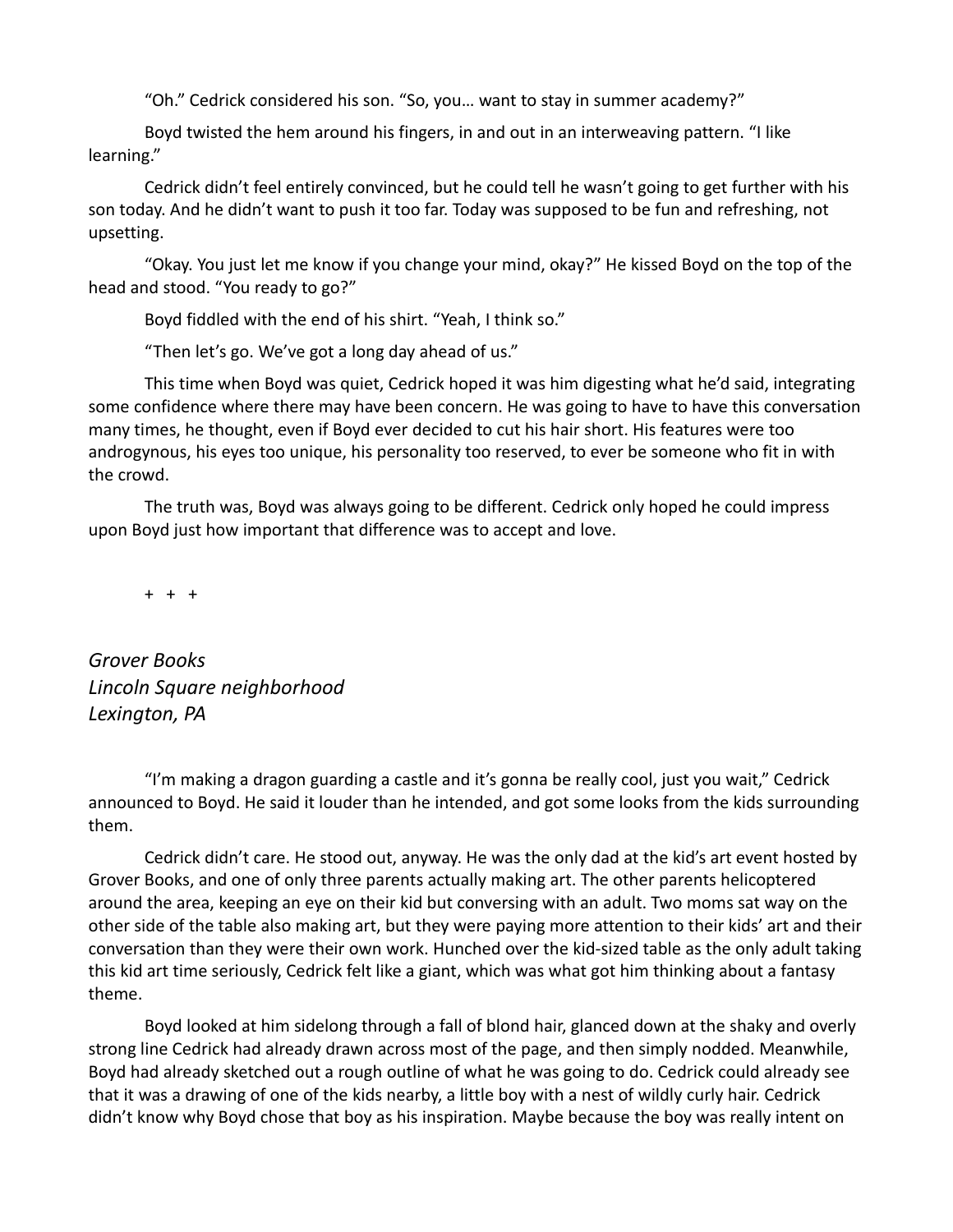drawing and wasn't moving around much in comparison to the others.

A local artist had volunteered her time and was currently deep in discussion with the mothers at the table, so at least none of the adults had heard him speak. Cedrick focused all his attention on drawing the castle and the dragon, taking as much care as he could with the crayons they'd been given. He kept messing up and tried to fix it with thicker lines or colors layered on top of one another. And then more lines. And then darker colors. And then even more lines…

It felt like it took twelve hours to finish, but finally he placed the last line on the dragon's wings. He sat up straight, cracking his back and surveying his masterpiece.

He held it as far from his face as he could, and then brought it closer, and then moved it back again. He frowned and tilted his head.

At what point had he put green on the sun? He didn't remember doing that.

He slid his drawing over to Boyd. "Look what I did!"

Boyd was midway through finalizing a curl with a dark brown crayon. He glanced over and

froze.

"Oh," Boyd said uncertainly.

"What?" Cedrick looked down at his drawing. "What's wrong?"

Boyd peered at the paper, then pointed to the green bit on the right. "The dragon?"

"Yeah! Looks real life-like, doesn't it?"

Boyd's lips pinched. He stared at the drawing for a long moment. "Do you… want help?"

"Help?" Cedrick echoed blankly.

Boyd pushed his own nearly-finished drawing of the kid over in front of Cedrick, and pulled Cedrick's drawing in front of him. He searched through the crayons scattered in front of them.

"Maybe if you use the gold," he muttered under his breath.

Bemused, Cedrick watched his son and then turned his attention to Boyd's drawing in front of him. Despite being drawn with the same supplies, and by a kid twenty years Cedrick's junior, it was way better. Boyd had even mixed a few colors together to get a good approximation of the kid's skin tone and the highlights of his hair color. He hadn't quite finished filling in the black cowlicks on the side of his face, but he was otherwise basically done.

It wasn't perfect, but it was way better than Cedrick would ever be able to do; especially with blunt, communal crayons as the material.

Cedrick noticed movement behind him and saw the art volunteer had made her way around the table to Boyd's side. She smiled down, her hands braced on her thighs.

"Hi sweetie, and how old are you?"

Boyd didn't spare her a glance, just held up five fingers. He was too busy trying to find the right shade of yellow, apparently.

"Well, you're really good for your age! What a nice… house and tree you drew there."

Boyd froze and looked up at Cedrick.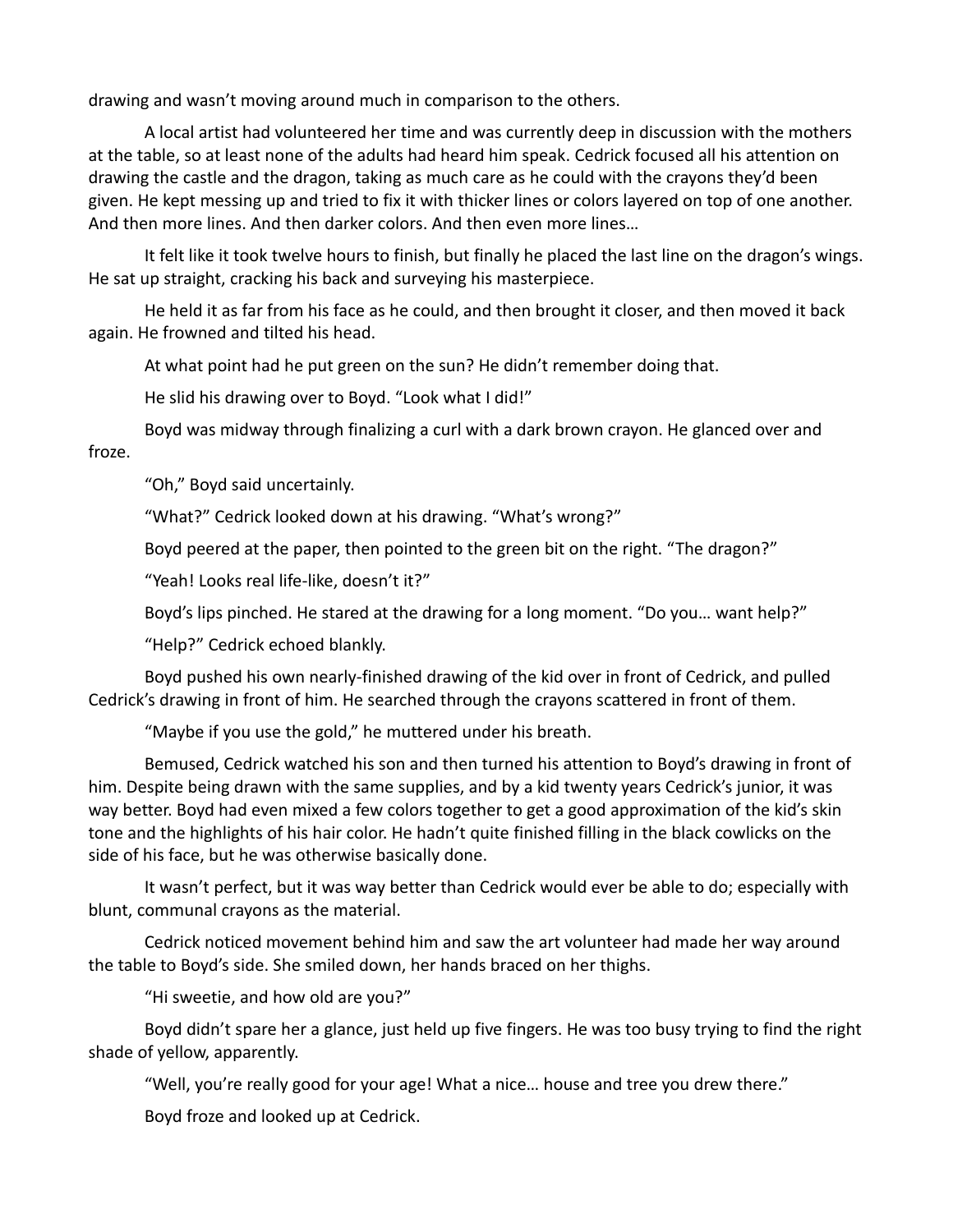Cedrick stared aghast at the woman.

"I can see how much effort you put into making those leaves," the woman continued warmly.

Cedrick looked down at his drawing. What leaves? There were no leaves! There was only a dragon!

Boyd made a choking noise in his throat, his lips pressing down. Cedrick knew that look well enough to recognize that his son was trying his damnedest not to laugh.

"Hey!" Cedrick said indignantly. He tried to snatch the dragon drawing from his kid.

The woman looked up at Cedrick, misinterpreting his indignation. She placed her hand on the drawing to keep him from taking it. "This is really very good for a five year old. You can see he's starting to experiment with color and… lines." She glanced down at Boyd's drawing in front of Cedrick and her eyebrows shot up. "Wow! And look at you! That's a wonderful piece of art. That's the best thing I've seen a parent draw this month."

Boyd made that damn noise again and covered his mouth with his hand. He was suddenly very intent on reading the names of the colors printed on the crayons.

Cedrick shot a look at Boyd.

"See the way he tried to layer greens for the leaves?" The woman pointed to the dragon wings —*dragon wings!* Not leaves! *Wings!!* "It's the beginning steps on the way toward how you blended everything together in yours. Once he learns to pay attention to the pressure he uses, he will go a long way. By the time your son is your age, I fully believe he will reach your same level. You should be proud."

Cedrick couldn't decide on what sort of expression to make at this point, so his face just ended up scrunched.

"Yeah," he said unenthusiastically. "Real proud."

The woman watched him a moment, clearly unsure what to make of him, and then looked down at Boyd. The little shit was hunched forward, his shoulders trembling from the effort to remain serious.

Apparently misinterpreting *that* as Boyd crying, the woman shot Cedrick a dirty look. So did the two moms down the table.

"Well *I* think it's beautiful," the woman reassured Boyd, patting him on the head. "Don't ever stop drawing, sweetie."

She stood up, glared once more at Cedrick, and moved on to the next kid. Cedrick scowled at Boyd's shaking shoulders, and picked up both their pictures. He folded them up and shoved them in his back pocket, then reached over to shove Boyd lightly on his shoulder.

"Alright, wise guy. You ready to go before you lose your cool?"

Boyd was definitely hiding a grin behind the fall of his hair. He nodded and stood, keeping his face tipped downward. Probably to keep from catching that lady's eye so he wouldn't burst out laughing.

Cedrick couldn't be mad, because even as indignant as he was about his dragon drawing *dragon* drawing, very clearly a *dragon* and a *castle*, where the hell did she get off saying the dragon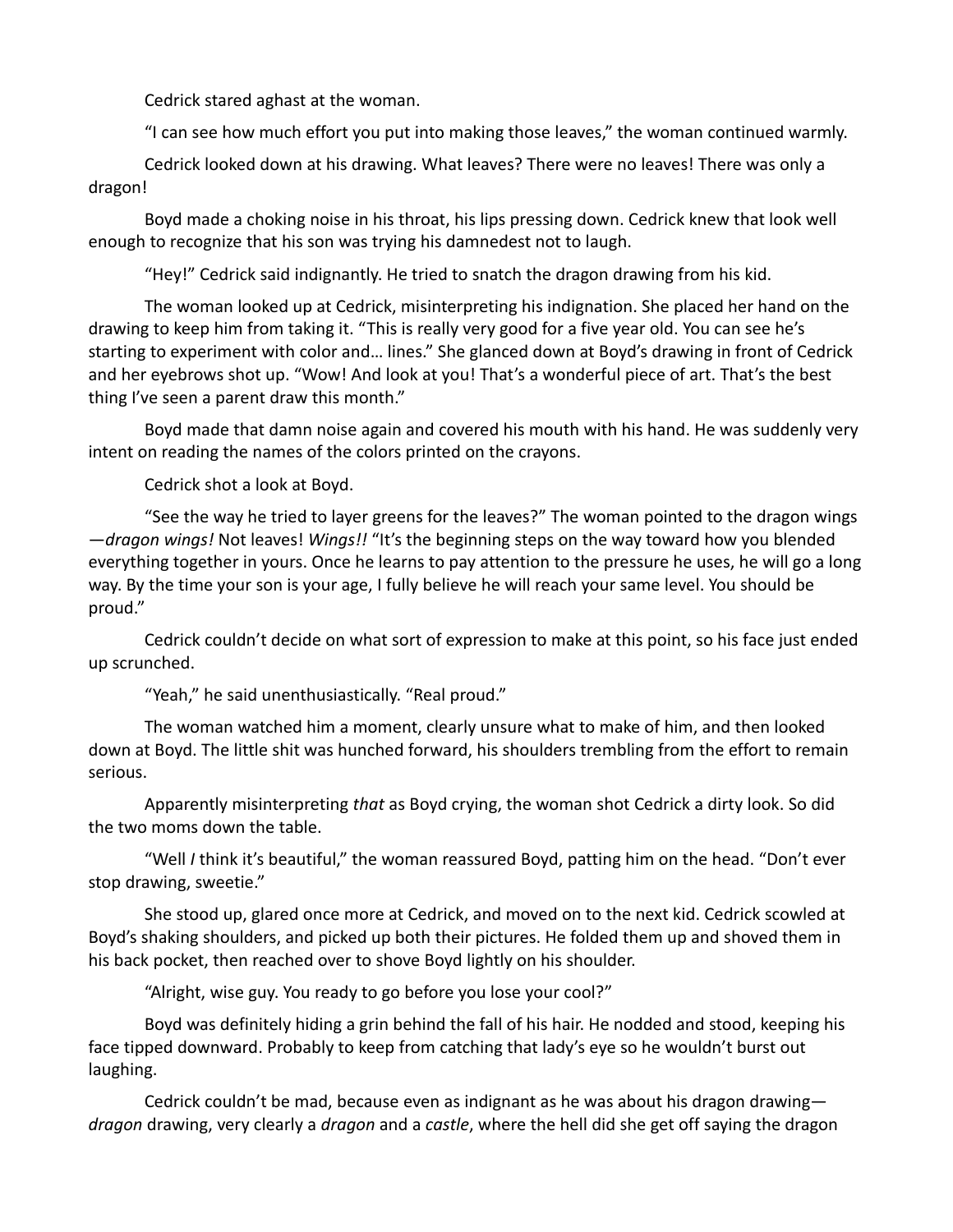was a tree?—there was one thing the volunteer had completely right: Cedrick was proud. The fact she thought a parent drew Boyd's picture, and that it was good for a parent, said a lot about Boyd's skill level even at five.

As they walked away, Cedrick ruffled Boyd's hair. Boyd snickered loudly and then caught himself. Cedrick rolled his eyes, but couldn't stop his own grin.

+ + +

## *Bedford neighborhood Lexington, PA*

Julian was neck deep in writing up a report about the latest asshole to drop out on child support and his partner's attempts to track him down via one hot and sexy PI, aka Yours Truly, when he heard the door to the building open. His own office door was mostly closed, so when the person passed down the hallway and didn't knock he didn't pay much attention. Especially when they then went straight into the office across the hall.

He rocked one foot back and forth, one hand holding up his cheek while the other scrawled notes on a dirty sheet of paper, splattered and crinkled with brown dots.

Not his fault gravity decided to attack his cup of coffee earlier this morning. If his client took issue, he would advise them to take it up with the laws of physics.

He could have finished the report in another hour, if not for the god-awful noises that erupted in the other office. Some squealing of the highest order, for one. Did Krysta from down the street bring in that damn dog again? She *knew* the ladies lost their shit the second they laid eyes on that tiny little thing.

He tried to ignore it, but the sounds only got louder.

And then he heard it.

A familiar fucking voice.

"Oh my god," Julian muttered in disgust under his breath, and then for good measure slammed his drawer shut as he stood and shouted, "Oh my god!"

Cedrick's cheerful laugh made Julian want the superpower ability to manifest pillows to shove in the man's damn face.

Julian stormed around his desk and to the hall. Oswald Insurance, Inc's door was wide open, giving Julian the perfect view of the insurance ladies huddled around Cedrick oohing and ahhing over something.

"What the fuck are you people doing over here?" Julian demanded as he strode inside. "*Some*  people are trying to work in this place."

"Julian!" Marie hissed, glaring at him over her shoulder. "Language!"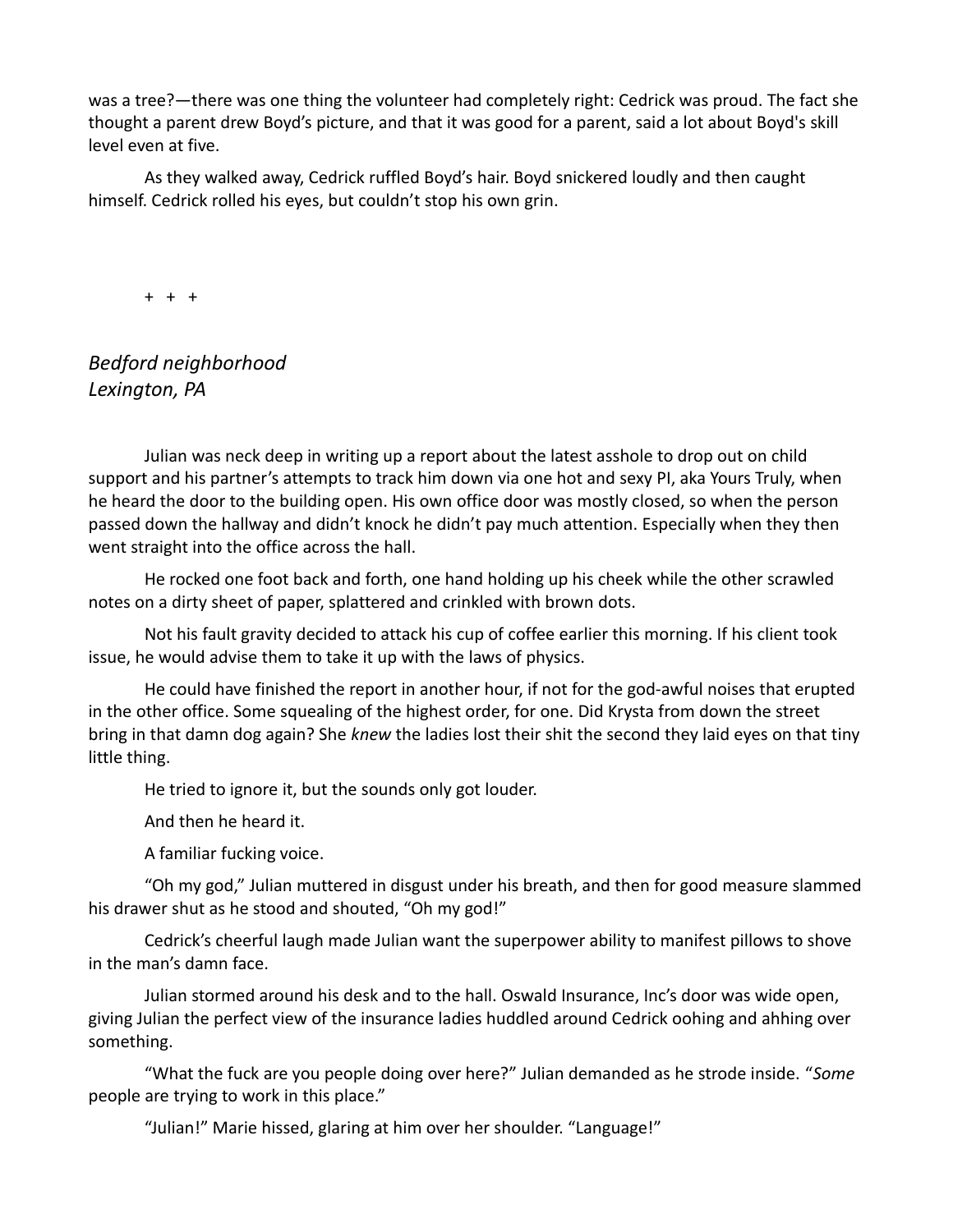"Oh come on, since when do you two care about—"

Marie glared, Linda shifted her weight, and Cedrick looked up with a gleeful grin. Julian finally saw what had drawn them like moths to a fucking flame.

Oh.

Julian slowed to a stop with a grimace. He rubbed a hand through his hair, feeling a little abashed.

"Brought the kid again, I see."

"I did," Cedrick announced proudly. "I had to show him off. Aren't you jealous of how cute my kid is?"

*"I* am." Linda knelt in front of Boyd and smiled at him like he was Krysta's little dog she was trying not to scare. With that alien kid, maybe it wasn't too far from the truth.

"Want some?" she asked, holding out a handful of wrapped chocolate. Boyd looked at it, so she held it closer. "It's okay. You can have some."

Boyd stared at her.

Julian snorted.

"Sorry, he doesn't like sweets," Cedrick said. "But *I'll* take it if you don't want it. I never turn down a good chocolate."

"Really?" Linda's eyebrows shot up. She straightened and absently handed over the chocolate to Cedrick, who happily squirreled it away. "I've never met a kid who didn't like a little chocolate here and there."

"I know, right?" Cedrick grinned at her and clapped a hand around Boyd's shoulders, rocking him into a side hug against his hip. "My boy's really unique. He's going to be someone important someday, just you watch! He's really intelligent and mature for his age, and he can draw better than anyone else—he can do anything he wants. He's already special to me, but I'm telling you now, he's going to become just as special to everyone else someday."

"Yeah, yeah, the world isn't ready for how amazing the kid is, blah, blah." Julian loped to the desk and rested his ass against the edge. "I've heard this a million times, you know?"

"Julian, shut up," Linda said without heat. "You have no concept of how adorable Boyd is. Or Cedrick is, for how he dotes on Boyd."

"None!" Marie peered at Julian.

Julian rolled his eyes. He could have commented on how Cedrick didn't always spend this much time with the kid so he wasn't always *that* doting, but he didn't want to get into it. He pushed himself away from the desk and shoved his hands in his pockets, feeling restless.

"What're you doing here, anyway? With the kid, no less. Doesn't he go to some god-awful summer school bullshit?"

Marie smacked Julian at the same time that Linda kicked him in the shin. "*Language,*Julian!"

"Ow!" Julian grimaced at the ladies, rubbing his arm. "Abusing me won't change my mind."

"We're having a skip day." Cedrick beamed at Julian like he was announcing that Boyd won the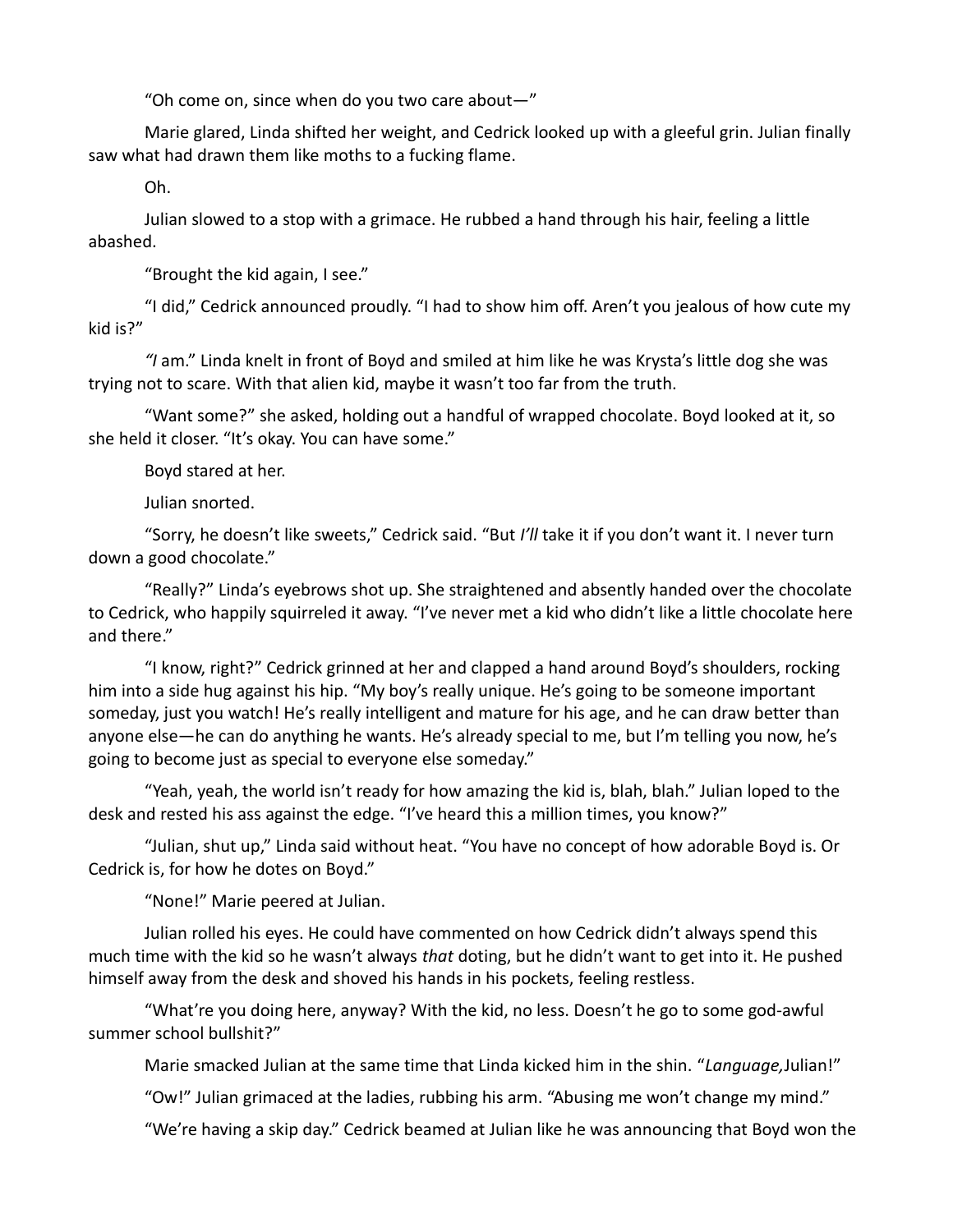goddamn lotto and became the President of the United States on the same day.

Jesus Christ.

This guy.

Julian refused to take the bait. Marie and Linda were much more susceptible, because they were actually friendly little fuckers.

"Skip day?"

"Yep! I called in sick today and I told the school Boyd wouldn't be in academy today. He's such a good kid and has been doing so well, I told him he needed a break. So today we're playing hooky!"

"What are you doing?"

"Everything Boyd likes. We went to Grover Books and played around with some art. I was *very*  good at it."

Boyd made a noise. Cedrick widened his eyes exaggeratedly and looked down at his kid.

"What's that, son? You want to say something?"

Boyd smiled to himself and looked down at the floor.

Cedrick put a hand behind one ear and rocked Boyd lightly with the other. "Whaaaat? I didn't hear you. You got something to say about what I said?"

Boyd grinned and shook his head, still not looking up.

"You want to tell them yourself about how I was *sooooo gooooood?"*

Cedrick playfully rocked Boyd around. Boyd snickered.

"Oh come on, don't be shy. You can tell them. You can tell them Daddy's better than Picasso! Degas! Da Vinci!" Cedrick reached down and started tickling Boyd around the shoulders, the neck, the underarms. Boyd burst out laughing and squirmed all around out of his reach.

"No, no," Boyd laughed.

Cedrick grinned and knelt down to get a better tickling angle. "No what? No tickling? No Picasso? Nooooo one's better than Daddy?"

"No, no!" Boyd laughed even harder and fended off his dad's insistent fingers. "No, it wasn't good!"

"What!" Cedrick gasped and pulled back, a hand resting to his heart. "I can't believe it—my own *son!"*

Boyd giggled and, eyes alight with much more mischief than Julian was accustomed to seeing, darted forward and started tickling his dad. Cedrick fell back dramatically, rolling all around the floor as his son followed trying to tickle him back. Any time Boyd made contact, Cedrick laughed, and any time Boyd got away from retaliation, Cedrick shouted out protests.

"Sacrilege! Scandal! Scoundrel! My own son! My own flesh and blood! Julian! Julian, save me!"

Marie and Linda laughed and jumped out of the way, egging on Boyd. Cedrick bumped into the chair legs and desk legs and human legs pretending to try to get away.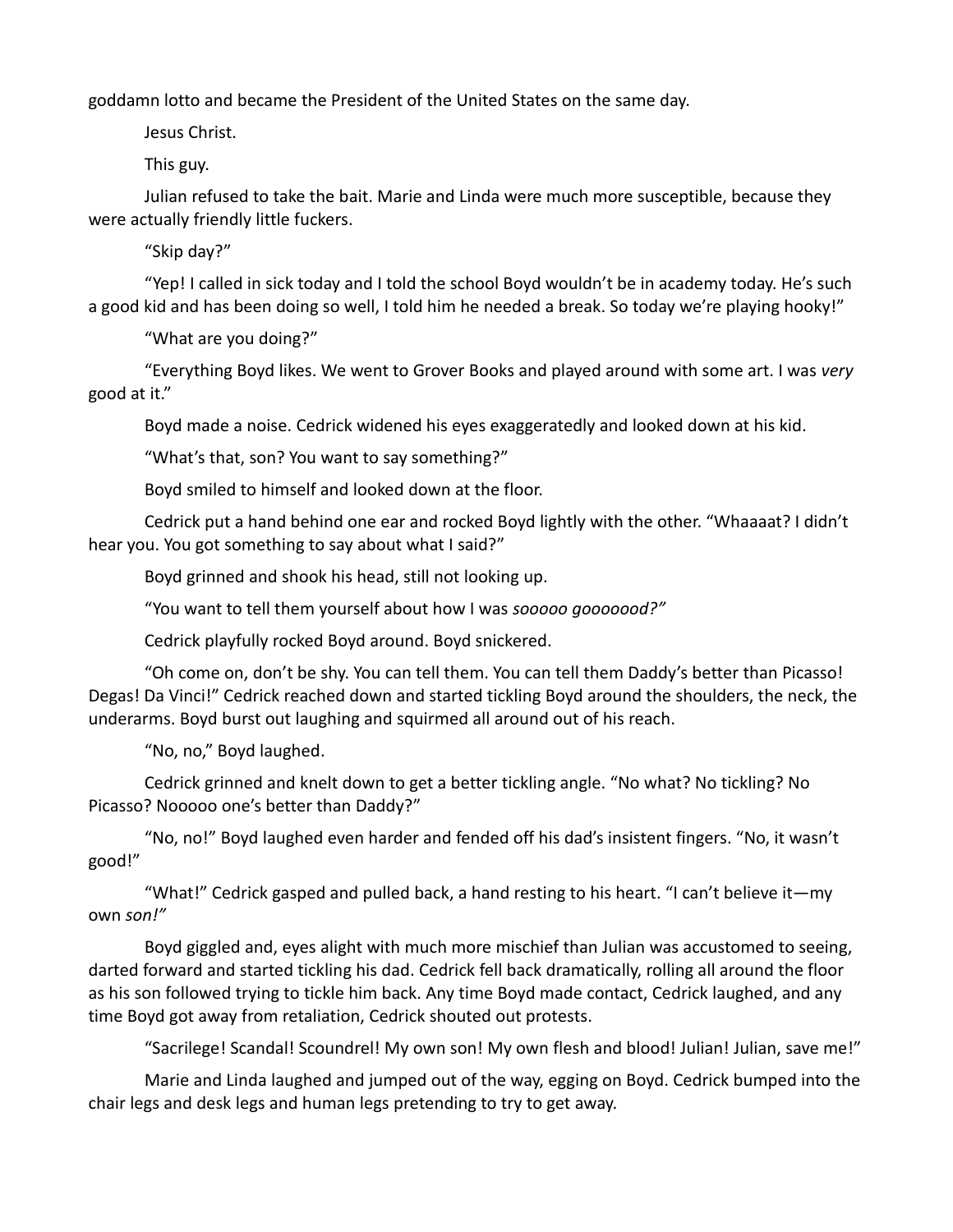Julian couldn't decide if he wanted to laugh or kick Cedrick. He settled on saying, "You are such an idiot. I think your kid is more mature than you are."

Cedrick rolled onto his back and threw an arm dramatically across his eyes. "Slain! By negligence of my friends, at the hands of my tickle monster son. What a life! What a world! What a time!"

"Oh my god," Julian muttered.

Boyd laughed and kept trying to tickle his dad, until Cedrick peeked from beneath his arm with a wicked grin. "Boyd, don't you think Uncle Julian seems cranky right now? Why don't you tickle him too?"

Boyd paused, eyebrows slanting up, before he turned to Julian. His hands raised in front of him, fingers clawed out.

Julian stumbled backward. "Oh my god."

Before the kid could make haste with the tickle-me-zombie impression, Julian jumped up onto the desk.

"Julian!" Marie yelled. "You're going to knock over my—"

Gravity: 2. Coffee cups: 0.

"Julian!"

Julian paid her no heed. He smirked down at Boyd. "*Ha!* Take *that!* Shorty can't reach up here, can you? Try tickling me when I'm—"

Boyd crawled up onto the chair and reached his grubby little hands for the desk.

"Oh."

Cedrick burst out laughing.

Linda grinned. "Reaaaally didn't think that one through, did you, Jules?"

Julian scrunched his face at her and jumped off the desk before Boyd got to him. Marie grumbled at him from where she knelt, cleaning up the mess that gravity had wrought.

Boyd started carefully crawling down too, his huge alien eyes centered on Julian like a damn missile. Julian threw his hands out in front of him and waved the universal sign of a frantic truce.

"Alright, alright! Uncle, or whatever! Jesus. What did I do to deserve this today, I ask you? I'm just a poor, gentle soul, innocently minding my own business when I'm accosted by everyone around me."

Marie muttered something that sounded suspiciously like, "*I'll* show you 'accosted.'"

Cedrick finally got off his ass and stood up. He dusted himself off but it was futile. Dude probably had twelve months of food crumbs and dirt stuck all over him now.

"I thought it'd be fun to bring Boyd to some places around town he might like, and couldn't decide where to go next. Then we got hungry and we were nearby so I thought I'd swing in and see if you wanted to get lunch."

"Oh really. And what makes you think I want to be seen eating with you?"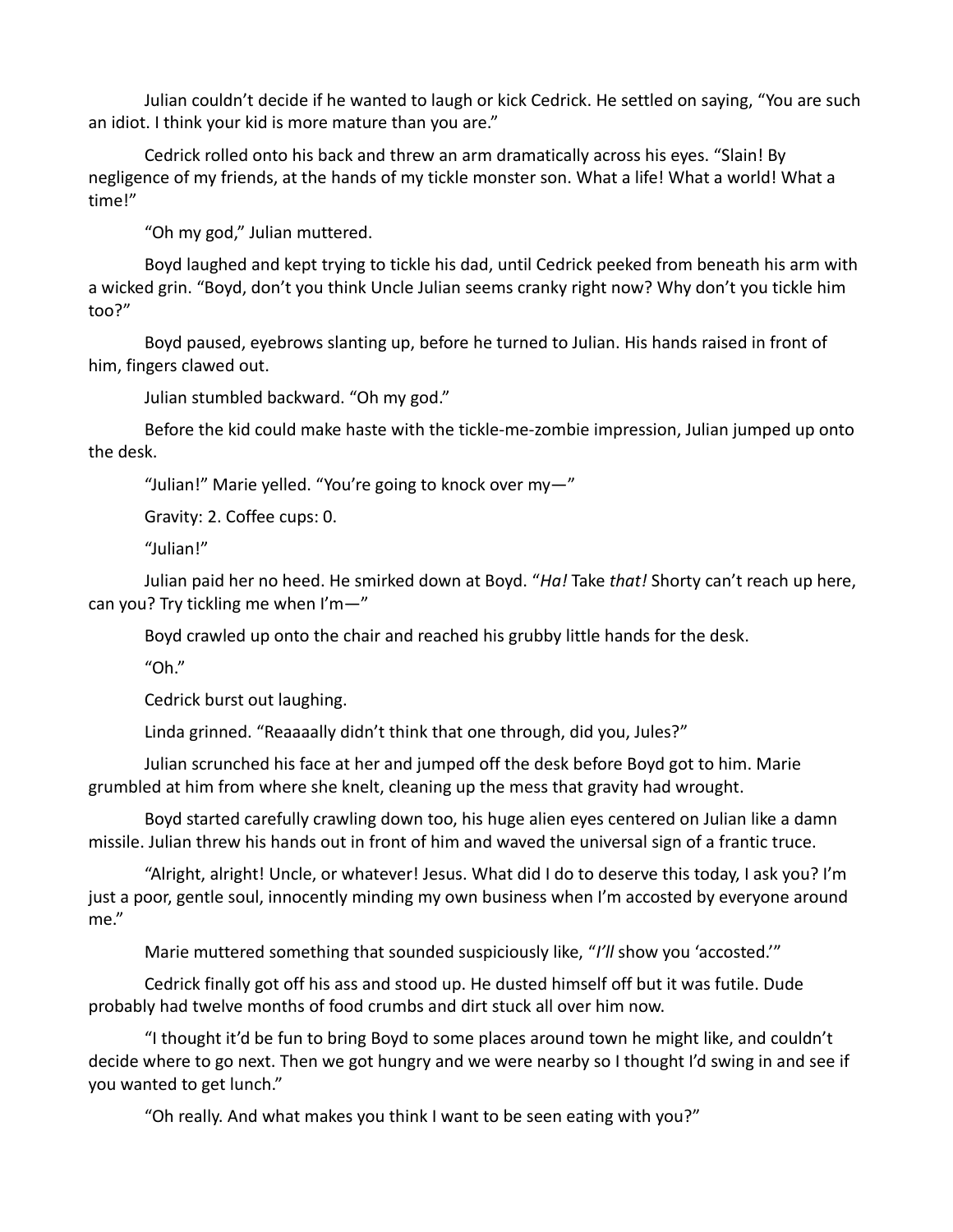"Maybe all the years of experience where you did?"

"But not with the kid."

"And that makes a difference because…?"

Julian made a face. "It doesn't make a damn bit of—"

Marie smacked him on the ankle, the only part of him she could reach. Julian scowled down at her and then at Cedrick.

"Scratch that, it does make a difference in one very specific category. Namely, that apparently I have to censor my fu—"

"Julian Jones, go back to your office!" Marie shouted.

Julian was about to tell *her* to go back to *her* office (even though that made no sense) when Cedrick moved between the two of them with an easy smile.

"Marie, Linda, do you mind watching Boyd for a second? I have to go over to Julian's office real quick."

Julian quirked his eyebrows, and left the little tickle monster behind in lieu of senior Beaulieu. Linda started saying something to Boyd but Julian didn't pay attention; he followed Cedrick into his office and shut the door behind them, leaning against it with crossed arms.

"What's up?"

For once in his life, Cedrick got right to the point. "You know how I told you I think Boyd is getting bullied?"

"Yeah."

"Well, I'm all but positive now. I took him out of the academy for the day to see if I could figure it out, get more information from him, let him know we could take him out of school all summer if he prefers."

Julian dropped his head back against the door. "What'd he say?"

Cedrick shoved his hands in his pockets and shifted his weight, his gaze glancing away. "He said he likes school and doesn't want to leave. He seems okay right now, but I'll have to continue monitoring the situation."

"Did you talk to the school?"

Cedrick grimaced. "They were useless. I will again, if this continues."

"Okaaay," Julian drew out the word, "so what's this got to do with me?"

Cedrick rubbed the back of his head. "Well, I decided to do a bunch of things Boyd likes today, or bring him places I think he'd like, to give him a break."

"So you're giving him a happy day, that's cool. But again. What's that gotta do with me?"

Cedrick aimed a sheepish smile Julian's way. "You're on that list. Boyd likes you, for some reason—"

"Gee. Thanks."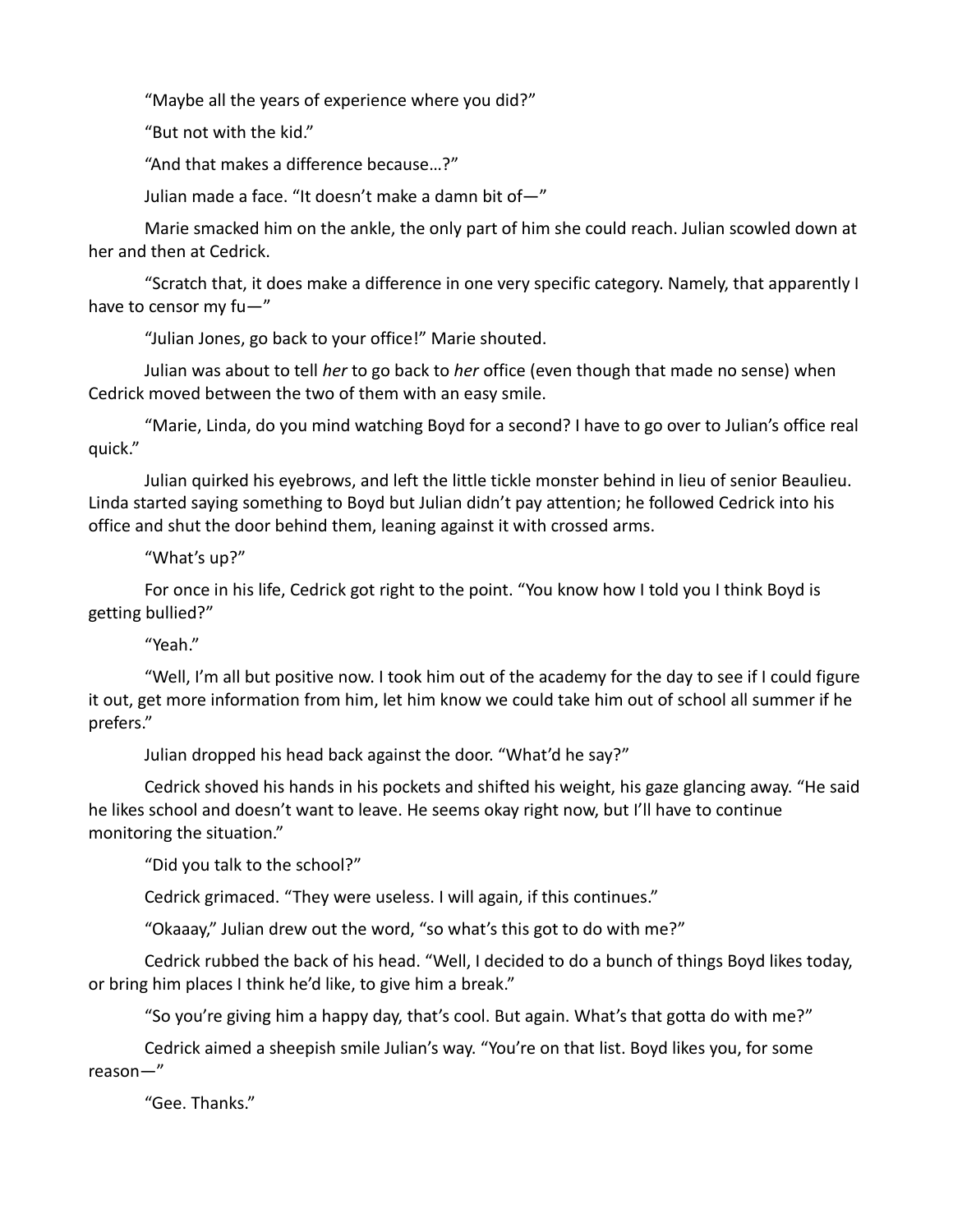"—and I thought he'd really like a chance to spend some time with you today. And you mentioned you were trying to do recon on that alley where that rapist was, right?"

Julian eyed him suspiciously. "Right."

"I might have a suspect for you. I did some digging of my own and there's this guy who fits the description, who has a cousin who lives near that alley, and who we got these reports about ages ago at the Sun saying he allegedly sexually assaulted some women at a college out of state but we could never prove anything and the women disappeared. I know he used to be a smoker but I don't know if he still is, and I haven't heard his voice to see if it matches the description. But he runs in his spare time so that could make him fast and light on his feet. A few months back he started working at the library, of all places, but I heard he might be moving out of the city soon. As in, allegedly he's going to finish packing tomorrow, and quit soon after." Cedrick raised his eyebrows meaningfully.

"And Boyd loves books," Julian said. "So, you thought you'd get it all done at once—give Boyd a place he'll enjoy, let him hang with me, while giving me a chance to check out the suspect for Finny before he skips town." Julian let out a low, impressed breath. "You really know how to multitask, Ceddy boy."

"I don't want Sex Assault to lose the chance to ID him if he leaves town this week. Even if it turned out Sgt Finley wouldn't have enough to arrest him before he's gone, if you can help verify if he's a viable suspect then you can get Sgt Finley out there in time for him to make contact. If nothing else, at least then he would have a face and name."

"And fingerprints. Maybe DNA, if I'm lucky. I can get it all to him so he can check the databases, maybe get some better probable cause to catch the guy."

Cedrick looked at Julian questioningly.

"Listen, if that asswipe is going to hurt women in my neighborhood, I will see to it that fucker doesn't stay anonymous. You said he works at the library? I'm sure I can find a way to get the guy a much-needed cup of joe on his break." Julian felt the evil gleam in his own eyes even as he affected an innocent tone. "You know. Being a friendly customer who still remembers that time months ago when he helped me with a project. He probably doesn't remember me since he sees so many people but I sure do remember him. Made all the difference in the world in my grad school work. Oh, and here, I'll just throw that away so he doesn't have to walk all the way to the garbage. Thanks again, man, what a real help."

Cedrick smiled to himself and shook his head. "You would be a dangerous enemy to have, my friend."

"You too, if we're honest."

"Yeah, well." Cedrick looked away in dark thought. "I hope so."

"Alright, so we're off to the library to catch a maybe-rapist and I guess also borrow some kids books."

Cedrick laughed. "All in a normal day's work."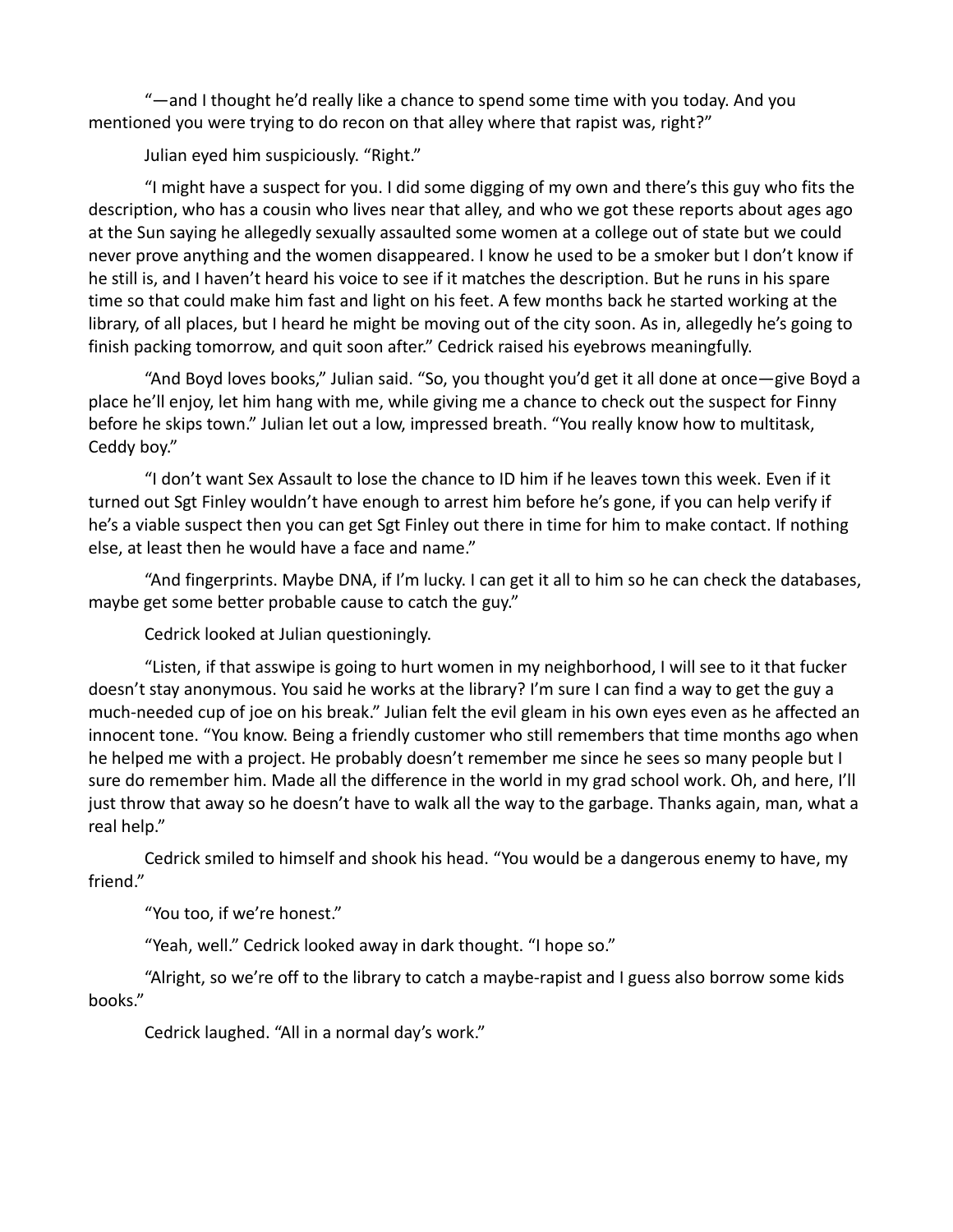*\*\* Being an artistic rendition of Cedrick's drawing in Grover Books:*

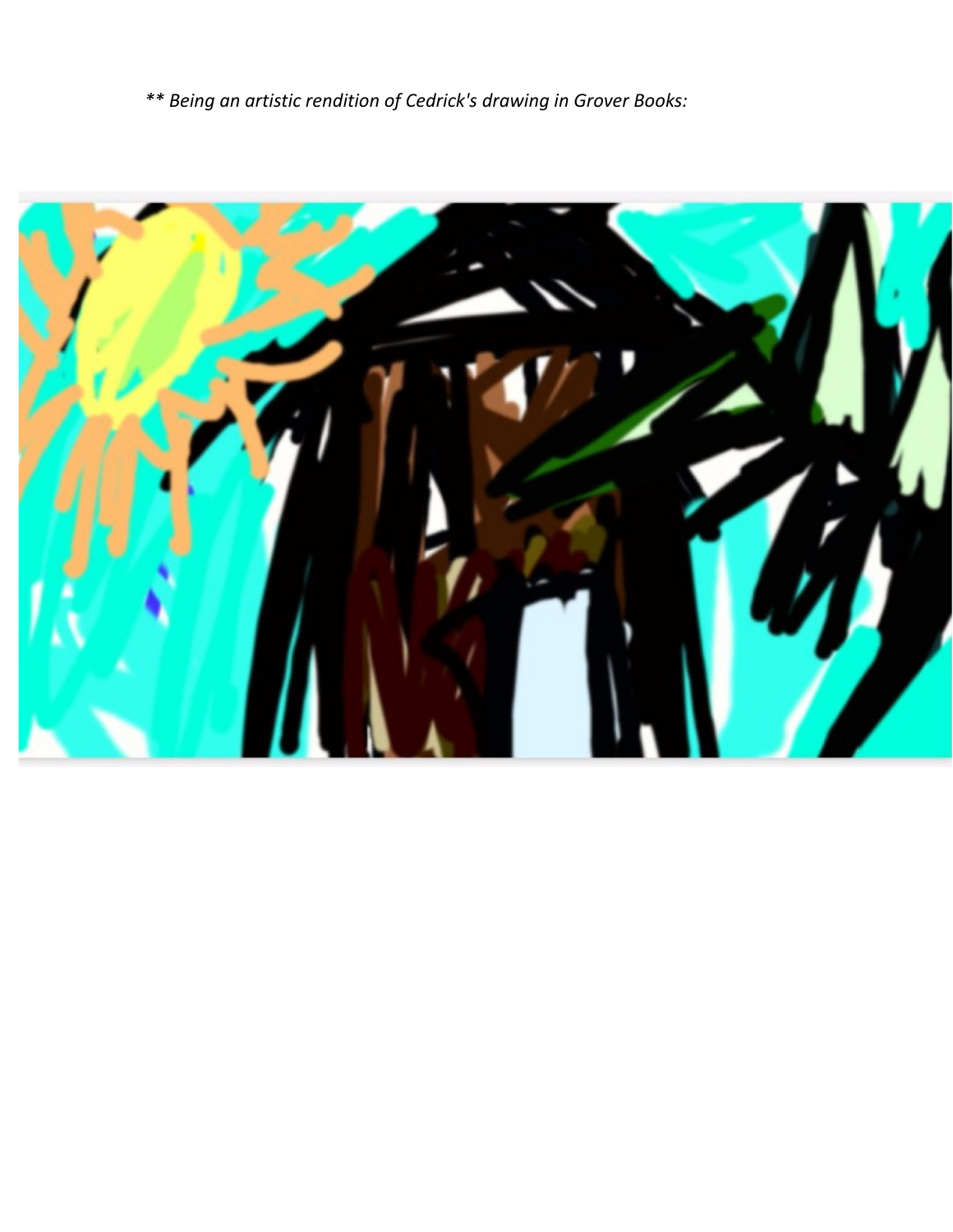### *Saturday July 16, 2005 Vickland neighborhood Lexington, PA*

"–and we'll have enough time to stop by the art store if you want."

Cedrick had been talking for eight minutes straight and didn't think his son had heard a word of it. Boyd trotted along at Cedrick's side, small hand engulfed in Cedrick's palm, but his wide eyes had been roaming the streets around them ever since they had left the used clothing store. Cedrick didn't know what it was that had the five year old so intrigued, but it had left him in an even quieter mood than normal. Used to his son's quirks, and accustomed to comfortable silence with his wife, Cedrick didn't think much of it. He filled the gaps with stories and plans for the day the same way he always did. After their highly successful skip day the month previously, Cedrick was making an effort to have more fun days alone with Boyd whenever he could eke it out. This month, Saturday ended up working best.

As they passed down a main thoroughfare, Cedrick felt a tug at his hand and looked back. Boyd had slowed nearly to a stop, his head craning at an awkward angle as he looked intently to the side. When his feet stilled, Cedrick was forced to stop as well. He looked in the direction Boyd was staring, but it was too crowded for him to make out anything other than a bunch of people and some stores.

"What is it?"

Boyd didn't answer. His fingers tightened on Cedrick's hand.

Cedrick crouched down. "Boyd?"

He brushed fine blond hair off Boyd's forehead and tucked it behind his ear, but Boyd only frowned at first. His amber eyes flicked over to Cedrick, back to the shadows, and then with a tick in his eyebrows he looked hesitantly at his father once again.

For a second, Cedrick thought his son might be afraid of whatever he saw, and was about to tug him along in case there was unseen danger he couldn't detect, but when Boyd spoke all Cedrick felt was perplexed.

"Are we… so very much in a hurry?"

The way that kid worded things, sometimes… Good thing Julian wasn't here, or he'd probably upgrade Boyd to a British alien now.

"Well…" Cedrick rubbed the back of his neck. "I don't know, really. We need to be somewhere at four but we have time. Why? What's wrong? Do you have to go to the bathroom?"

Boyd scrunched up his face, as if the very thought of him needing to do something so plebeian as to pee at a time like this was insulting. Cedrick had to hold back a laugh; all he could see was Vivienne in that unnecessarily haughty stare.

"So, I'm… not in trouble if I see something?"

# **Six**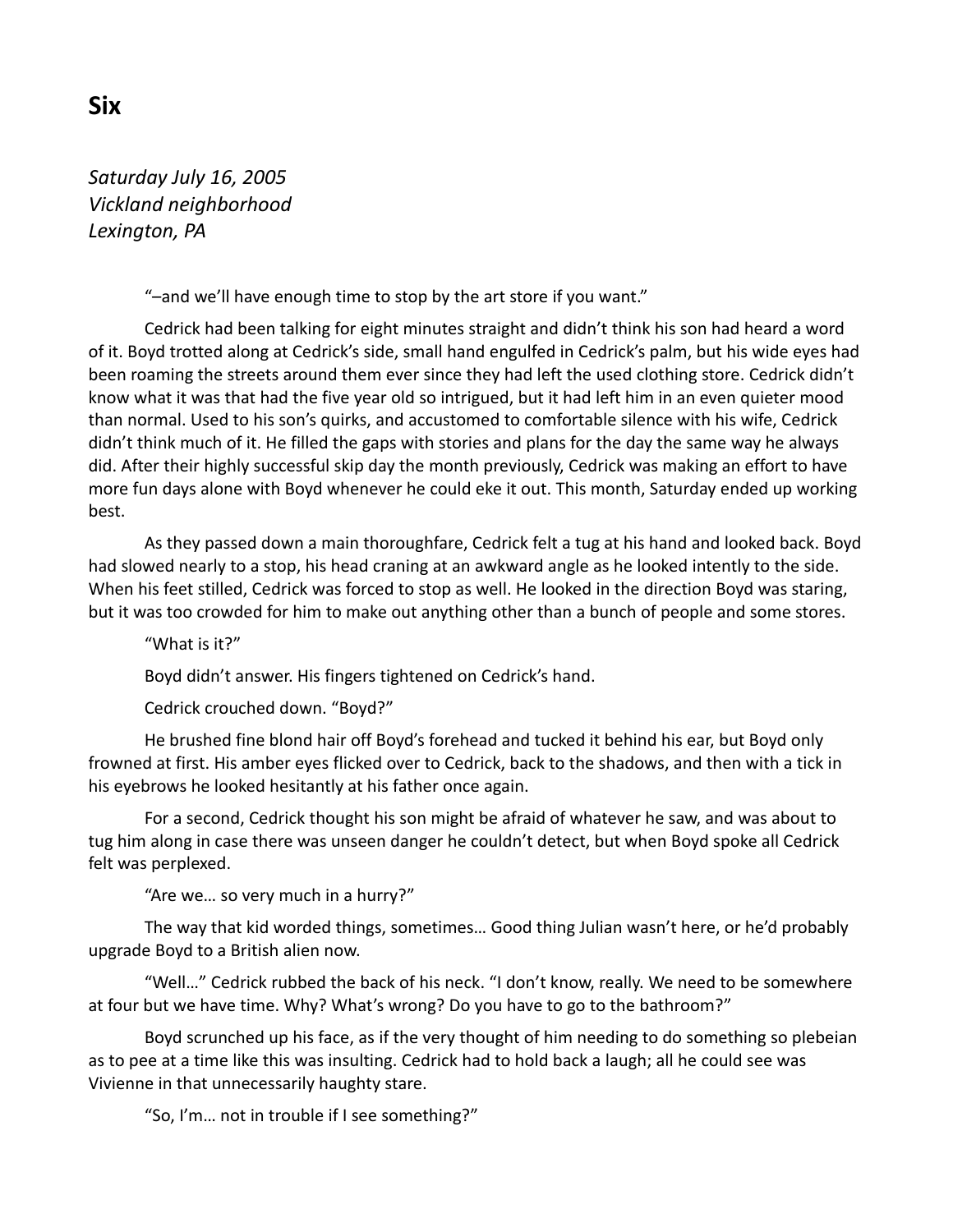"No, Boyd, of course you aren't. You're never in trouble if you see something and you're never in trouble if you tell me something. Where do you get these ideas?"

Boyd hesitated, his lips moving between pursing to thinning out, before settling into a contemplative frown. He didn't look away from the direction he'd been staring. After a long moment, he finally spoke.

"I think the skeleton needs help."

"What?" All Cedrick could see was a bunch of people walking around, going about their busy days without paying much heed to their surroundings. "What skeleton? I don't—"

But in a gap of people, he saw it.

Her.

An old woman was sprawled on the sidewalk, leaning against a wall at the edge of an alley. Covered in filthy rags, she was pale and gaunt to the point of looking like a skeleton, just as Boyd had said. She stared straight ahead, unmoving. Cedrick felt his heart lurch in the second before she was swallowed up by the crowd again.

### Was she dead?

He tightened his grip on Boyd's hand, wondering how traumatizing it would be for Boyd to see a dead body, but he couldn't leave his son alone in a crowd, nor could he leave the woman now that he knew she was there. He resolved to hide Boyd's sight with his leg, if need be, while he got someone out to help bring dignity to her body.

He glanced down at Boyd to see his son looking at him hopefully, and Cedrick gave him a grim smile. "That was a good eye, Boyd. Thank you for pointing her out. We'll go check on her, okay? We'll see if she needs help."

Unmistakable relief loosened Boyd's features and shoulders, and he nodded. They gripped hands tightly as they wove across the current of people, and emerged on the other side. They were close to the storefronts now, although many of the windows were still boarded. Crater Lake wasn't more than a handful of blocks away, and people were still leery to settle into the area.

Noise felt unusually muted over here, caught between an unseeing crowd and broken windows like sharp-toothed maws of monsters, ready to swallow passersby into the abyss. The sky had been overcast all day, a steel grey incongruous to the warm summer wind, and that breeze worked against them as they approached the woman.

She smelled like death and decay. Like a life gone rotten, surrounded by people who didn't care to even look.

Cedrick felt pity for her as strong as he felt injustice on her behalf; that an old woman should decompose not two feet from dozens of people who could have at least placed a blanket over her out of respect.

As they neared, he saw that she was missing most of one arm, and the opposite leg was missing a foot while the stump looked to be overtaken by gangrene. Her eyes were milky and dead, staring straight through the people. Cedrick slowed and then stopped, feeling so very sad looking at her that he didn't know for a moment what to do.

How could he help a dead woman he didn't know?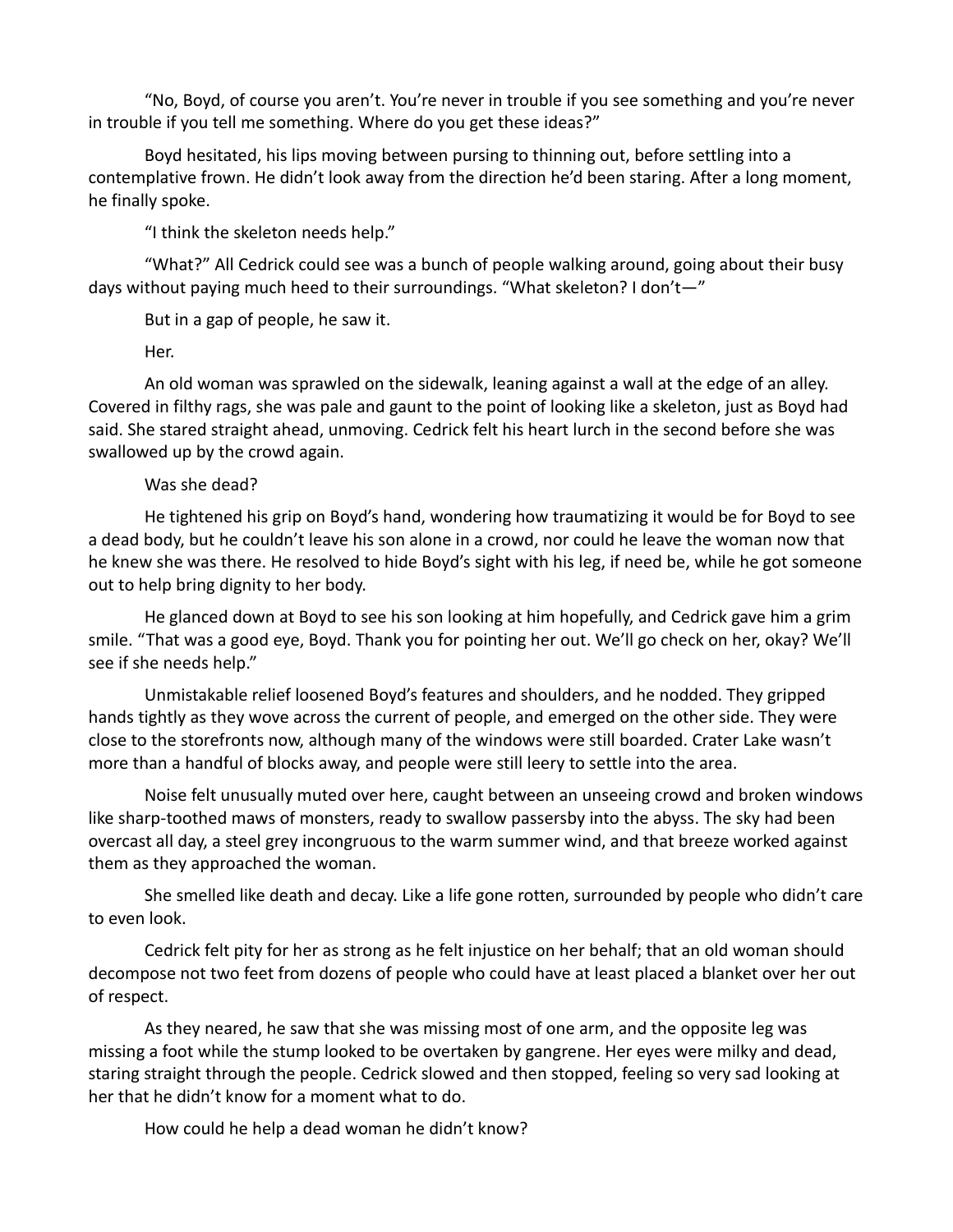There was a time when calling emergency services would have gotten the right people out there but now, after the bombs, the system was still skewed. So many people continued to die from aftereffects of the bombs, or repercussions from limited food and shelter, that it was pointless calling the cops. Better to go straight to the source on this one. He didn't know what sort of burial she might have wanted, but he could at least call the Medical Examiner's office. Maybe he could track her in the system after her autopsy, assuming they gave her one at all.

They probably wouldn't. At her age and in her shape, it seemed natural causes could be the only reason for her death.

She would probably get thrown out as another Jane in a city of Does.

Cedrick sighed heavily. He reached for Boyd's head blindly, feeling the soft fall of hair catch his fingertips, and tried to turn Boyd's face toward his thigh. He felt Boyd resist.

"What are you doing?" Boyd asked.

Cedrick dug in his pocket for his phone and looked down at it to flip through his contacts list. Maybe Bell would know a better option. Cedrick didn't want the woman thrown out as a Jane Doe with nary a second glance. Maybe if she was filtered through a hospital first it would somehow help. Would the ME come out, anyway? He hadn't needed to call them on a situation exactly like this before. Maybe there was protocol to follow.

"Dad, you have to hurry!"

"It's too late, Boyd. Don't look. I'll get someone to take her away."

Boyd made a noise of discontent and jerked his head out from beneath Cedrick's palm.

"No! You said you'd help. You said you'd help the skeleton!"

"I *am* helping, Boyd, but it's too late to do any—"

"No! You have to call 911! We're suppose to call 911 if someone is hurt or in trouble. That's what the book says, dad! Are you calling 911?"

Cedrick sighed, holding the phone at his side for the moment as he looked sadly down at his son. He'd been hoping to hold off explaining death to his son a few more years. But Boyd was a child of the war, born into death, so that had only been naive optimism on Cedrick's part. In truth, Boyd probably already understood it better than Cedrick liked to believe.

"Boyd," he said heavily. "Sometimes, when people are very old or very sick, even 911 can't save—"

Boyd glared, yanked out of Cedrick's hold and ran over to the woman. He knelt in front of her and shook her shoulders.

Alarm sprung in Cedrick's chest. He sucked in a breath and ran after his son. All he could think of was the possible illnesses festering on the woman, and his baby boy getting something that could land him sick or dying in a hospital—

"Wake up," Boyd was urging the woman. "You have to wake up. My daddy won't call 911 if you don't."

"Boyd! Stop—"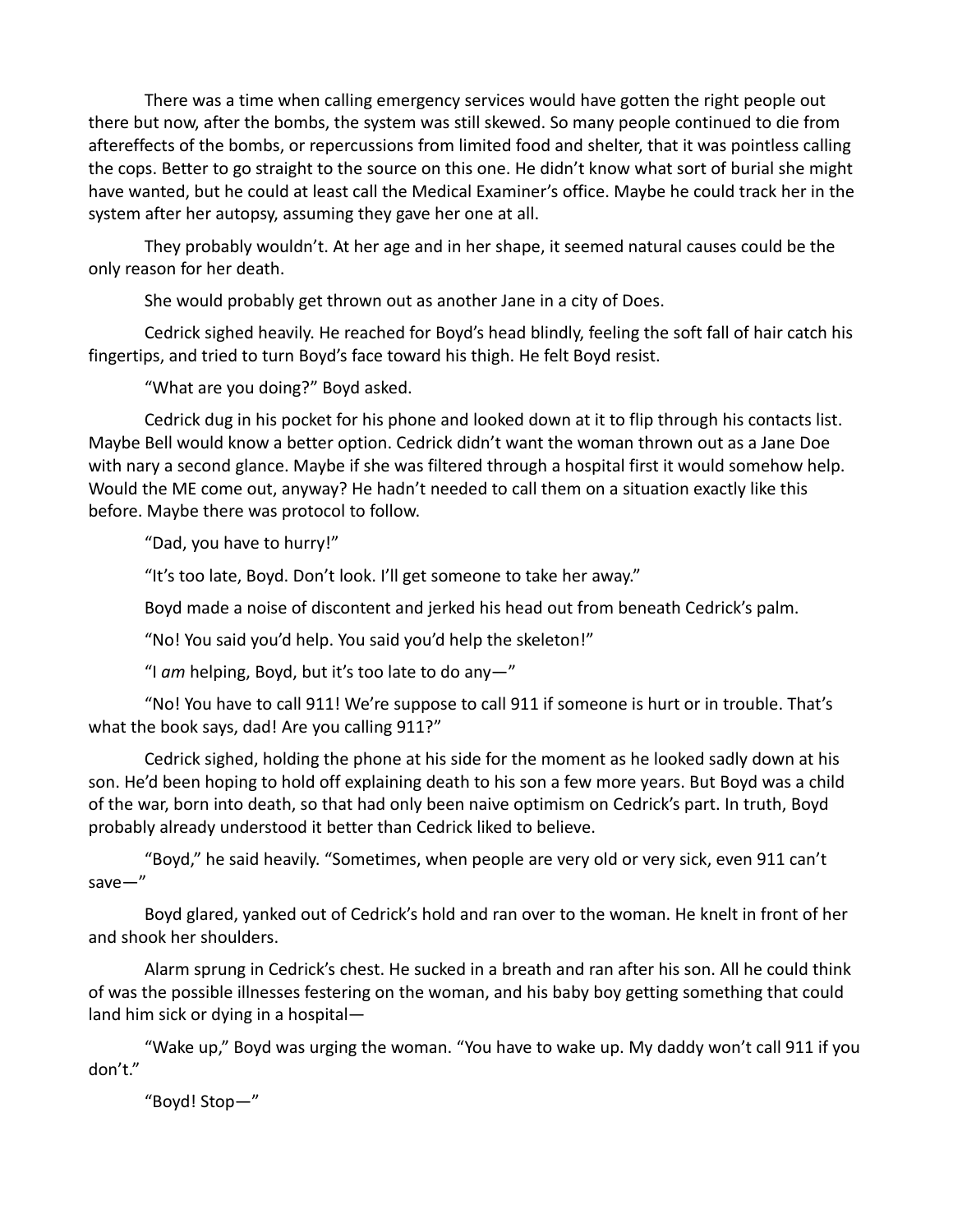"You have to stop being a skeleton so he sees—"

Cedrick jerked Boyd away from the body, about ready to yell at him in an uncharacteristic display of anger, borne of fear for his safety. But before the words could form, they died instantly in his throat.

The woman's eyes had shifted; just slightly. Just enough to settle on Boyd's face before staring through him, as well.

She was alive.

Right up next to the woman, Cedrick could now see that her chest was moving. A most imperceptible of movements, but life nonetheless.

Cedrick's heart stumbled over itself as he quickly dialed 911. He gave the operator all the information he had in a daze, requesting an ambulance code 3, and watched as his son knelt at the woman's side and patted the only hand she had.

"Good," he said, as if she were a dog to be praised. "Now you'll be okay."

Cedrick couldn't bring himself to pull Boyd away again, this time out of fear that his son was the only thing keeping her in this world.

It felt like forever for the ambulance to arrive, even though he knew it couldn't have been more than a handful of stretched-brittle minutes. When the paramedics descended on her, Cedrick finally pulled Boyd back and out of the way. The crowd had stilled briefly at the drama, but when they saw it was just an old woman and she was already being loaded onto a gurney, the majority of them continued on their way without a second glance.

Anger rushed through Cedrick, tempestuous and impatient. He wanted to yell at them; wanted to demand why the hell they didn't care about this woman. Why their lives were so much better than hers, just because they weren't old and alone and seemingly forgotten. He wanted to yell out how pathetic their city was if the only one who saw the woman, the only one who cared, the only one who *fought* for her, was a five year old boy who must have barely been able to glance her through the crowd.

He resolved in that moment that, just as he had decided to do after the war had taken his family, he wasn't going to stand silent about this. No matter what happened with that woman, he was going to track down her story come hell or high water and he was going to write a goddamn feature piece about her and her life in the Sun—or, if they wouldn't have it, he'd get it in the next Journalist Guild release.

She wasn't going to be forgotten any longer. No matter if she lived or died after those ambulance doors shut, she would be remembered more than any of those assholes would be, who had dismissed her the second they'd seen her.

The furious indignation didn't leave him until the ambulance was loaded. After they took off, Cedrick turned and looked down at his son.

Boyd was watching the ambulance disappear with a worried expression that only heightened when he regarded his father. Cedrick made a conscious effort to remove the tension from his shoulders, his features, so his son wouldn't mistakenly think it was directed at him.

He pulled Boyd into a one-armed hug against his hip. "We'll see what happens, okay? We'll go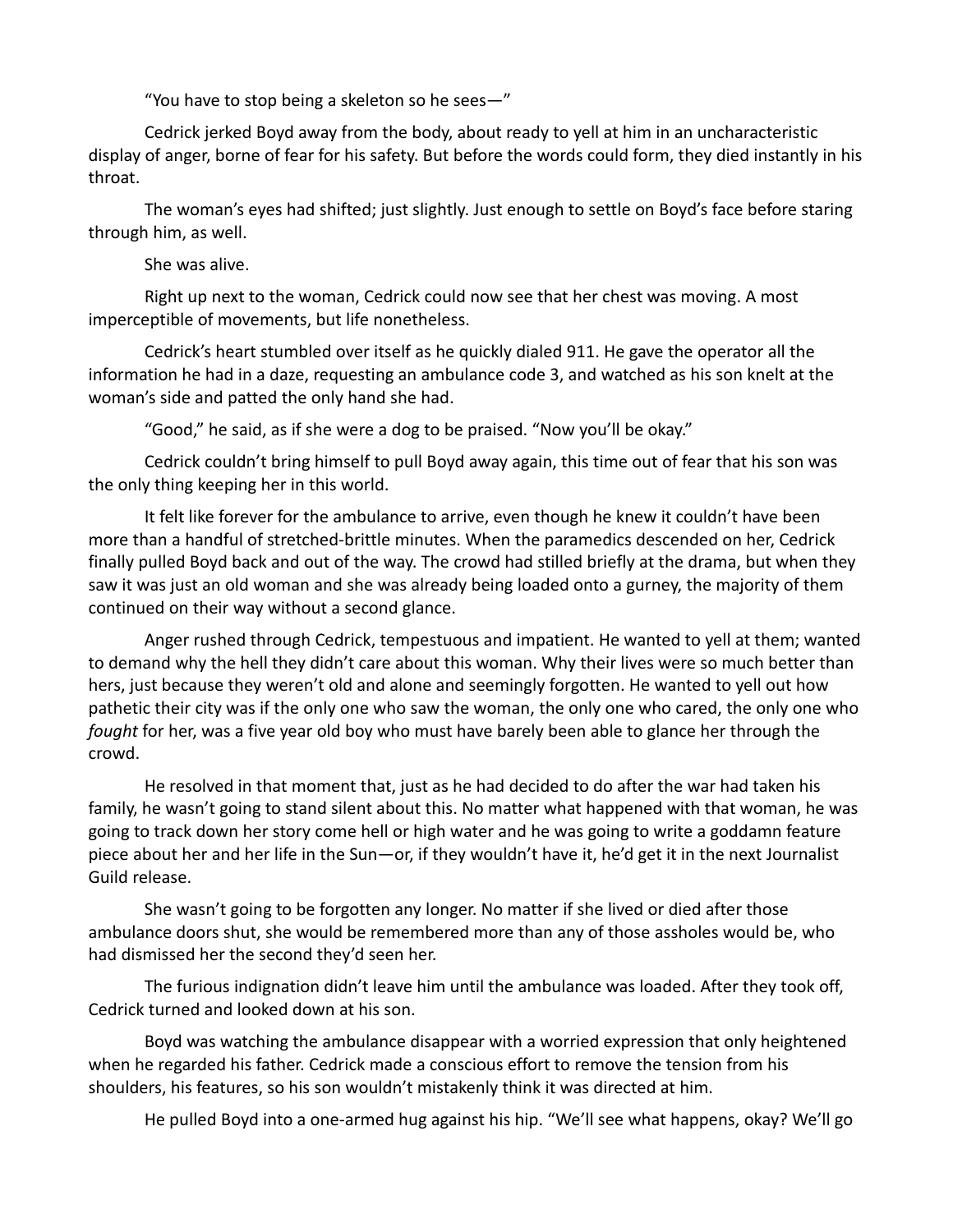get the car and visit the hospital. They'll need time to look at her so it'll be okay if we don't get there immediately. Okay, Boyd?"

Boyd nodded, silent and wide-eyed, and didn't speak for the hour and a half it took them to get home, get the car, and find parking at the hospital. There was only one high quality and fully functioning hospital in the city, still; the other having been destroyed over five years earlier in the bombs.

Westwind was where Boyd had been born, far on the western edge of the city, and there wasn't a day that passed that Cedrick didn't thank every god imaginable that Vivienne had insisted they use the hospital nearer to their home. Cedrick would have gravitated to one in the southern half of the city, because a woman he'd met on the train one day had said her uncle worked there and it was a very good hospital. She'd gone on and on about the doctors and stories of people who had been saved by their trauma center.

But Vivienne had been disgusted by the idea of using a recommendation from some stranger they didn't even know—found on public transportation, no less. She'd said that if she was going to have to spend time in the hospital, it was going to be the best. And, settled over by Glass Town and West Shore Drive, Westwind was in one of the most expensive parts of the city and boasted an impressive facility.

At nineteen and still reeling from being disowned from millions of dollars, in a country across the world that was at war with her homeland, Vivienne had still directly equated the level of worth with the amount of money it cost, whereas Cedrick with his working class background saw worth in word of mouth. But it had been her body going through the pregnancy so he had felt it only right that she got to choose the hospital that made her feel most comfortable, regardless of it digging further into their savings.

In this case, Vivienne had saved their lives.

When the bombs had hit Lexington, they'd decimated the hospital Cedrick would have chosen, and the surrounding neighborhoods had been subject to the initial fallout. They would have died one way or another, just like Cedrick's brother and parents had died when visiting one of those neighborhoods.

Vivienne's contempt had changed everything.

So, despite the pomposity in the overly expensive landscaping and overtly grandiose building, Cedrick felt a sense of nostalgic relief when he rushed Boyd through the front doors of Westwind.

The receptionist seemed ready to look past him, but then she gave Cedrick a second, more searching stare. At first he was too harried to understand why, until he realized why she looked so familiar to him.

Cara Jorgenson, sister of Timothy Jorgenson. Almost five years ago, when they were both teenagers, Timothy had been murdered in their house when Cara had left to find food rations. It hadn't been long after the bombs, which had claimed their parents' lives. Cara had been left suddenly alone, with no one to help her, and no one to find her brother's killer. She'd been desperate when there had been no investigation, and had finally resorted to calling the local news media to see if anyone would pick up the story, maybe put pressure on the police department. Cedrick had been the only one who had listened, and while he hadn't been able to do much through his job, he'd exhausted his resources trying to find someone who could.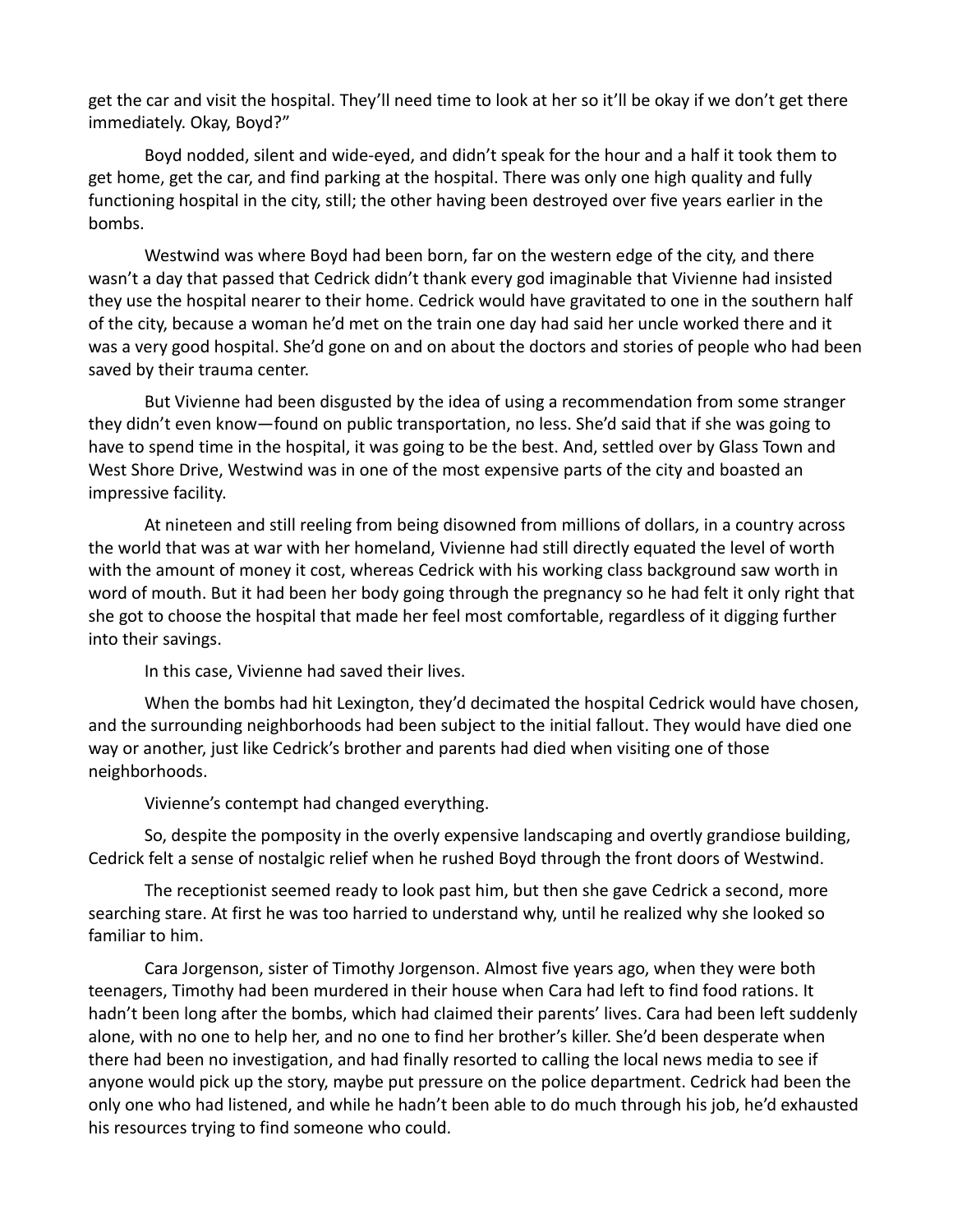It was how he'd first met Julian, the only private investigator who had given a damn about the story when it came with the knowledge that she had no money to pay. With Julian's help, and Julian's contacts in Lexington PD to the decent cops left on the roster, they'd eventually found out who had done it—but there had never been a trial, because the perpetrator had been killed on the streets not long after the murder. He'd been shot for the cash he'd stolen from the house.

When Julian and Cedrick had stopped by her house to tell her that, she had been withdrawn and hollow-eyed. With bloodless lips, she had said, "*I guess there's justice in this world after all."*

"Cara," he said in surprise. "I didn't know you worked here now. How are you doing?"

Maybe it was the genuine concern infused in the last question, or maybe it was simply that she appreciated being remembered years later, but she smiled widely. "I'm… Well, I'm okay. Some days are better than others. I still expect him to walk through the door, but I think over time that will fade." She leaned forward to peer over the counter. "Oh my God. Is that your little one?"

Cedrick grinned proudly. He nodded and grabbed Boyd from under the armpits so he could hoist him up for official presentation. Simba-style. "This is Boyd. Tell Cara hi, Boyd."

Boyd obediently stuck his hand out, which Cara took in slight confusion. He shook her hand while saying politely, "It's nice to meet you, Cara. I'm Boyd. I'm five." He splayed out all the fingers of his free hand, as if she needed help visualizing such a large number.

Despite the fact that he was being held up like a cat slowly falling out of his dad's grip, he managed to sound dignified and solemn. Cara burst out laughing. Cheeks flushed, she grinned even more largely. She stood up so she could lean at a better angle over the desk.

"It's very nice to meet you too, Boyd. Should we have your dad put you down?"

"He won't drop me. He's very strong. My dad could probably lift a car."

"Oh really?" Cara's eyes sparkled. "Is your dad a superhero?"

"Hmm." Boyd considered that with all the solemnity of a five-year-old with his little Sesame Street with trains underwear peeking out from his pants while his shirt rode up past his belly button. "He's not Batman, but he can be close."

Cara laughed again.

"Gee, thanks, son," Cedrick muttered, but he couldn't hide his amusement.

He set Boyd down carefully, straightened his clothes, and then tightly grabbed his hand again. He knew Boyd wouldn't wander off without him but he couldn't help always being terrified of Boyd disappearing in a crowd. The thought of losing his son was so unbearable that even just imagining it constricted his lungs and set his mind abuzz.

He knew, logically, it was probably because his family was killed in the middle of a crowded space. He knew, logically, that it had been in the middle of war, and even if they had been somewhere more sparse the bomb still would have gotten them. He knew it wasn't likely to happen to Boyd right here, right now.

His mind knew all this, but his heart galloped at the very idea of anything happening to his son. At even the idea of losing sight of him in a place where he could be hurt or taken or lost. Death would always be far too close for his liking in this world, but he would gladly give his own life if it meant his boy could be safe.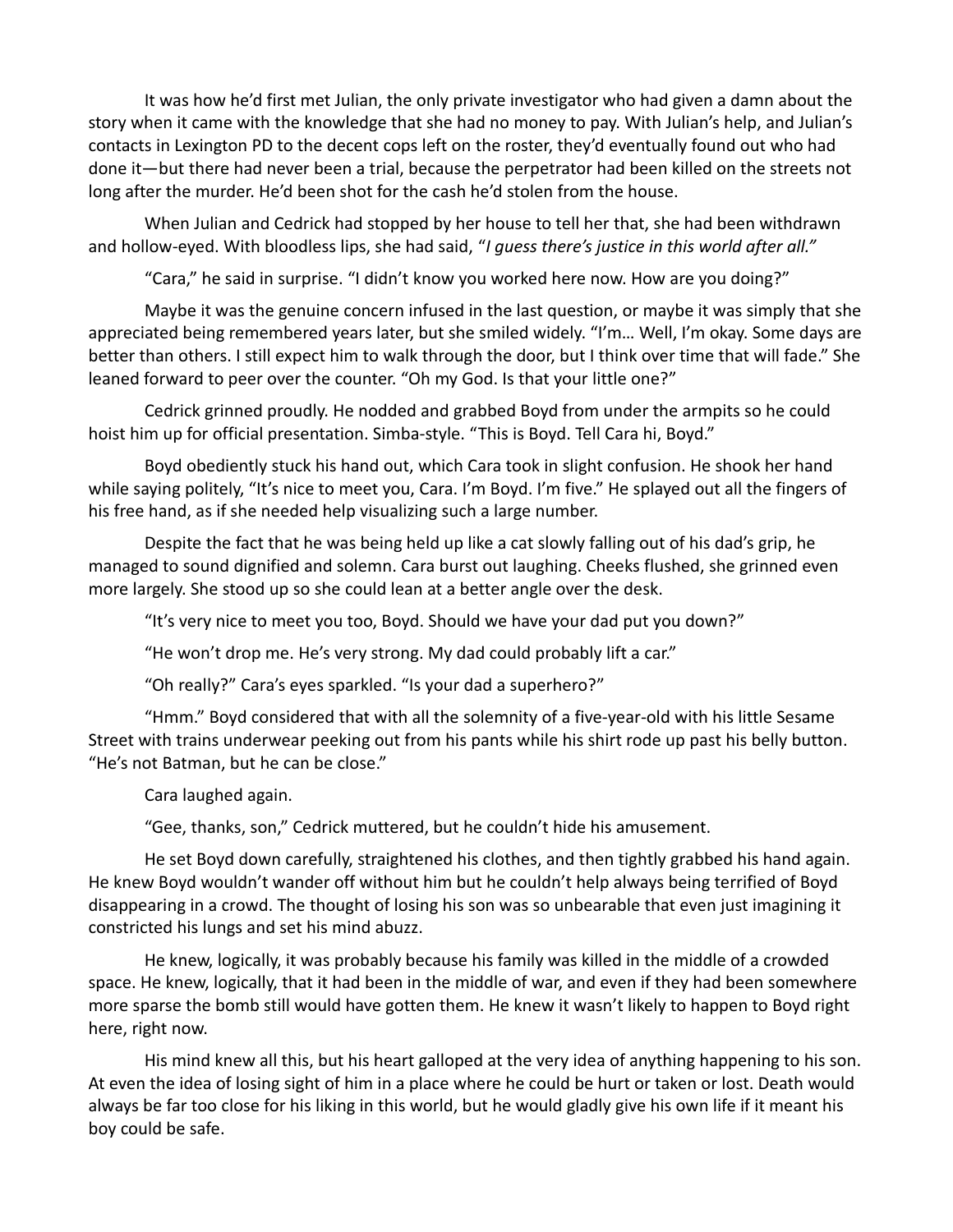He gripped Boyd's hand harder.

"So, what are you doing here?" Cara asked, eyebrows furrowing. "Are you visiting someone?"

It was a relief to focus on something other than the mental image of Boyd disappearing, although the topic was hardly less dire.

"Actually, yes. An old woman should have been brought in about an hour and a half ago. We wanted to check her status."

"Hmm." Cara dropped down into her chair and swiveled it back around to face the computers. "What's the name?"

"I… have no idea."

Cara gave him a strange look, and Cedrick felt oddly abashed. He rubbed the back of his neck, his head tipping downward slightly.

"Boyd saw her on the street. She looked dead, but she was still alive. Just very sick. I called 911 and the EMS said they'd bring her here. I promised Boyd we'd check up on her, but I don't know what room she'd be in, and I don't know who she was. She looked like she'd been living on the street for months—maybe years, judging by her condition. And she was an amputee. Is there a way to find her? I can describe her further if you need."

Cara chewed her lip, studying Cedrick, then Boyd. She glanced thoughtfully over her shoulder. "Maybe. Just a sec—let me check with someone first."

Cedrick nodded and obediently stayed at the desk, quietly observing the people around them, while she hurried away.

"Do you think the skeleton wants candy?" Boyd asked.

Cedrick blinked and regarded his son. "What?"

Boyd looked up at him with his huge eyes. "You say it makes you feel better to eat chocolate when you're sad. The skeleton might be sad. Should we buy her chocolate?"

Cedrick smiled and smoothed hair back over Boyd's head. "You're a sweet kid, Boyd. Never lose that. But she probably can't eat chocolate right now. She's sick, and hospitals give healthy food to sick patients to make them better faster. If we brought chocolate, we'd just get in trouble."

"Oh." Boyd regarded Cedrick for a long moment and then looked away decisively. "A book, then."

The smile turned a touch sad, as Cedrick wondered whether she would even be alive for them to bring a book, or if she could see even if she was. He didn't know if her blurred eyes were from disease and exhaustion or if something more had clouded her irises.

"We'll see," was all Cedrick could think to say.

He was spared from having to think of something more by Cara reappearing, her face flushed.

"I just heard the whole story from Kate. You said Boyd saw her?"

Cedrick nodded. "He wouldn't let me leave until I called 911."

Cara's eyes brightened to near tears, and she rushed around the desk. She dropped to her knees and pulled Boyd into a hug.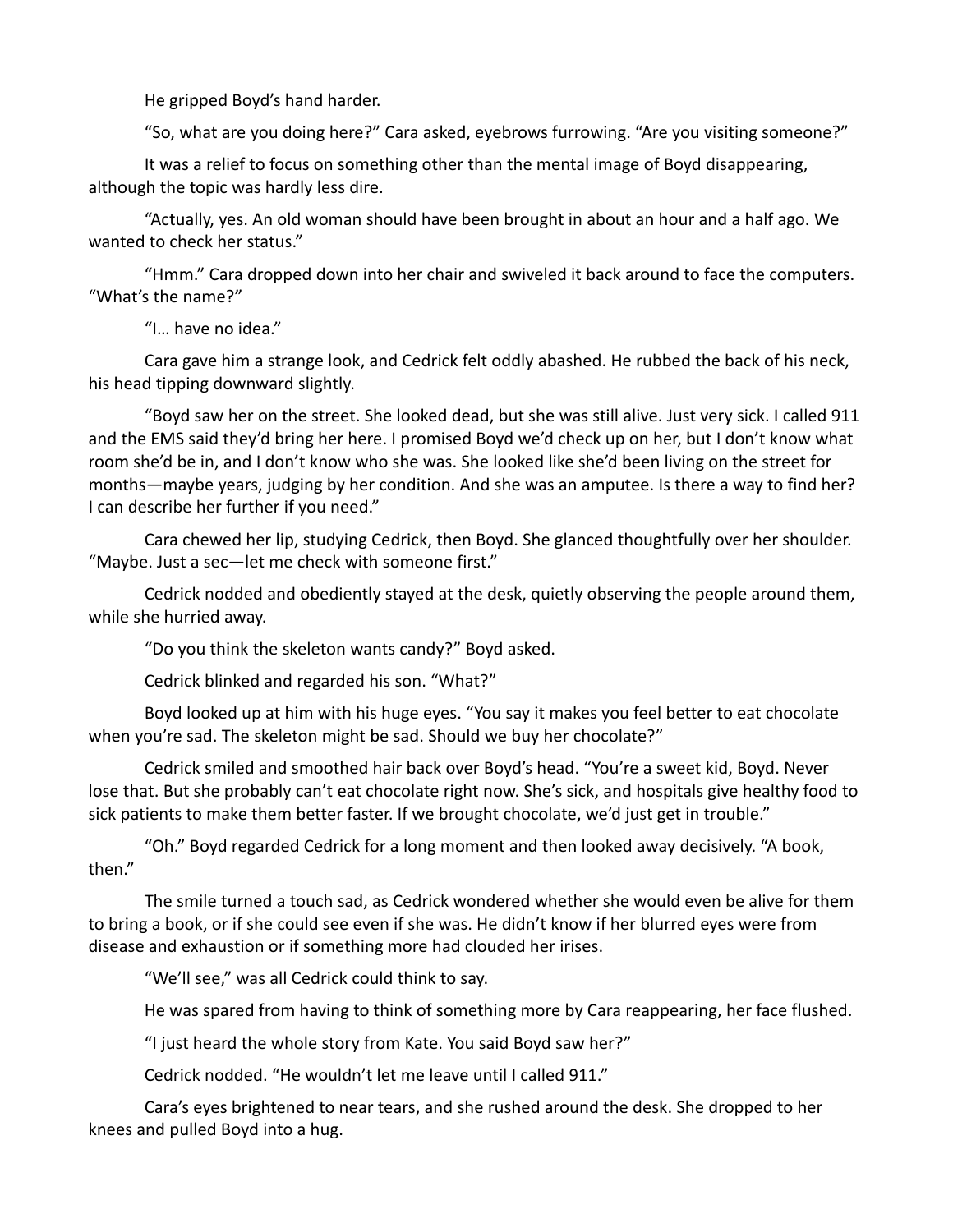"Sweetheart," she breathed into his ear. "Sweetheart, you saved her life. They said if five more minutes had passed it would have been too late, but they got her here in time. She'll lose a leg but she's going to be okay."

Air guttered out of Cedrick's lungs, leaving him feeling hollow and whole all at once. He looked down at Cara, whose breath hitched as she held Boyd more tightly, while Boyd looked between the two of them in bewilderment.

"Why are you sad? The book said you call 911 to save someone. Dad called 911 so I knew she'd be okay."

Cara sucked in a breath, and then she was crying against Boyd's shoulder. Cedrick released his son's hand, so Boyd could pat Cara lightly on the back in a *there, there* gesture. Cedrick knew this was about more than the woman. Seeing Cedrick so unexpectedly had probably brought all the trauma back to the forefront for Cara, of losing her whole family. Maybe knowing that the woman had been saved by strangers made her feel a little like there was still good in the world, that not everyone was lost like her family had been.

At least, that's how it felt to Cedrick, who himself was orphaned like Cara.

It didn't take long for Cara to recover herself. She pulled back, sniffing and wiping her eyes with the back of her wrist. She kissed Boyd on the forehead, lingered in a hug again, and then reluctantly stood. Boyd stared up at the adults with the same unaffected expression from before.

He didn't seem to understand the importance of what he had done. He didn't seem to realize that a woman was alive because he'd refused to ignore her pain, even when everyone else did. Including his own father, by thinking she was gone. He'd done something good because it came naturally to him, not because he expected accolades.

Cedrick had never felt prouder of his son in his life.

"So, can we see her?"

Cara nodded. Her eyes were red-rimmed, but she looked happier and more alive than he had ever seen her.

"She'll be in 820A. She's still in surgery, so you won't be able to visit her for a few hours. I could call you to come back when she's ready?"

Cedrick hesitated, and glanced down at Boyd. "No, I… I think we'll stay here for a bit. Just in case."

"Okay, but before you go. Cedrick…"

The weight in her voice caused Cedrick to return his attention fully to her. He faced her curiously, and Cara looked caught in that moment. Her lips lifted in a soft smile, but her eyes shone.

"I wanted to thank you. For everything you did for me before. I had nothing to offer, but you still went out of your way to help a complete stranger…" Cara's liquid gaze fell on Boyd. "Thank you for passing that on to your son. I really…"

She bit her lip and scrunched her face. "I know how stupid this sounds, but I feel so much better knowing there are people like you and your son in the world to help balance the people who took my brother. My parents. If it weren't for you, I might be dead. You were the only one who cared. The same way it sounds like your son was the only one who cared about that poor woman."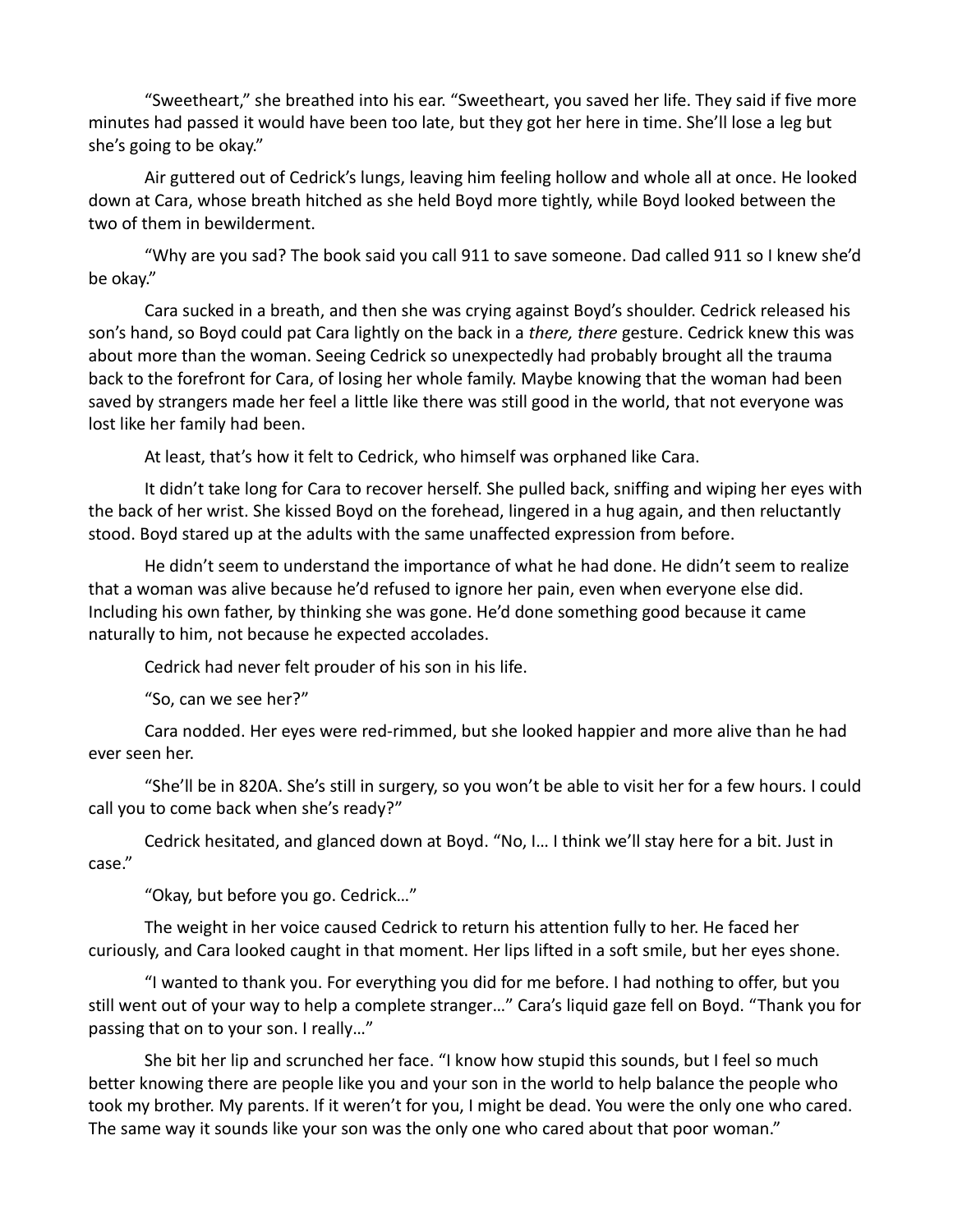Cedrick shook his head. "It's nothing to thank us for, Cara, really. It's what anyone would do."

"No," she said quietly. "It's not."

Cedrick didn't know how to respond to that, and luckily he didn't have to formulate a reply because Cara flashed him an enigmatic smile and pointed toward a set of elevators back and to the right. "Take one of those elevators and not the other ones around the corner, or you won't be able to access the right wing. Go to the eighth floor and when you get off, hang a left. There's a lounge you can use while you wait."

"Thank you, Cara. And—I'm happy see you here. I'd wondered what happened to you. I'm glad to see you seem to be doing well."

Cara smiled that gentle smile again and shook her head. "That, too, is something not everyone would do."

"What isn't?"

"Care, or remember. Your family… Your family really is a blessing."

If Cara saw such good in Cedrick and Boyd for doing what was right and what any normal person should do, he wondered if she would be able to see the good in Vivienne as well—or if she would retract her statement if she ever met Cedrick's wife. He wanted to believe Cara would know, the way Cedrick had always known. He wanted to believe that Cara could be the stranger who would not ignore Vivienne.

But he would likely never know, and even if he did, he knew Vivienne wouldn't care what some random woman thought of her. She never did. She couldn't, because almost no one understood her and if she let herself be brought down by those who didn't, she would spend her life moored in depression that would never let her leave the house.

Cedrick dismissed the idea the way he dismissed so many thoughts that moved through his mind constantly, always reading stories into the experiences around him.

He was about to walk away when he stopped and regarded Cara.

"Oh right. What's the name of that woman? So we know what to call her when we see her."

"Oh." Cara consulted the computer and then looked up. "Looks like her name is Jezebel. Jezebel Aldrin."

+ + +

*Saturday July 16, 2005 Westwind Hospital, Financial South neighborhood Lexington, PA*

"Why did we have to come back?"

Cedrick mused how his five year old son passed the gift shop without a second glance but Cedrick, the twenty-five year old dad, slowed and eyed the wares longingly. The notebooks! They had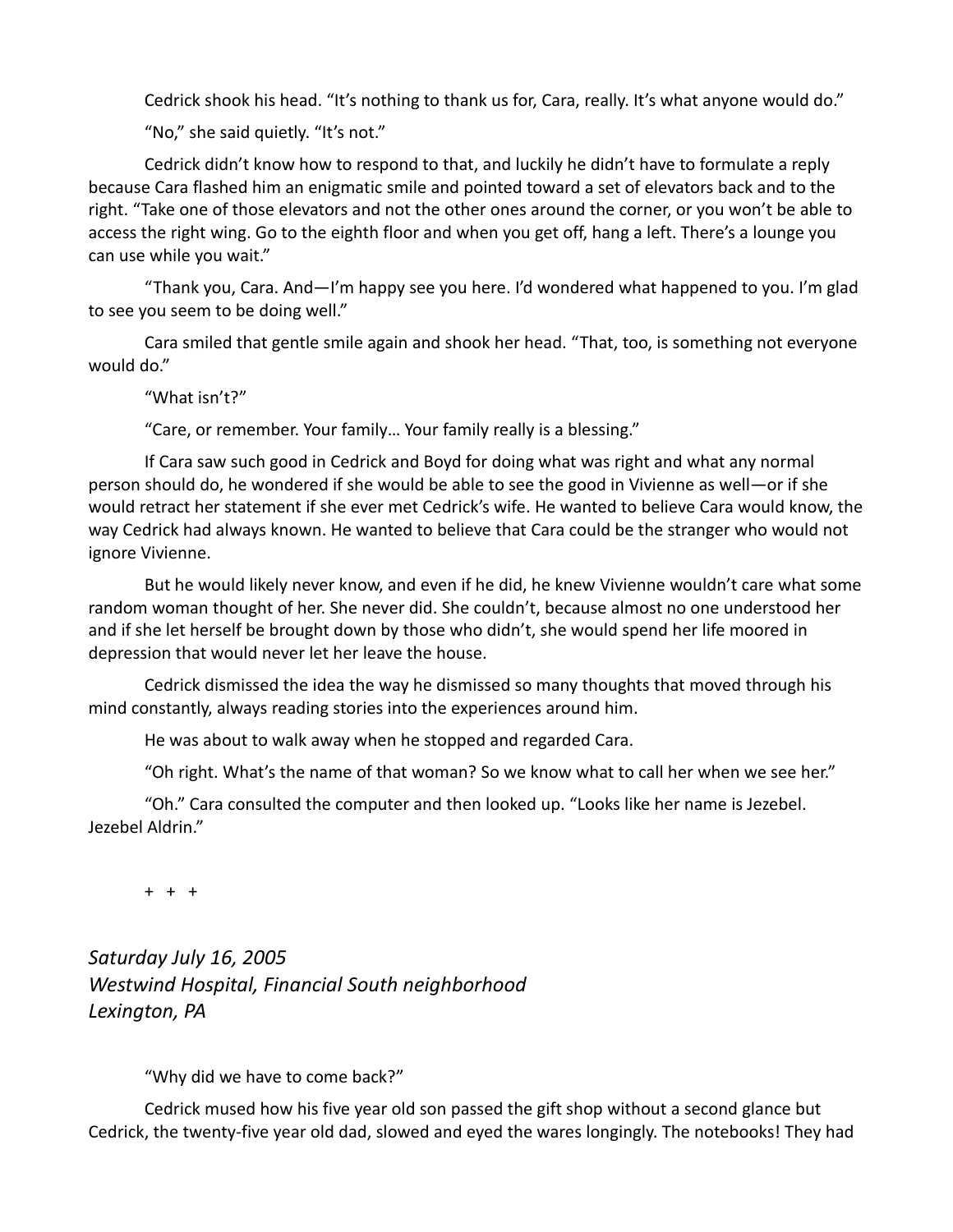his favorite sizes, although a bit more melodramatic in style than he preferred. He didn't really need something gold and flowery proclaiming "be well" on it, but—but then again, it looked like it would fit into his back pocket well, and there was something to be said about hiding important notes in plain sight, and…

#### No.

Shaking his head to himself, he tugged Boyd along as he sped his walk. He had entirely too many notebooks already. Soon, they would run out of room in the library and Vivienne would not be pleased.

She actually *liked* the library.

On the rare days she wasn't working or doing errands or otherwise engaged, sometimes he found her curled in the library's corner chair with her hair tumbling over her shoulder as she slowly flipped the pages. Her free hand would be curled around a warm mug of jasmine tea with milk. Once upon a time she had scoffed at the addition of milk but after his mom had introduced it to her, she had continued to add it even on her own, even after his mother had passed.

Sometimes on those days, when he walked into the room and if she was really taken with a story, she wouldn't notice his presence until he was behind her and kissed her on the neck. On those days she would turn, startled, and her sky blue eyes would be unguarded. He would get the luxury of her flushing cheeks, and a flash of the smile that had broken his heart and mended it back together the first time he'd seen it. A genuine, brilliant pull of her lips that brightened her entire face and made her, for once, look her actual age, if not even younger.

It would remind him of when they had been teenagers, back in France when they'd first met. The time it had taken him to win her over, to convince her he wasn't just trying to use her or hurt her; that he wasn't mocking her or demanding she become an entirely different person to become someone worthwhile.

The time it had taken her to believe in the idea that someone could like her for who she was, not who they wanted her to be.

On those library days they were years younger again, and it was the first time he saw her smile, the first time he heard the clear bell of her laugh, the first time she gripped his hands and danced on light feet backward, facing him and smiling while the wind swept her hair into a pirouette circling to the sky.

It was all the many firsts in one moment; all the times he got a glimpse of the fierce and lighthearted woman she might have been if her grandmother had let her be human.

On those days, she would kiss him on the cheek and run her fingers through his hair, gently, so gently, and he would rest his forehead on her and take solace in the warmth of her presence. On those days, they were a team again, and nothing he'd done or not done had ever pulled them apart.

But those were rare days, when he had the chance to see that breathless smile. Rare days, when she didn't look at him the second he walked into the library with her flawless features that couldn't help being guarded even at home.

Still, she was more relaxed in the library than anywhere else. Still, she felt more accessible there, with her blond hair a gentle roll down her front, and her shirt dipping down over one shoulder, and her eyes the most beautiful blue he had ever seen.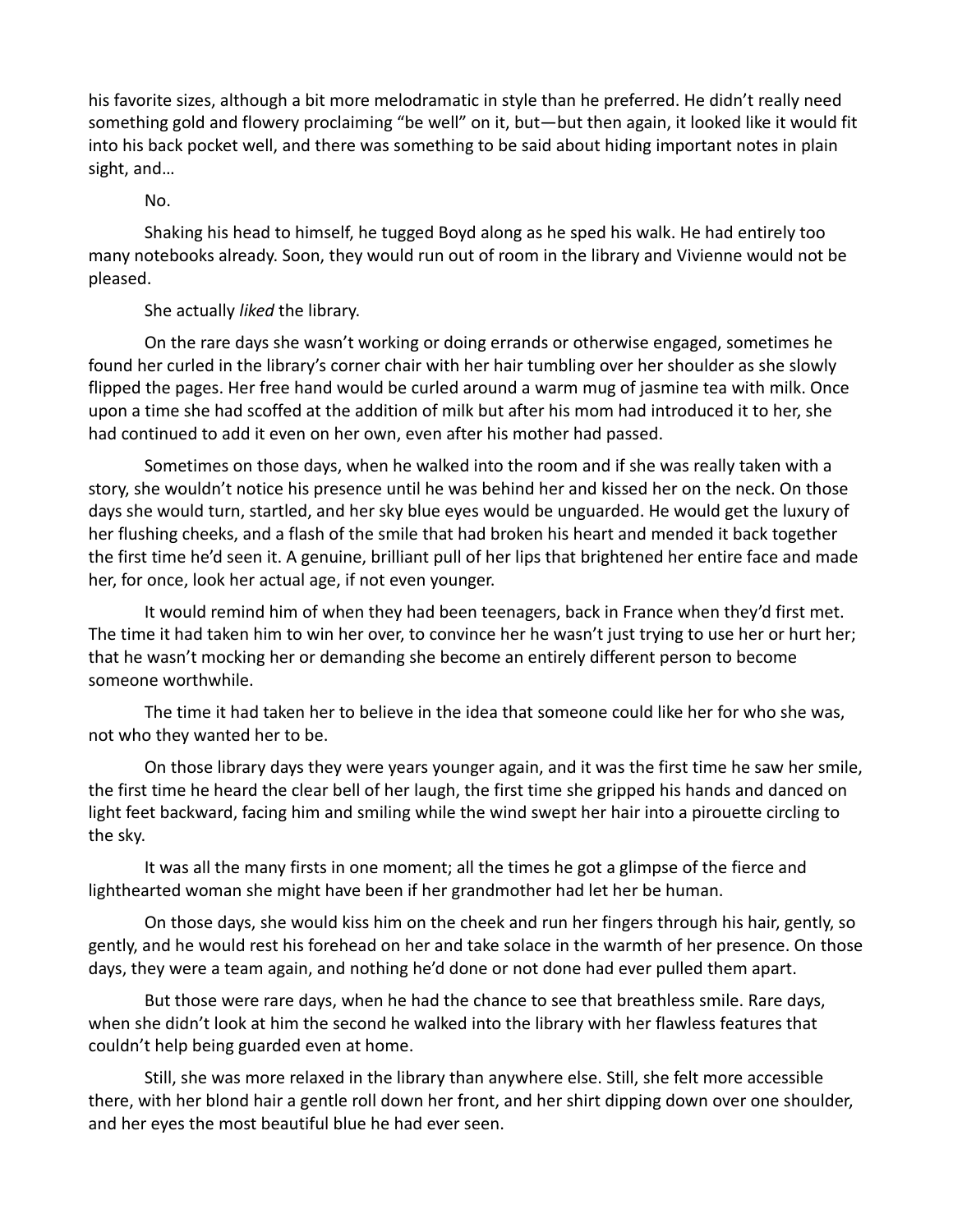After years of stasis, those quiet library days had been increasing again lately, which he took to be a sign that she was finally starting to heal from the death of his family. She'd been hit even harder than Cedrick had been by their loss. It had devastated her to such a depth that for so long, she had been a shadow of herself.

For so long, he had worried he would lose her, too.

"Dad?"

Cedrick looked down at Boyd's cocked head. People often made fun of Cedrick for how quickly he got lost in his own thoughts, and after a point they tended to stop bothering him about it and left him to his own devices. They grew accustomed to him leaving questions unanswered. Boyd, whether through youthful oblivion or stubbornness, never did.

Cedrick had to search his memory for what Boyd had asked before he could reply. "It's Saturday so they had restricted visiting hours, and she wasn't stable enough for visitors this morning."

"Is she stable enough now?"

"That's what we're here to find out."

They stopped at the front desk, finding Cara gone; whether it was past her shift or she was just on break, he didn't know. The stop was much quicker this time, and within minutes they were in the elevator. It was completely silent in there, and for once Cedrick missed the elevator music.

He watched the others in the elevator instead: a young man with arms tightly crossed and redrimmed eyes, who didn't stop rocking back and forth on the balls of his feet. He stared at the slowly shifting numbers announcing what floor they were on, with a gaze that burned intently. Next to him, a middle-aged woman gripped a little girl's hand; the girl looked younger than Boyd, and seemed oblivious to the tears tracking the woman's cheeks. In the other corner was an old man so wizened that his features were mere fluctuations in the rise and fall of the skin on his face.

Cedrick constantly wondered what the story was of people he saw. He built fables in his mind; sometimes dramatic, sometimes heartbreakingly not.

For these strangers, he built a story:

The young man, he decided, was named Max. Max had always tried to find love in the girlfriends he'd had in high school, but it never worked out. Something was missing. In his first year of college, he met Trevor. They became best friends and Max had never been happier. They spent all their free time together, and sometimes even skipped classes to go on spontaneously-devised adventures. Max's favorite thing to do was urban exploration, and Trevor had decided to go with him last night. They were looking for ghosts, which was particularly alarming for Trevor who refused to acknowledge just how afraid he was of the supernatural. They had visited the old, abandoned hospital in Carson City; rumored to have housed the worst psychiatric patients the state had ever seen.

Cedrick had visited the hospital once, and even as someone who was fascinated by mysteries and the supernatural, he had found it to be unbearable. The air had felt suffocating, metallic; the taste of blood, accompanied by the faint ringing of screams he swore he could hear in the far, far distance. The shadows had seemed so much darker, an umber hue on the edges but fading so quickly to pitch black it was akin to sharp drops in the sea floor.

That was how it had felt to Trevor, when he'd gone: the cold flutter of air on his skin like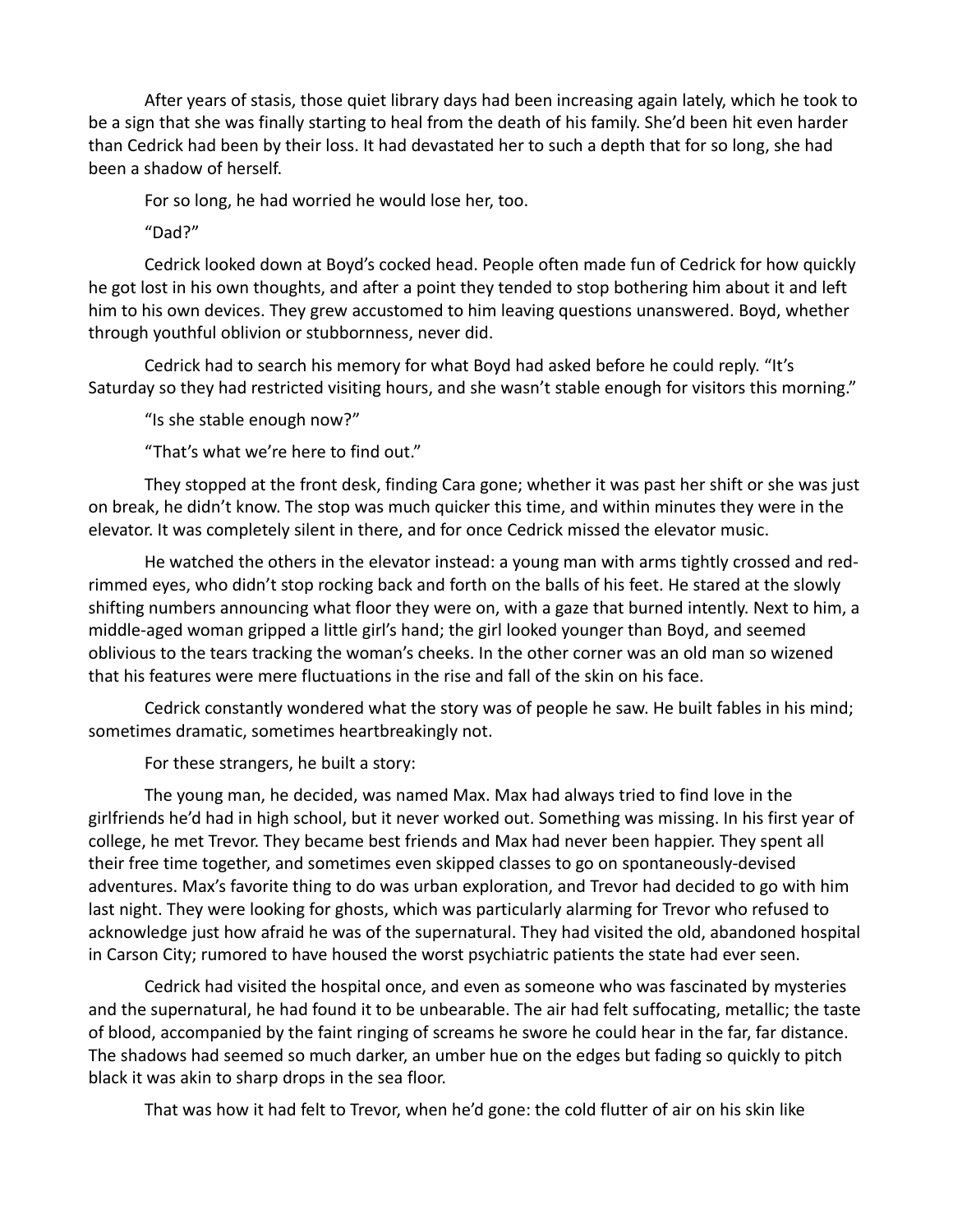skeletal fingers dancing across his back; the creaks of the old building settling like the cracking groan of bones grinding against one another; the piercing silence as the pause right before Death drew in a rattling, endless breath. Trevor's heart had been a drum line in his chest; tripping over beats and melodies but staying enough of a tune to keep him alive.

When they had reached the top floor, Trevor had been jumpy and frightened. When something crashed and screeched on another floor, Trevor had thrown himself backward.

Not seeing the gaping hole open beneath him.

He'd fallen.

Thankfully only to the next floor, with detritus to slow his fall. But in that second when Trevor had disappeared, and in the subsequent scream and choking gasp shot straight to silence, Max had felt his world end. He'd raced downstairs, frantic and unable to understand the maze of the corridors in his panic, until finally he'd located Trevor unmoving on the pile.

Max had run up to him, fingers slipping and hands shaking as he had searched for a pulse, as the flashlight had woven and bobbed with his actions, making it impossible for him to see if Trevor's chest moved. It had seemed like forever before Max had felt it: a pulse, shuddering only slightly, and it had seemed like another portion of eternity until Max could figure out how to get Trevor out of there. There were no ambulances in Carson City, no one but scavengers to find them weak and ripe for attack. It had taken him entirely too long, but he'd managed to fashion a gurney out of a rickety old rolling table and a slab of desk that had broken beneath Trevor in his fall. Entirely too long before Max had been able to place Trevor in the car—carefully, so carefully so as not to hurt or twist his back and far, far too long to get him back to Lexington.

Here, to Westwind.

Trevor had been in the ICU the night before, and Max had spent every second here since. Raw on the corners and withholding tears so hard it reddened his eyes anyway; turned them bright and sharp on the edges while his hands clenched buried beneath the opposing arm. His jaw worked; tightening and loosening, grinding the teeth and then not.

He hadn't been able to stand still since he'd had a revelation the night before:

He loved Trevor.

He loved Trevor, and he was bi—or gay, or, hell, he didn't know what he was anymore. All he knew was his best friend meant the world to him and now he knew Trevor might not be okay because of him.

Even if Trevor ended up being okay, that Friday night had shifted the entire paradigm of Max's existence.

And Max was terrified of letting anyone know.

Terrified that somehow, some way, someone would notice, and they would tell Trevor when he finally woke up, and Max would lose his friend all over again.

Better, he thought, to keep it all in. Better, he believed, to deny.

So he held himself tight and brittle-strong. He shifted his weight relentlessly, and he stared so hard forward that no one would know to look at him twice. No one would know what he'd realized he'd become, or maybe—maybe had been all along.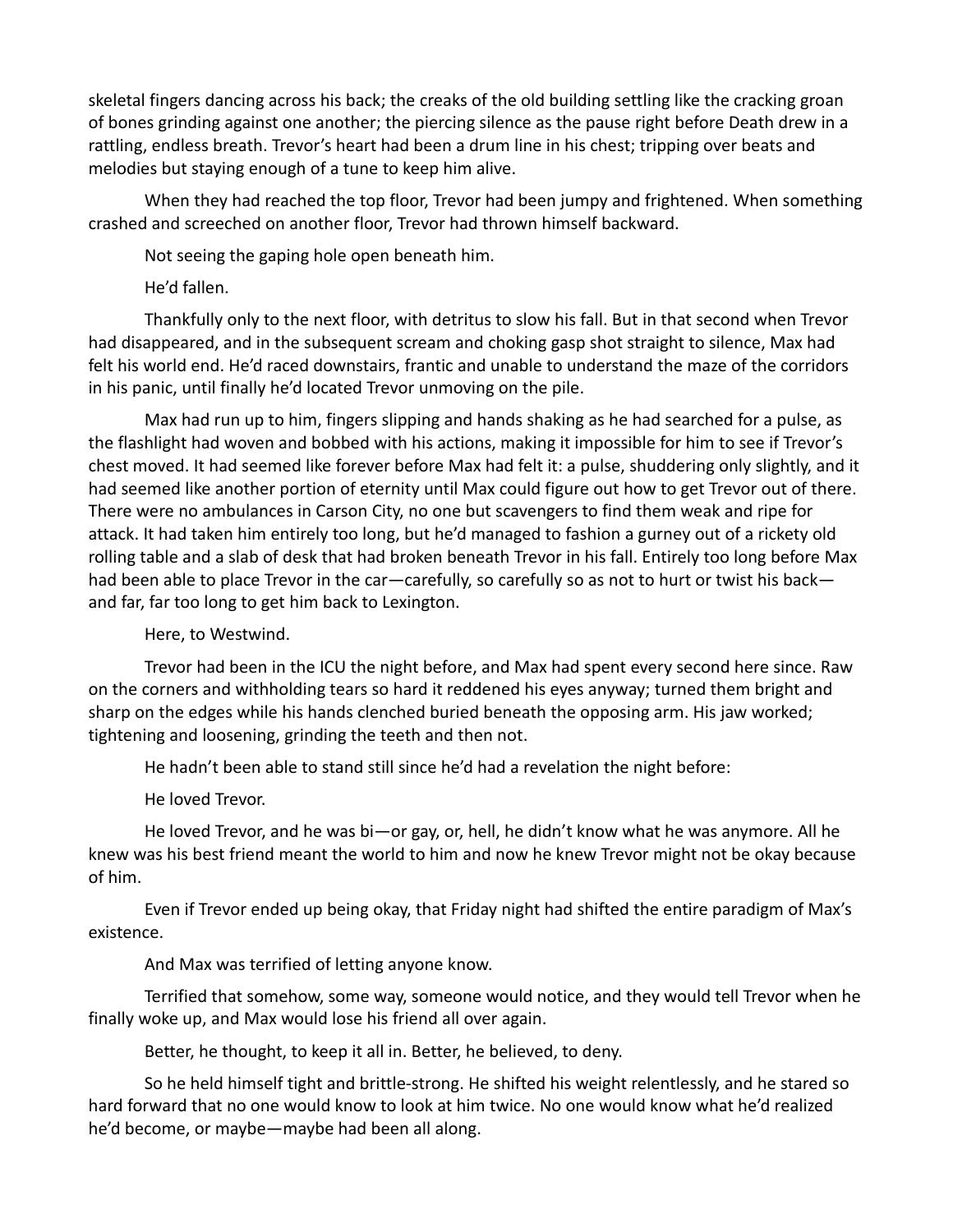The elevator dinged loudly, drawing Cedrick sharply out of his thoughts. The young man—the ostensible Max—let out a quiet hiss and all but ran out of the elevator. He left in long-legged strides, loping across the open area toward the windows showing a helplessly bright summer afternoon beyond.

Cedrick sighed and leaned back against the elevator wall. He'd liked the story he'd started to build for the man he'd randomly named Max. Now he was sad to see the guy go, and was too attached to the mythical Trevor to want to commit himself to a story for the other occupants. Even so, he studied them thoughtfully when they weren't looking, until the doors dinged again.

This time, it was his stop.

Boyd fell in step beside Cedrick, weaving through the twists and turns of the hospital until they reached their goal.

#### 820A.

The door was open, but at first Cedrick couldn't see anything other than a portion of a crisp white hospital bed, closed cabinet doors in the back wall, and a window with the blinds pulled down. He glanced at Boyd as if to silently ask if he was ready, to which Boyd gave him the silent reply of, "*I've been ready all along, I don't know what* you're *talking about."*

Cedrick's lips twitched at the thought that he was building stories for his own son now, too. Always putting words to others' actions; meaning to their glances. It had been that way for him his whole life. Maybe it was why he could read into people like Vivienne and find the woman to love when so many others stopped at a person to hate or misunderstand.

To Cedrick, it had always been about the depths and the uncertainties; the silence and the stories.

He knocked on the door lightly, peering around the edge as he called out, "Hello?"

There was no answer, and inexplicably Cedrick glanced at Boyd again. Like a five year old would know any better what to do in this case than someone twenty years his senior. Cedrick almost snorted to himself, but thought that it might make him seem even odder to poor Jezebel than he was liable to be on his own.

He stepped into the room, the door creaking in a way that made him wince. Boyd was a dark shadow at his hip, silent and observant.

#### "Ms. Aldrin?"

The room seemed empty at first. Then, they moved so they could see around the half-drawn curtain, and Cedrick found the woman lying on the bed.

She looked only marginally better. Death still seemed to have a hold on the old woman, if nowhere stronger than her expression. An IV fed into her wrist, there was a bandage over the edge of her missing arm, and the sheet traveled over one long and knobbly leg to her foot, while it fell to an abrupt halt on the other thigh. Her skin looked paper-white and just as thin and fragile; great dark circles pressed around her eyes as the shadows in a skull, and her collarbone rose as a mountain against the ridges of her chest just above her gown.

But it was her eyes that made Cedrick ache.

She stared sightlessly at the meeting of the ceiling and the wall, hardly blinking, hardly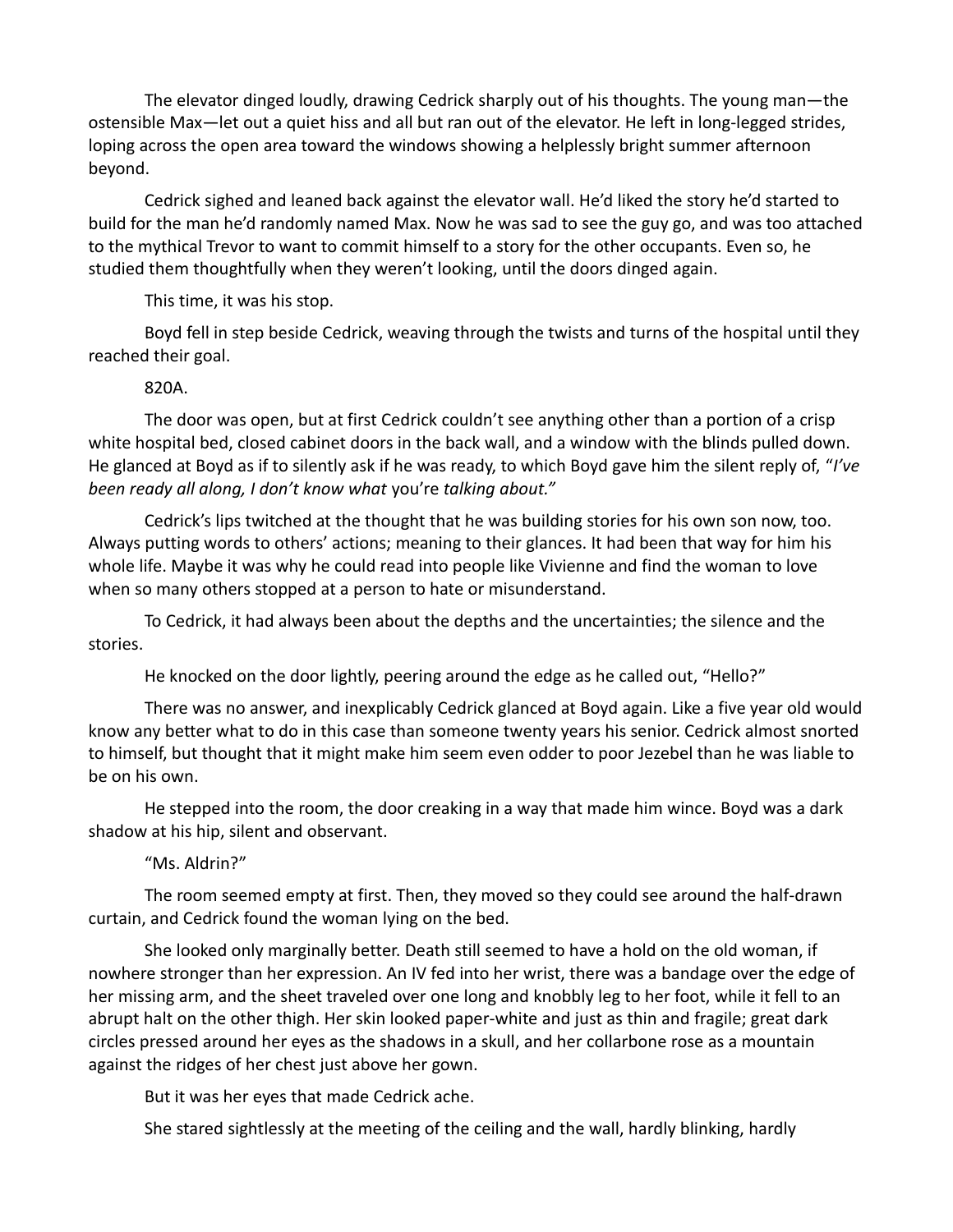breathing. If it weren't for the machines telling him she was alive, Cedrick might have thought she was little more than a mummy yet to be wrapped.

Cedrick hadn't noticed he'd lost Boyd's hand until he saw his son appear next to Jezebel's bed. Cedrick hesitated, feeling as if he were intruding on the woman in the first place, and not knowing whether Boyd was only making it worse—but the silence felt too heavy, too strong, to risk being broken. So he stayed there, electric and unknowing; watching the scene unfold the way his son watched the woman.

She didn't react at first. She stared at the ceiling as Boyd stared at her, until he raised his hand and placed it gently on her wrist. He was clearly very careful not to touch her IV, not to touch anything but her skin. Whether it was the warmth of his hand or the size of it that drew her attention, Cedrick didn't know. But finally her eyes moved; slowly, catching and sliding along the way as if her body were unused to the motion. Or any motion at all.

Her head dropped to the side, and her eyes settled on Boyd. He watched her calmly, his hand unmoving from hers.

"Hello, grandma."

The intake of her breath felt momentous and loud, for how subtle and quiet it was. Cedrick didn't dare move from where he hovered, and didn't dare speak when Boyd patted her arm. Cedrick realized that the wavering of her shoulders belied silent sobs.

They stayed there the whole two hours that they were allowed for visiting hours, and although Cedrick eventually sat in a chair where she could see him, Jezebel never spoke or acknowledged him. Her watery eyes stayed on Boyd the whole time, and even when he sat in a chair at her side he didn't let go of her arm. He didn't speak again, either; he just watched her while she watched him; letting her exist in the small space of reality she was able to carve out for herself right now.

She fell asleep before their time was up and a nurse stopped in to check on her. Cedrick quietly gathered Boyd in his arms, holding him to his chest rather than letting him walk at his side. He felt the weight of pain and loss from that silent room, and he wanted the comfort of Boyd's small heartbeat resounding in his chest. They left the room shortly before the nurse, who caught up to Cedrick before he could leave.

She wore pale blue scrubs in a faint paisley pattern, and her hair was held back by a headband. She touched Cedrick's arm to slow him down, and didn't speak until he'd turned.

"Are you Jezebel's family?" she asked, and Cedrick had to shake his head.

"No, we're just visiting."

Boyd turned his head from where it had been buried in Cedrick's neck. When he faced the nurse, Cedrick saw understanding brighten her features.

"Oh," she said significantly. She reached out, pushing hair from Boyd's eyes. "You're the one who saw her, aren't you, honey? They told me it was a pretty little boy like you. They *didn't* tell me you had such beautiful eyes."

"I don't know where he got it," Cedrick explained, the way he always did when people commented on Boyd's amber eyes. The next question was always 'oh are his mother's like this?' or 'oh, does this run in the family?' "My family was mostly brown or hazel and my wife's was mostly blue.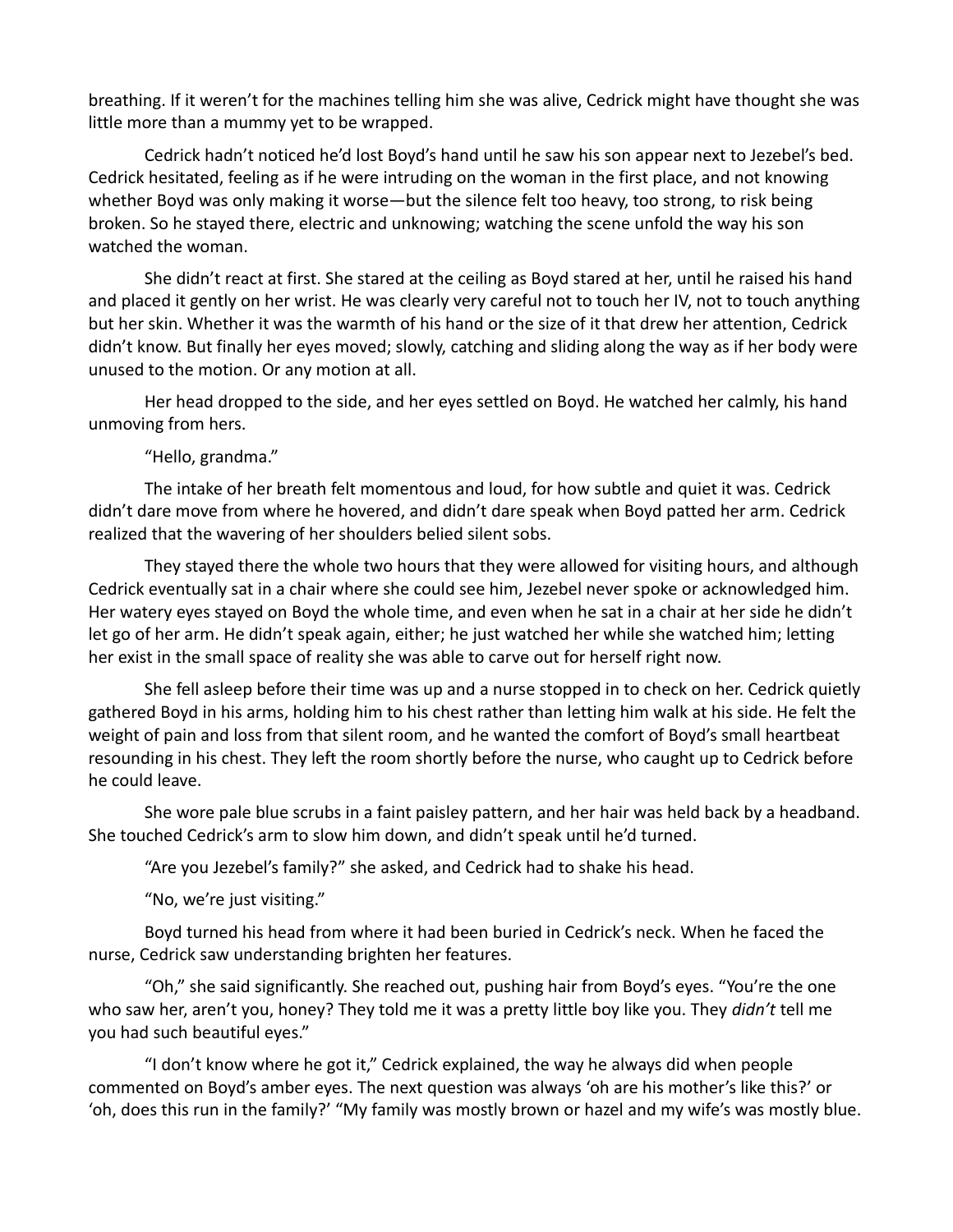He just got lucky, I guess. It's a pretty rare color. Did you know they call it wolf eyes?"

"I can see why." She smiled at Boyd, who only stared solemnly in return. Her smile turned a touch sad, and she ran her hand back over Boyd's hair even as she tipped her eyes up to Cedrick. From this angle, he could see the tag on her scrubs, giving her name as Cierra.

"Poor Ms. Aldrin," Cierra said. "She's been quiet the whole time she's been here. We don't know if she has family, if she will have a place to stay when she's eventually released… anything. I've tried asking her when I go in there but all she does is stare."

"Will they be doing a psychological evaluation if this continues?"

"Most likely, yes. Especially given her age and condition when she was brought in. But when I saw she had visitors, I have to admit I really hoped her family had come to help her, or at least keep her company."

"How long do you expect she'll be kept here?"

Cierra sighed heavily and, with a light pat on Boyd's head, she straightened. "It's hard to say right now. She was severely malnourished when she was brought in, and with the amputation we'll need time to monitor it to ensure there are no complications. Then she'll need therapy and will have to learn how to use a wheelchair or, possibly, be fitted for an artificial limb. At her age, we have to be even more careful. It will be a month at least, if not much longer depending on her health and recovery period."

"Can we visit her again?"

A smile like the sun broke out on Cierra's face. "Of course. If she's okay with it. But—" Dark eyelashes sheltered the thoughts in her eyes when she looked back at 820A. "I have a feeling she needs that connection, even if right now she doesn't realize it."

"Yeah." Cedrick thought of that thousand-yard stare. "I think you're right."

Cierra patted Cedrick on the arm, flashed Boyd another smile, and then excused herself to continue her work. Cedrick was lost in thought as he carried Boyd out of the hospital. It was easy to get wrapped up in his mind when Boyd was around; he asked so little of his parents, and brought so little attention to himself, that Cedrick's natural tendency to lapse into rumination often took over without him even realizing he was doing it.

The abrupt ring of his phone from his back pocket made him jump, automatically tightening his hold on Boyd in protection.

As if Doctor My Eyes blaring from his ass was really a portent for an attack on his kid.

Cedrick snorted at his own idiocy, and balanced Boyd with one arm while he dug around for the phone. He caught it right before it went to voice mail.

"Yeah?" he asked breathlessly, knowing by the ring tone who it would be. He held the phone precariously between his cheek and shoulder. His arms were starting to ache from Boyd's weight but he couldn't bring himself to set his son down, even though he was almost certainly too old to be carted around like this.

"You alright?" came Bell's deep voice.

"I'm fine. Why?"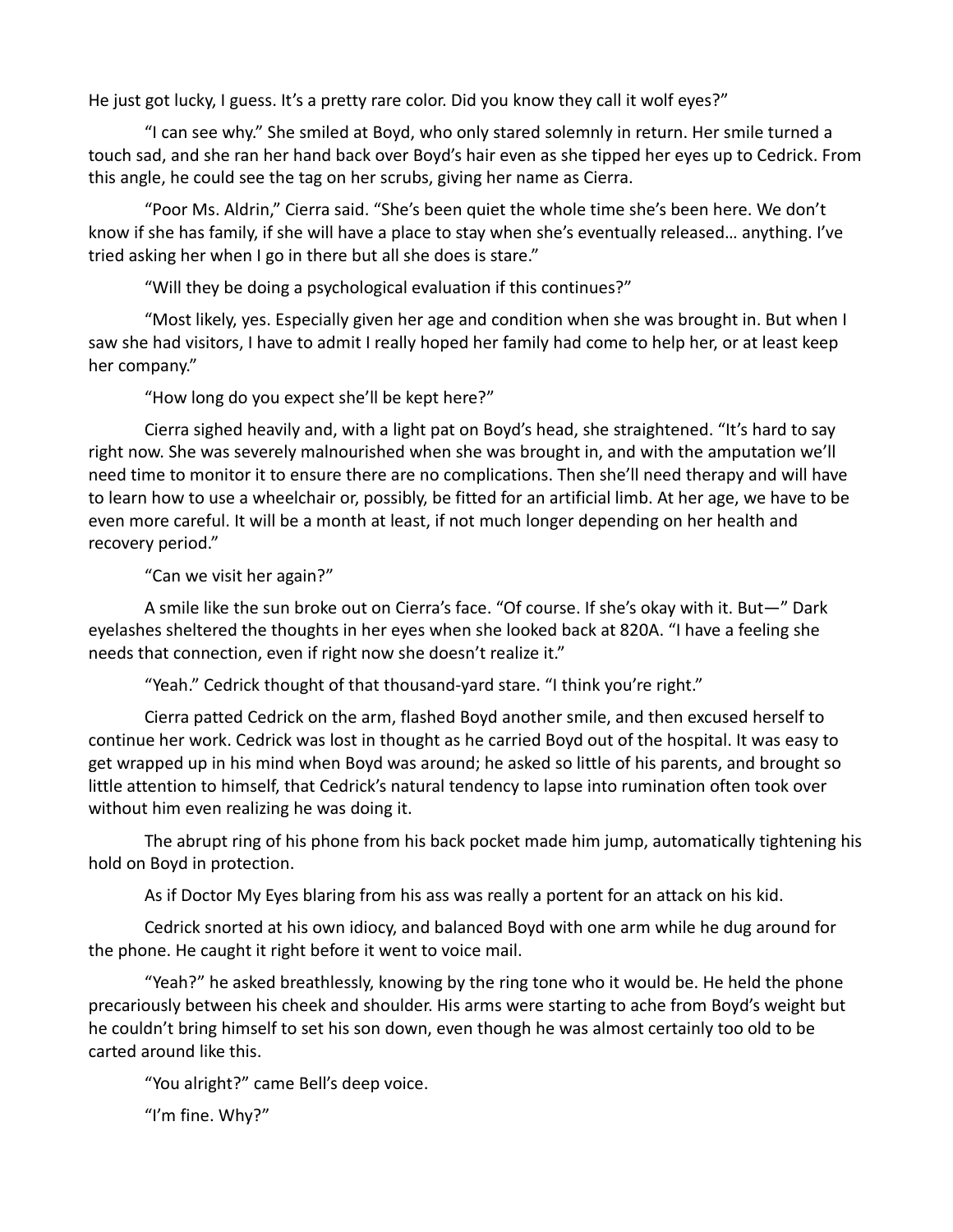"It's release day and usually you're around, or at least call to ask if it all went smoothly. I expected a call or visit hours ago, but when it never happened I grew worried."

"Shit!" Cedrick's gaze darted all around, as if a schedule would magically appear on the hospital wall or the close-up view of his son's hair. "I completely forgot—I'm sorry. Something happened earlier today and I lost track of time."

"Something bad?" Bell cut in sharply, protectiveness and worry all rolled into one.

"Sort of, but it's not what you're thinking. I'll tell you about it later. Suffice it to say, everyone's fine, we were never in danger, there's nothing to worry about. I was so consumed with following through that I forgot about everything else."

A soft laugh rolled across the line. "Sounds about right. Cedrick Beaulieu always has to see it through to the end of the story."

Cedrick chuckled. "Know your weaknesses, as they say."

"And your strengths. It's that too, Cedrick. Never forget."

Cedrick made a verbal noise that amounted to a shrug.

"Well," Bell said as he drew in a great breath. "No harm done. It went as smoothly as ever, so you can desist any retroactive worrying you might have started since the beginning of this conversation."

Cedrick laughed. "It's possible you know me a bit too well."

"Can't ever be too well for a friend. Take care of yourself. I'll see you next month."

"You too."

He nearly said Bell's name aloud, but didn't. It was possibly paranoia or possibly smart thinking, but they only called each other by name if the one speaking it was in a secure location. They were certain of the security of the line itself, but one never knew who might be eavesdropping on one half of the conversation. One never knew what small pieces of information they might accidentally drop in a conversation that could build up to a much greater, more ominous whole in the wrong hands.

It was for the same reason that they never said the names JG or the Journalist Guild over the phone. Just in case someone overheard. Just in case their anonymity was compromised.

Bell hung up, and Cedrick returned the phone to his pocket. He was silent a breath, and then looked over at Boyd.

He offered his son a grin. "So. Who's up for the art store?"

Boyd released one small hand from Cedrick's neck to raise it in the air.

"Okay!" Cedrick enthused. "And who's going to pay?"

Boyd put his hand down.

Cedrick laughed. "Cheapskate."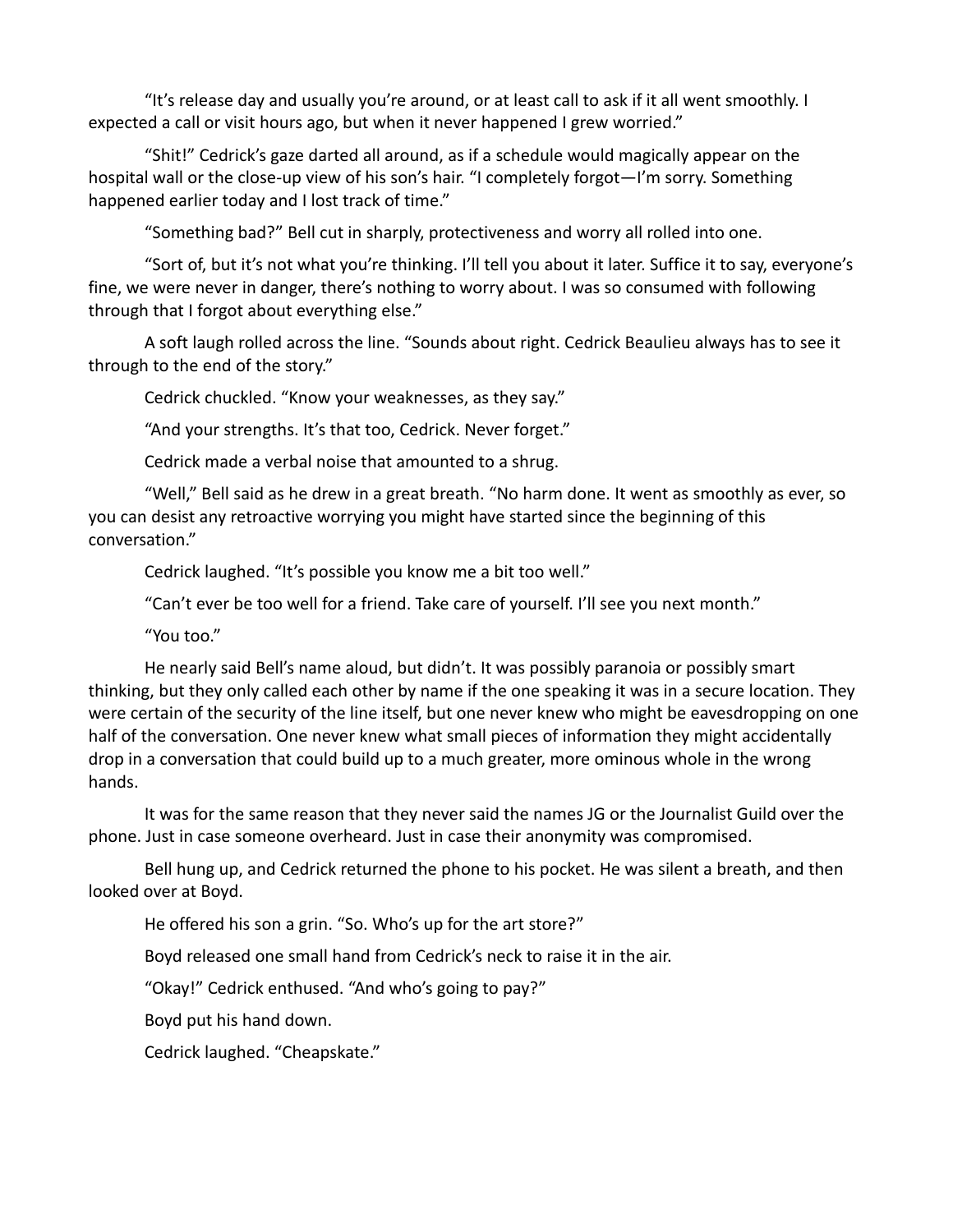### **Seven**

*Sunday July 17, 2005 Cedar Hills neighborhood Lexington, PA*

Vivienne knelt in the dusty attic, the only place she felt safe from prying eyes. Her gaze, as always, strayed to the box that held her deepest treasure. And, as always, she made her gaze move away.

She had chosen her path and she did not regret it. She did not make choices lightly, and refused to question actions she had made to the best of her ability at any given time. Doubt was the path toward self destruction, as far as she was concerned; the path that only the weak and insecure took.

Still, there were days that drew her up here again, away from her husband, away from the child that haunted this house. Up, up to where she could breathe freely with the trapdoor shut and the darkness surrounding her in comfort.

Cedrick was asleep, as was their son. Although Cedrick had difficulty falling asleep, once he achieved it he could sleep through anything. Their son never strayed from bed once he had settled in– whether it was because he slept through noises or was intelligent enough to not bother anyone, she did not know. It was a small thing she could be grateful for on nights like this. A small thing she wished could be part of a greater whole, but no matter how hard she tried it didn't seem to happen.

When he had first come screaming into her arms, she had felt a detachment she had never expected. Exhaustion and a need to get away. From when he had been growing inside her to even now, years later, there were days on end where she barely wished to eat. Days where she found solace at her work because it was easier to concentrate on her expectations as a professional than it was to confront her inability to be the perfect mother, or even a proper mother at all. She was used to excelling at what she put her mind toward, yet her inability to meet even the most basic of expectations of motherhood felt like a betrayal; whether of her own mind and body, or of society, or of her son, or anything else, she could not always decide.

Perhaps it had been that or something else that had made his red, crying face bring to mind the image of the Nain Rouge. Vivienne had once met a woman from Detroit who, upon learning Vivienne was French, had talked at length about the Nain Rouge and how she viewed it.

Harbinger of doom, she called it. And Vivienne's first sight of her only child had brought that swiftly to mind.

Vivienne had tried to ignore the thought, but perhaps her addled mind had known best. Only days later, the war had taken Vivienne's family, and everything had twisted in Vivienne's life from then on.

It was in memory of that family that she was here now.

As had been the case since she had birthed that child, she had been unable to sleep; caught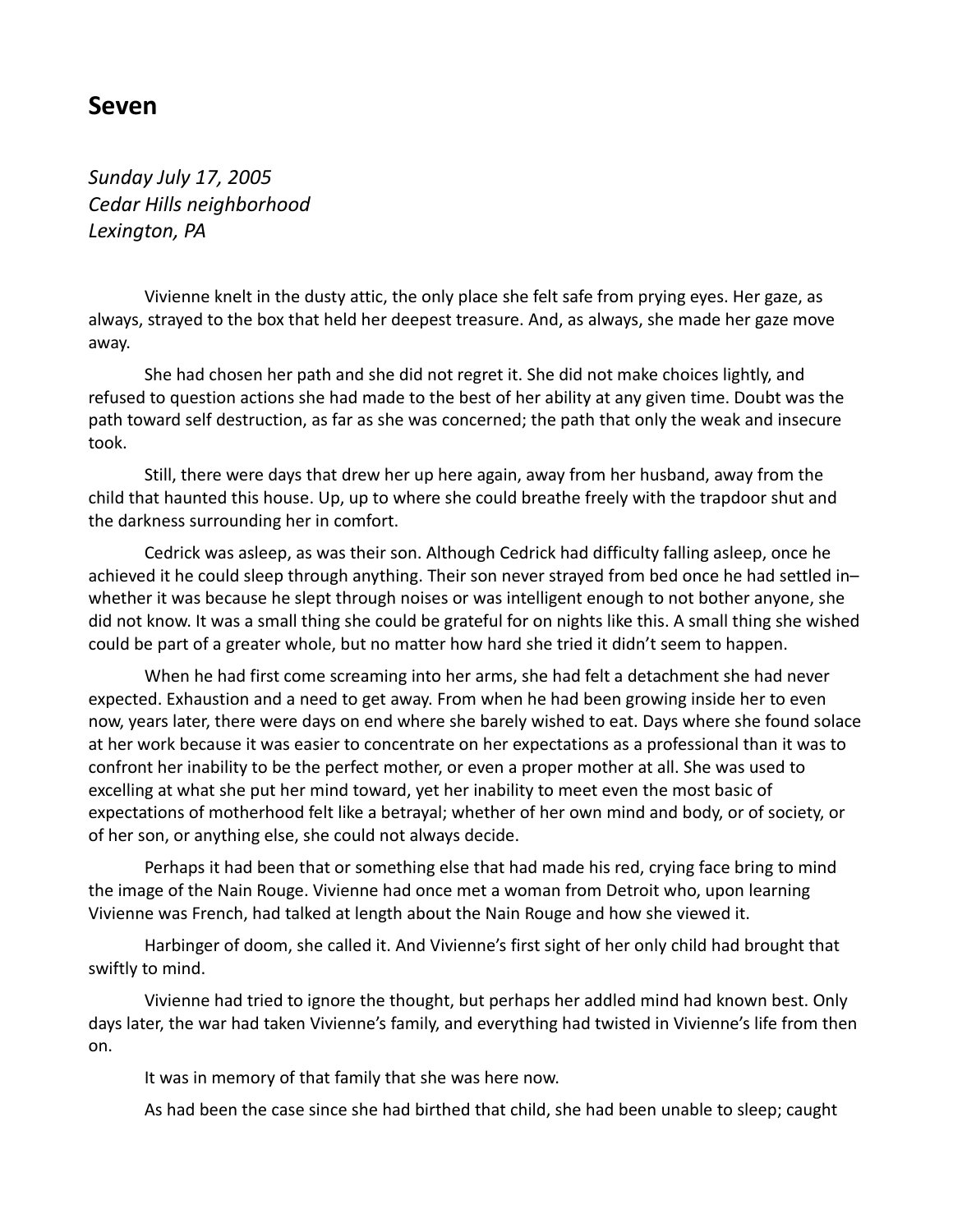forever in the shroud between dreams and the waking world. That restlessness had drawn her from the warmth of Cedrick's side, down the quiet hallway, up the stairs, up the ladder, to sit with her knees pulled to her chest, where her gaze was drawn again, again to that box.

It was Amy's birthday.

Did Cedrick remember this and pointedly not speak of it each year? Or had he forgotten, now that the date no longer held significance?

It would always be meaningful to Vivienne.

Today, Cedrick's mother Amy would have turned fifty. Today, Vivienne would have insisted on bringing her somewhere special; buying her something beautiful. She would have made Amy breakfast if Cedrick or his father Braeden had not. She would have sat by her side and felt the comfort of her presence.

In a world that had not seemed ready to accept Vivienne since the sudden death of her parents when she was eight years old, Vivienne had grown accustomed to keeping everyone at a distance. She had come to expect negativity sent her way. It no longer bothered her, because her grandmother's lessons had worked. Mireille had taught Vivienne how to live in a world like this and how to rise above it. To not care what others thought, so she could be free to do what she believed was best.

*Life is war,* her grandmother had told her since she was brought, orphaned, to Mireille's Parisian home. *Do not lose yourself in the battles. Think always of the long strategy. If you plan ahead, you will always win.*

She had taught Vivienne all of that, and yet a part of Vivienne had never stopped aching for the loving warmth she remembered of her mother's arms. A part of her could not stop being that eight year old child, with the last memory of parents who smiled at her and held her close and sang soft, sweet French lullabies when she was tired or scared. She could not forget her mother, who had taught her how to ride her first horse, or her father who had given her a colt and had stayed by her side that first time she had climbed astride, his hands spread to catch her if she should fall. A colt she had childishly named Venteux, for the feeling of the wind rushing past her when she rode.

No matter how hard Vivienne had tried, she could not make those memories disappear. No matter how much Mireille had helped her, that piece of Vivienne would not leave.

Still, Vivienne had thought she had successfully buried those memories, that past weak and vulnerable self, until she had walked into Cedrick's childhood home for the first time.

Until she had met his mother Amy.

The bright smile that had filled Amy's features; the open arms that had been there immediately, engulfing Vivienne before she had a chance to speak. That warm voice in her ear welcoming her with the Québécois accent Vivienne had teased Cedrick about in Paris. Amy's accent was even a bit different than that, retaining a touch of her American Northeastern drawl pulling the vowels and consonants into a new shape.

She remembered the way Amy had anticipated Vivienne's needs: the cup of tea or coffee she made before Vivienne even thought to ask; the presence of a woman at her side who understood, who didn't judge, on the nights Vivienne had cried endlessly about her pregnancy and had been too scared to let Cedrick see.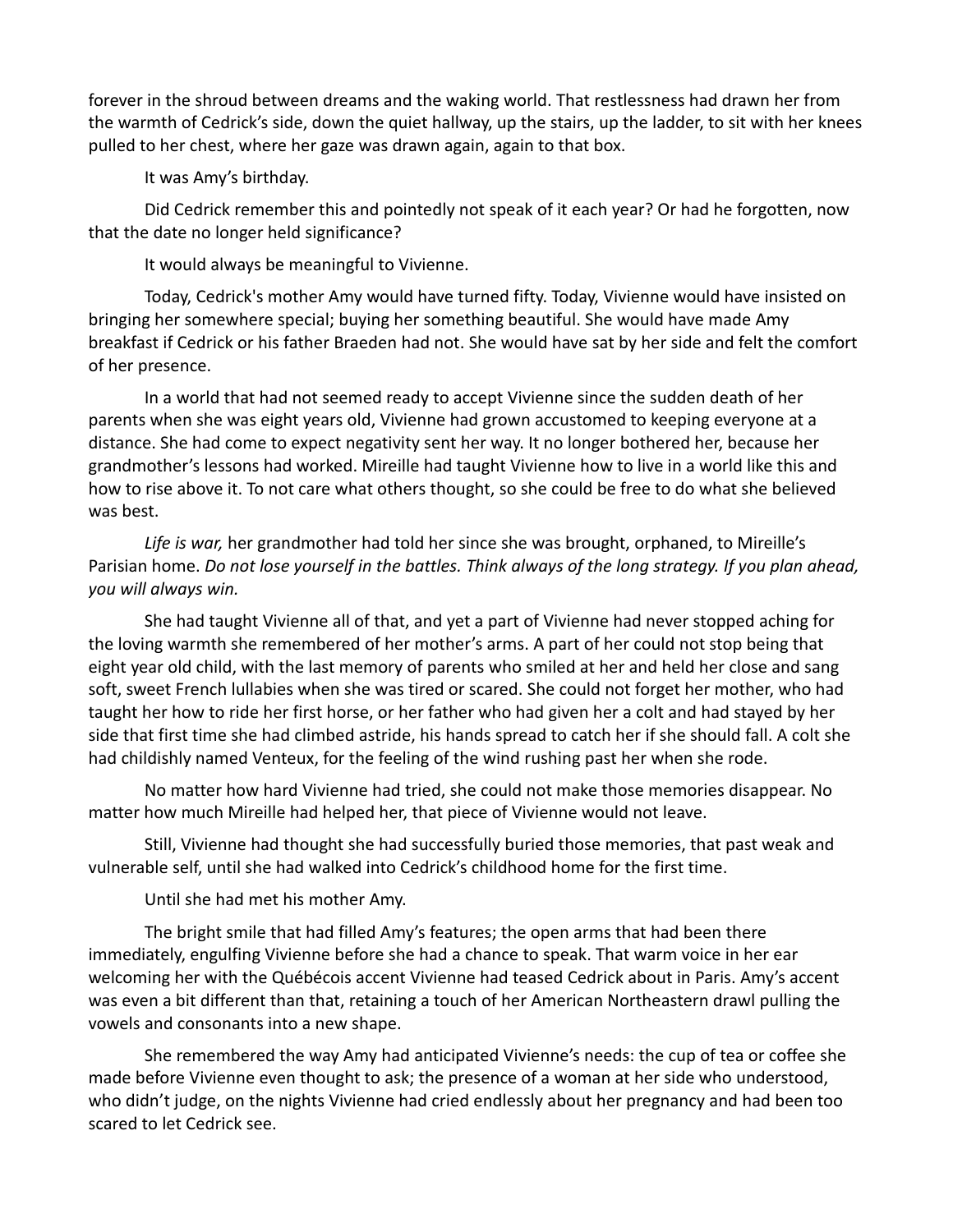The mother Vivienne had yearned for since her own had died, her birth mother denigrated by her grandmother again and again until Vivienne had thought love could only be a weakness, and idealism the greatest of crimes.

But then Cedrick had come into her life and he had brought his family with, and Vivienne had known the warmth of belonging again. She had known she wasn't alone in this world, in this war known as life.

She had been wrong, perhaps, to believe in that future.

She had been foolish, it seemed, to forget her grandmother's warnings.

It had all started with that Nain Rouge.

Child of misfortune; soulless it seemed at times, with eyes that burned their way through everything. Staring endlessly as a demon might at a city to learn and mimic human behavior.

She didn't believe in demons; not really. She didn't truly think him of the devil. There was nothing supernatural at work, in all likelihood.

And yet.

And yet, every hatred that had been visited upon her externally or internally, every loss she held gathered in empty arms, she felt could be tied back to the moment that child was conceived in thought. And most especially after he had been birthed into this world.

It was true that the hatred had started far earlier; true the loss had gone back to her childhood, long before he existed. But those small and large sufferings had happened in another country, what felt like another world and another life now far removed from her own.

Here was where she was supposed to have a new chance. Here, in North America.

And here was where he had made Amy die.

Cedrick's family would have been safely in Canada if not for Boyd. They would not have been in Lexington, in that neighborhood where the bombs destroyed everything, if he had not been born the day he was born.

His birth was the dawn of the death of everyone Vivienne had left to love.

The bare light bulb moved subtly in a breeze she could never feel. The silence of this span of the house was refreshing and complete. The pressure she felt every waking moment, the suffocation of breathing, of existing, of moving through the everyday battle of life, felt at home here in this claustrophobic corner of their home.

She could see the war of life play out here, again and again, and here she could pause between the battles for fugitive, ephemeral rest.

And so this war had led her here, alone in a dusty attic, perched against a wall with her long hair catching and holding onto the rough wood. And she squeezed her tired, burning eyes shut to keep them from drifting again, again, to that box.

She had arrived in Paris with so little to her name; with only one item from her dead parents. She had left France, disowned, with so little in her possession.

But there was one thing she had been certain to bring. One trinket; the only gift she had left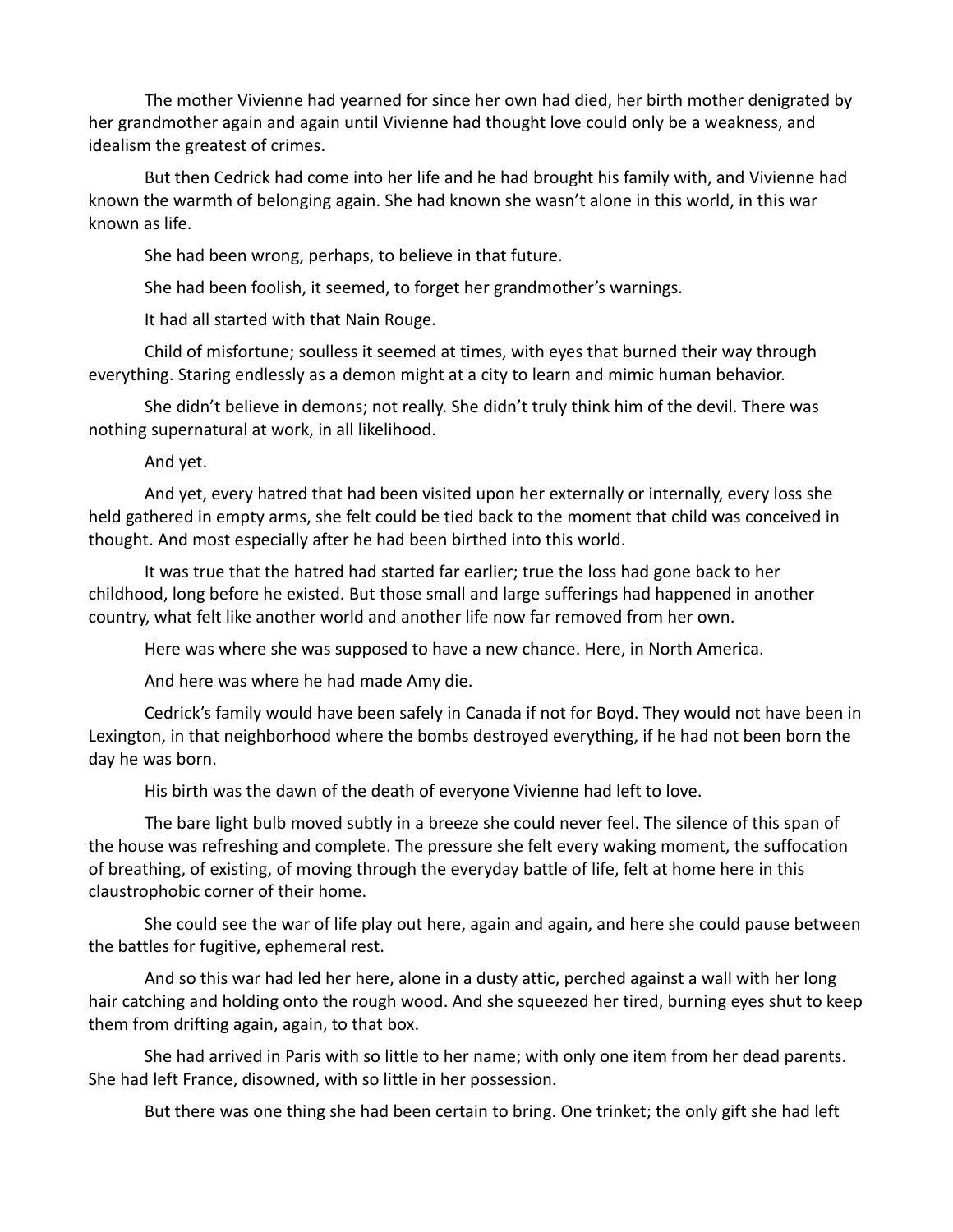from her mother Alette.

She had wanted something from her grandmother who had been kind and loving, Alette's mother Éliane who had joyfully shouted encouragement when Vivienne had rushed by on Venteux's back. But Éliane had not wanted her, Mireille had told Vivienne; not after Alette was gone. And then Éliane had died. Like she deserved, Mireille had said, for birthing that demon Alette into the world.

Vivienne had not been permitted to bring any memories of Éliane or her mother to her new home. The only reason Mireille had let her keep her last and, now, only gift from her mother was because Vivienne had told Mireille it came from her father Jacques; from Mireille's beloved son.

Everything else was gone; pared down to that singular souvenir now turned, unerringly, into a legacy.

Everything that mattered to that eight year old girl who had been told her parents were dead and now she had to move across the country to an estranged grandmother—everything for her was in that box.

Vivienne had thought she would show Amy, one day, this gift from her mother. She had believed, one day, she could see what her new mother thought of it.

That would never happen now.

Both of Vivienne's mothers were dead.

Vivienne opened her eyes and watched the dust dance and gather in the yellow swatch of light.

"Joyeux anniversaire," she whispered, a dry and catching voice in the night. "Je t'aime, maman."

She pulled her legs closer to her chest and rested her chin on her knees. She fell quiet, contemplative, and then continued the tradition she had secretly created from the time Amy had died.

There was no body for them to mourn; no true grave she could visit. Cedrick observed the anniversary of his family's death, but Vivienne thought it was important, too, to remember the anniversary of his mother's life.

And so, even though she was well aware Amy was dead and disintegrated and decomposed back into the earth, every year on July 17 she murmured about her day, about the past year of her life since she had last updated Amy.

Today, she told Amy about Boyd's lessons, because she knew Amy would have loved to know. After all, Amy had once promised a shaking and frightened nineteen-year-old Vivienne, who had whispered her deepest fear that the dark and twisted feeling she felt during her pregnancy would never leave and she would never be capable of loving that child the way a mother was supposed to— Amy had promised that terrified and ashamed Vivienne that it would get better, and if it didn't then Amy would be there for her. She had promised that vulnerable Vivienne that she would help.

She had promised that anxious Vivienne that she would not navigate this frightening path alone. No matter what. Because Vivienne would always have a friend and mother in Amy.

That promise had burned to ash alongside Amy's body. But Vivienne still spoke to a ghost she didn't believe in, because she did believe in the kindness of that woman's soul when she had lived.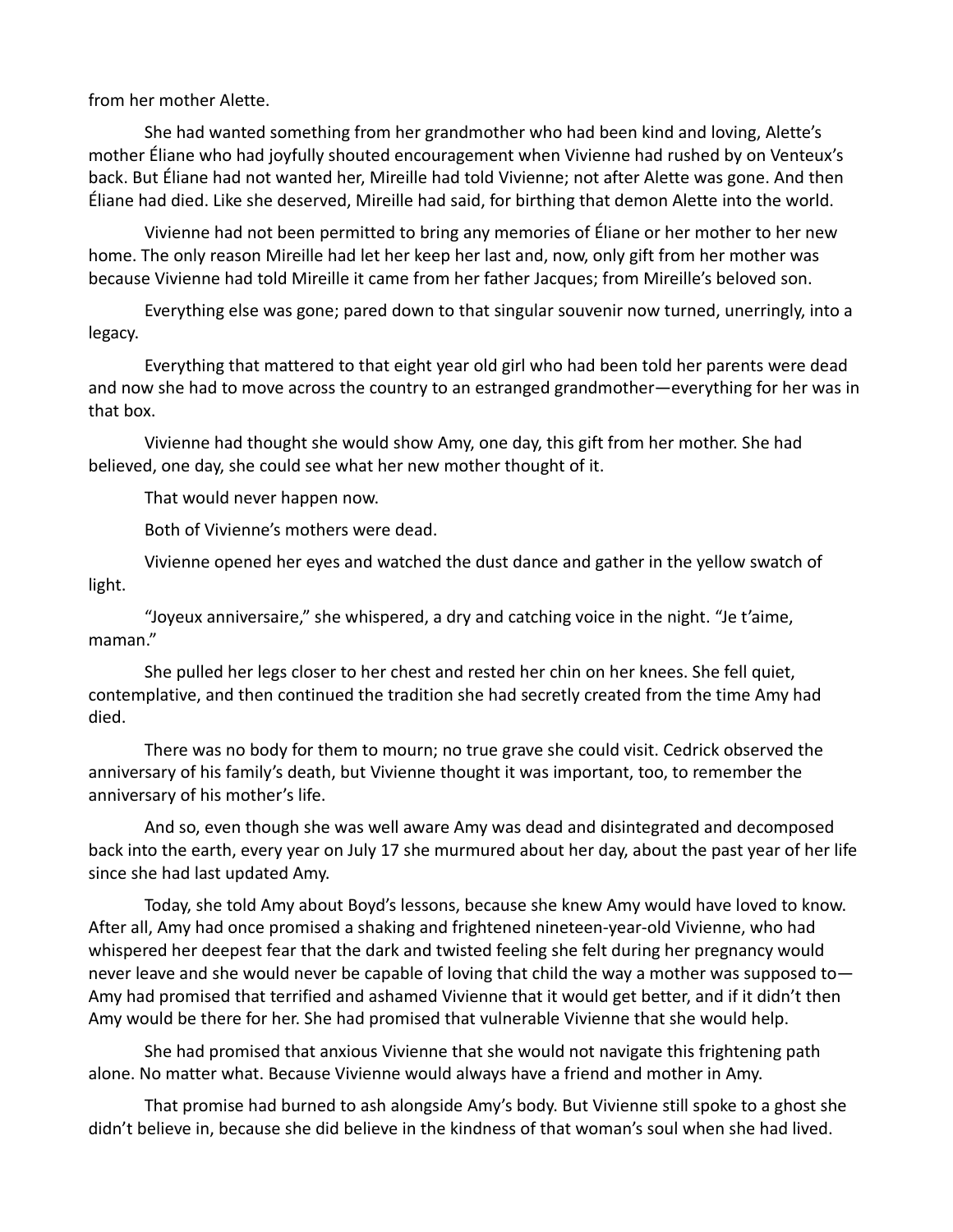"He excels at French," she told that sightless soul now in French. "I hardly need to teach him a word before he integrates it and understands its nuances." She turned her head so her cheek caught against the thin fabric of her night dress. Her eyes strayed, again, to the box. "He's very intelligent. Cedrick is proud. He's certain he's ahead of his age, and I agree. I believe it is likely he will…"

Her words faded, lost in the comforting compression of the night. The sentence she had planned to form was gone as if it had never existed, and her mind undulated with the change.

She could not lie to Amy, whether she was ghost or human; whether she lived or was lost. It had always been that way. Such had been the unending comfort of Amy, knowing she had unerring support.

Cedrick loved Vivienne. He saw someone human, when everyone else had only ever seen a beast. When her own grandmother had treated her as if she were inhuman. Cedrick always took all of her words, no matter how cutting or short they may be, and he transformed them into things of beauty that made her believe even in her own humanity. He reflected back to her a woman worth loving, not worth leaving.

And it was for that reason there were some truths she was too terrified to ever tell him.

*I do not want a child.*

*I never want to be a mother.*

*I cannot be a mother.*

*I have always loathed the idea.*

*I have always found it demeaning and frightening.*

*I have never wanted to be burdened by that responsibility.*

*It was always the life I said I absolutely did not want.*

*I told my grandmother again and again, no, no, when she said it was inevitable and she would form my future around it– when she tried to take away my control and wished to force it on me, I said no, no, never, no.*

Words she had never been able to say to him, caught and caustic in her throat; corrosive in her heart.

Words she had let leave, quaking, from her lips only ever in the protective presence of Amy, far from the ears of anyone else.

Amy had listened. Amy had not condemned her. Amy had not said all the words everyone else had ever said for why a woman could not dare say that; why it was not allowed to want her own life, or a life with a husband, without the requirement of a child in that future.

Why a woman was only as good as her womb.

Her entire meaning and life and personality and dreams, siphoned down to be judged by the usage of one organ.

Amy had listened.

Amy had hoped the love would come, and had promised to aid even if it didn't.

Amy had let her be truthful, raw and vulnerable and revealing of all her undesirable parts, in a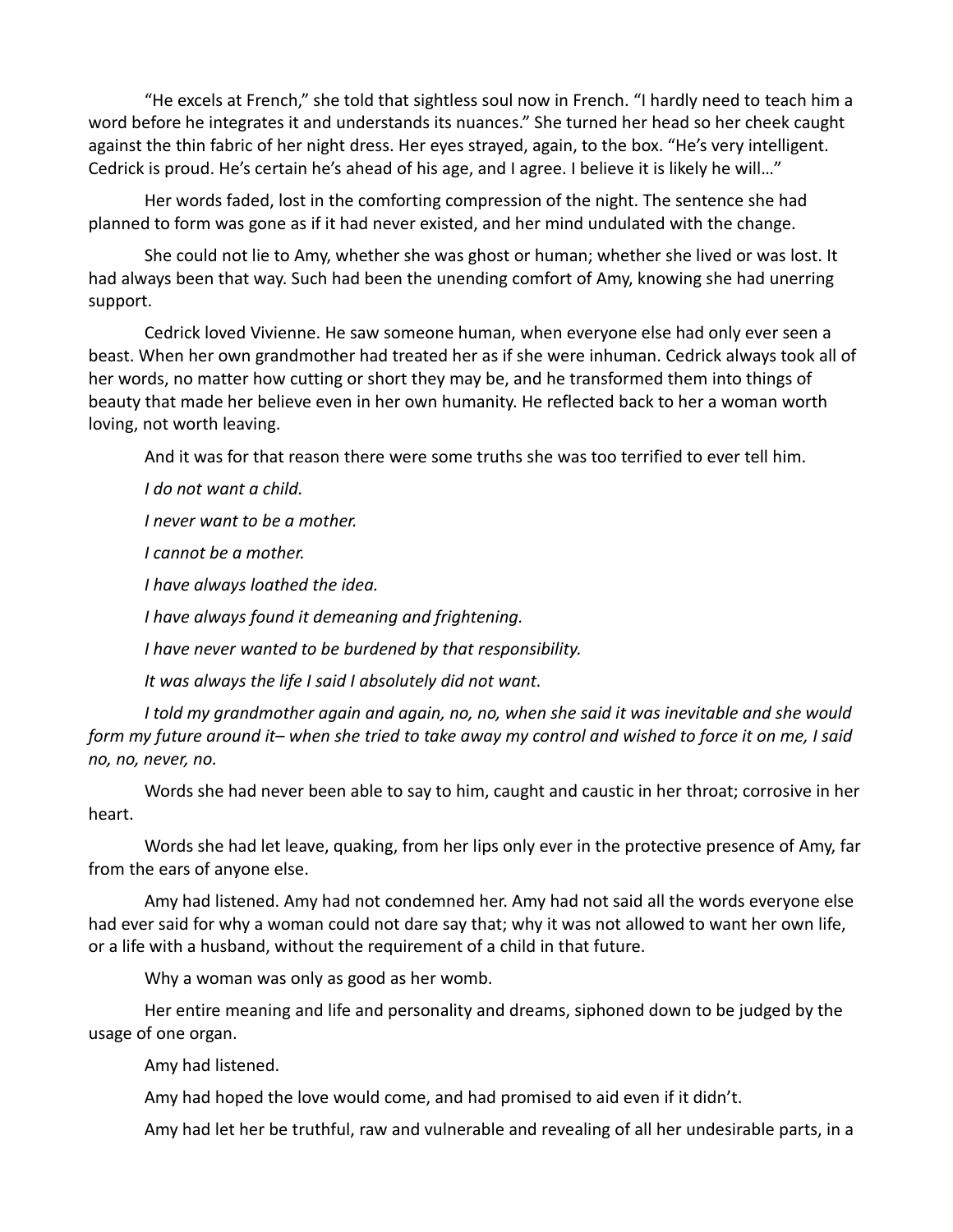way even Cedrick could not fulfill because Vivienne was too frightened of the idea of losing his love. The love she had left everything in her life to pursue.

And so here, this night, the night of Amy's birth fifty years ago, Vivienne could not continue with that superficial update when so many other words crowded her lungs.

"Amy," she said quietly, and should have been horrified to hear her voice crack. Would have been, if not for that shroud descending again so heavily on her throat; her heart; her mind.

It was a welcome distance; a wall that separated her from the wild depth of emotions. Something she had once viewed with freedom, that independence of feeling, that capability of extreme emotions, but now in her maturity she knew to be folly.

Mireille had taught her that feelings, that love and emotions, were weaknesses. Unprotected joins in the armor that kept her safe in the war of life. The quickest path to failure.

And yet…

"I wanted to feel that love."

She hadn't wanted to say it aloud, hadn't meant to, but for as quiet as the sounds were, it ripped her apart inside. She pressed cold palms into the heat of her closed eyes, her back curved gently against the dark.

"I never wanted him but when I knew I had to have him, I wanted it to change. I wanted—I wanted to understand. I wanted one piece of my life to not be a struggle, looking from the outside in. I wanted to hold him and hold no grudges, I wanted to feel the joy Cedrick did, I wanted…"

She sucked in a breath, thin and sharp and cutting.

"But I don't know how, Amy, I *don't*." She felt her dry eyes grow heavy. Maybe another person would have cried but she couldn't. "My grandmother taught me to be strong, not weak. She taught me to deny all this. I don't know what it is to be a mother. I only know how to be a warrior. I love Cedrick, I would leave everything for him, but I don't know how to feel love that isn't there. I don't know how to force myself to not—"

#### —*be a monster.*

The words were unbidden in her mind, held close by the clawed fingers of her memories. Her grandmother's voice, soothing in her ears.

#### *Monster, Vivienne, you are nothing but a—*

She stopped herself, pulsed her fingers to feel the dig of her fingernails into her palms, and dropped her arms to her side. Felt the catch of the floor against her skin. She stayed there, a still statue, every muscle taut as she fought to regain the control she had briefly let herself lose.

It took time.

A deep breath in and another out.

Again.

Again.

With the surge of emotion leaving, she felt emptied out and exhausted. It was a feeling as corrosively comforting as it was familiar, and yet…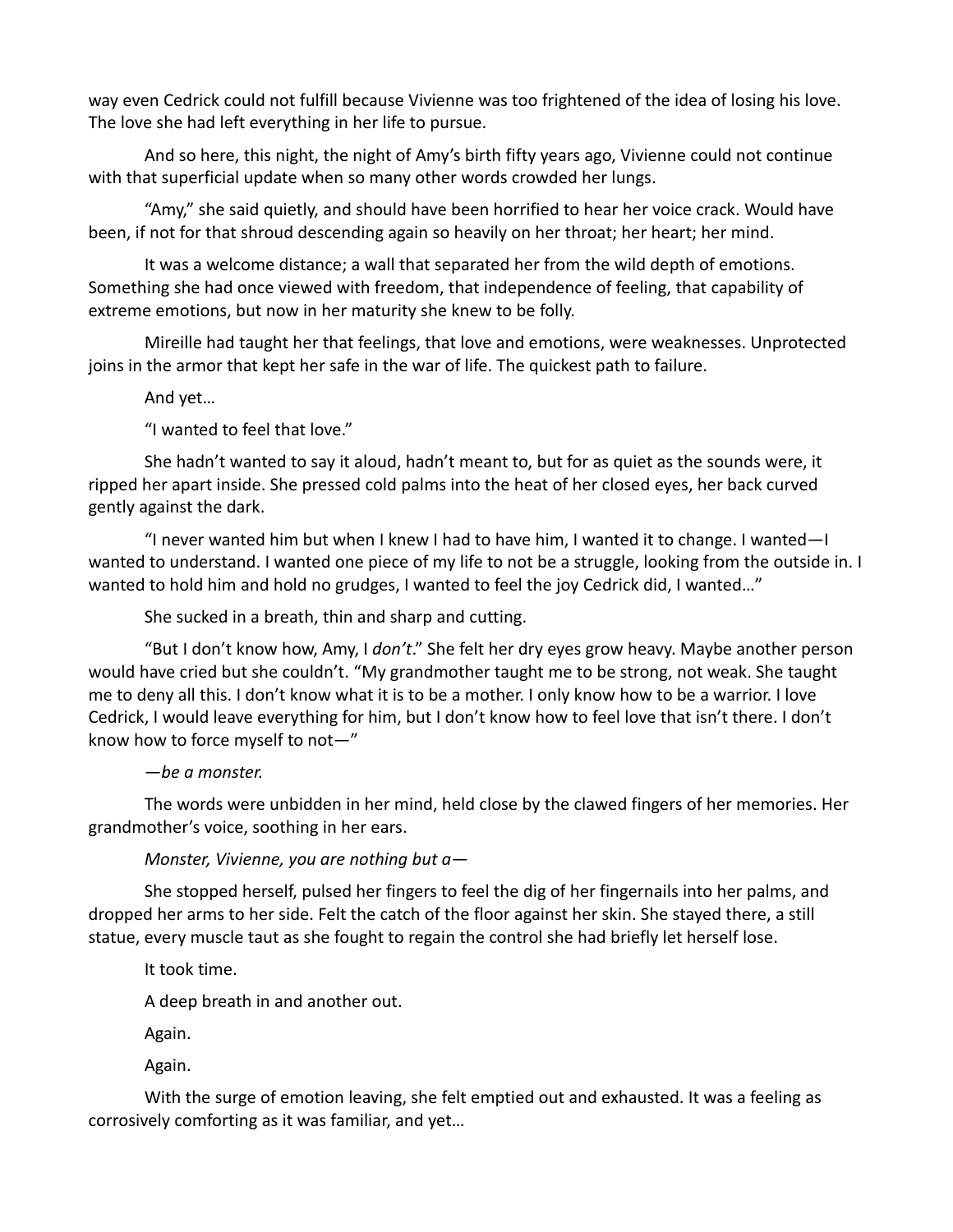She didn't say the words she was thinking:

*You were supposed to save me from this.*

*You were supposed to be here to guide me.*

*I thought you could be his mother if I could not.*

*I thought, with you, we could all find relief.*

*I hoped we could all be happy.*

*I need you but you aren't here.*

Instead, she said another truth; one just as deep but not as painful. Something else to tell Amy, a calmer truth to forget what she had almost said aloud.

"Lately, I struggle."

She watched the light move with more life along the worn wooden floor than she felt lately in her own heart.

"I can't sleep at night. I wake, again and again, and in the morning it's difficult to rise. For more than this reason, during the day I am so tired. I spend all my energy at my work, and when I return I don't want to think, or move. When I see Cedrick and Boyd so easily able to interact, when I watch them share smiles I cannot join, I feel lost in my own family. I feel peripheral. I begin to fear losing Cedrick's love; his strength. Without you here to support me, I fear it will happen. I feel so tired all the time, and yet I still cannot sleep."

The dust settled slowly, gracefully, to the floor.

"It's a cycle I have felt many times since you left. I felt it, too, when Boyd was growing inside me. There are days I have no troubles, and everything feels right. And there are days I wonder how long this will stay until I can be free of it." She closed her eyes, and let the disquiet take hold of her words.

"*Will* I be free of it, maman? Or is this another war I must fight as long as I live?"

There was no answer, and she did not expect one. She voiced the doubts to the confessional of death, and knew no advice would ever break that hold.

Maybe Amy would have known the answer. Maybe she would have told Vivienne what to do. But she was gone and only Vivienne and Mireille remained.

But Vivienne could not ask Mireille, either. Vivienne's grandmother had made it abundantly clear when Vivienne had left that she was disgusted with her; that Vivienne was truly orphaned, now, with no family anywhere in France. No name and no money, no ancestry to call her own. Mireille had told her that choosing Cedrick would only see her burned, and had warned that she didn't want to hear Vivienne come crying to her when everything inevitably fell apart.

*You walk out that door, Vivienne,* Mireille had said, *and you are stricken from this family tree. My only granddaughter died with her father, I will tell everyone. Died at the hands of her worthless mother.*

Vivienne pulled in a breath, let it flood her dusty lungs, and let it out as a fraying sigh. She wished she had a candle with her but it had been too much to remember, this night, when the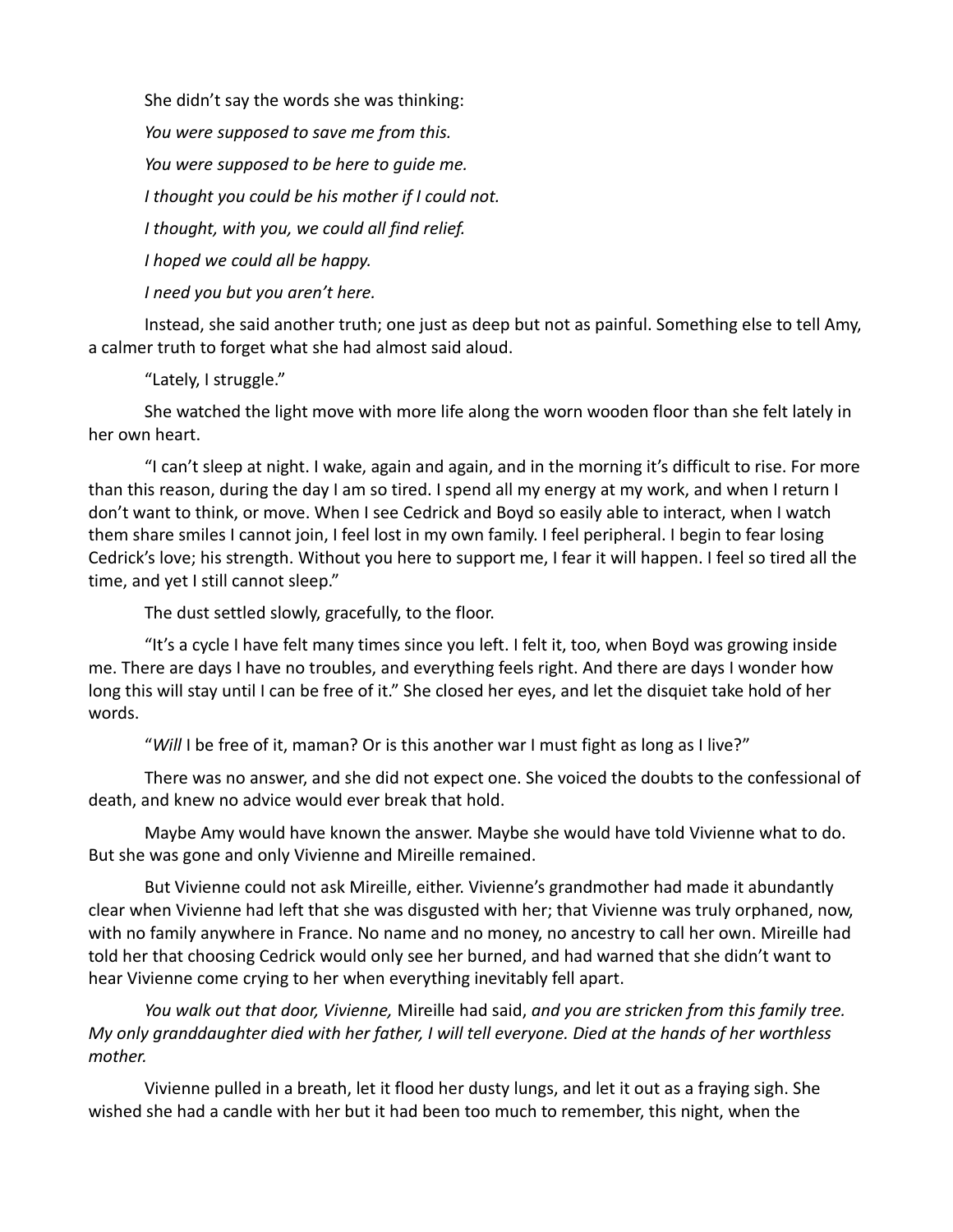restlessness of insomnia had dragged her too close, too often, to the surface.

Tomorrow, she told herself, she would don the armor fully again. Tomorrow, she would keep close the lessons her grandmother had given her. Tomorrow, she would rely on that distance to return her to her rightful self. Tomorrow, she would be the person she was meant to be; the person who did not fear or question the troubled edges of her mind.

Tomorrow, she would once again be ready for war.

But tonight—tonight, even in waking, she would let herself dream.

She closed her eyes and pushed her head harder against the unfinished attic wall. Felt the stinging nettling of her hair catching in splinters and gaps.

She imagined a cake on a table, and Amy and Braeden and Cedrick standing around it. She left Riley out because she liked to forget he existed, but Aiden could be there instead. She imagined a candle, flickering and bright, casting shadows away from Amy's smile, lending warmth back into rigor mortis; life back into death.

She waited until they were firm in her mind, and then into that clustered dusk she sang a song of birthday wishes.

"Bon anniversaire, nos voeux les plus sincères. Que ces quelques fleurs, vous apportent le bonheur… Que l'année entière, vous soit douce et légère. Et que l'an fini, nous soyons tous réunis. Pour chanter en choeur… Bon anniversaire…"

The words drifted into the dark; a distant, low-breath melody that could hold no truth against reality; no buoyancy in the shadowy depths.

There would be no other years; no happiness waiting, nor flowers to come. There was no one to sing along with her, because she did not want to hurt the only person who would have remembered.

So she stayed alone in the attic, wishing she could be surrounded by the ghosts of the family who had believed in her.

But they were gone forever.

Fading memories of a time she would give anything to regain, yet her 'anything' would never be enough.

Let go.

As always, she had to let go.

"Adieu, maman," she whispered.

When she stood, already she felt the armor pulling back into place.

When she opened the trapdoor that led back down to the house, she felt reality flooding back, bringing with it a sense of certainty she felt for most of her life but allowed herself to lose, just a little, when she was up here alone in the dark.

When she reached up and pulled the switch on the light, she imagined Amy blowing out that candle and fading, like everything else, back into the black.

It would be another year until Vivienne would let herself feel that vulnerability again.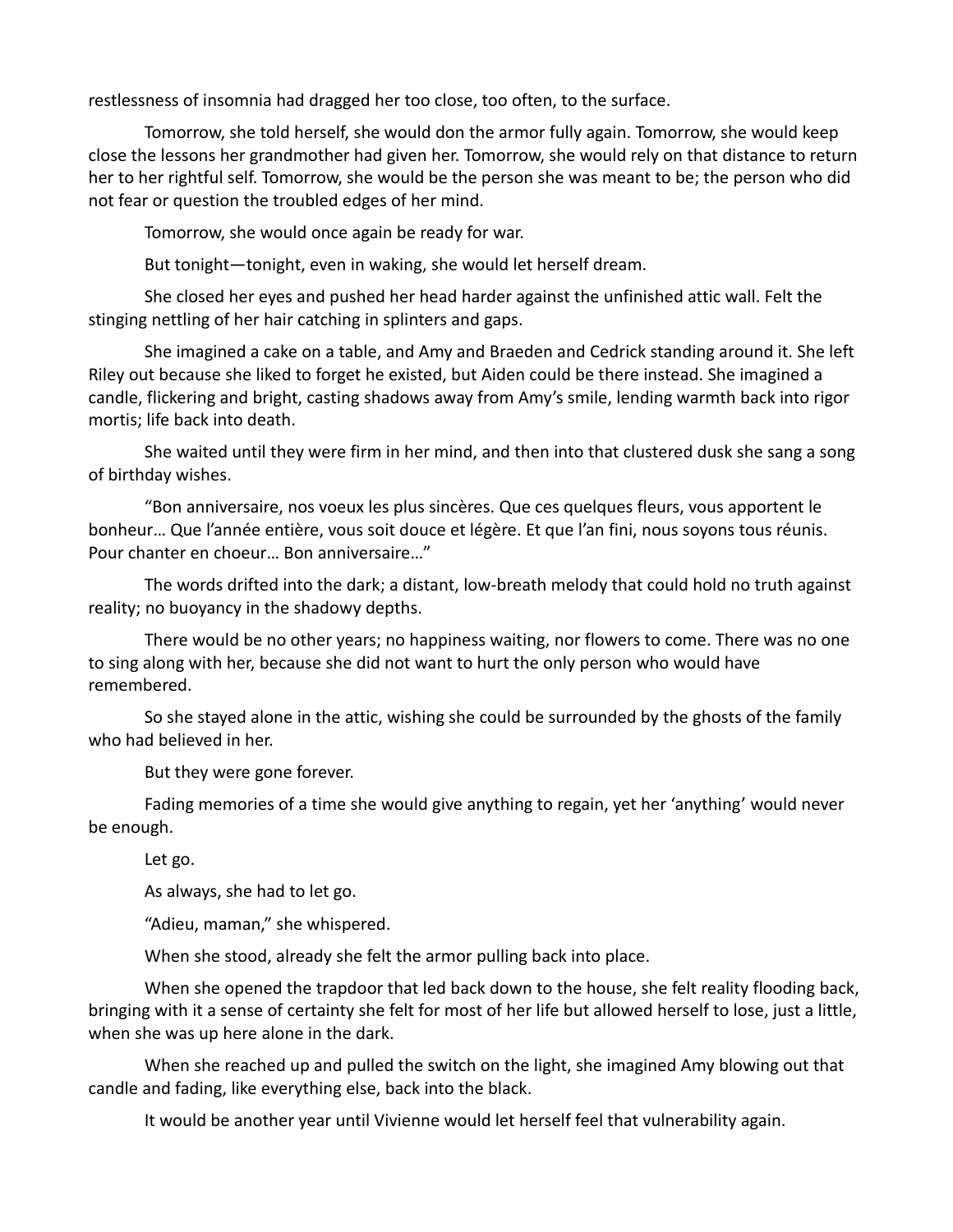Another year until she breathed doubt into the dark; whispering confessions and questions to a mother long dead.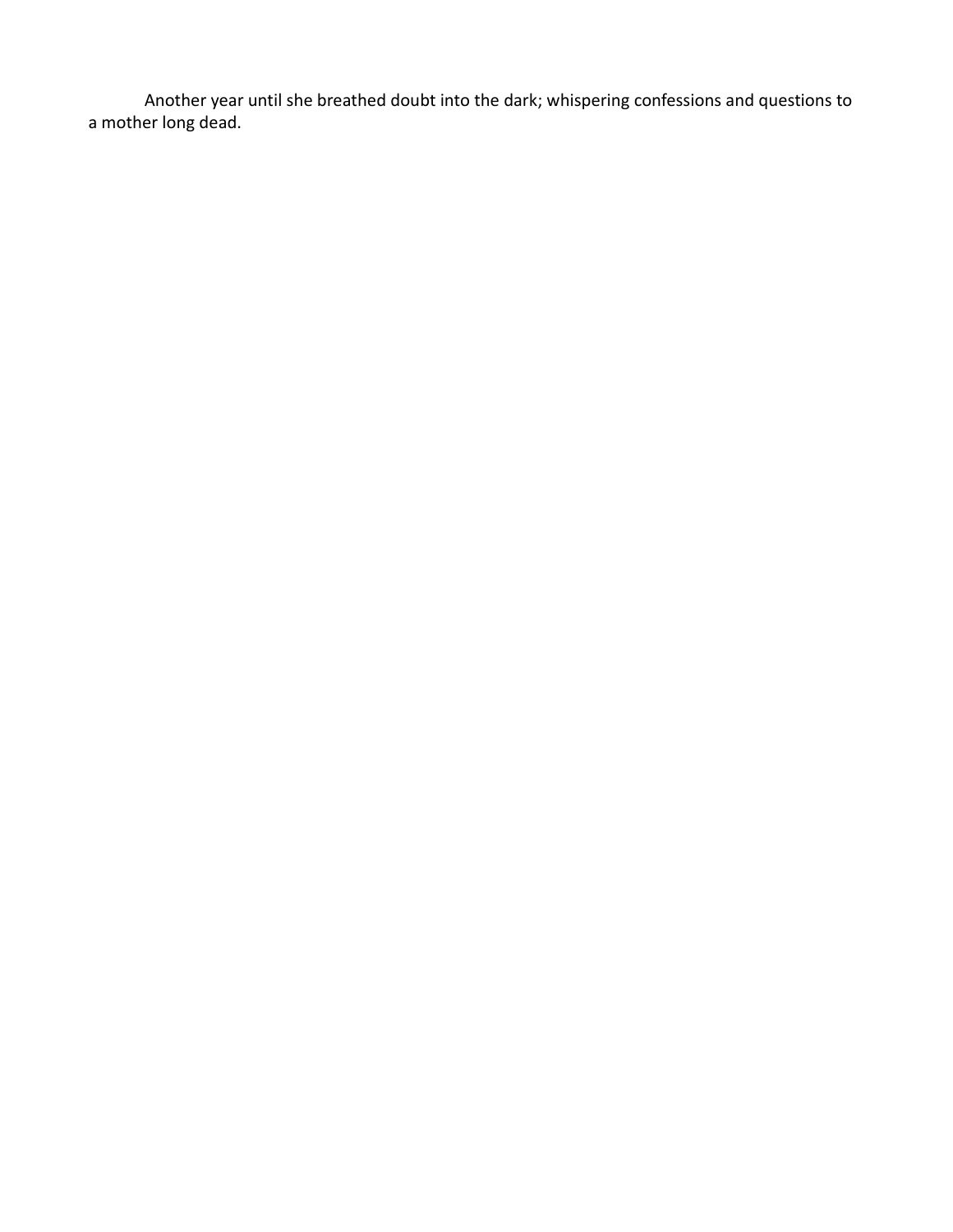# **Eight**

*Thursday July 21, 2005 Carlisle Windsor School, All Saints neighborhood Lexington, PA*

When they pushed him, Boyd stumbled and fell. He had been paying so much attention to the book he hadn't expected anything else, so he wasn't prepared to catch himself. His foot missed the edge of the steps and he tumbled all the way down the stairs, bumping and rolling until he crashed to an abrupt halt at the bottom.

His knees skinned on the concrete, and his arms jolted. His head snapped forward.

It hurt.

The suddenness scared him. His heart thundered in his chest.

He curled his fingers against the concrete and focused on that instead of the startled pain that tried to overcome his natural ability to stay unaffected. His chin wobbled so he clenched his teeth.

He wouldn't cry. Boys didn't cry, and he couldn't be a girl. They already called him that and more.

Carefully, he pushed himself up. It hurt even more doing that, and for a horrifying second he thought he was going to cry anyway. Everything got all blurry the way it did when he had tears. But he managed to hold it in, and he thought his mother and dad would have both been proud.

He could stay quiet no matter what. He was a good boy.

As long as he stayed a good boy, his mother and dad would always remember him. They would still want him.

As long as he stayed a good boy, Mr. Cole wouldn't take them away.

"You forgot this."

The book he'd dropped careened down and clipped him in the side. It hurt but he tried to ignore it. He stayed very still, hunched and facing away from the others, in the hopes that they would forget he existed the way most people did.

He didn't understand why they pushed him today. Usually they went out of their way to do nothing that could leave physical marks. Usually, they used their words the most as weapons.

He didn't know why Austin was mad today, but Austin was always mad lately. Boyd had overheard Nella say that it was because Austin's mom finally died of the lung sickness. Austin had always hated Boyd, but now he wouldn't leave him alone. Every time Boyd turned a corner and Austin was there, he did or said something mean. He kept telling Boyd to run home crying to his mommy, and then he said if Boyd did, he would have his dad's people follow Boyd home and kill his mom so he had a real reason to cry.

Boyd didn't know why Austin was so obsessed with the idea of him crying. He hadn't cried in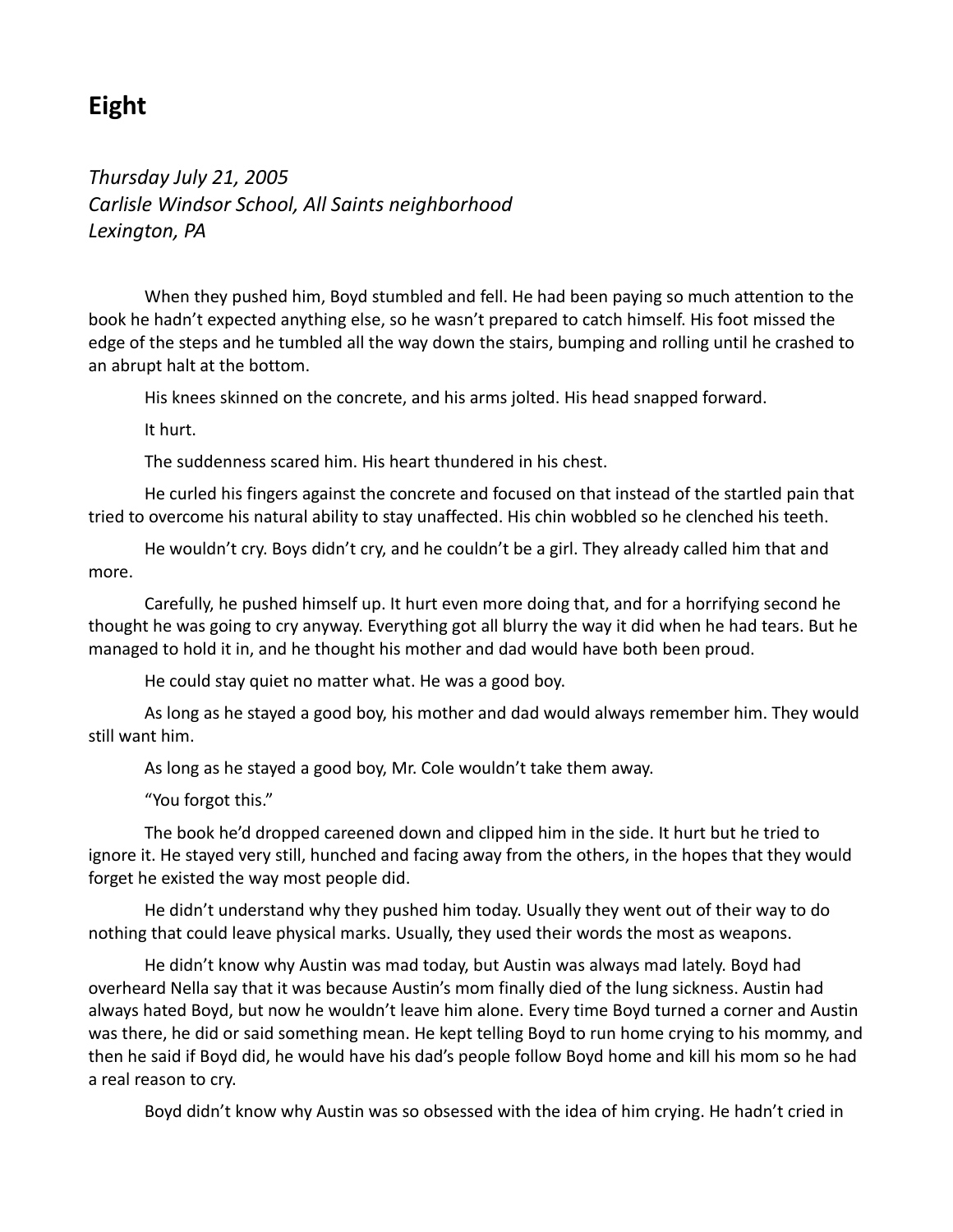front of Austin except the first time, when he hadn't expected Austin to try to set his shirt on fire while he was wearing it, and he'd gotten scared.

But that was before Lou had protected Boyd. Before Lou stopped Austin from doing more than taunting him from afar.

But now Lou wasn't there. It was summer and only some of the kids attended the summer academy. Austin and his friends went because they weren't good students and they got in trouble a lot, even though their parents always bailed them out. Boyd was a top student but his parents were busy a lot so Boyd went so they didn't have to get a babysitter and Boyd got to learn more.

Lou had wanted Boyd to go with the Krauszer family on his vacation but Boyd couldn't and hadn't wanted to, anyway. Austin already said mean things about Lou because he spent time with Boyd. If Boyd went with them in the summer it would only be worse.

Plus, even though his dad said he didn't have to go to the summer academy, Boyd liked learning. He liked that they let him do art when it was quiet. He didn't have to worry as much about making a mess here; they didn't give him a look the way his mother did at home. He felt less guilty here.

But with Lou gone and fewer people to care, Austin and his friends were getting worse by the day. With Austin leading them, they taunted Boyd, called him names, stole his money, hid his backpack, took his food, blocked him from his desk, pulled his hair, his clothes, tripped him…

And now, they pushed Boyd down the stairs when Boyd was reading a book as he walked.

He heard Austin laugh from the top of the stairs. "Why're you so clumsy, Boyd?"

"He's even creepier when no one else is around," Christian said. "Doesn't even look where he's going."

"He doesn't even walk down stairs like normal," Elijah said.

Boyd stayed quiet, controlling his breath and not moving. Austin would get bored eventually. He always got bored.

"Stupid! I can see you! Just 'cause you're not moving…"

Boyd heard footsteps stomping down the steps and suddenly he was worried. Austin was supposed to leave him alone if he didn't do anything.

People always left him alone if he stayed quiet enough. They got tired of hurting or hating him if he didn't resist.

He chanced a glance over his shoulder and saw Austin storming toward him, face red and twisted in a scowl, while Elijah and Christian flanked him.

If Lou were there, he would have run in between them and punched Austin in the face. He would have gotten in a fight and yelled at them for hurting Boyd.

But Lou was gone and Boyd didn't want to hurt anyone, he just wanted to be left alone.

He grabbed the book and his backpack from where it had fallen next to him. He started to run, or tried to, but his knee hurt and he was a lot smaller than them.

He was smaller than all of the other boys. Austin and the others always said it was because he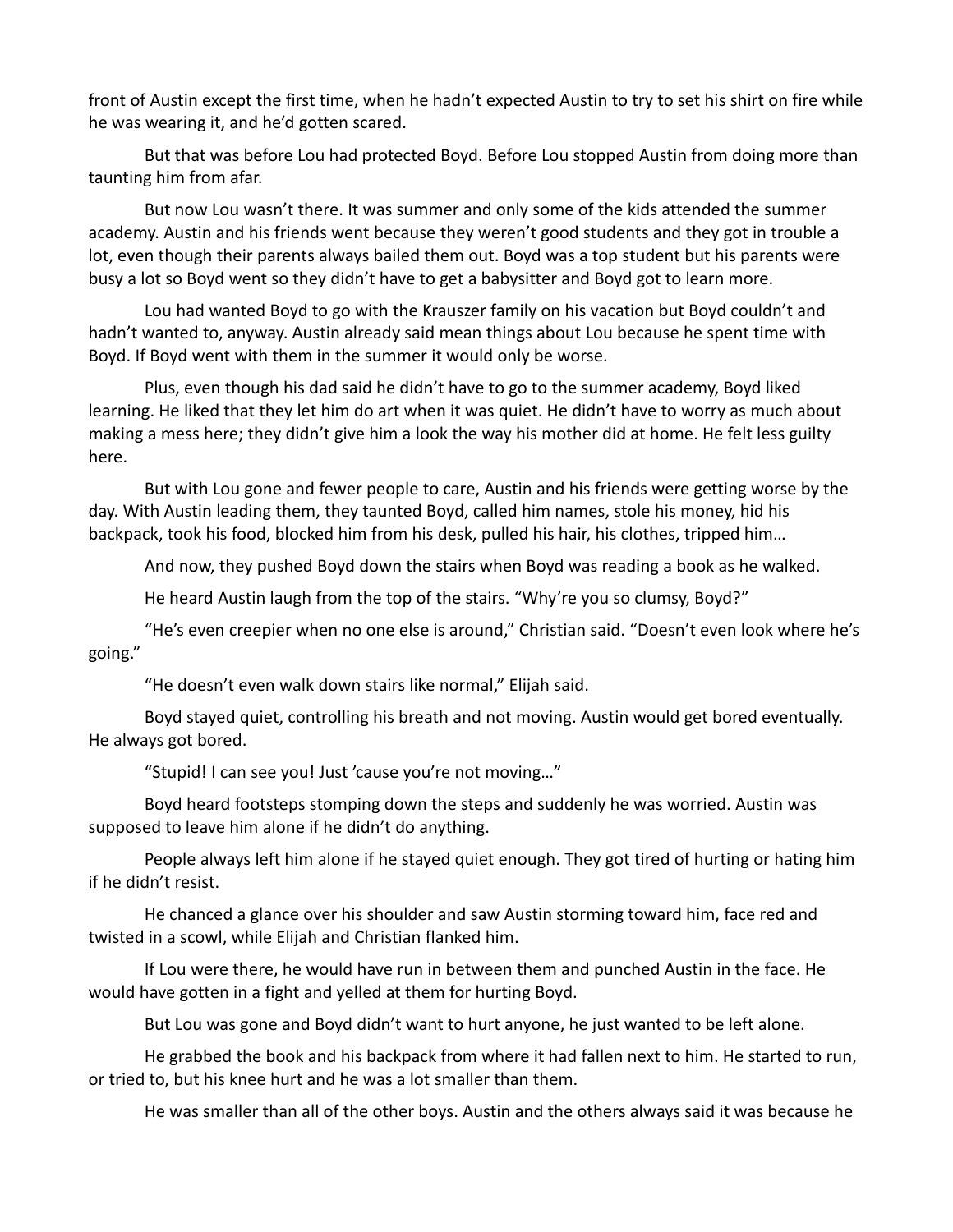was a girl. They said they should cut off his privates and then he'd really be a girl, and then they usually laughed and tried to pull at his clothing.

He didn't like it when they did that. He didn't like it when people touched him, except Lou and his dad who were always nice and didn't say mean things around him like he didn't know what it meant.

He barely made it past the fountain before Austin caught up to him.

"Where do you think you're going?" Austin demanded, and behind him Elijah echoed, "Yeah, where're you going?"

Boyd didn't speak. He knew it was better if he didn't speak. It was always better if he was quiet, even when he was home.

Austin and Elijah yanked him back by the arms, and Boyd didn't resist because he knew it was safer if he didn't. They dragged him backward, his heels bumping along the ground. The book and his backpack fell with a thud.

"You were staring in class earlier." Austin glared at Boyd. "Staring at Christian. Why's that? You like him?"

He shoved Boyd at Christian, who jumped out of the way.

"Gross!" Christian yelled.

Boyd fell down.

"Oh, sorry." Austin sneered. "Looks like Christian doesn't like you."

The reason Boyd had been watching Christian was because he'd been trying to figure out why everyone liked him so much when he didn't really do anything nice or interesting. When all the kids were there, Christian was even more popular than Austin or Elijah, but all Christian ever did was follow Austin around. Christian wasn't good at listening to the teacher and he was always mean to Boyd.

So, why did people like him? Why did the teachers always let him get away with everything, when if Boyd tried the same thing he got cold stares instead?

Boyd had been wondering what he could do to be liked too, or at least be ignored so no one would hurt him. He'd thought if he analyzed Christian's behavior he could figure it out, and he'd thought summer was a good time because fewer people were there to notice.

But he must have been too obvious. He'd made a mistake.

Austin shoved Boyd down with a foot on his shoulder. Boyd caught himself with his hands and saw Christian's dirty loafers loom in front of his face.

"You like him so much, why don't you kiss his feet?"

Christian made a gagging noise but didn't move. Elijah laughed and, when Boyd didn't do anything, shoved hard on his back. Boyd fell forward, bumping his nose on the toe of Christian's shoe.

"Gross!" Christian shouted. "He did it! He really did it!"

Boyd didn't bother telling them he hadn't. They wouldn't believe him, anyway.

It got quiet above him and that made Boyd grow worried. He froze and, slowly, chanced a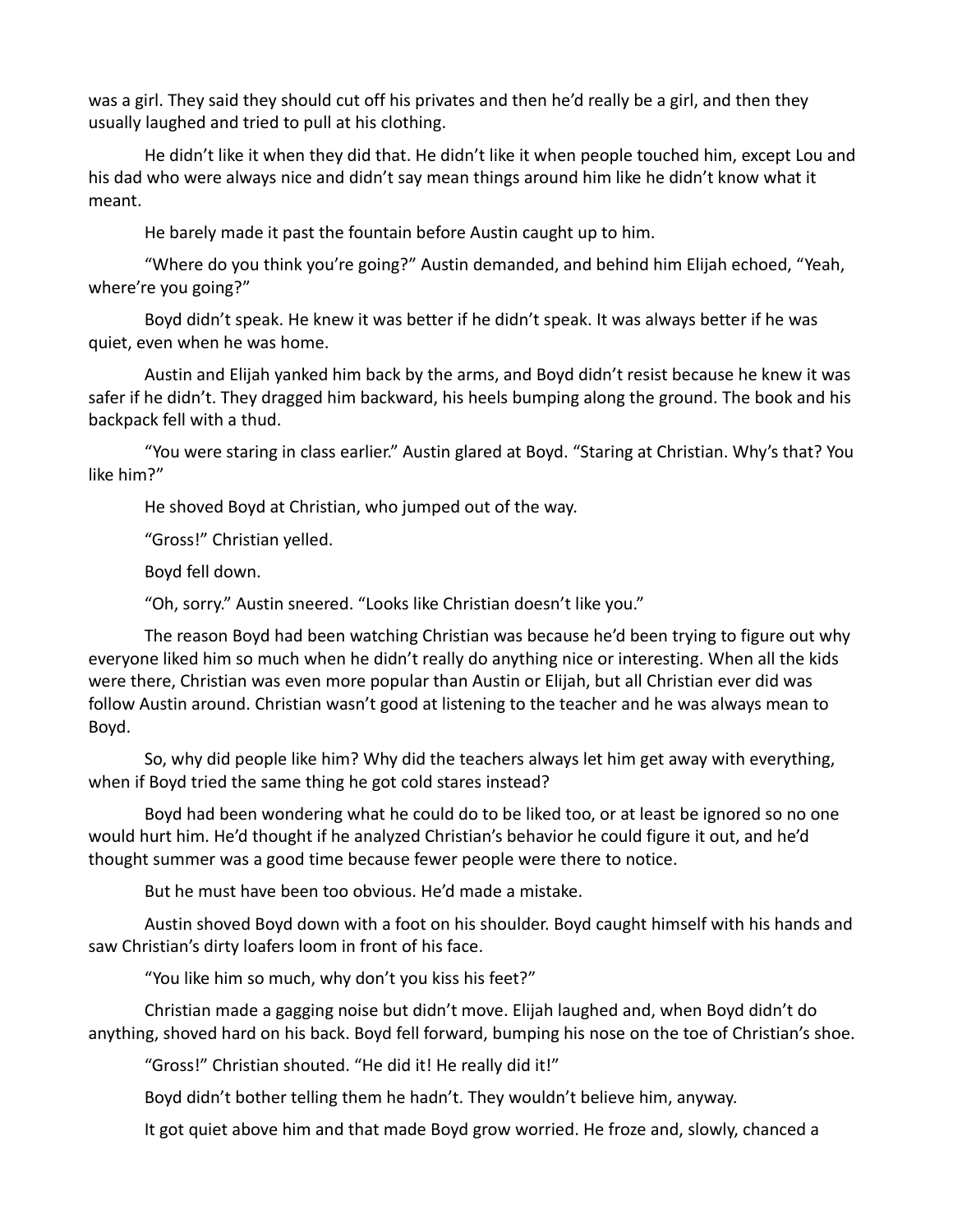glance up.

Austin had reddened from anger. "Gross! You're so gross! You're disgusting!"

Lips peeling back from his teeth, Austin grabbed a handful of Boyd's hair, right down to the roots, making Boyd's head throb painfully.

"I hate you," Austin seethed.

He dragged Boyd up, getting Elijah's help when Boyd was too heavy. When Boyd wavered to a stand, Austin shoved him hard in the chest. Boyd stumbled backward, falling on his butt. Elijah and Austin were there again, dragging him back up by the hair. Again, again they did this, pushing harder and farther each time.

The pain on Boyd's head intensified. He sucked in a breath and barely kept himself from crying out, but he couldn't stop his hands from grasping at Austin's wrists to lessen the hold.

"Don't touch me!" Austin smacked Boyd's hands away, then threw him backward.

Boyd felt his knees catch against the edge of the fountain, and the next thing he knew he fell backward underwater. Boyd's breath left him in a whoosh, his feet flying up into the air where he couldn't get a good hold. Austin's rippled reflection came over him through the water, his glare turning even scarier with the water twisting it even worse. Boyd tried to sit up out of the water but Austin got even angrier, and just as Boyd almost got to air Austin shoved him backward on the chest again.

"You stupid—disgusting—"

Austin's words were cut in pieces as Boyd struggled to rise up and breathe; as the sound of the water engulfing him and the drone of his blood muffled Austin's snarl. Even so, because Boyd had heard it so many times, he knew exactly what was being said to him.

*Why should* you *get to have a mom still? Why should* you *get to be here? You don't even have money. Not like the rest of us do. You don't deserve to be here. Your dad's poor and worthless and no one likes your mom. No one likes you, either. You're gross. You're gay. You're creepy. You're stupid. You're a girl. You're a spy, just like your dirty traitor mom. You don't belong in this country. Everyone hates you. We all wish you'd die.*

Water rushed into Boyd's mouth when he couldn't hold his breath any longer. He choked, trying to cough while trying to breathe, his breath filling with water instead. He grabbed blindly at Austin's wrists, trying frantically to pull them away from him, and Austin only pressed down harder.

He was terrified and powerless and his heart hammered so hard he couldn't even make out what else Austin was saying. All he knew was he couldn't breathe and maybe Austin, Elijah and Christian glaring down at him through the water was the last thing he would see. Maybe Austin really would kill him and maybe that really was what everyone wanted.

He didn't know if some of the wetness on his face was tears too.

He hoped not. He was a good boy, and boys didn't cry.

Distantly, just as his mind buzzed so hard he couldn't think, he saw Christian and Elijah look suddenly to the side. Austin scowled. Just as abruptly, the pressure on his chest was gone and Boyd rose up out of the water with a great gasp of air that caught and burned and hurt deep in his chest. He choked and coughed and crumpled forward, trying to catch his breath. It took him a long, shaky moment to be able to scramble out of the water and collapse against the side of the fountain just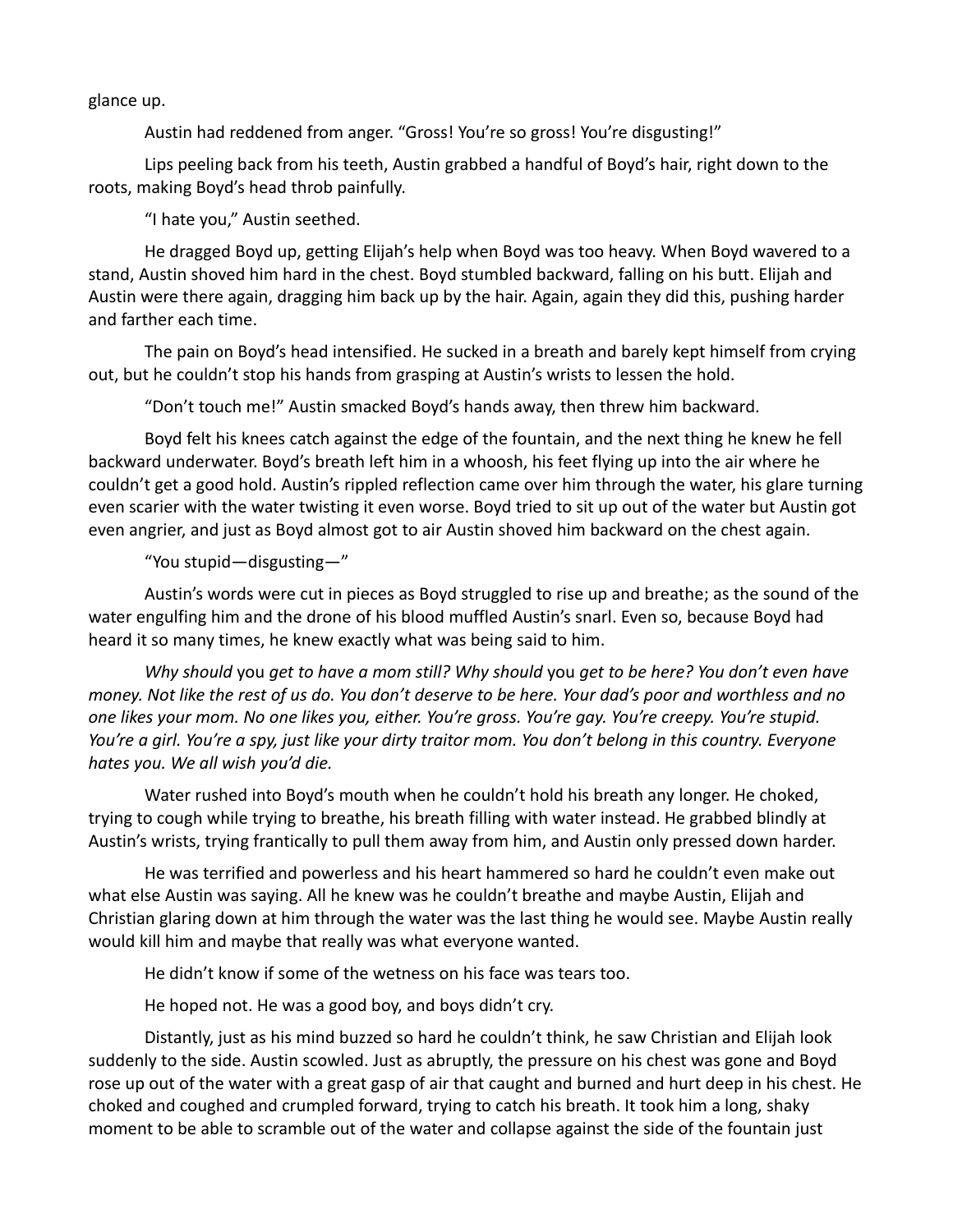trying to breathe. The stone burned against his arm, hot from the summer air.

There was a sharp punch to his side.

"You better tell her it was fun or I'll get my dad's people to kill your dad, too," Austin hissed. "And then they'll kill Lou and make you watch. And then *I'll* be the one to kill *you* just like you deserve."

Boyd barely had the chance to look up at Austin's narrowed eyes before he recognized the sharp click of heels on pavement. He struggled to push himself to a stand, and had only just managed it before Ms. Riggs was upon them.

"What is the meaning of this? Austin Cole, are you bothering Boyd?"

Austin was all wide-eyed innocence looking up at her. "No, Ms. Riggs. We were playing a game. Loser had to look for the pennies at the bottom of the fountain. Boyd's bad at the game so he lost and then he didn't find any pennies. We tried to help him but he really sucks at it."

Ms. Riggs stared at him like she didn't believe him, and Boyd didn't blame her. Austin could have come up with a better story. Boyd's dad would have. He was good at stories.

"Is that true, Boyd?" she asked.

Boyd had learned long ago that adults didn't care about the truth; they only wanted to hear what made them happy. His dad was the only exception, but the problem was unlike everyone else, his dad *did* care, and then he got upset anyway because he worried. Everyone else hated him if he said or did something that made their lives difficult. Even the other kids. Except for Lou, and Lou wasn't here.

So, Boyd nodded.

She frowned, glanced between them, and then as she always did when she was confronted with anything that seemed like too much trouble, she shrugged and accepted it. She was always doing that with the kids in school.

Boyd had overheard her talking to one of the other teachers the other day. She was mad about how she needed more money and had to work extra in the summer academy. She said when she'd first started as a teacher that she'd wanted to make a difference but then she'd realized how spoiled all the kids were here. She said she'd been yelled at by the parents for teaching their kids the wrong things but then also not teaching them enough; for not disciplining the kids and acting like their parents but then if the kids were disciplined they said she *wasn't* their parents and she didn't have the right. She told the teacher she found it hard to care anymore. She said sometimes she thought the kids deserved anything they got, since they were all rich enough that they probably missed most of the problems of the war.

Teach them a lesson, Ms. Riggs had said. They deserve it.

Boyd didn't know what money had to do with loss and the war. All he knew was for Ms. Riggs his family had too much, and for Austin his family didn't have enough, and even at home he often was too much or not enough of everything.

Ms. Riggs shook her head to herself, muttered something about them being more careful, and left. They watched her cross Carlisle Windsor's courtyard, walk up the steps Boyd had fallen down, and return to the nearby school building.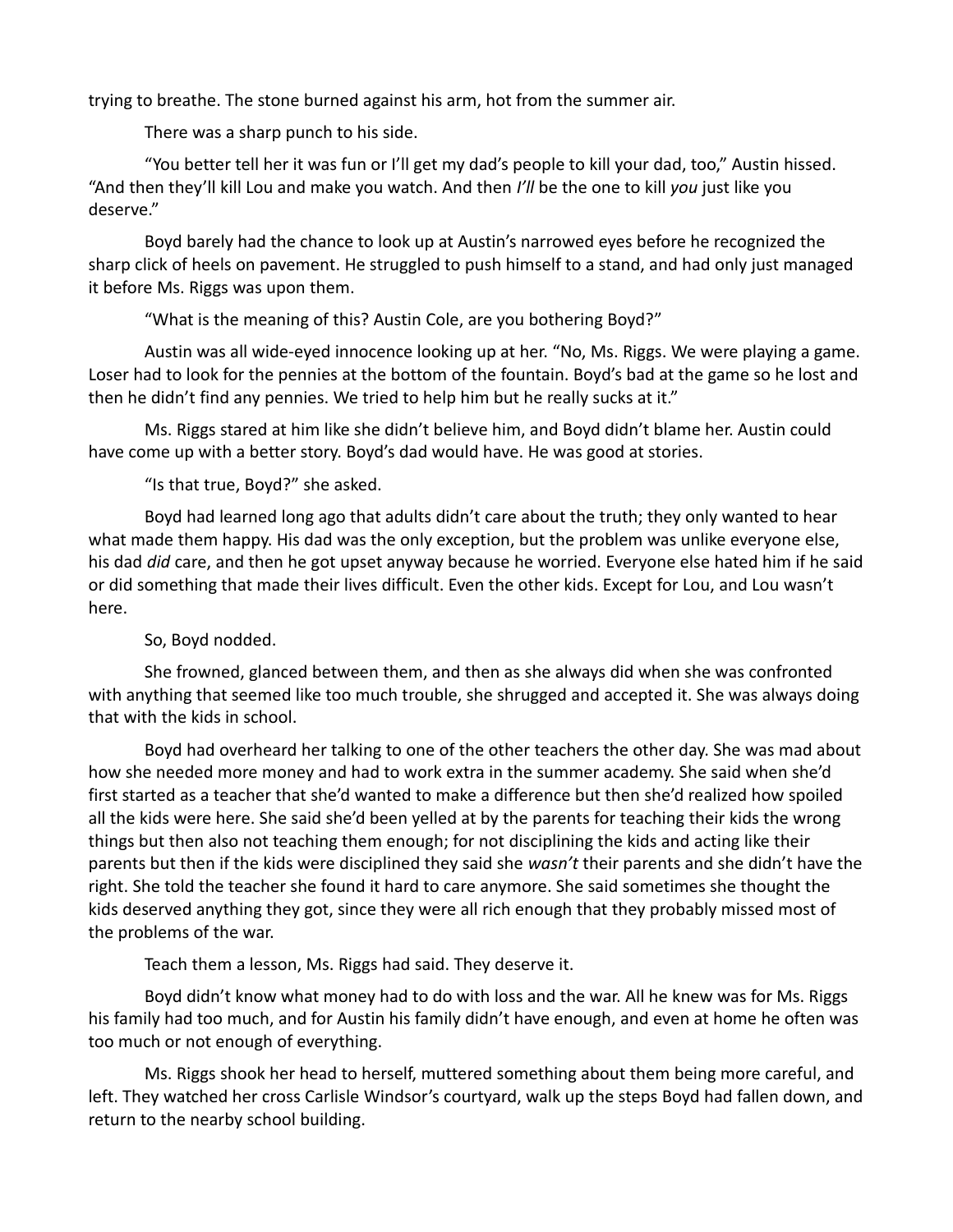Austin didn't even wait for the door to shut behind her before he kneed Boyd in the groin. Pain flooded Boyd like water had his lungs. He fell down to his hands and knees with a gasp.

"Ohh?" Austin looked down his nose at Boyd. "That hurts girls too?"

Elijah laughed. "He's got 'boy' in his name but he's weaker than a girl."

"If he *was* a girl it'd be less creepy that he keeps looking at me." Christian shoved Boyd on the side with his foot. "Don't look at me again! I don't want to see your ugly eyes! They're creepy. Only gross people have yellow eyes."

"Yeah, stop looking at Christian," Elijah echoed. He shoved his foot against Boyd's hip. "He hates you."

"We all do." Austin spit on the back of Boyd's head. "Next time, I'll kill you for good. I bet the teachers'd give me straight A's for doing it, too. You saw Ms. Riggs. She'd probably help if she could. She doesn't like you, either."

"Only Lou likes him," Elijah said.

"That's 'cause Lou's gay too." Christian sneered but Elijah laughed, and Austin snorted.

"Let's go," Christian said. "We're gonna get infected if we stay around him too long."

Elijah jumped back in alarm. "Infected? With what?"

"I dunno. But my brother says it happens all the time with gays. They get you sick if they touch you."

"Why didn't you say that before I touched him?" Elijah demanded heatedly.

"It's fine 'cause you used your foot and didn't touch his skin. As long as you use your shoe you're okay."

"But I touched his hair—"

"I think it has to be bare skin or something, I dunno." Christian turned and shoved his hands in his pockets. "We should be okay. Austin probably got it washed off in the water."

"We better be," Elijah grumbled.

"But don't ever let him touch you normally! Throw things at him if you have to so he stays away. We gotta tell the others when they come back. They'll get sick if we don't."

"We'll tell Mary when school starts. She'll get it to everyone."

"Oh yeah," Christian said thoughtfully. "Mary will."

Austin knelt next to Boyd and hissed into his ear, "Just die already," before shoving his head down to the concrete with a hand in his hair. Boyd's cheek scratched along the rough ground.

Austin stood up and stormed up to his friends. "Let's go. I got a new game at home we can play."

Elijah leaped into the air with his hands raised, a huge grin on his face. "Yessss! Your dad got it for you?"

Austin scoffed as they strode away. "Idiot. My dad gets me anything I want."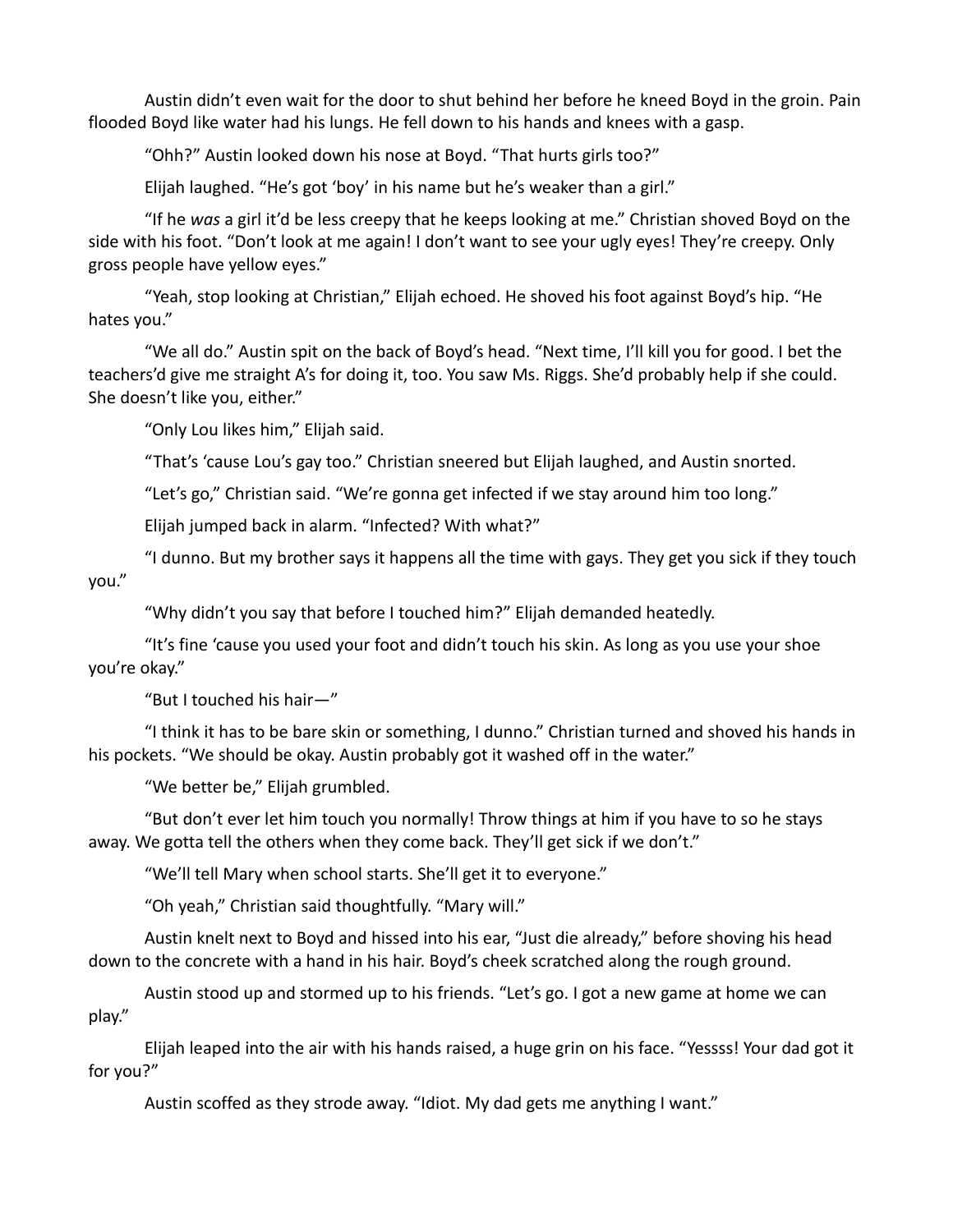They left in the same direction Ms. Riggs had, but they kept going past the buildings, toward the front gates hidden from view from here.

It seemed so quiet and empty with them gone.

Even after they had left, Boyd stayed on the ground, trying to stabilize his breathing and working up his pain tolerance to pretend nothing hurt. He didn't know how long it took, but eventually he was able to stand up, and he didn't fall when he got his backpack and book, so he knew he would be okay.

He was pleased with himself for this. He was a good boy.

Slowly, he started home. The longer he walked, the more he realized he had twisted his knee a little when falling down the stairs. It hurt and it made him limp a little, but he had to walk. Austin had already taken the money he'd had earlier, so he couldn't get on the bus or take the train. His mother didn't like it when he took the train or bus, anyway. She said it was pleveein. He didn't know what that was, but he knew it was as bad as being a girl and gay.

He still didn't know what 'gay' meant, but he knew it was something really bad. It had to be, since so many people called him it. And they called Lou it too, when they wanted to hurt him the way they hurt Boyd.

By the time he made it home, his knee hurt so much it stung with every step. He had hoped he would be home early enough that no one else would be there but he saw his mother's car in the driveway. Maybe she wouldn't be downstairs.

He opened the front door quietly and peered around the heavy wooden door but his stealth hadn't worked. He saw his mother reclining on the couch, holding a glass of something pale and not for kids that she called white wine.

Her gaze turned to him at the sound.

Austin's words passed through his mind. *They all wish you'd die.*

Sometimes he thought his mother felt the same.

"What did you do?"

Her tone was detached, no anger in it, but Boyd still felt ashamed for having disappointed her. He stared at her wordlessly, not knowing how to respond. He didn't know what he'd done to make Austin angry today. Maybe if he did, he would know what not to do tomorrow.

"You walked home looking like this? In front of the neighbors?"

He continued to stare wide-eyed, not knowing what answer to give to make her happy. In the end, he didn't have long to wait before she turned away from him.

"You know where the first aid kit is."

Boyd did. His mother always made sure it was well-stocked for him. He thought that was very kind of her and showed that she cared. If he wasn't a good boy she would stop stocking it, he thought. So he had to make sure he stayed good.

He limped into the bathroom and carefully pulled the first aid kit out of the cupboard, trying to ignore the way his back twinged when he lifted his arms at the wrong angle, and how his knee trembled with his weight. He selected the right size of band-aids and placed them on as carefully as he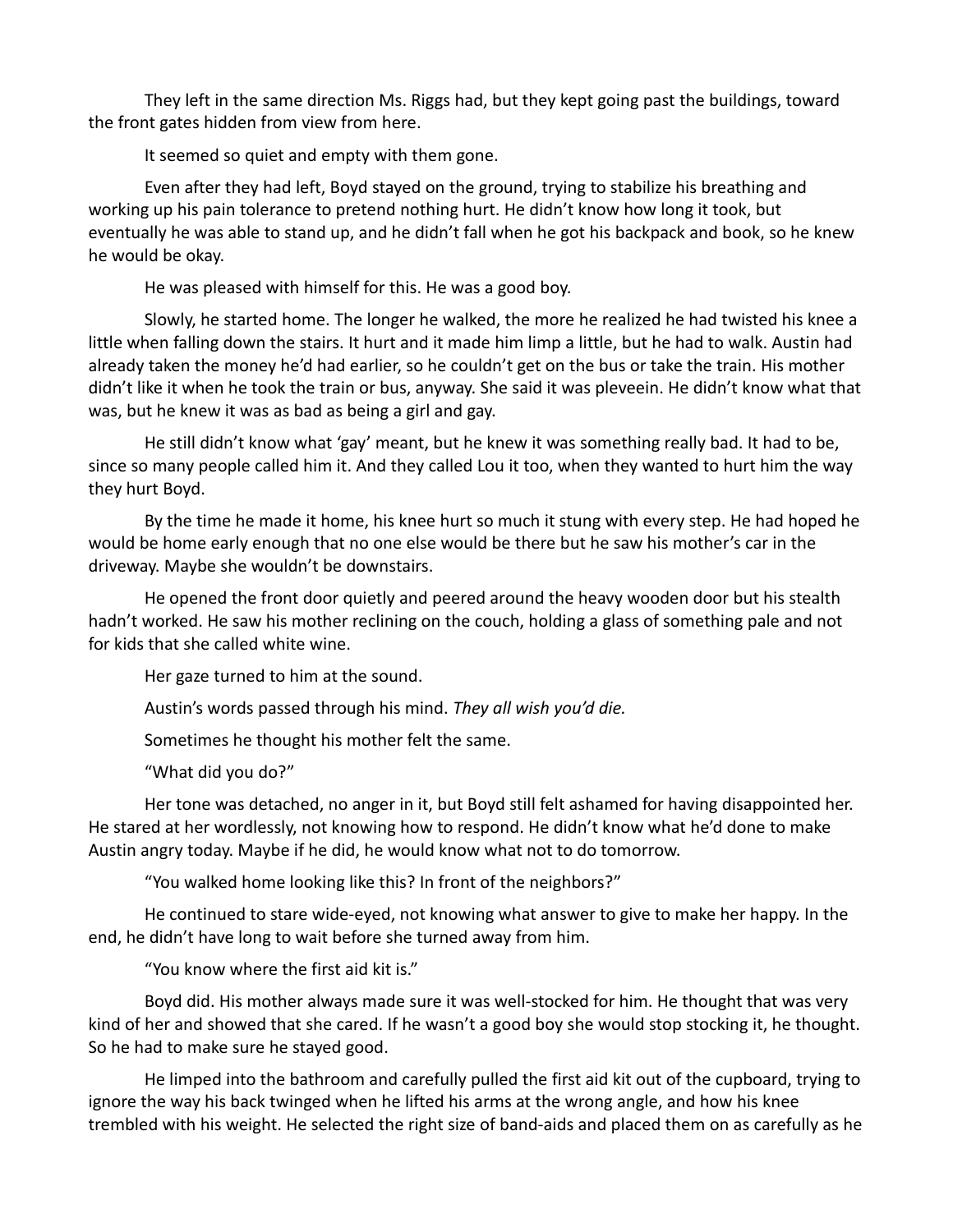could.

He didn't have many injuries, luckily. And his clothes and hair had dried on his way home. So everything was okay.

Once his scrapes and cuts were covered, he put the first aid kit away and then went into his room where he changed. He carried his dirty clothes over to the hamper in the bathroom, and then realized he was still dirty and a bit of blood had smeared. He tried to reach for the faucet but it was too hard to reach with his stretched limbs. He started to force it, but something startlingly painful pulled at his knee, and he lost his balance. He fell down with a muffled thump.

He hit his butt on the floor and told himself he didn't want to cry at how much that had hurt.

He was a boy and boys didn't cry.

He was okay. Everything was fine.

He was just about to push himself back up to a stand when he noticed movement in the doorway and he froze, looking over.

He shouldn't have made a noise. Now she was angry with him for interrupting her, he knew it.

His fears seemed confirmed when he saw the way she watched him. At first she only stood there, and he thought she seemed more disappointed the longer it lasted.

She said quietly, "You cannot do anything right, can you?"

She walked to the sink while he watched half curiously and half in trepidation. Soon, she was kneeling next to him with a soapy, wet cloth in one hand, and a fluffy towel folded on her lap. She wiped at the blood and dirt caked all over him, not meeting his eyes, nor touching him other than through the cloth as she cleaned him.

Neither of them spoke.

When she was done, she pulled a band-aid off that hadn't covered the knee wound well enough. She pulled the first aid kit out again, and then set a small amount of some sort of cloth with holes in it over the wound and taped it on with the odd tape Boyd had never figured out how to use. When finished, she put everything away again, and rinsed the cloth out in the sink before setting it in the hamper.

She ran a clinical eye over Boyd, and then turned and walked out of the bathroom. Boyd stood up and inspected her handiwork. The holey-cloth was much better. The band-aid had hurt the way he'd had it on; too small for the wound and unable to stick to the blood.

He walked out of the bathroom and peered down the hall to find her sitting once more on the couch, sipping a glass of white wine and staring blankly out the window. He thought about thanking her for her help but he knew that the best way to thank her was to be very quiet so he didn't upset her.

Boyd went to his room, where he dug around in his nightstand drawer until, with a thrill in his heart and a flutter in his stomach, he found what he was looking for. He smiled when he pulled it out, feeling warm inside and very important the way he did every time he touched the little metal notebook and pen. It was brown and blue and it was his very own gift someone gave him.

Julian had given it to him to keep, even though Boyd didn't know why. Maybe Boyd had been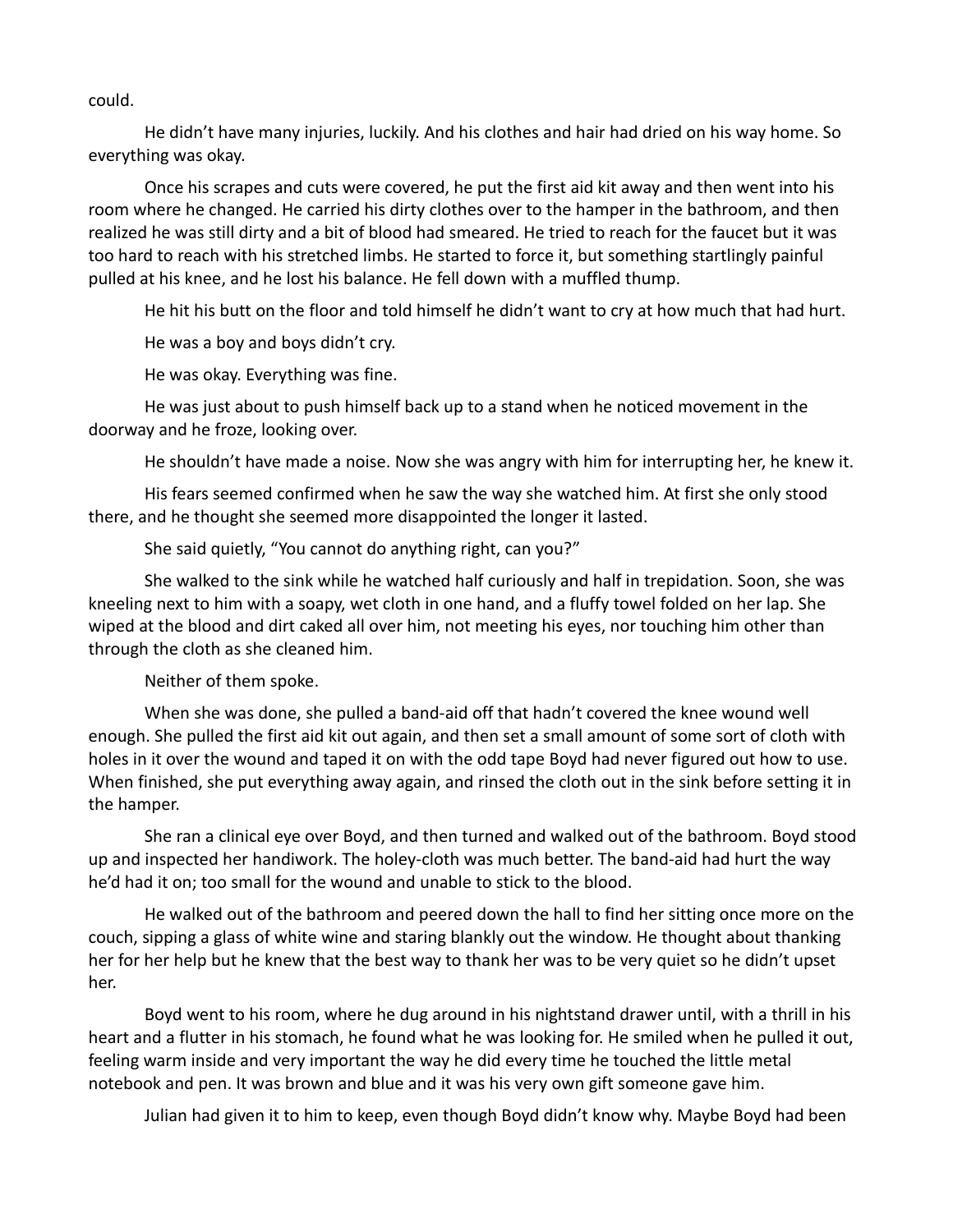an especially good boy that day and Julian had known it. Boyd's dad said Julian was smart and knew a lot of things so maybe Julian had known that Austin had been gone that day but even with that everyone had still ignored Boyd and acted like they hated him, and Christian and Elijah had still glared. Maybe Julian had known that Boyd had felt sad, and he'd given him something so important like this notebook because he was nice.

Boyd was very gentle with the notebook, as he always was when he touched it. He didn't want Julian to think he wasn't careful with important presents.

With aching slowness, he settled down onto the floor between his bed and his bookshelf, across the room from the door. It was his favorite place to be, because it hid him from the doorway and the rest of the house. He could be super special invisible back here, and then it wouldn't bother him even when his mother and dad forgot he existed, because anyone would forget someone who was hidden like this.

It made him feel like if they ever forgot about him it wasn't because he was bad or they didn't want him, but instead was because they simply couldn't see him.

He turned the notebook around in his hands, enjoying the process of pulling the pen out from its sheath, and then he opened the pad to a new page. Sometimes he pretended he was his dad, taking notes for very important stories or articles that would change the world the way his dad was always saying he wanted to do.

But most of the time, he drew.

He stared at the blank page for a few seconds, getting a feel for what he wanted to draw. An image started to form in his mind, and with a pleased nod he set the pen to paper.

It was going to be a frog.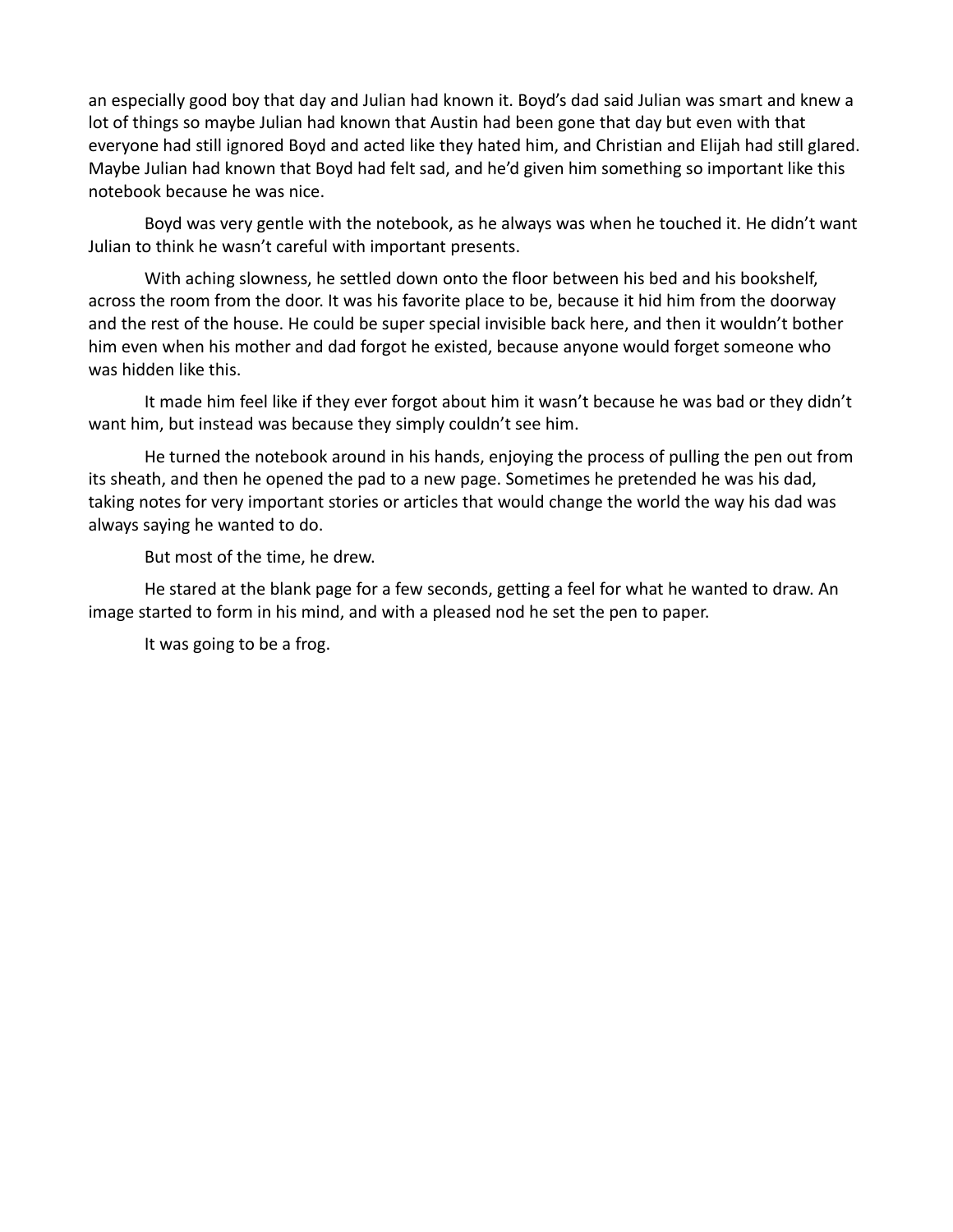## **AUTHOR NOTE, February 3, 2018**

The story that Julian Files tells is nowhere near complete but this is the point at which I stopped writing/editing stuff I'd written previously. The book is not finished. As I continue working on it (very slowly) there will not only be many more chapters that come after this point of the story, but I will probably add some in between the chapters already included/written in this document.

If you want to contact me or check for updates I'm at:

website: aisylum.com tumblr: ais-n email: mikaaislin@gmail.com

Despite the story/book being totally unfinished, this was compiled into a pdf at the request of an anon on tumblr :)

As an apology for not having more story, on the next page I've included a terrible Paint comic I drew today, about the scene where Cedrick is amused by Vivienne and Boyd's twin looks. You can also find this on my tumblr page under the Ais' Terrible Art tag. Enjoy!